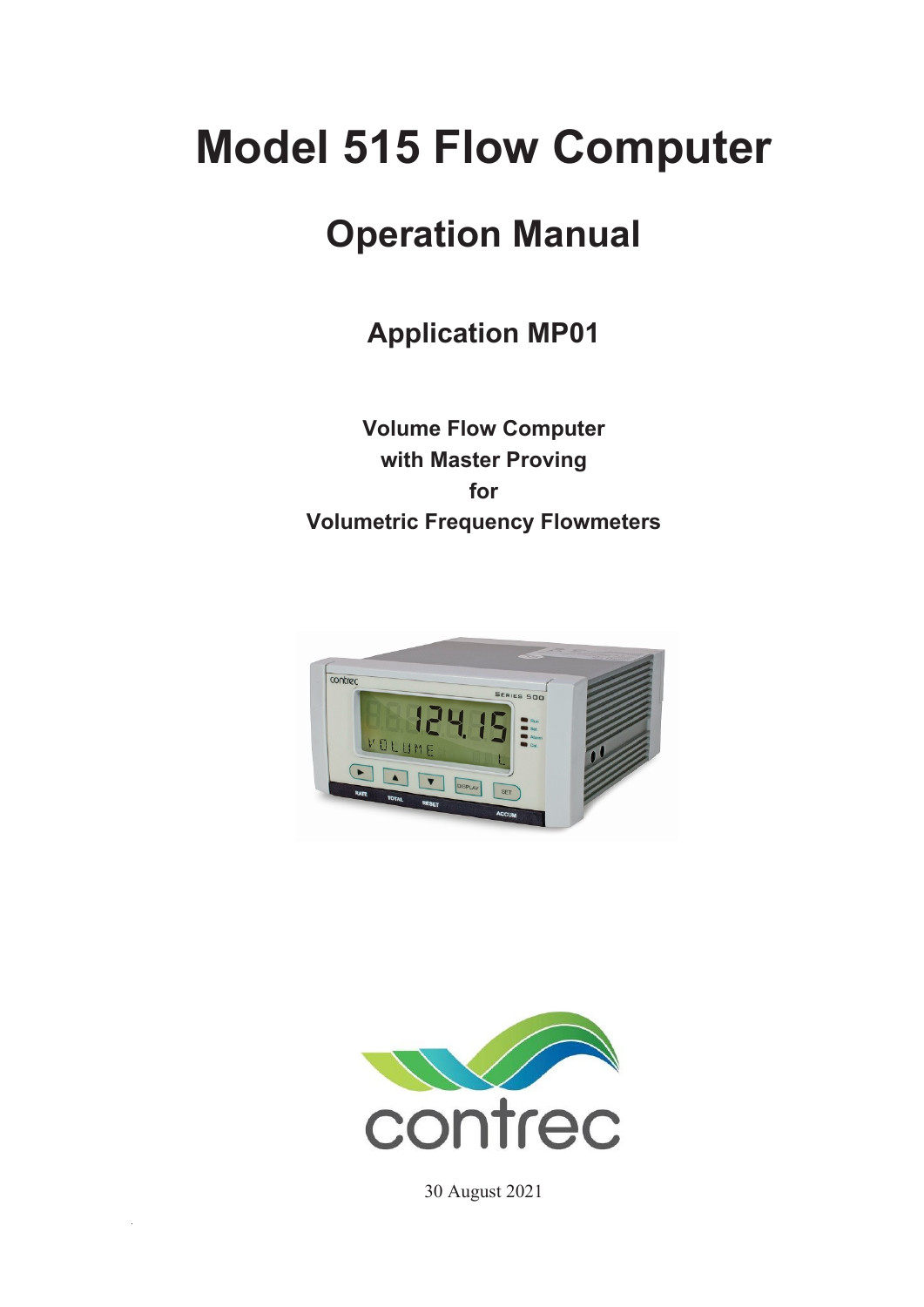### **Model 515 Flow Computer - Operation Manual**

#### © Contrec Limited 2021

The instructions given herein cover the general description, installation, operation and maintenance of the subject equipment. Contrec Limited. reserves the right, without prior notice, to make engineering refinements that may not be reflected in this manual.

Should any questions arise which cannot be answered specifically by this manual, they should be directed to Contrec Limited for further detailed information and technical assistance.

Contrec Limited will not accept any liability for either direct or consequential damages resulting from the use or misapplication of the contents of this manual.

Part of the software embedded in this product is eCos - Embedded Configurable Operating System, a trademark of Red Hat. Portions created by Red Hat are Copyright © 1998, 1999, 2000 Red Hat, Inc. (http://www.redhat.com). All rights reserved

The software in this product was in part provided by Red Hat and any express or implied warranties, including, but not limited to, the implied warranties of merchantability and fitness for a particular purpose are disclaimed. In no event shall the author be liable for any direct, indirect, incidental, special, exemplary, or consequential damages (including, but not limited to, procurement of substitute goods or services; loss of use, data, or profits; or business interruption) however caused and on any theory of liability, whether in contract, strict liability, or tort (including negligence or otherwise) arising in any way out of the use of this software, even if advised of the possibility of such damage.

#### **Contrec Limited**

Riverside, Canal Road, Sowerby Bridge, West Yorkshire HX6 2AY UNITED KINGDOM Tel: +44 1422 829944 Email: sales@contrec.co.uk

#### **Website: www.contrec.co.uk**

**Contrec Systems Pty Ltd** 5 Norfolk Avenue Ringwood, Melbourne 3134 AUSTRALIA Tel: +61 4 413 505 114 Email: info@contrec.com.au

#### **Contrec - USA, LLC**

916 Belcher Drive Pelham AL 35124 USA Tel: +1 (205) 685 3000 Fax: +1 (205) 685 3001 Email: contrec@contrec-usa.com



**Publication No: 515-MP01-OM - 30 August 2021**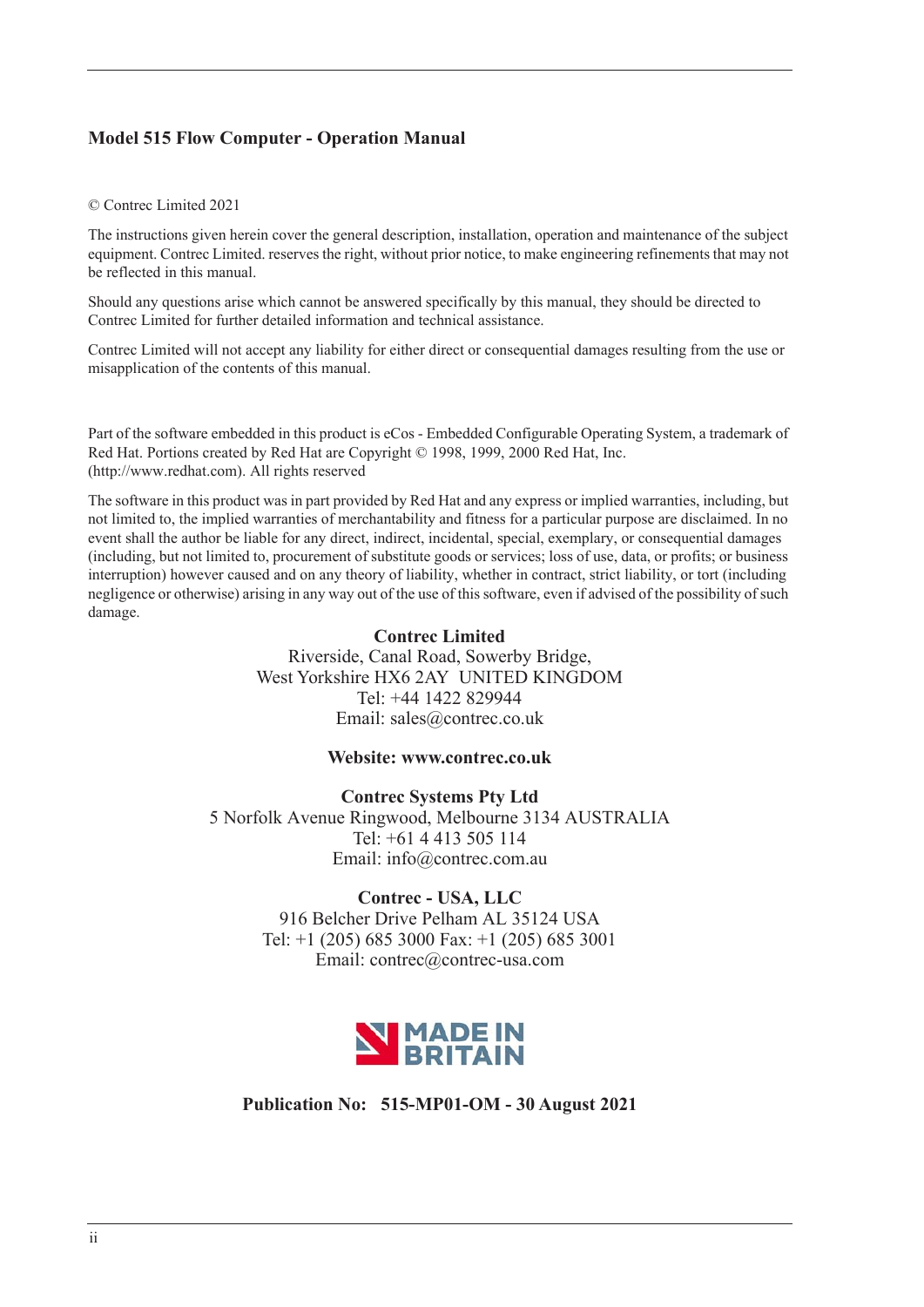

### **The information in this safety notice is for the prevention of injury to personnel and damage to the instrument.**

#### **The manufacturer assumes no liability for injury or damage caused by misuse of the instrument or for modifications made to the instrument.**

This document must be consulted in all cases where the following "Caution" safety symbol is used :  $\bigwedge$ 

### **Qualified Personnel**

The instrument must be installed, operated and serviced by persons who have been properly trained and authorised. Personnel must read and understand this manual prior to installation and operation of the instrument. Refer to section 3 for further information regarding permitted maintenance operations. The safety of any system incorporating the equipment is the responsibility of the assembler of the system.

### **Static Hazard**

The 500 series flow computer uses high speed CMOS circuitry which is sensitive to static damage. The user should observe accepted safety practices for handling electronic devices, especially during servicing. Once the unit is installed, grounded and interconnected, the chances of static damage are greatly reduced.

### **Voltage Hazard**

Before connecting power to the instrument, ensure that the supply voltage for the AC or DC input is suitable. The AC voltage rating is as stated on the instrument rating plate. Personnel should take all due care to avoid electric shock. **For safe operation it is essential to connect a mains safety earth to the A.C. power inlet.** Do not operate at altitudes above 2000m.

### **Welding Hazard**

Do not perform electric welding in close proximity to the instrument or its interconnecting cables. If welding in these areas must be performed, disconnect all cables from the instrument. Failure to do so may result in damage to the unit.

### **Moisture Hazard**

To avoid electrical faults and corrosion of the instrument, do not allow moisture to remain in contact with the instrument. Operate only in a clean, dry and pollutant-free environment.

### **Operating & Storage Temperature**

Operating: If a heater is being used, **DO NOT** isolate the instrument in temperatures below  $-20^{\circ}$ C.

Storage: **DO NOT** store the equipment below -20°C.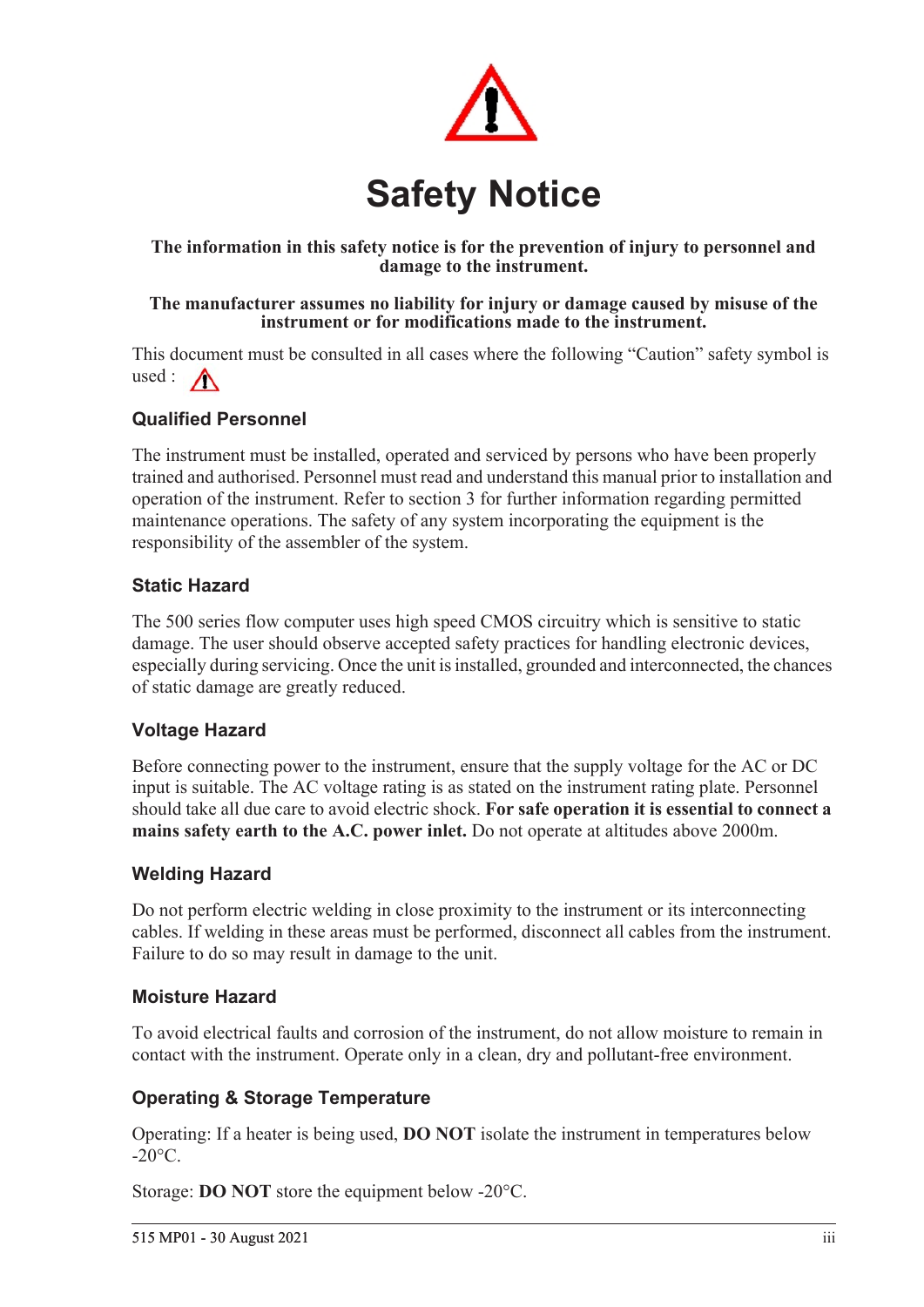### **Disconnection Device**

When powered from a mains supply this unit requires the provision of a suitable mains isolation device, capable of interrupting both poles of the supply and meeting your local wiring regulations, to be suitably located and easily accessible near to the installed instrument. It must be marked as the disconnecting device for the equipment. It must be suitably rated with respect to the cross sectional area of the supply conductors.

### **Instrument Disposal**

Contrec instrumentation should not be thrown into the general waste system.

If within EU member states, this instrument should be disposed of according to the guidelines set by the WEEE (Waste Electrical and Electronic Equipment) directive 2012/19/EU. If outside of the EU, this equipment should be responsibly disposed of according to local and national regulations for EEE (Electrical and Electronic Equipment).

By not discarding of this product along with other house hold waste you are preserving natural resources and reducing waste sent to landfill and incinerators.

Remove batteries and dispose of separately (see *Disposal of Batteries*) before disposal of Contrec instrumentation.

### **Disposal of Batteries**

Batteries have an environmental impact. Safe and responsible disposal should be undertaken.

In all EU member states, as per Directive 2006/66/EC, batteries must not be thrown away with general waste. Contact your local environmental authority for information regarding disposal or recycling of used batteries, alternatively they can be returned directly to Contrec Ltd. for disposal.

Please Contact Contrec Ltd before returning batteries for disposal.

### **Explanation of IEC Symbols Used**

You should familiarise yourself with the following symbols which are used both within this manual and on the instrument itself.



 This document must be consulted in all cases where the following "Caution" safety symbol is used.



AC Input (AC).



Protective Earth Terminal.



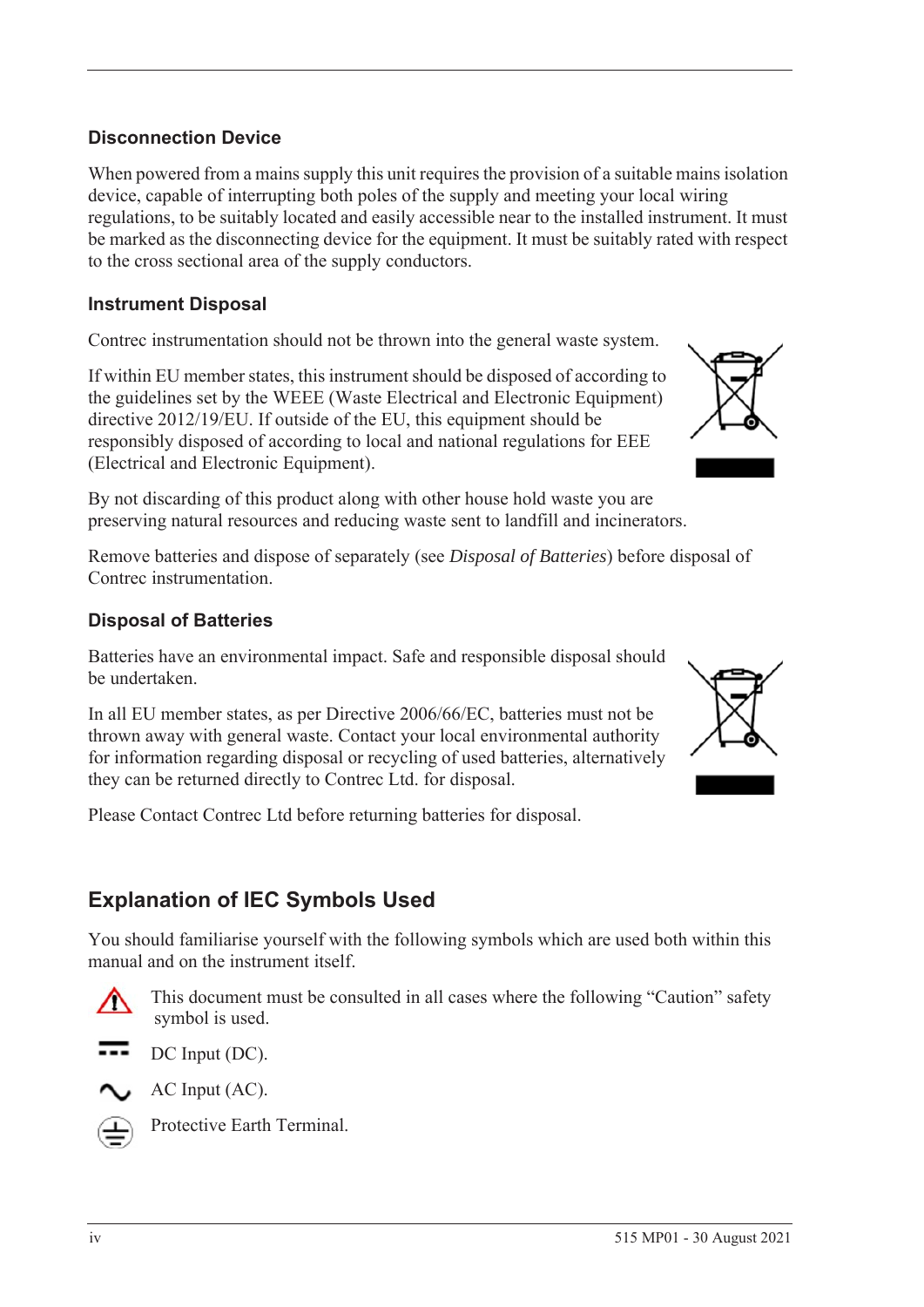|   | 1 Introduction                                                                                                                                                                                                                      |  |  |  |  |  |  |  |  |    |
|---|-------------------------------------------------------------------------------------------------------------------------------------------------------------------------------------------------------------------------------------|--|--|--|--|--|--|--|--|----|
|   | Features<br>. The contract of the contract of the contract of the contract of the contract of $\mathbb{C}^2$                                                                                                                        |  |  |  |  |  |  |  |  |    |
|   |                                                                                                                                                                                                                                     |  |  |  |  |  |  |  |  |    |
|   | Calculations de la communication de la communication de la communication de la communication de la communication                                                                                                                    |  |  |  |  |  |  |  |  |    |
|   | Displayed Information and the community of the community of the community of the community of the community of                                                                                                                      |  |  |  |  |  |  |  |  |    |
|   |                                                                                                                                                                                                                                     |  |  |  |  |  |  |  |  |    |
|   | Communications research and contract the contract of the contract of the contract of the 3                                                                                                                                          |  |  |  |  |  |  |  |  |    |
|   | Isolated Outputs and a contract the contract of the contract of the contract of the contract of the 3                                                                                                                               |  |  |  |  |  |  |  |  |    |
|   |                                                                                                                                                                                                                                     |  |  |  |  |  |  |  |  |    |
|   |                                                                                                                                                                                                                                     |  |  |  |  |  |  |  |  |    |
|   |                                                                                                                                                                                                                                     |  |  |  |  |  |  |  |  |    |
|   | Limitations of Use de la communication de la communication de la communication de 5                                                                                                                                                 |  |  |  |  |  |  |  |  |    |
|   | Approvals received a construction of the contract of the construction of 5                                                                                                                                                          |  |  |  |  |  |  |  |  |    |
|   |                                                                                                                                                                                                                                     |  |  |  |  |  |  |  |  |    |
|   | 2 Specifications                                                                                                                                                                                                                    |  |  |  |  |  |  |  |  |    |
|   |                                                                                                                                                                                                                                     |  |  |  |  |  |  |  |  |    |
|   |                                                                                                                                                                                                                                     |  |  |  |  |  |  |  |  |    |
| 3 | <b>Installation &amp; Maintenance</b>                                                                                                                                                                                               |  |  |  |  |  |  |  |  |    |
|   | Installation Instructions and a contract of the contract of the contract of the contract of the set of the set of the set of the set of the set of the set of the set of the set of the set of the set of the set of the set o      |  |  |  |  |  |  |  |  |    |
|   | Cleaning and Decontamination and a substitution of the contract of the contract of the September of the September of the September of the September of the September of the September of the September of the September of the      |  |  |  |  |  |  |  |  |    |
|   | Panel Mounting received a contract of the contract of the contract of the contract of the P                                                                                                                                         |  |  |  |  |  |  |  |  |    |
|   | Electrical Connection and a construction of the contract of the contract of the contract of the contract of the contract of the contract of the contract of the contract of the contract of the contract of the contract of th      |  |  |  |  |  |  |  |  |    |
|   | Rear Panel Connections and a contract the contract of the contract of the contract of the contract of the contract of the contract of the contract of the contract of the contract of the contract of the contract of the cont      |  |  |  |  |  |  |  |  |    |
|   | <b>Terminal Designations</b> and a contract the contract of the contract of the contract of the contract of the contract of the contract of the contract of the contract of the contract of the contract of the contract of the con |  |  |  |  |  |  |  |  | 11 |
|   | Terminal Wiring Insulation and a contract the contract of the contract of the contract of                                                                                                                                           |  |  |  |  |  |  |  |  | 12 |
|   |                                                                                                                                                                                                                                     |  |  |  |  |  |  |  |  | 12 |
|   | Mains Power Wiring Mathews and the company of the company of the Minister of the Company of the Company of the Company of the Company of the Company of the Company of the Company of the Company of the Company of the Compan      |  |  |  |  |  |  |  |  | 12 |
|   | .<br>In the second complete the second complete second complete the second complete second complete second complete<br>Inputs                                                                                                       |  |  |  |  |  |  |  |  | 13 |
|   | Frequency Input Connection and a construction of the contract of the contract of the contract of the contract of the contract of the contract of the contract of the contract of the contract of the contract of the contract       |  |  |  |  |  |  |  |  | 13 |
|   | Analog Input Connections and a contract the contract of the contract of the contract of the contract of the contract of the contract of the contract of the contract of the contract of the contract of the contract of the co      |  |  |  |  |  |  |  |  | 14 |
|   | Logic Input Connection and a construction of the contract of the contract of the state of the state of the state of the state of the state of the state of the state of the state of the state of the state of the state of th      |  |  |  |  |  |  |  |  |    |
|   |                                                                                                                                                                                                                                     |  |  |  |  |  |  |  |  |    |
|   | 4-20 mA Output Connection and a construction of the contract of the contract of the contract of the contract of the contract of the contract of the contract of the contract of the contract of the contract of the contract o      |  |  |  |  |  |  |  |  | 17 |
|   |                                                                                                                                                                                                                                     |  |  |  |  |  |  |  |  | 18 |
|   | Pulse Output Connection and a constant of the contract of the contract of the contract of the contract of the contract of the contract of the contract of the contract of the contract of the contract of the contract of the       |  |  |  |  |  |  |  |  | 19 |
|   | Control Relays (Alarms) and a subsequently served by the server of the server of the server of the server of the server of the server of the server of the server of the server of the server of the server of the server of t      |  |  |  |  |  |  |  |  |    |
|   | RC Network for Interference Suppression and a substantial contract the settlement of                                                                                                                                                |  |  |  |  |  |  |  |  | 20 |
|   | Communications<br>a de la caractería de la caractería de la caractería de la caractería de la caractería de la caractería de la                                                                                                     |  |  |  |  |  |  |  |  | 21 |
|   | COM-1 RS-232 Port<br>.<br>The contract of the contract of the contract of the contract of the contract of the contract of the contract o                                                                                            |  |  |  |  |  |  |  |  | 21 |
|   | COM-2 RS-485 Port Option                                                                                                                                                                                                            |  |  |  |  |  |  |  |  | 21 |
|   | COM-2 Ethernet Port Option                                                                                                                                                                                                          |  |  |  |  |  |  |  |  | 22 |
|   | <b>Mains Connection</b><br>.<br>In the second contract of the second contract of the second contract of the second contract of the second contr                                                                                     |  |  |  |  |  |  |  |  | 22 |
|   | Earthing and Shielding Theorem and the community of the community of the community of the community of the community of the community of the community of the community of the community of the community of the community of       |  |  |  |  |  |  |  |  | 22 |
|   | Disconnection Device<br>.<br>In the company of the company of the company of the company of the company of the company of the company of th                                                                                         |  |  |  |  |  |  |  |  | 22 |
|   | Maintenance Instructions<br>.<br>In the company of the company of the company of the company of the company of the company of the company of th                                                                                     |  |  |  |  |  |  |  |  | 22 |
|   | Battery Replacement and a substitution of the contract of the contract of the contract of the contract of the contract of the contract of the contract of the contract of the contract of the contract of the contract of the       |  |  |  |  |  |  |  |  | 23 |
|   | Battery Type and a contract the contract of the contract of the contract of the contract of the contract of the                                                                                                                     |  |  |  |  |  |  |  |  | 23 |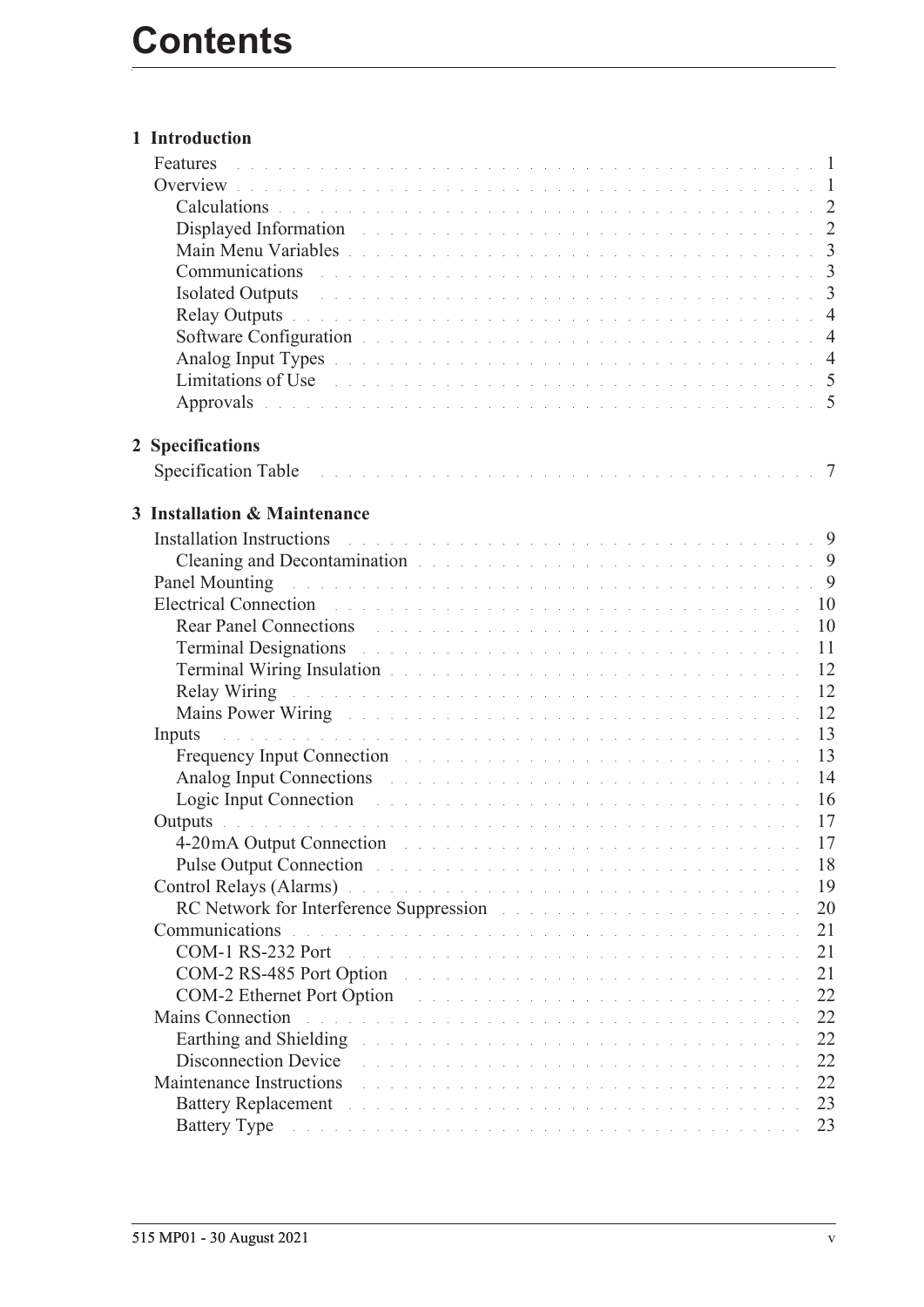### **[4 Operation](#page-34-0)**

| Normal Operation and a contract the contract of the contract of the contract of the contract of the contract of                                                                                                                                   | 25 |
|---------------------------------------------------------------------------------------------------------------------------------------------------------------------------------------------------------------------------------------------------|----|
| Default Total de la commune de la commune de la commune de la commune de la commune de 25                                                                                                                                                         |    |
| Status LEDs <b>Election</b> 25                                                                                                                                                                                                                    |    |
| Front Panel Keys and a construction of the construction of the construction of 26                                                                                                                                                                 |    |
| Main Menu Items received and contract the contract of the contract of the contract of                                                                                                                                                             | 27 |
| Detail and Basic Menu enterprise and the contract of the contract of the contract of the contract of the contract of the contract of the contract of the contract of the contract of the contract of the contract of the contr                    | 28 |
| Peak Flowrates<br>.<br>The company of the company of the company of the company of the company of the company of the company of the c                                                                                                             | 28 |
| Meter Factor<br>in de la caractería de la caractería de la caractería de la caractería de la caractería de la caractería de la                                                                                                                    | 28 |
| Data Logs enterprise to the contract of the contract of the contract of the contract of the contract of the contract of the contract of the contract of the contract of the contract of the contract of the contract of the co                    | 29 |
| Model Information and a contract the contract of the contract of the contract of the contract of the contract of the contract of the contract of the contract of the contract of the contract of the contract of the contract                     | 31 |
| Proving Operation et al., and a construction of the construction of the construction of 32                                                                                                                                                        |    |
| <b>Proving Control</b> by the control of the control of the control of the control of the control of the control of the control of the control of the control of the control of the control of the control of the control of the co               |    |
|                                                                                                                                                                                                                                                   |    |
|                                                                                                                                                                                                                                                   |    |
| <b>5 Instrument Calibration</b>                                                                                                                                                                                                                   |    |
|                                                                                                                                                                                                                                                   |    |
| Introduction                                                                                                                                                                                                                                      |    |
| <b>Calibration View Mode</b>                                                                                                                                                                                                                      | 36 |
| Calibration Set Mode and a construction of the construction of the construction of the construction of the construction of the construction of the construction of the construction of the construction of the construction of                    | 36 |
| Changing the Instrument Settings and a contract of the contract of the contract of the contract of the contract of the contract of the contract of the contract of the contract of the contract of the contract of the contrac                    | 38 |
| Program Backup & Reports and a contract to the contract of the contract of the contract of the contract of the                                                                                                                                    | 39 |
| Backup via 500 Series Program Manager and a construction of the construction of the Backup via Solomon Manager                                                                                                                                    | 39 |
| Printing Configuration Report environment and continued and continued and continued and                                                                                                                                                           | 39 |
| Upload and Clone of Application Software Marian and an anti-service contract to the contract of Application Software                                                                                                                              | 39 |
| Calibration Menu Tree de la communicación de la communicación de la communicación de la communicación de la com                                                                                                                                   | 40 |
| Instrument Settings and a construction of the construction of the construction of the construction of the construction of the construction of the construction of the construction of the construction of the construction of                     | 42 |
| Units of Measurement                                                                                                                                                                                                                              | 42 |
| Parameters and a communication of the communication of the communication of the communication of the communication of the communication of the communication of the communication of the communication of the communication of                    | 43 |
| Inputs and a construction of the construction of the construction of the construction of the construction of the construction of the construction of the construction of the construction of the construction of the construct                    | 43 |
| Outputs and a communication of the communication of the communication of the communication of the communication                                                                                                                                   | 48 |
| Alarms                                                                                                                                                                                                                                            | 50 |
| Communications and and an annual contract the contract of the contract of the contract of the contract of the                                                                                                                                     | 53 |
| Time Settings and Data Logging The Contract of the Contract of the Settings and Data Logging                                                                                                                                                      | 54 |
| <b>General Setup Parameters</b> entering the contract of the contract the contract of the contract of the contract of the contract of the contract of the contract of the contract of the contract of the contract of the contract                | 57 |
| Test Menu de la componencia de la componencia de la componencia de la componencia de la componencia de la compo                                                                                                                                   | 60 |
| System Messages the community of the community of the set of the set of the set of the set of the set of the set of the set of the set of the set of the set of the set of the set of the set of the set of the set of the set                    | 61 |
|                                                                                                                                                                                                                                                   | 61 |
| Warning Messages entertainment and the contract of the contract of the contract of the contract of the contract of the contract of the contract of the contract of the contract of the contract of the contract of the contrac                    | 62 |
|                                                                                                                                                                                                                                                   |    |
| <b>6 Communications</b>                                                                                                                                                                                                                           |    |
| Overview                                                                                                                                                                                                                                          |    |
| and the company of the company of the company of the company of the company of the company of the company of the                                                                                                                                  | 63 |
| Hardware Interconnection and a construction of the contract of the contract of the contract of the contract of                                                                                                                                    | 63 |
| Protocols<br><u>. In the second contract of the second contract of the second contract of the second contract of the second contract of the second contract of the second contract of the second contract of the second contract of the secon</u> | 65 |
| Simple ASCII Protocol<br>.<br>In de la caractería de la caractería de la caractería de la caractería de la caractería de la caractería de la                                                                                                      | 65 |
| <b>Requests Format</b><br>.<br>The contract of the contract of the contract of the contract of the contract of the contract of the contract of                                                                                                    | 65 |
| Instrument Responses and a construction of the construction of the construction of the construction                                                                                                                                               | 67 |
| Corrupted or Invalid Requests and a contract the contract of the contract of the contract of the contract of the contract of the contract of the contract of the contract of the contract of the contract of the contract of t                    | 70 |
| <b>Modbus RTU Protocol</b><br>.<br>The companion of the companion of the companion of the companion of the companion of the companion of the companion                                                                                            | 71 |
|                                                                                                                                                                                                                                                   |    |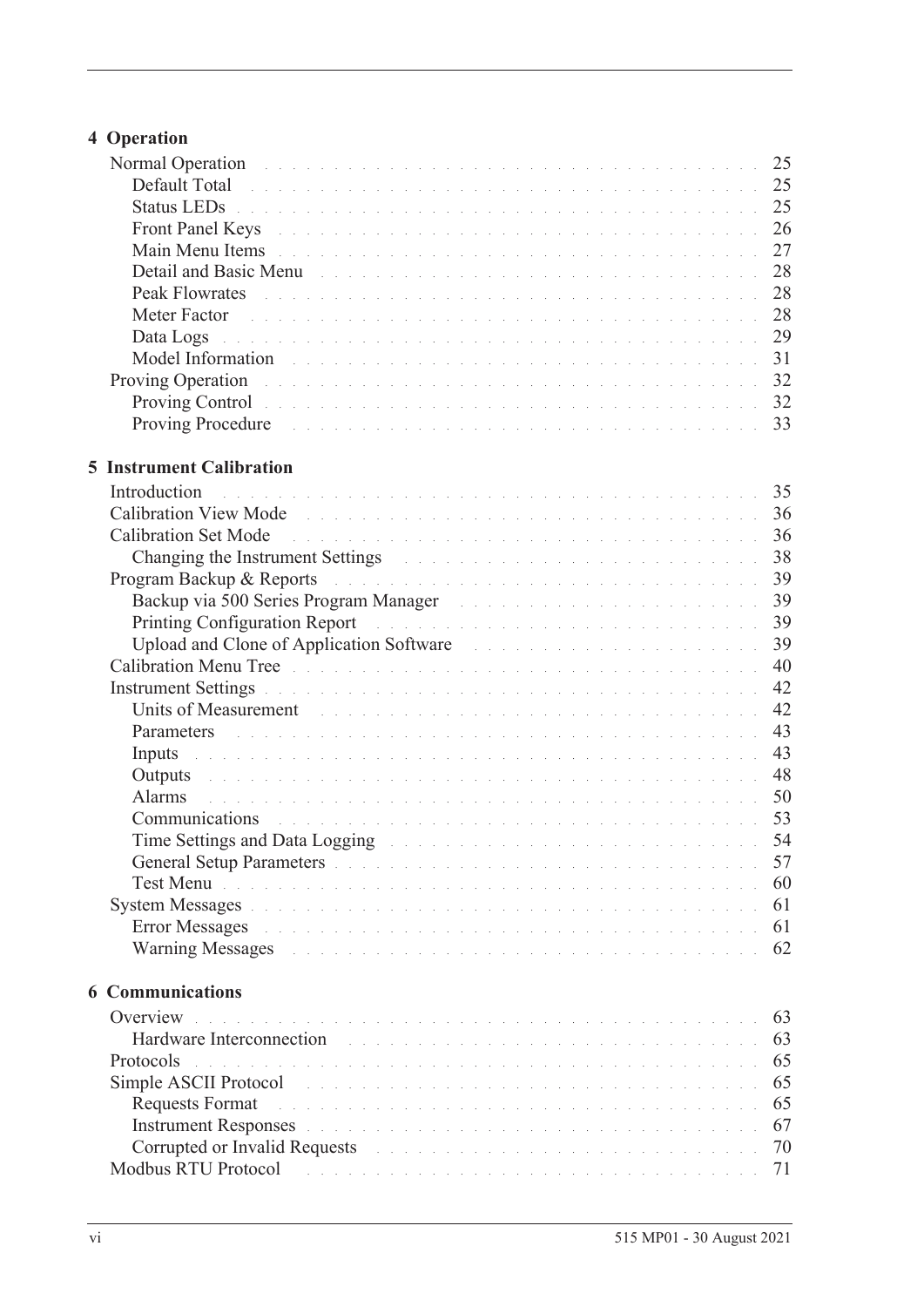| Printer Protocol and a construction of the construction of the construction of the construction of the construction of the construction of the construction of the construction of the construction of the construction of the      |  |
|-------------------------------------------------------------------------------------------------------------------------------------------------------------------------------------------------------------------------------------|--|
| Types of Printouts and a contract the contract of the contract of the contract of the 78                                                                                                                                            |  |
| Printer Data Control <b>Exploration Control</b> to the control of the control of the control of the control of the control of the control of the control of the control of the control of the control of the control of the control |  |
| <b>Appendix A Glossary</b>                                                                                                                                                                                                          |  |
| Glossary received a received and construction of the construction of the 83                                                                                                                                                         |  |
| <b>Appendix B Model Numbers</b>                                                                                                                                                                                                     |  |
|                                                                                                                                                                                                                                     |  |
| Custom Version Codes and the contract of the contract of the contract of the contract of the contract of the contract of the contract of the contract of the contract of the contract of the contract of the contract of the c      |  |
| Application Information Code entrances and a series are a series and series and the series of the S6                                                                                                                                |  |
| Appendix C Ethernet Port & Setup                                                                                                                                                                                                    |  |
| Ethernet Port de la communicación de la communicación de la communicación de 88                                                                                                                                                     |  |
| Connecting 515 Ethernet to Networks/Routers and a substitution of the 1988                                                                                                                                                          |  |
|                                                                                                                                                                                                                                     |  |
| Index resources a consequence of the contract of the consequence of the consequence of $91$                                                                                                                                         |  |
|                                                                                                                                                                                                                                     |  |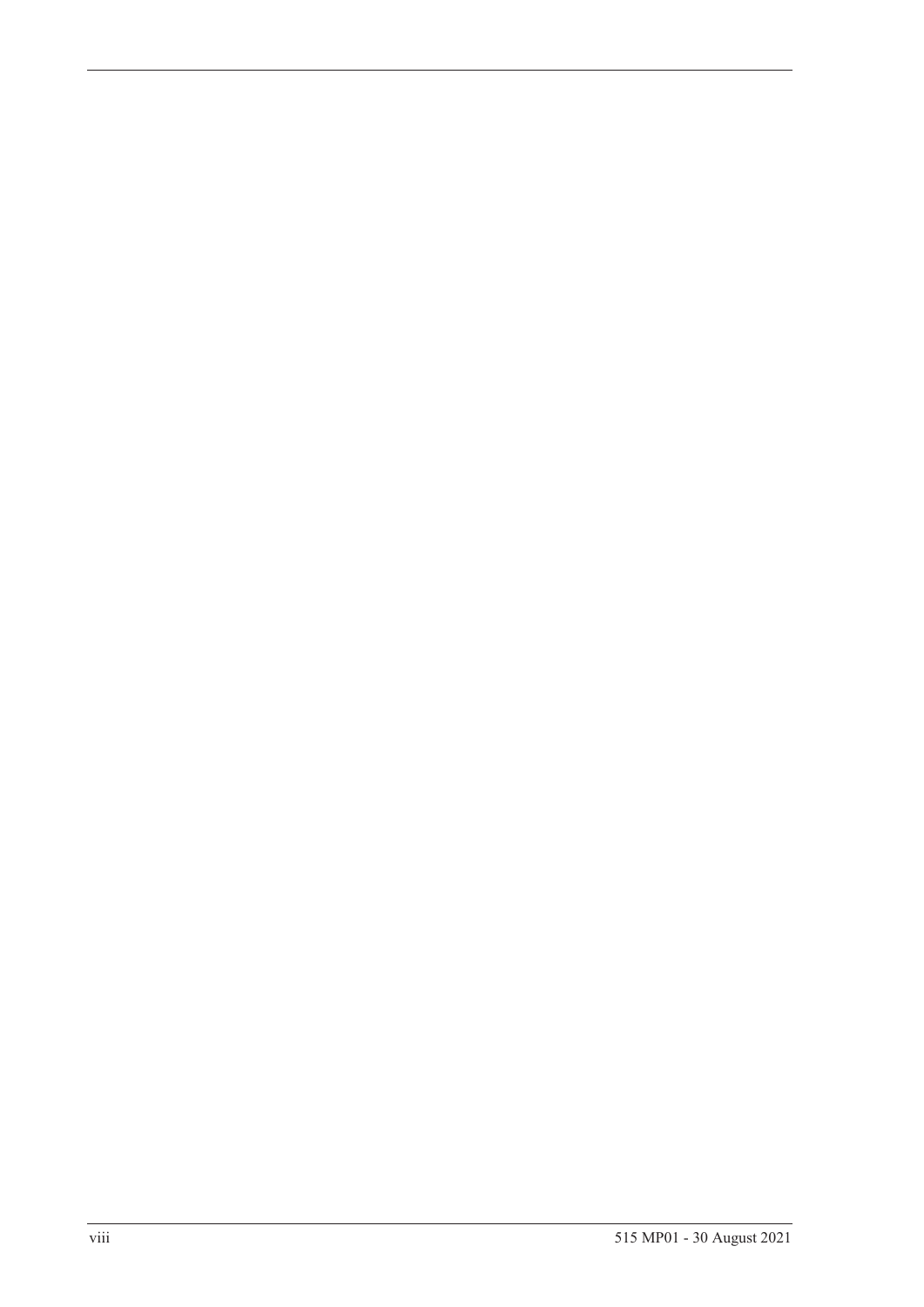## **List of Figures**

| 1  | Typical Application Diagram and a contract of the contract of the contract of the 4                                                                                                                                            |    |
|----|--------------------------------------------------------------------------------------------------------------------------------------------------------------------------------------------------------------------------------|----|
| 2  | 500 Series Instrument Panel Mounting and a contract of the series of the series of 9                                                                                                                                           |    |
| 3  | Rear Panel Connections - Original                                                                                                                                                                                              |    |
| 4  | Rear Panel Connections - New RS485 Version                                                                                                                                                                                     | 10 |
| 5  | Rear Panel Connections - New Ethernet Version                                                                                                                                                                                  | 11 |
| 6  | Externally Powered Voltage Transmitter Marshall and Alexandre and Alexandre and Alexandre and Alexandre and Alexandre and Alexandre and Alexandre and Alexandre and Alexandre and Alexandre and Alexandre and Alexandre and Al | 14 |
| 7  | Internally Powered Voltage Transmitter March 2014 and State and State and State and                                                                                                                                            | 14 |
| 8  |                                                                                                                                                                                                                                | 15 |
| 9  | Internally Powered Current Loops and a contract of the contract of the 15                                                                                                                                                      |    |
| 10 |                                                                                                                                                                                                                                | 16 |
| 11 | Logic Inputs Connection Diagram and the contract of the contract of the contract of the contract of the contract of the contract of the contract of the contract of the contract of the contract of the contract of the contra | 17 |
| 12 |                                                                                                                                                                                                                                | 18 |
| 13 | Output Pulse Connection Diagram and a connection of the Connection of the Connection of the Connection of the Connection of the Connection of the Connection of the Connection of the Connection of the Connection of the Conn | 18 |
| 14 | Relay Connection Diagram and a construction of the contract of the state of the 19                                                                                                                                             |    |
| 15 |                                                                                                                                                                                                                                | 21 |
| 16 | Logged Data Display Methods and a contract the contract of the contract of the contract of the contract of the contract of the contract of the contract of the contract of the contract of the contract of the contract of the | 30 |
| 17 |                                                                                                                                                                                                                                | 40 |
| 18 |                                                                                                                                                                                                                                | 41 |
| 19 | RS-232 Cable Connections to a Computer and a substitution of the connection of the Connection of the Connection of the Connection of the Connection of the Connection of the Connection of the Connection of the Connection of | 63 |
| 20 | RS-485 Connections                                                                                                                                                                                                             | 64 |
| 21 | DataMod - Modbus Connection Settings and the connection of the connection of the connection of the connection of the connection of the connection of the connection of the connection of the connection of the connection of t | 89 |
|    |                                                                                                                                                                                                                                |    |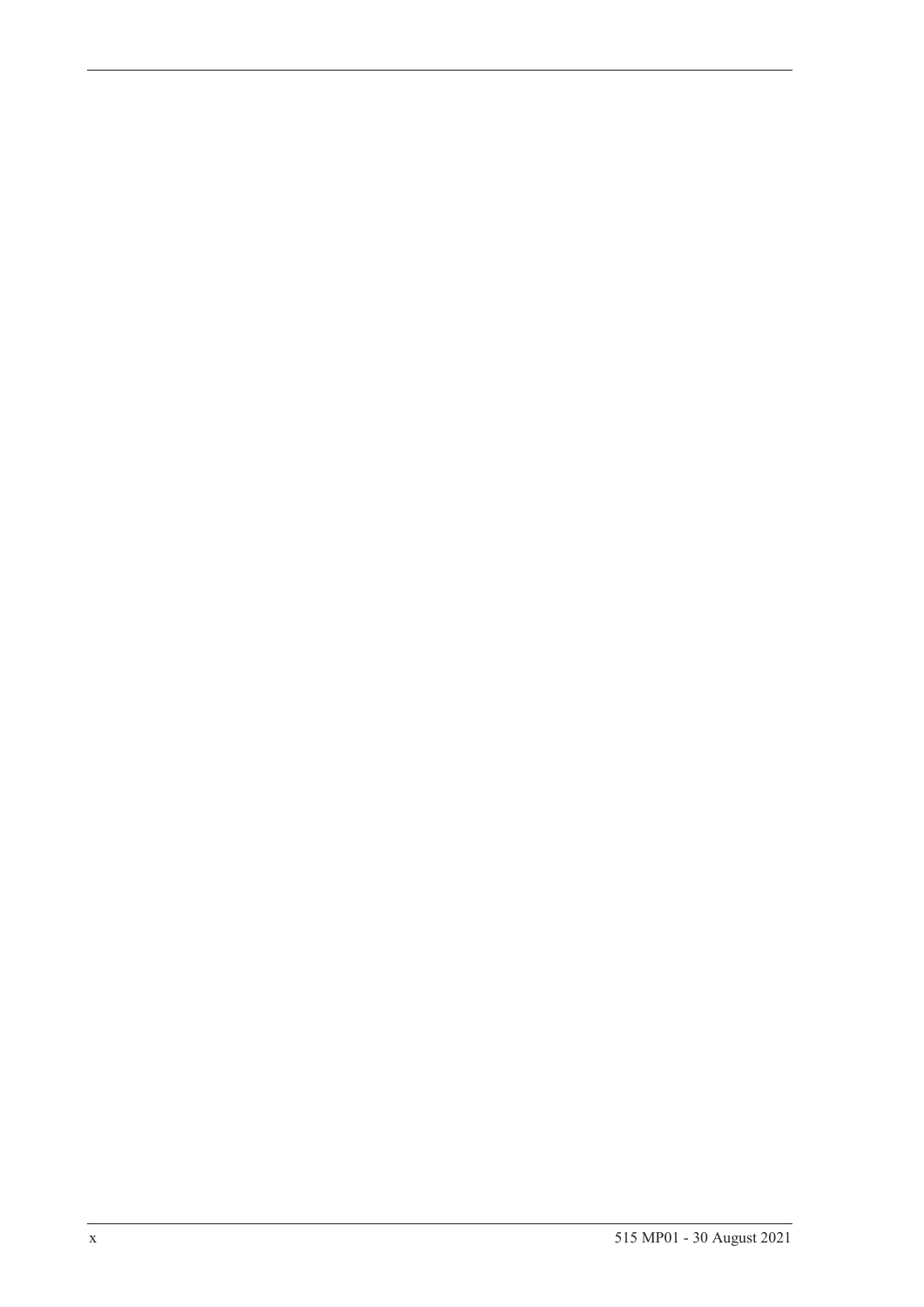## <span id="page-10-0"></span>**Chapter 1 Introduction**

### <span id="page-10-1"></span>**Features**

- Provides "on the fly" proving
- **•** Remote Modbus or rear panel control
- **•** Tailored for volumetric frequency flow and master meter inputs
- **•** Includes Live and Average Temperature and Pressure values
- **•** Temperature and Pressure averaged over flow (not time)
- **•** Selection of Detail or Basic main menu to suit operator and application
- **•** Selection of second language and user tags
- RTC logging with over 1000 entries.
- **•** Programmable pulse width and scaling of pulse output
- **•** 4-20 mA retransmission
- **•** RS232 and RS485 or Ethernet (optional) serial ports
- **•** Modbus RTU, Printer and other serial port protocols
- **•** Front panel adjustment of 8-24 V DC output voltage
- **•** Backlit display

### <span id="page-10-2"></span>**Overview**

The 515 MP01 application measures the volume flow of a product. The instrument uses the frequency output from a volumetric flowmeter and has an additional "master meter" input and Meter Factor for in-line proving.

The master meter input allows an "on the fly" proving run to be carried out against the line meter without interrupting the flow. A recommended Meter Factor is calculated and can be entered to ensure accurate measurement for current flow conditions or to cater for a slight deterioration in the line meter.

The flow computer maintains the Line flowrate and total independently of the proving totals. Proving runs can be controlled via the RTU Modbus communications or via rear panel logic inputs.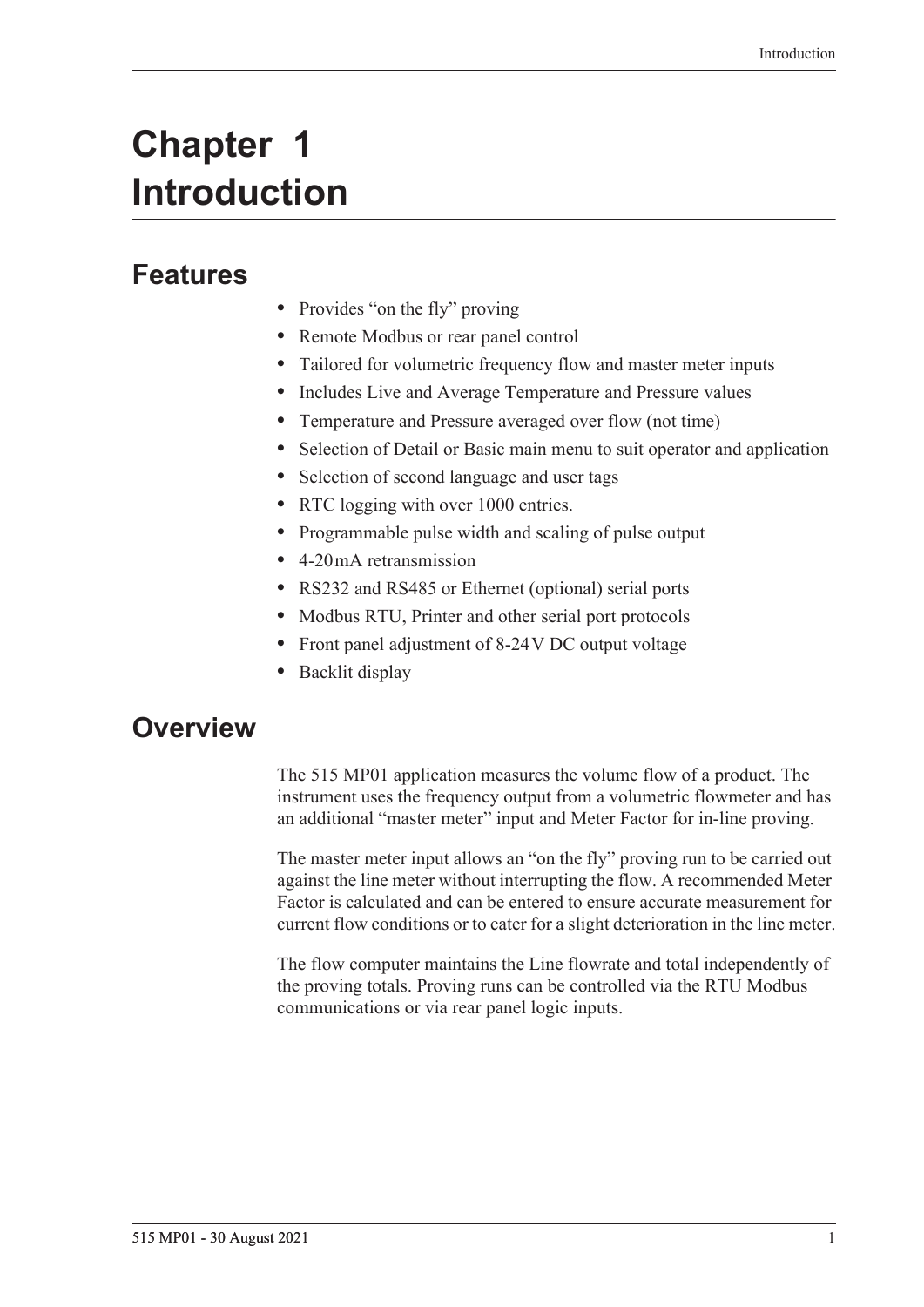### <span id="page-11-0"></span>**Calculations**

The following equations identify the derivation of some of the displayed variables. If your interest is more in the operation of the instrument, you can skip this section and allow the instrument to take care of the calculations.

The Meter Factor (MF) is a multiplication correction factor used for the line meter. It is applied to each total and rate sample, as they are collected, to obtain the correct value.

*volume = MF (pulses / k-factor)*

The flow rate is derived from an accurately measured frequency:

*flow = MF (frequency / k-factor)*

The Proving Run Deviation on the main menu is an indication of the accuracy in percentage of the Line Meter with respect to the Master Meter.

*Deviation = ((Proving Total - Master Total) / Master Total) 100*

The Recommended Factor on the main menu is an internally calculated value taking into account the Meter Factor used during the proving run. If entered this value would correct for any difference between the proving and master totals

*Recommended Factor = (Master Total MF) / Proving Total*

### <span id="page-11-1"></span>**Displayed Information**

The front panel display shows the current values of the input variables and the results of the calculations.

The instrument can be supplied with a real-time clock for data logging of over 1000 entries of the variables as displayed on the main menu.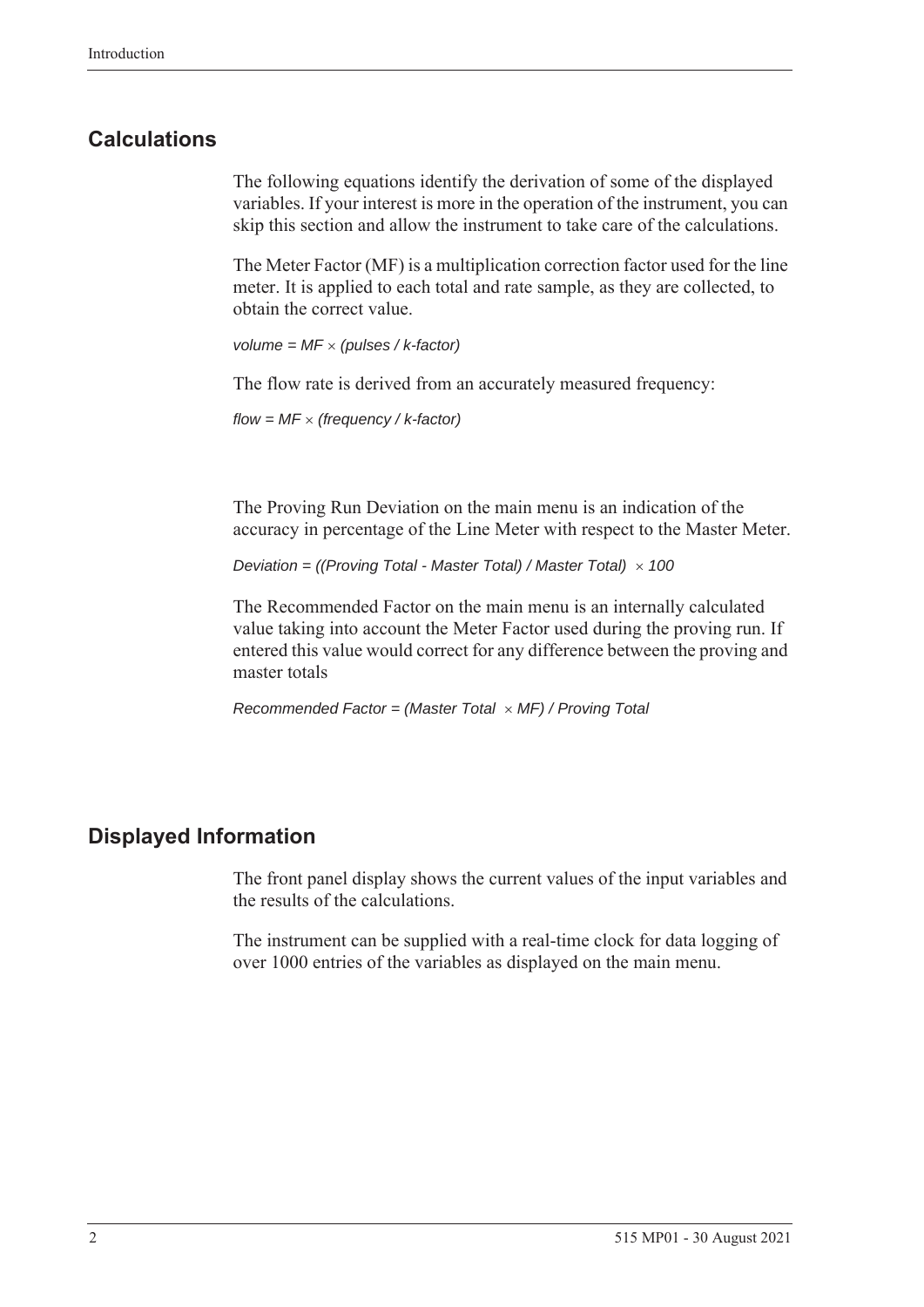### <span id="page-12-0"></span>**Main Menu Variables**

| <b>Main Menu</b><br><b>Variables</b> | <b>Default</b><br><b>Units</b> | <b>Variable</b><br><b>Type</b> |
|--------------------------------------|--------------------------------|--------------------------------|
| Line Volume                          | kg                             | Total                          |
| Line Flowrate                        | kg/min                         | Rate                           |
| <b>Proving Volume</b>                | kg                             | Total                          |
| <b>Proving Flowrate</b>              | kg/min                         | Rate                           |
| Master Volume                        | kg                             | Total                          |
| Master Flowrate                      | kg/min                         | Rate                           |
| <b>Proving Run Deviation</b>         | $\%$                           | Rate                           |
| Recommended Meter Factor             |                                | Rate                           |
| Temperature                          | Deg C                          | Rate                           |
| Average Temperature                  | Deg C                          | Rate                           |
| Pressure                             | kPa                            | Rate                           |
| Average Pressure                     | kPa                            | Rate                           |

#### **Units of Measurement**

In the 500 Series instruments there is a wide range of available units of measurement to be selected from. These can be viewed and selected either during initial Software Configuration via the 500 Series Program Manager (see below) or from within the instrument's calibration settings (if access has been granted) as per **[Units of Measurement](#page-51-2)** on page 42.

### <span id="page-12-1"></span>**Communications**

There are two communication ports available as follows:

- **•** COM-1 RS-232 port
- **•** COM-2 RS-485 port (optional) or Ethernet (optional)

All types of ports can be used for remote data reading, while RS-232 and RS-485 serial ports can be used for printouts and for uploading and downloading of the application software to the instrument.

### <span id="page-12-2"></span>**Isolated Outputs**

The opto-isolated outputs can re-transmit any main menu variable. The type of output is determined by the nature of the assigned variable. Totals are output as pulses and rates are output as 4-20 mA signals. One output is standard, a second output is available as an option.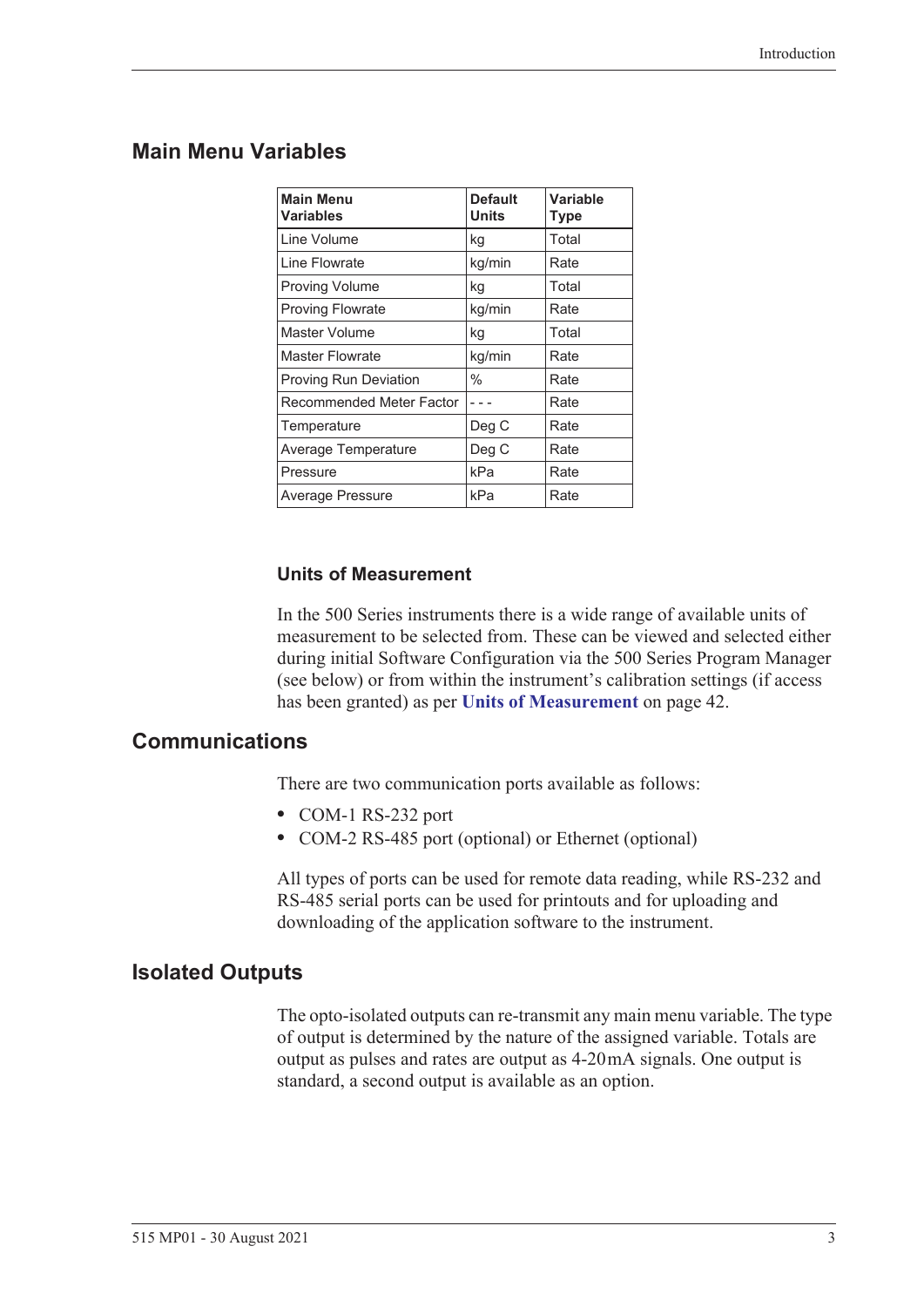### <span id="page-13-0"></span>**Relay Outputs**

The relay alarms can be assigned to any of the main menu variables of a rate type. The alarms can be fully configured including hysteresis. Two relays are standard with two additional relays available as an option.

### <span id="page-13-1"></span>**Software Configuration**

The instrument can be programmed to suit the particular application needs and the flexible I/O can be assigned as required. Program settings can be changed either via the front panel (depending on assigned access levels) or via the 500 Series Program Manager (500-PM software).

The 500-PM software is a free comprehensive configuration tool and resource centre that can be used to further tailor an instrument to suit specific application needs including units of measurement, custom tags and text, access levels and more.

The software is a Windows based program that is freely available from the download section of the Contrec website. The program can be used to create a custom version of an existing application to be saved for backup purposes and/or to generate a PDF of configuration report for record keeping.

The instrument stores all set-up parameters, totals and logged data in nonvolatile memory with at least 30 years retention.

### <span id="page-13-2"></span>**Analog Input Types**

Any analog input can be set to accept a 4-20 mA, 0-5 V or 1-5 V signal, while any inputs assigned to a temperature sensor can also be set to accept a PT100 or PT500 signal.

<span id="page-13-3"></span>

*Figure 1 Typical Application Diagram*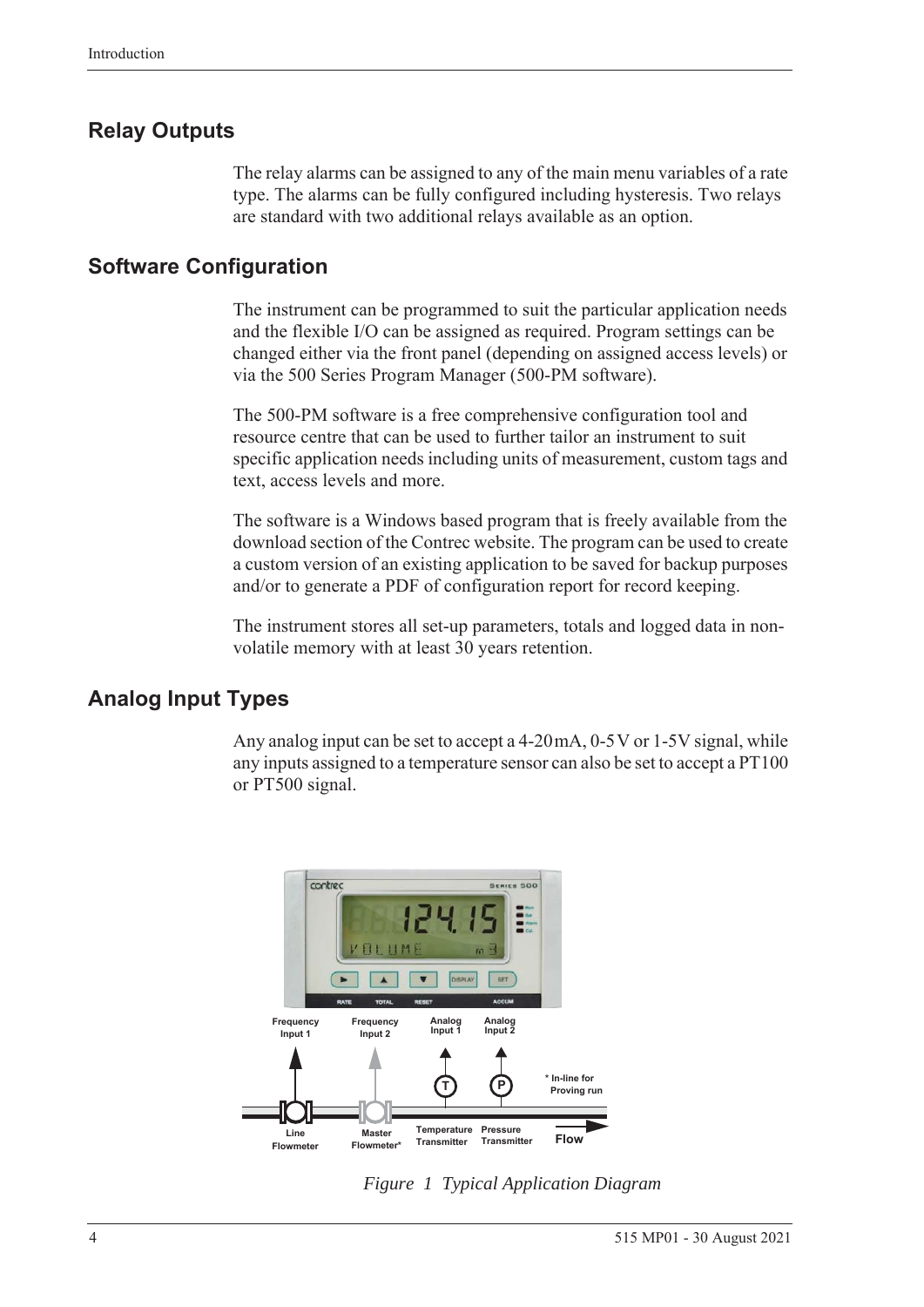### <span id="page-14-0"></span>**Limitations of Use**

### **Proving Recommendations**

The Master Meter proving facility in this application has been developed in line with the API Manual, Chapter 4.5. One of the key recommendations when proving a frequency flow meter is that a proving run should consist of a minimum 10000 pulses being received from the line flow meter.

With this in mind the instrument will only calculate and display the Proving Run Deviation, Recommended Factor, and Average Temperature and Pressure values when the proving run is stopped or 10000 pulses have been received. It is also important that any proving procedure is carried out when the line flow conditions are as per normal.

### <span id="page-14-1"></span>**Approvals**

This instrument conforms to the EMC-Directive of the Council of European Communities 2014/30/EU, the LVD safety directive 2014/35/EU and the following standards:

- **•** *EN61326:2013* Electrical equipment for measurement, control and laboratory use – EMC requirements: Industrial Environment.
- **•** *EN61010:2010* Safety requirements for electrical equipment for measurement, control, and laboratory use.

In order to comply with these standards, the wiring instructions in **[Chapter](#page-18-5)  [3 - Installation & Maintenance](#page-18-5)** must be followed.

### **FCC Declaration**

This equipment has been tested and found to comply with the limits for a Class A digital device, pursuant to Part 15 of the FCC Rules. These limits are designed to provide reasonable protection against harmful interference when the equipment is operated in a commercial environment. This equipment generates, uses, and can radiate radio frequency energy and, if not installed and used in accordance with the instruction manual, might cause harmful interference to radio communications. Operation of this equipment in a residential area is likely to cause harmful interference, in which case the user will be required to correct the interference at his own expense.

Properly shielded and grounded cables and connectors must be used in order to meet FCC emission limits. Contrec Ltd is not responsible for any radio or television interference caused by using other than recommended cables and connectors or by unauthorized changes or modifications to this equipment. Unauthorized changes or modifications could void the user's authority to operate the equipment.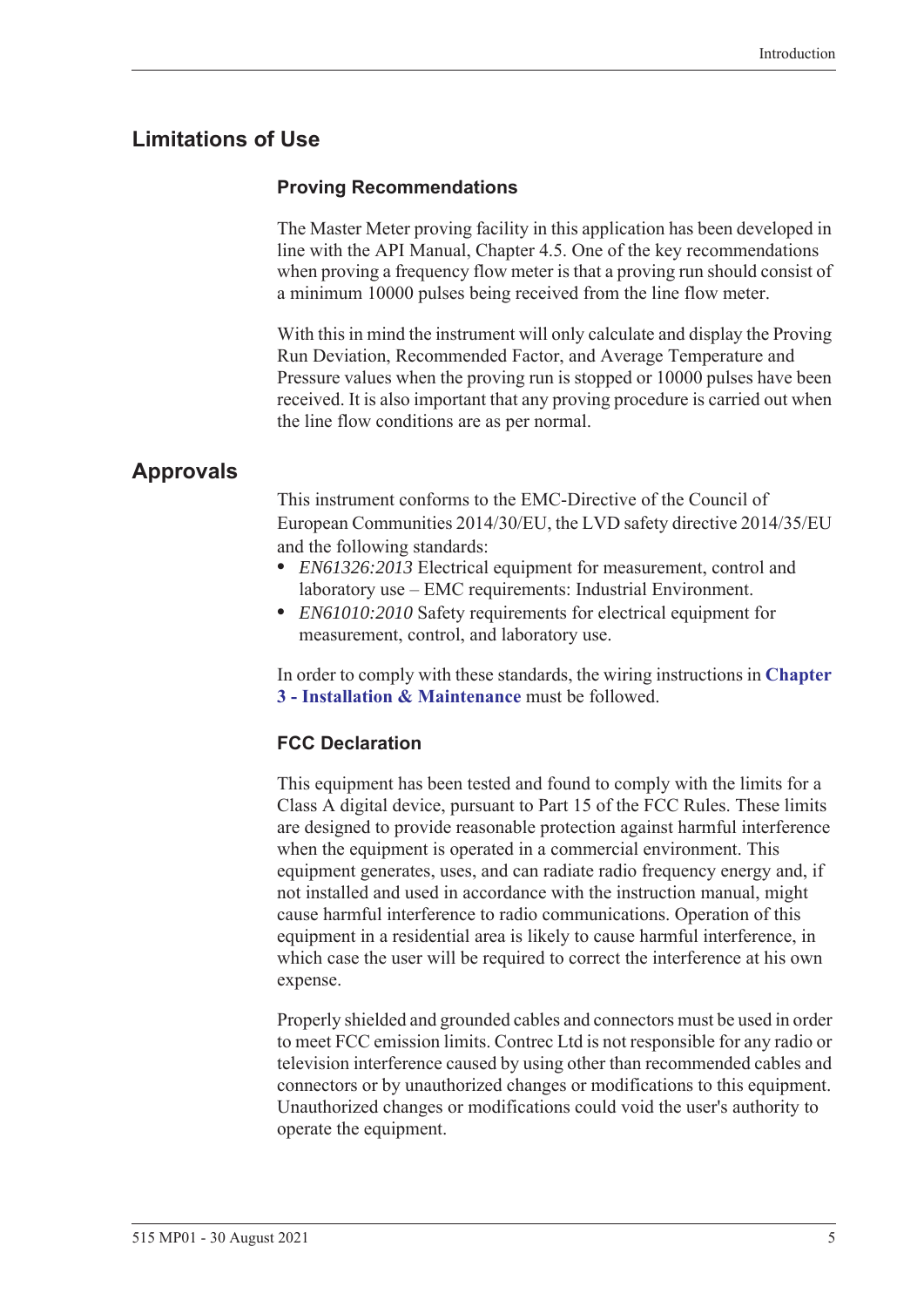This device complies with Part 15 of the FCC Rules. Operation is subject to the following two conditions: (1) this device might not cause harmful interference, and (2) this device must accept any interference received, including interference that might cause undesired operation.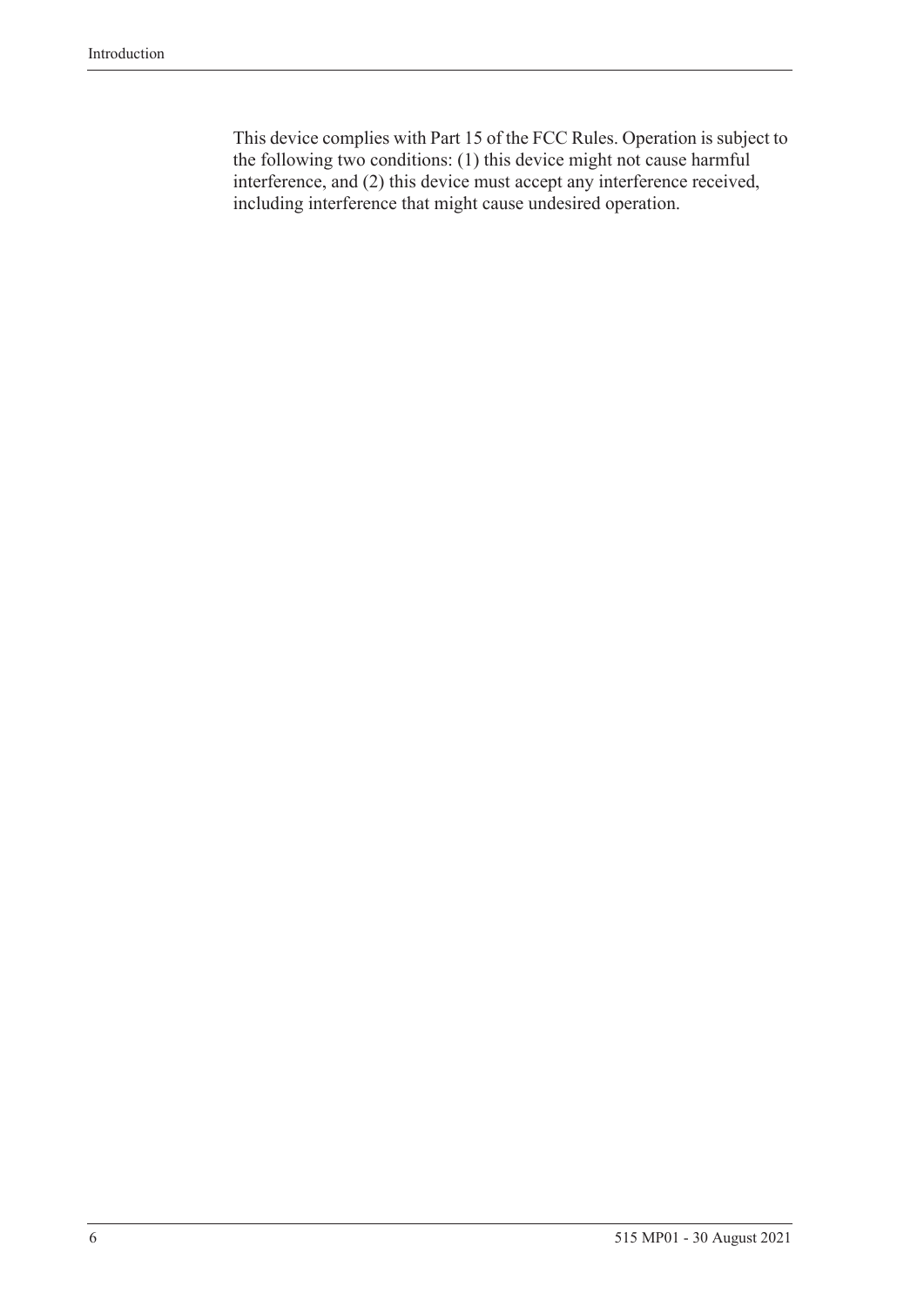## <span id="page-16-0"></span>**Chapter 2 Specifications**

## <span id="page-16-1"></span>**Specification Table**

### **Operating Environment**

| <b>Temperature</b>                  | +5°C to +40°C (standard - no coating)<br>-20°C to +60°C (with conformal coating)<br>-30°C to +60°C (ExD housing with heater) |
|-------------------------------------|------------------------------------------------------------------------------------------------------------------------------|
| <b>Humidity</b>                     | 0 to 95% non condensing (conformal<br>coating)<br>5% to 85% non condensing (no coating)                                      |
| <b>Power Supply</b>                 | 100-240 V AC (+/-10%) 50-60 Hz (+/-<br>10%) or 12-28 V DC                                                                    |
| <b>Consumption</b>                  | 10W (max) Overvoltage category II                                                                                            |
| <b>Protection</b>                   | Sealed to IP65 (Nema 4X) when panel<br>mounted                                                                               |
| <b>Dimensions</b><br>(panel option) | 147 mm (5.8") width<br>74 mm (2.9") height<br>170mm (6.6") depth (behind the panel)                                          |

### **Display**

| <b>Type</b>        | Backlit LCD with 7-digit numeric display<br>and 11-character alphanumeric display |
|--------------------|-----------------------------------------------------------------------------------|
| <b>Digits</b>      | 15.5mm (0.6") high                                                                |
| <b>Characters</b>  | 6mm (0.24") high                                                                  |
| <b>LCD Backup</b>  | Last data visible for 15 min after power<br>down                                  |
| <b>Update Rate</b> | 0.3 second                                                                        |

### **Non-volatile Memory**

**Retention** > 30 years **Data Stored** Setup, Totals and Logs

### **Approvals**

| <b>Interference</b> | $C \in \mathbb{C}$ compliance                                            |
|---------------------|--------------------------------------------------------------------------|
| <b>Enclosure</b>    | IECEx, ATEX and CSA approved<br>enclosures available for hazardous areas |

### **Real Time Clock (Optional)**

| <b>Battery Type</b> | 3 volts Lithium button cell<br>- For Issue 7 option card, type CR2450N<br>manufactured by Renata only<br>- For conformal coated 'C' version, type<br>BR2032 manufactured by Panasonic only<br>- For non-conformal coated versions, type<br>BR2032 and CR2032 manufactured by |
|---------------------|------------------------------------------------------------------------------------------------------------------------------------------------------------------------------------------------------------------------------------------------------------------------------|
|                     | Panasonic or Sony                                                                                                                                                                                                                                                            |
| <b>Battery Life</b> | 5 years (typical)                                                                                                                                                                                                                                                            |

| <b>Frequency Input (General)</b>     |                                                           |  |  |  |
|--------------------------------------|-----------------------------------------------------------|--|--|--|
| Range                                | 0 to 10kHz for Pulse input type                           |  |  |  |
|                                      | 0 to 5 kHz for Coil & NPS input types                     |  |  |  |
| Overvoltage                          | 30V maximum                                               |  |  |  |
| <b>Update Time</b>                   | $0.3$ sec                                                 |  |  |  |
| <b>Cutoff frequency</b> Programmable |                                                           |  |  |  |
| Configuration                        | Pulse, coil or NPS input                                  |  |  |  |
| <b>Non-linearity</b>                 | Up to 10 correction points                                |  |  |  |
|                                      |                                                           |  |  |  |
| <b>Pulse</b>                         |                                                           |  |  |  |
| <b>Signal Type</b>                   | CMOS, TTL, open collector, reed switch                    |  |  |  |
| <b>Threshold</b>                     | Signals switch below 1.3 & above 2 volts                  |  |  |  |
| Coil                                 |                                                           |  |  |  |
| <b>Signal Type</b>                   | Turbine and sine wave                                     |  |  |  |
| <b>Sensitivity</b>                   | 15mV minimum amplitude (typical)                          |  |  |  |
|                                      |                                                           |  |  |  |
| <b>NPS</b>                           |                                                           |  |  |  |
| <b>Signal Type</b>                   | NPS sensor to Namur standard                              |  |  |  |
|                                      |                                                           |  |  |  |
| <b>Analog Input (General)</b>        |                                                           |  |  |  |
| <b>Overcurrent</b>                   | 100mA absolute maximum rating<br>(30mA for 4-20mA inputs) |  |  |  |
| <b>Update Time</b>                   | $< 1.0$ sec                                               |  |  |  |
| Configuration                        | 4-20 <sub>m</sub> A                                       |  |  |  |
| <b>Non-linearity</b>                 | Up to 20 correction points (some inputs)                  |  |  |  |
|                                      |                                                           |  |  |  |
| <b>RTD Input</b>                     |                                                           |  |  |  |
| <b>Sensor Type</b>                   | PT100 & PT500 to IEC 751                                  |  |  |  |
| <b>Connection</b>                    | <b>Four Wire</b>                                          |  |  |  |
| Range                                | -200°C to 350°C<br>-200°C to 800°C (PT100 extended range) |  |  |  |
| <b>Accuracy</b>                      | $0.1^{\circ}$ C typical                                   |  |  |  |
|                                      | 0.2°C typical (PT100 extended range)                      |  |  |  |
| 4-20mA Input                         |                                                           |  |  |  |
| Impedance                            | 100 Ohms (to common signal ground)                        |  |  |  |
| <b>Accuracy</b>                      | 0.05% full scale $(20^{\circ}C)$                          |  |  |  |
|                                      | 0.1% (full temperature range, typical)                    |  |  |  |
|                                      |                                                           |  |  |  |
| 0-5 or 1-5 Volts Input               |                                                           |  |  |  |
| Impedance                            | 10MOhms (to common signal ground)                         |  |  |  |
| Accuracy                             | 0.05% full scale $(20^{\circ}C)$                          |  |  |  |

0.1% (full temperature range, typical)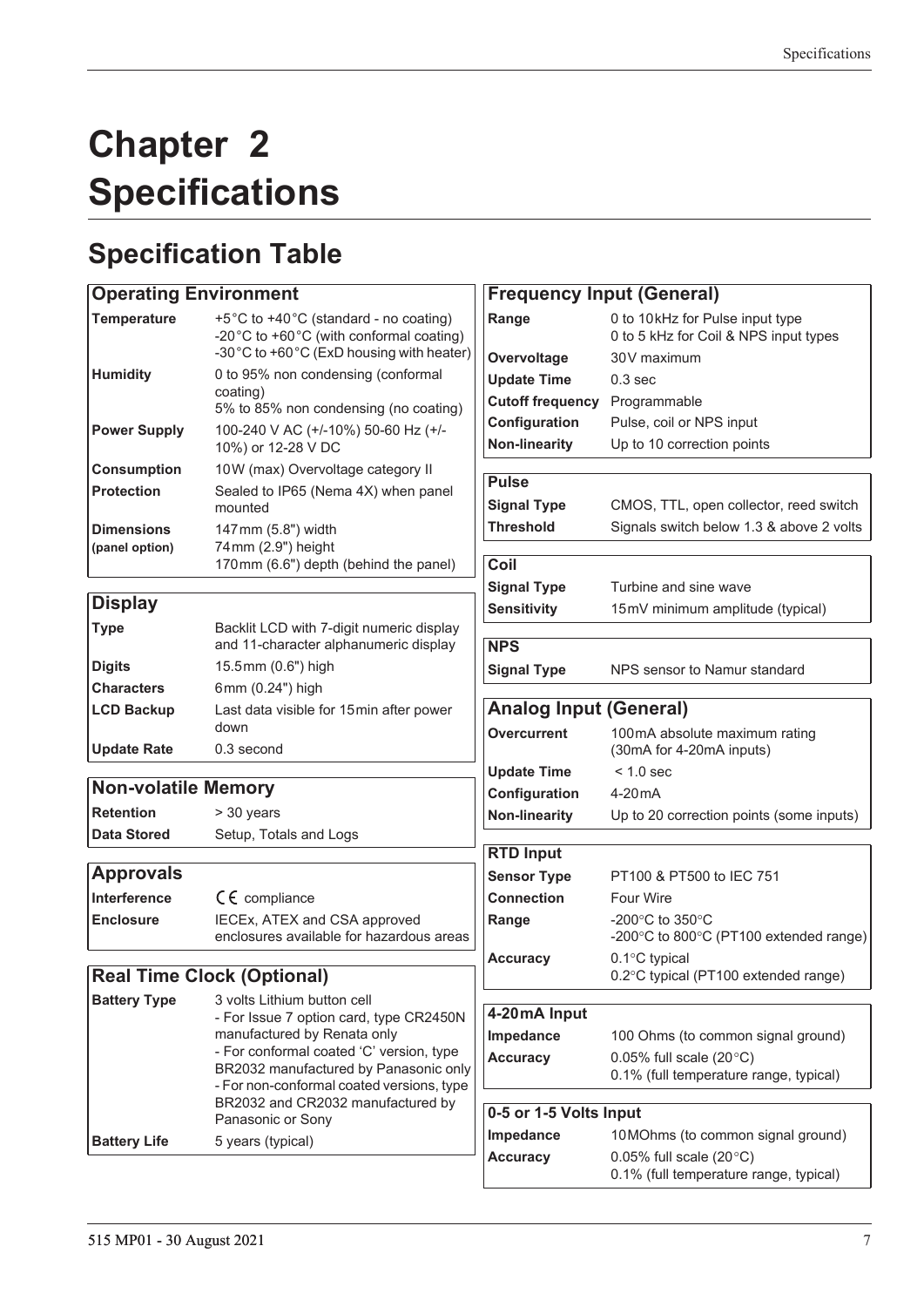| Logic Inputs        |                                        |  |  |  |
|---------------------|----------------------------------------|--|--|--|
| Signal Type         | CMOS, TTL, open collector, reed switch |  |  |  |
| <b>Overvoltage</b>  | 30V maximum                            |  |  |  |
|                     |                                        |  |  |  |
| <b>Relay Output</b> |                                        |  |  |  |

| $\mu$ ingiay Uulpul   |                                                                       |  |  |
|-----------------------|-----------------------------------------------------------------------|--|--|
| <b>No. of Outputs</b> | 2 relays plus 2 optional relays                                       |  |  |
| <i><b>Voltage</b></i> | 250 volts AC, 30 volts DC maximum<br>(solid state relays use AC only) |  |  |
| <b>Current</b>        | 3A maximum - mechanical relays<br>1.5A maximum - solid state relays   |  |  |

### **Communication Ports**

| ∣ Ports          | COM-1 RS-232 port<br>COM-2 RS-485 or Ethernet port (optional) |
|------------------|---------------------------------------------------------------|
| <b>Baud Rate</b> | 2400 to 19200 baud                                            |
| Parity           | Odd, even or none                                             |
| <b>Stop Bits</b> | 1 or $2$                                                      |
| Data Bits        | 8                                                             |
| <b>Protocols</b> | ASCII, Modbus RTU, Modbus TCP/IP<br>(Ethernet Port), Printer  |

### **Transducer Supply**

| <b>Voltage</b>    | 8 to 24 volts DC, programmable  |
|-------------------|---------------------------------|
| l Current l       | 70mA @ 24V, 120mA @ 12V maximum |
| <b>Protection</b> | Power limited output            |

### **Isolated Output**

| <b>No. of Outputs</b> | 2 configurable outputs         |
|-----------------------|--------------------------------|
| Configuration         | Pulse/Digital or 4-20mA output |

### **Pulse/Digital Output**

| <b>Signal Type</b> | Open collector                                             |  |  |
|--------------------|------------------------------------------------------------|--|--|
| <b>Switching</b>   | 200 mA, 30 volts DC maximum                                |  |  |
| <b>Saturation</b>  | 0.8 volts maximum                                          |  |  |
| <b>Pulse Width</b> | Programmable: 10, 20, 50, 100, 200 or<br>500 <sub>ms</sub> |  |  |
|                    |                                                            |  |  |

| 4-20mA Output     |                                                                                |
|-------------------|--------------------------------------------------------------------------------|
| <b>Supply</b>     | 9 to 30 volts DC external                                                      |
| <b>Resolution</b> | $0.05\%$ full scale                                                            |
| <b>Accuracy</b>   | $0.05\%$ full scale (20 $\degree$ C)<br>0.1% (full temperature range, typical) |

*Important: Specifications are subject to change without notice.*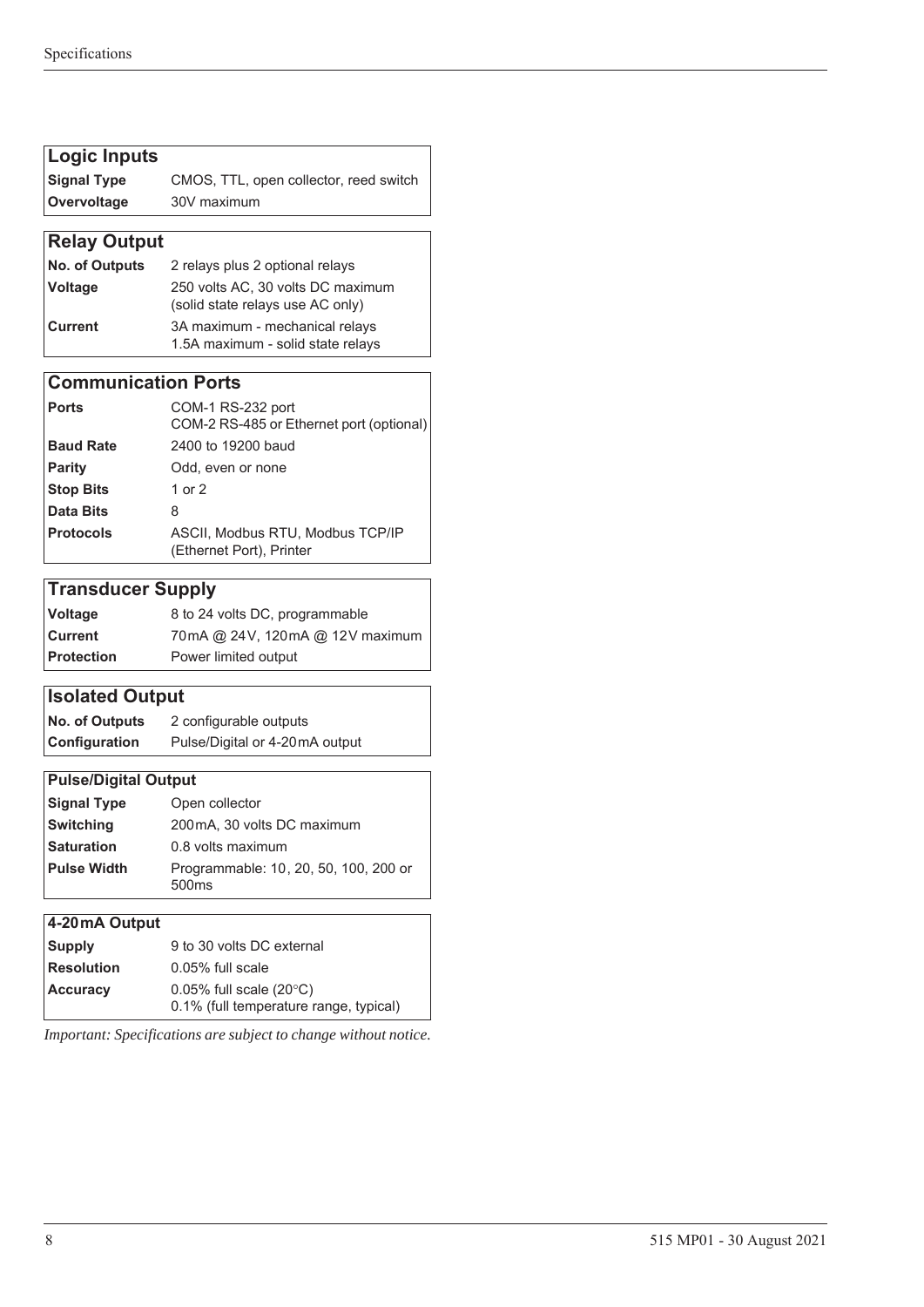## <span id="page-18-5"></span><span id="page-18-0"></span>**Chapter 3 Installation & Maintenance**

### <span id="page-18-1"></span>**Installation Instructions**



The safety of any system incorporating the equipment is the responsibility of the assembler of the system and should be installed such that there is no risk of impact damage.

This instrument is intended for fixed installation only, e.g. within a panel or cabinet, and is not intended for desktop use. It is not suitable for outdoor use unless fitted into an appropriate outdoor enclosure with a minimum type 3, IP54, rating. The instrument has a 'Pollution degree II' rating.

### <span id="page-18-2"></span>**Cleaning and Decontamination**

For general maintenance or to clean an instrument suitable for return to a service centre for repair or inspection, use only a damp cloth and mild detergent. Do not use abrasive cleaners or high pressure water jets. An instrument must be decontaminated before returning.

### <span id="page-18-3"></span>**Panel Mounting**

The instrument should be located in an area with a clean, dry atmosphere that is also relatively free of shock and vibration.

The standard mounting procedure is panel mounting in a cutout that is 139 mm wide by 67 mm high. Two side clips secure the unit into the panel.

[Figure 2](#page-18-4) shows the panel mounting requirements for the 500 Series Instrument.



<span id="page-18-4"></span>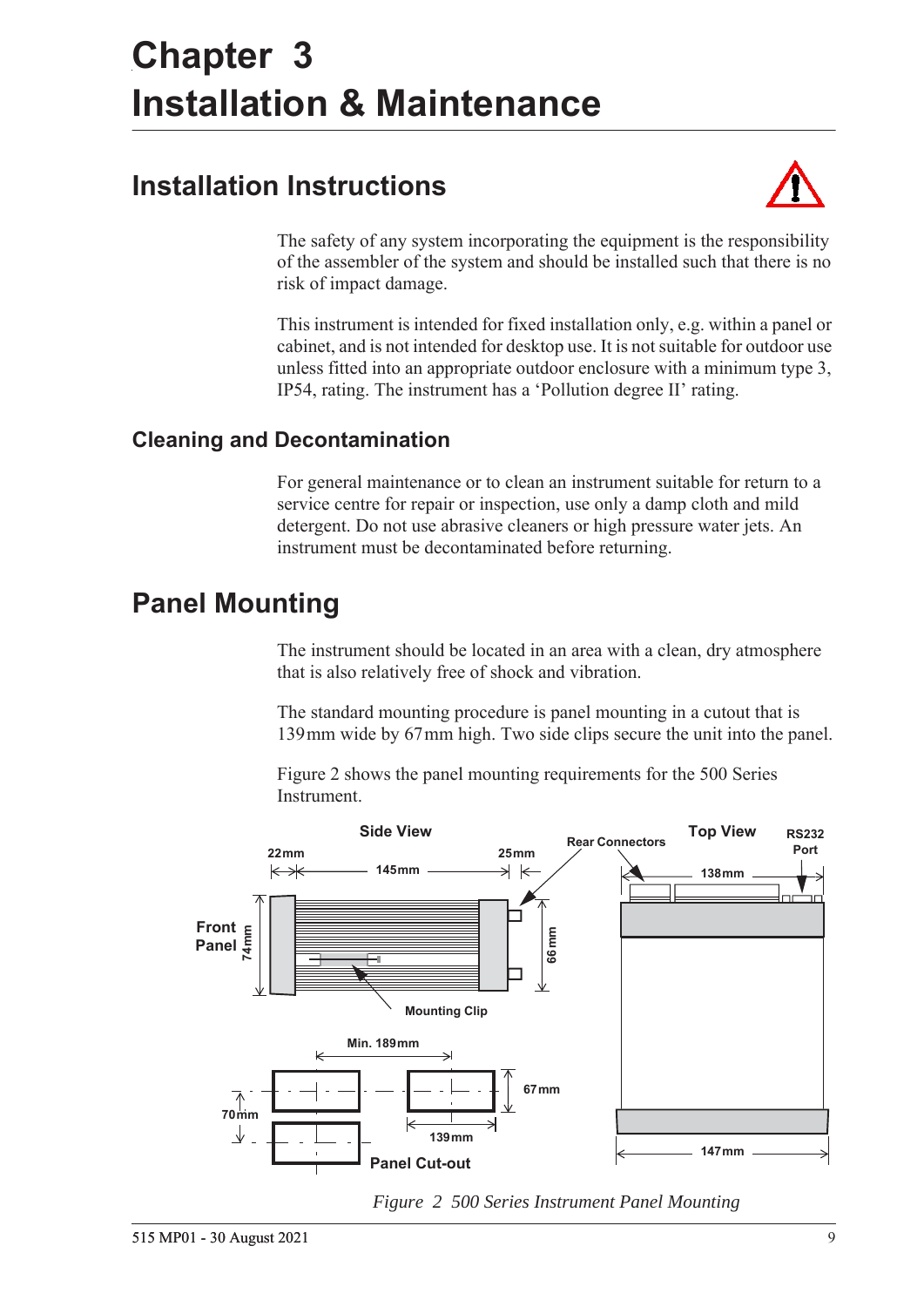### <span id="page-19-0"></span>**Electrical Connection**

### <span id="page-19-1"></span>**Rear Panel Connections**

N.B. Depending on the specification and age of the instrument, there are different versions of the upper output card. Ensure the instrument is wired as per the correct terminal designation printed on the rear of the instrument bezel and below.

[Figure 3](#page-19-2) shows the connections on the rear panel of the instrument where relays 1 to 4 (terminals 32-35) share a single Relay Common (terminal 31).



N.B. The 5 way relay terminal block is GREEN.

*Figure 3 Rear Panel Connections - Original*

<span id="page-19-2"></span>[Figure 4](#page-19-3) shows the connections on the rear panel of the instrument where relays 1 and 2 (terminals 32-33) share Relay Common 1-2 (terminal 31) and relays 3 and 4 (terminals 34-35) share Relay Common 3-4 (terminal 36.

N.B. The 6 way relay terminal block is ORANGE.



<span id="page-19-3"></span>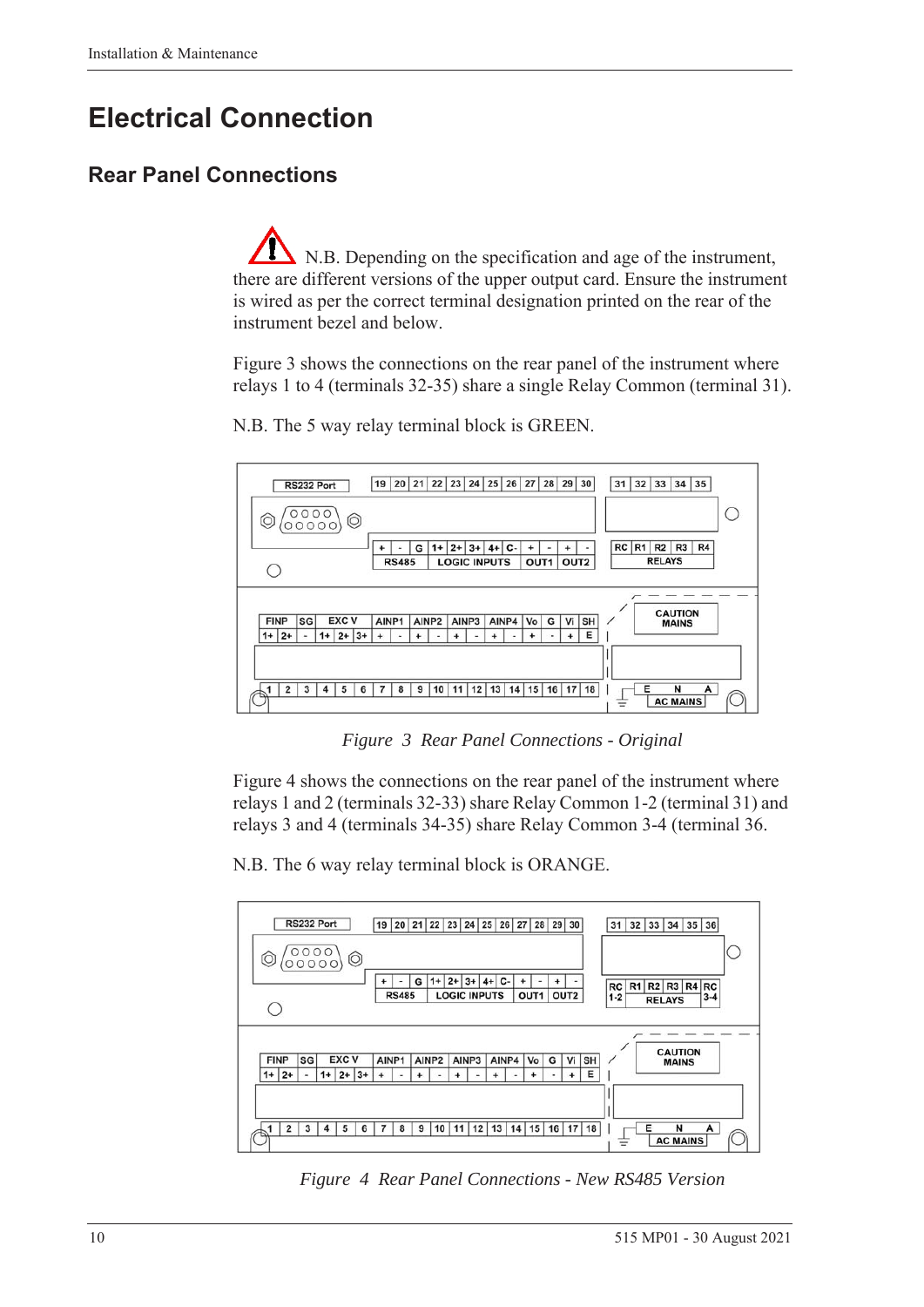[Figure 5](#page-20-1) shows the new option card with the optional Ethernet port in place of RS-485 port (terminals 19-21).



<span id="page-20-1"></span>*Figure 5 Rear Panel Connections - New Ethernet Version*

### <span id="page-20-0"></span>**Terminal Designations**

| <b>Terminal Label</b> |                    |                          | Designation               | <b>Comment</b>                    | <b>Terminal Label</b> |                  |                | <b>Designation</b>                 | <b>Comment</b>            |
|-----------------------|--------------------|--------------------------|---------------------------|-----------------------------------|-----------------------|------------------|----------------|------------------------------------|---------------------------|
|                       | <b>FINP</b>        | $1+$                     | Frequency Input 1+        | Main Line Flow Input              | 19                    | <b>RS485</b>     | $\ddot{}$      | RS485 (+)                          | Optional RS485 port may   |
| 2                     | <b>FINP</b>        | $2+$                     | Frequency Input 2+        | Master meter Flow Input           |                       | 20 COM-2         |                | RS485 (-)                          | be replaced by Ethernet   |
| 3                     | SG                 | $\overline{\phantom{a}}$ | Signal ground             |                                   | 21                    | port             | G              | RS485 ground                       | port.                     |
| 4                     | <b>EXC V</b>       | $1+$                     | <b>Excitation Term 1+</b> | Not used                          | 22                    |                  | $1+$           | Switch 1                           | Proving Run/Stop          |
| 5                     | EXC V              | $2+$                     | <b>Excitation Term 2+</b> | For AINP1 RTD Input               | 23                    |                  | $2+$           | Switch 2                           | Proving Reset & Stop      |
| 6                     | EXC V              | $3+$                     | Excitation Term 3+        | Not used                          |                       | 24 LOGIC         | $3+$           | Switch 3                           |                           |
| $\overline{7}$        | AINP1              | $\ddot{}$                | Analog Input ch $1 (+)$   |                                   | 25                    | <b>INPUTS</b>    | $4+$           | Switch 4                           | CAL Switch - In field     |
| 8                     |                    |                          | Analog Input ch 1 (-)     | Temperature Input                 |                       |                  |                |                                    | access protection         |
| 9                     |                    | $\ddot{}$                | Analog Input ch $2 (+)$   |                                   | 26                    |                  | $C-$           | Signal ground                      |                           |
| 10                    | AINP <sub>2</sub>  |                          | Analog Input ch 2 (-)     | Pressure Input                    | $\overline{27}$       | OUT <sub>1</sub> | $\ddot{}$      | Output ch $1 (+)$                  |                           |
| 11                    |                    | $\ddot{}$                | Analog Input ch $3 (+)$   |                                   | 28                    |                  |                | Output ch 1 (-)                    |                           |
| 12                    | AINP3              |                          | Analog Input ch 3 (-)     | Not used                          | 29                    | OUT <sub>2</sub> | $\ddot{}$      | Output ch $2 (+)$                  |                           |
| 13                    |                    | $\ddot{}$                | Analog Input ch $4 (+)$   |                                   | 30                    |                  |                | Output ch 2 (-)                    |                           |
| 14                    | AINP4              | $\overline{\phantom{a}}$ | Analog Input ch 4 (-)     | Not used                          |                       |                  | <b>RC</b>      | Relay Common 1-2                   | Term 31 - Common 1-4      |
| 15                    | Vo                 | $\ddot{}$                | 8-24 volts DC output      | Overload protected                |                       |                  |                |                                    | on legacy option card     |
| 16                    | G                  | $\overline{\phantom{a}}$ | <b>DC</b> Ground          |                                   | 32                    |                  | R <sub>1</sub> | Relay 1                            |                           |
| 17                    | Vi                 | $\ddot{}$                | DC power input            | DC power in 12-28V                | 33                    | <b>RELAYS</b>    | R <sub>2</sub> | Relay 2                            |                           |
|                       |                    |                          |                           |                                   | $\overline{34}$       |                  | R3             | Relay 3                            |                           |
| 18                    | <b>SH</b>          | Е                        | Shield terminal           |                                   | 35                    |                  | R4             | Relay 4                            |                           |
|                       | Ε                  | E                        | Mains ground              | AC power in 100-<br><b>240VAC</b> | 36                    |                  | RC             | Relay common 3-4                   | Term 36 only available on |
| N                     | AC<br><b>MAINS</b> | Ν                        | Mains neutral             |                                   |                       |                  |                |                                    | new style option card     |
| A                     |                    | Α                        | Mains active              |                                   |                       |                  |                | RS232 COM-1 port 9-pin serial port |                           |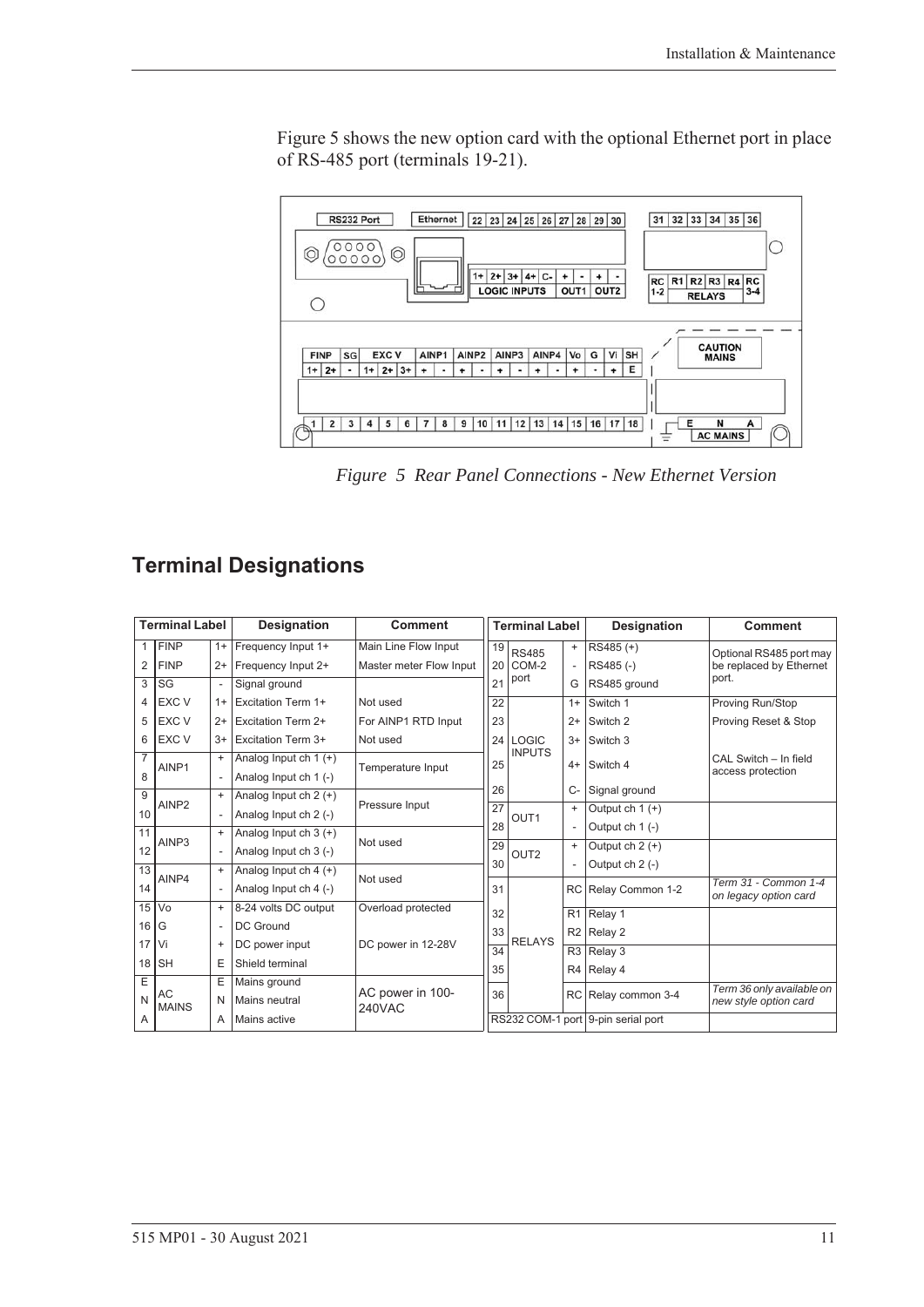### <span id="page-21-0"></span>**Terminal Wiring Insulation**

Terminals 1-30 are all rated at <35Vdc and wiring with basic insulation is adequate.

Use copper conductors only.

### <span id="page-21-1"></span>**Relay Wiring**

Relay terminals are 31-35 or 31-36 depending on the version of option card fitted. When controlling circuits operate at mains voltages, or voltages >35Vdc, it is necessary to use UL/CSA approved cabling with supplementary insulation and a current capacity suitable for the connected circuit. Use copper conductors only. The maximum current must be <5A as stated in sec 2.

Where circuits >35Vdc are connected UL/CSA approved cabling with supplementary insulation. 0.75mm<sup>2</sup>, 6A current capacity is sufficient.

### <span id="page-21-2"></span>**Mains Power Wiring**

Only use UL/CSA approved cabling with supplementary insulation and copper conductors. A minimum cable cross section area of 0.75mm² (18 AWG) is required. However, this must be selected with respect to the installed over-current protection device and in accordance with the local relevant Electrical Code of Practice as dictated by the Authority Having Jurisdiction (AHJ).

The terminal designations (L/N/E) are clearly indicated just above the mains input connector on the rear panel of the instrument.





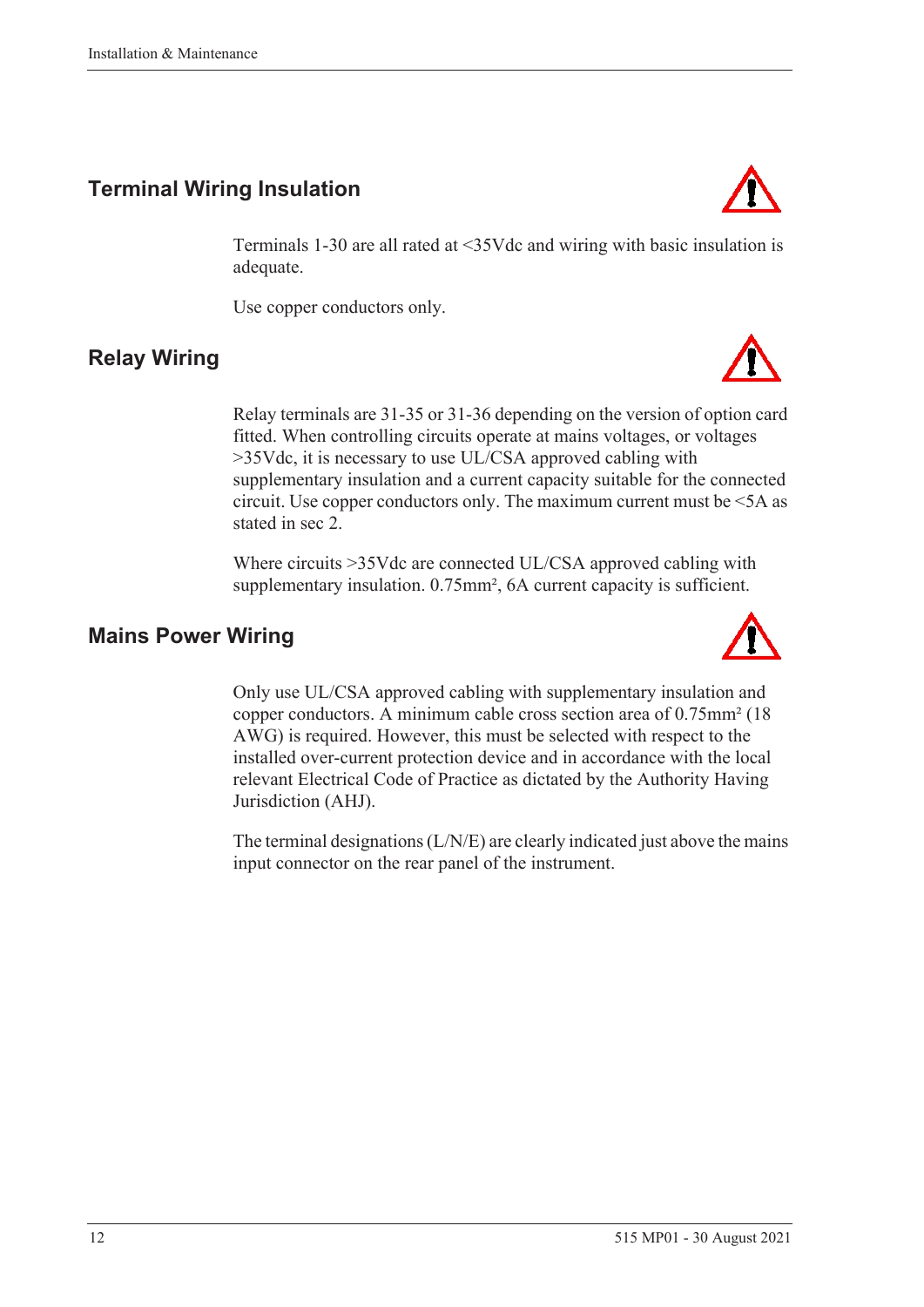### <span id="page-22-0"></span>**Inputs**

### <span id="page-22-1"></span>**Frequency Input Connection**

Connect pulse or frequency input signals from devices such as: TTL, CMOS, open collector, reed relay switch, coil and Namur proximity switch, as shown below. For better signal integrity, it is recommended to use shielded cable. Refer to **[Terminal Designations](#page-20-0)** on page 11 for specific terminal numbers for this application.

Squarewave, CMOS or TTL



Open Collector





Reed Relay Switch



Coils - with 15 mV minimum amplitude (typical).



Namur Proximity Switch

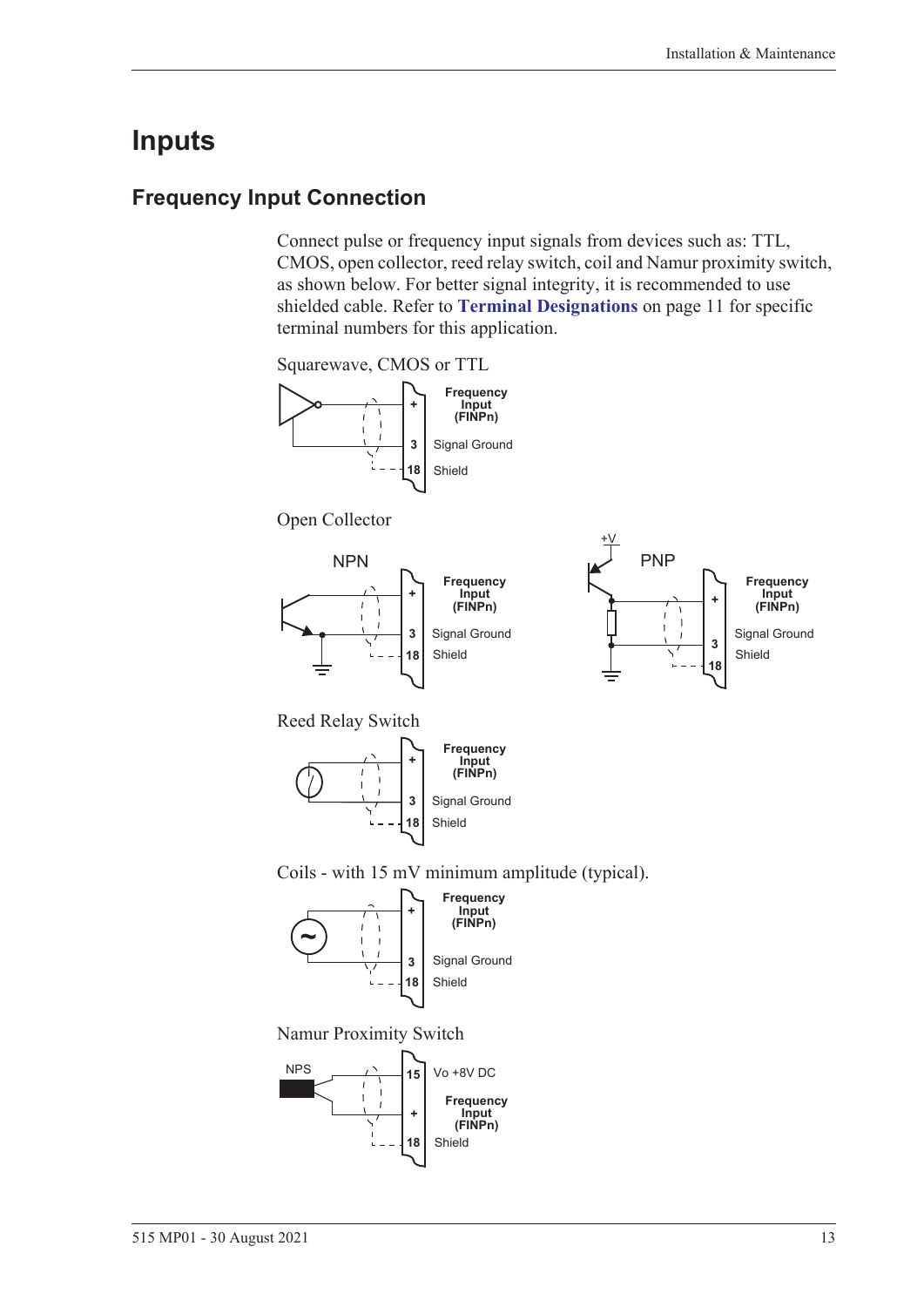### <span id="page-23-0"></span>**Analog Input Connections**

All analog inputs can accept DC signals ranging from 0-5V, 1-5V and current signals from 4 to 20 mA.

Analog Input 1 (AINP1) can also accept an RTD input (PT100 or PT500) as well as the standard  $0-5V$ ,  $1-5V$  and  $4$  to  $20mA$  input.

#### **CAUTION**

Applying levels of input current above the absolute maximum rating (100mA or 30mA for 4-20mA inputs) may cause permanent damage to the input circuitry.

### **0-5 and 1-5 Volt Inputs**

For externally powered voltage transmitters, connect each transmitter to a pair of input terminals as shown in [Figure 6](#page-23-1). Refer to **[Terminal](#page-20-0)  [Designations](#page-20-0)** on page 11 for specific terminal numbers for this application.





<span id="page-23-1"></span>Connect internally powered voltage transmitters as shown in [Figure 7.](#page-23-2)



<span id="page-23-2"></span>*Figure 7 Internally Powered Voltage Transmitter*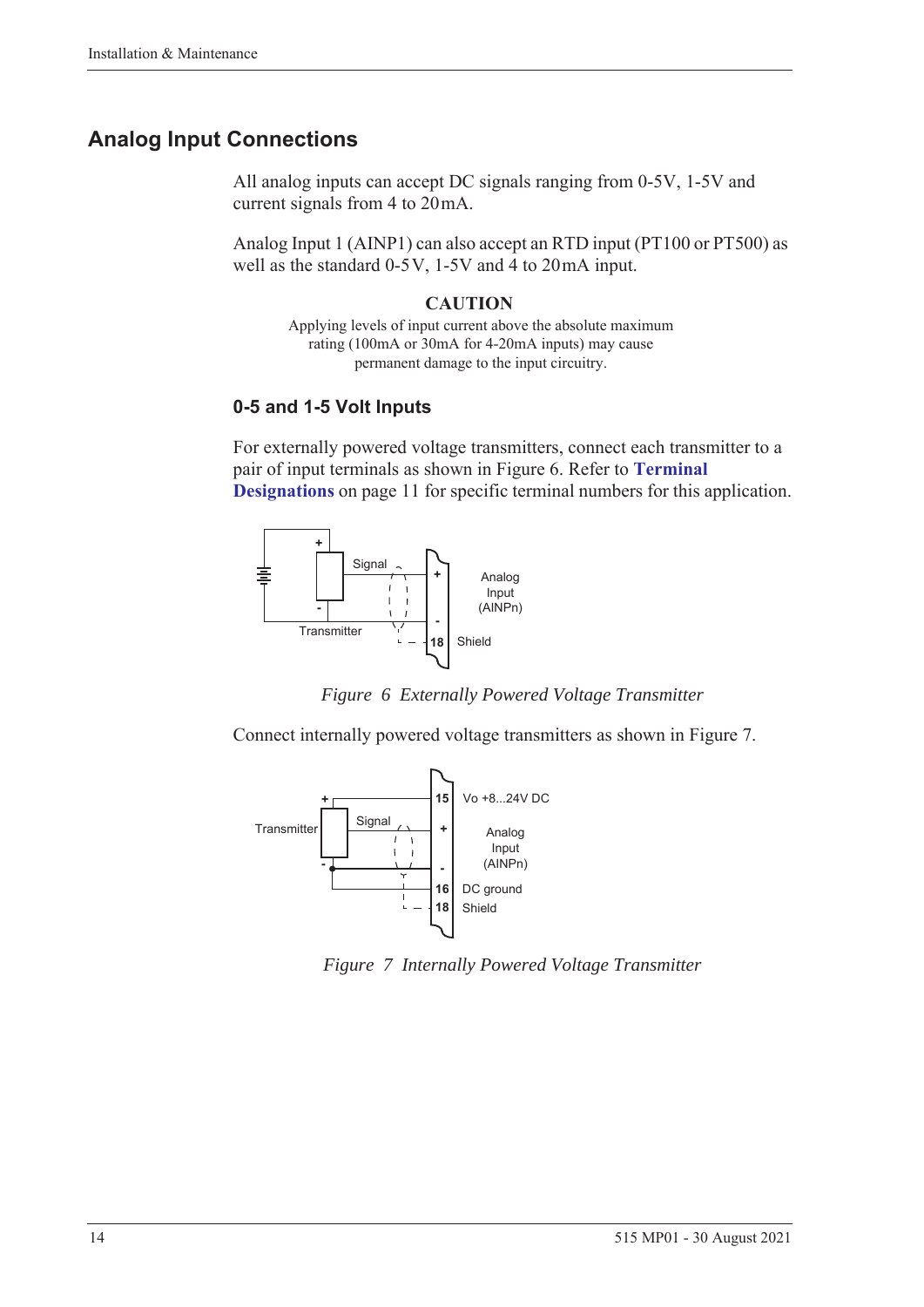#### **4-20 mA Inputs**

For an externally powered current loop, connect the transmitter to the input terminals as shown in [Figure 8.](#page-24-0) Refer to **[Terminal Designations](#page-20-0)** on page 11 for specific terminal numbers for this application.



*Figure 8 Externally Powered Current Loop*

<span id="page-24-0"></span>The internal overload-protected power supply has sufficient power for three current loops at 24 V DC (more current loops can be supplied by using a reduced voltage setting). Connect internally powered current loops as shown in [Figure 9.](#page-24-1)

<span id="page-24-1"></span>

### *Figure 9 Internally Powered Current Loops*

#### **RTD Input**

The instrument uses 4-wire RTDs to provide optimum accuracy and stability. It is not necessary to have equal cable lengths for the 4-wire RTDs, but they should be no longer than 50 metres. It is also recommended to use shielded twisted pairs.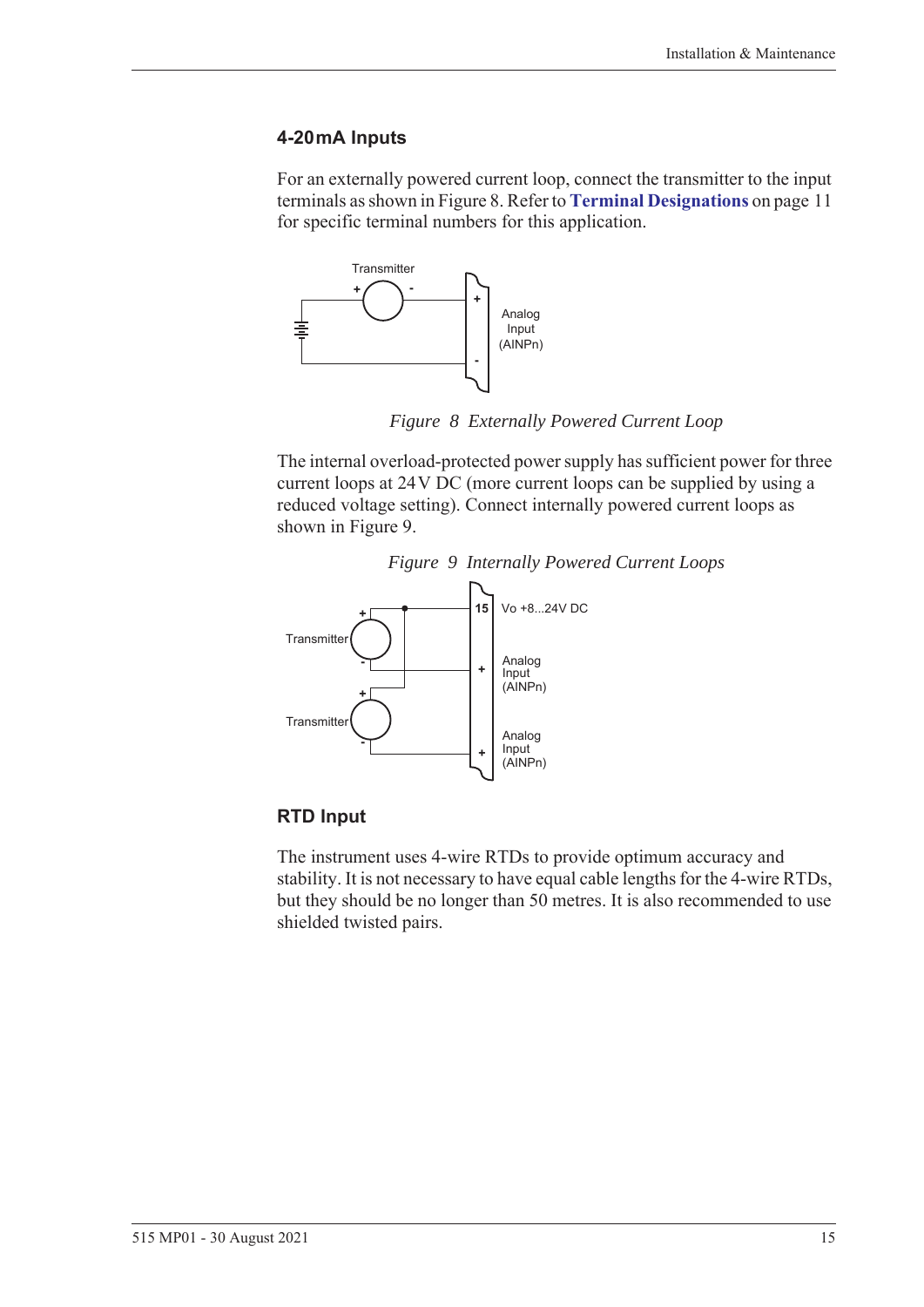

Connect RTD inputs as shown in [Figure 10.](#page-25-1)

*Figure 10 RTD Connection*

<span id="page-25-1"></span>Only Analog Input 1 (AINP1) is available for RTD connection.

Excitation terminal 2 (pin 5) must be used in conjunction with AINP1.

It is possible to use two-wire or three-wire RTDs. However, four wires must be taken to the RTD, with the signal and current wires joined as close to the RTD as possible.

**Note:** The RTD has no polarity and can be connected in either direction. However, the excitation and the positive analog input must be connected to one side of the RTD. Similarly, the Signal Ground and the negative analog input must be connected to the other side of the RTD.

### <span id="page-25-0"></span>**Logic Input Connection**

These input(s) are designed to be connected to CMOS, TTL, open collector signals or a voltage free contact switch. A minimum activation time of 300ms is required to guarantee reading of an input. Refer to **Logic Input Control** in the **[Proving Operation](#page-41-2)** on page 32 to define the function of the logic inputs.

It is possible to read the status of all the logic inputs via a Modbus register even if they are not used for a control purpose in the application.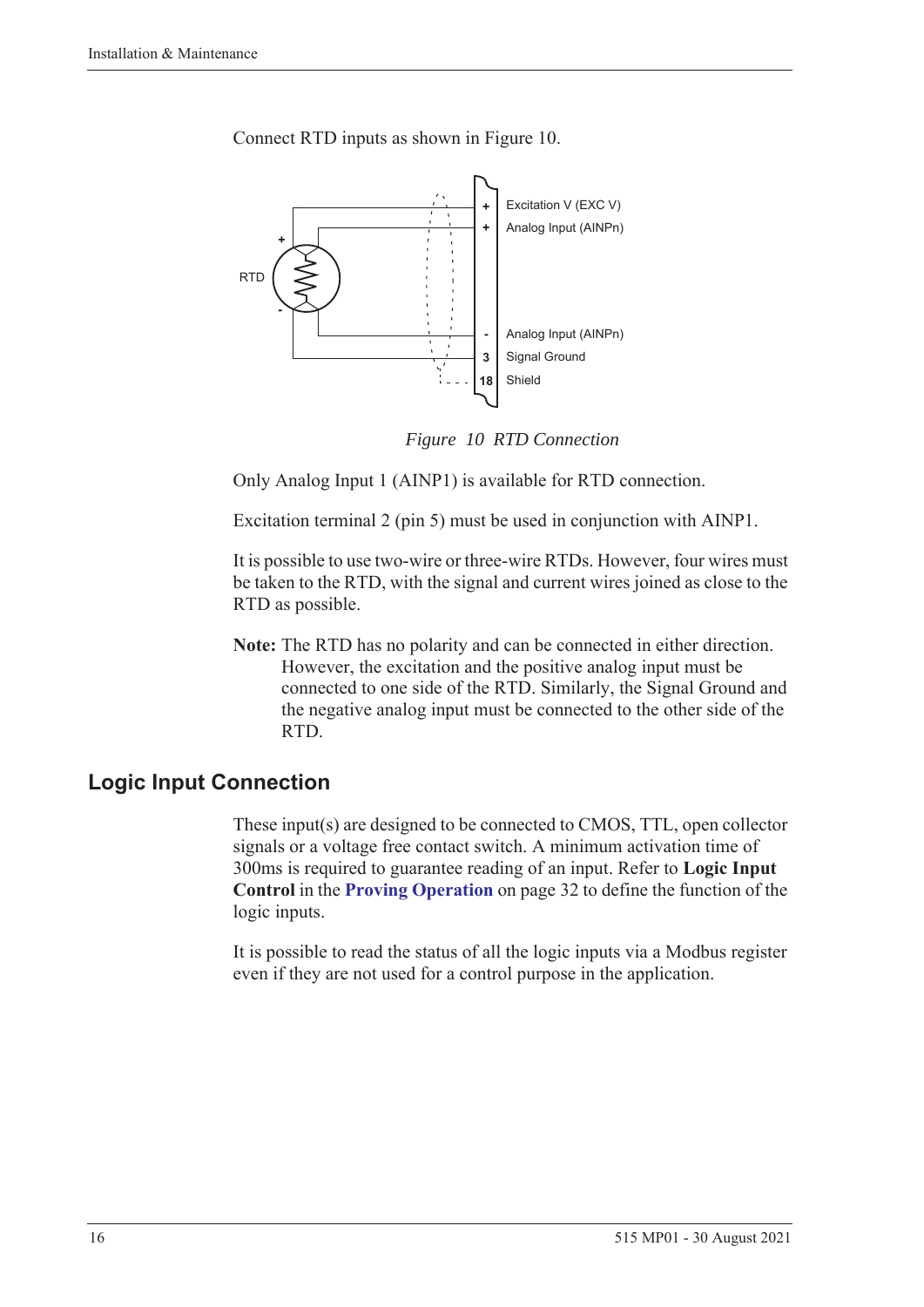A remote push-button key can be connected to the Logic Inputs as shown below in [Figure 11.](#page-26-2)



<span id="page-26-2"></span>*Figure 11 Logic Inputs Connection Diagram*

### <span id="page-26-0"></span>**Outputs**

The advanced option for the instrument provides two opto-isolated output ports. Either or both can be used for 4-20 mA or pulse outputs.

#### **CAUTION**

Due to the dual-purpose nature of the outputs, take care not to set the output as an open collector pulse type signal when connected to a 4-20mA loop circuit.

### <span id="page-26-1"></span>**4-20 mA Output Connection**

[Figure 12](#page-27-1) shows the connections for a 4-20 mA output. Output channel 1 uses terminals  $27 (+)$  and  $28 (-)$ , output channel 2 uses terminals  $29 (+)$  and 30 (-).

Maximum Load Resistance =  $(Supply-9) / 0.02$  ohms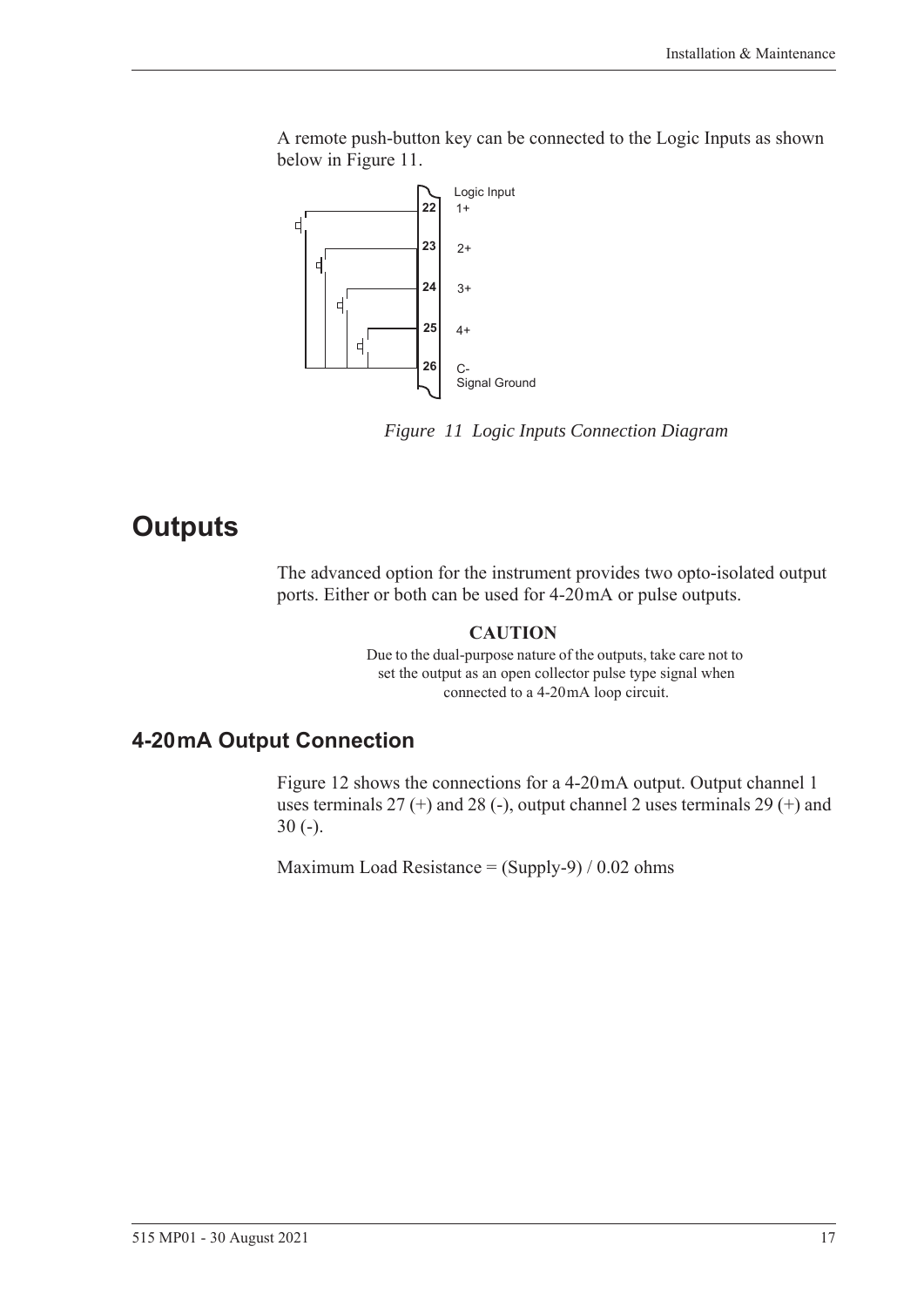

*Figure 12 Output 4-20 mA Connection Diagram*

### <span id="page-27-0"></span>**Pulse Output Connection**

<span id="page-27-1"></span>[Figure 13](#page-27-2) shows a connection example for a pulse output. Output channel 1 uses terminals 27 (+) and 28 (-). Output channel 2 uses terminals 29 (+) and 30 (-).



<span id="page-27-2"></span>*Figure 13 Output Pulse Connection Diagram*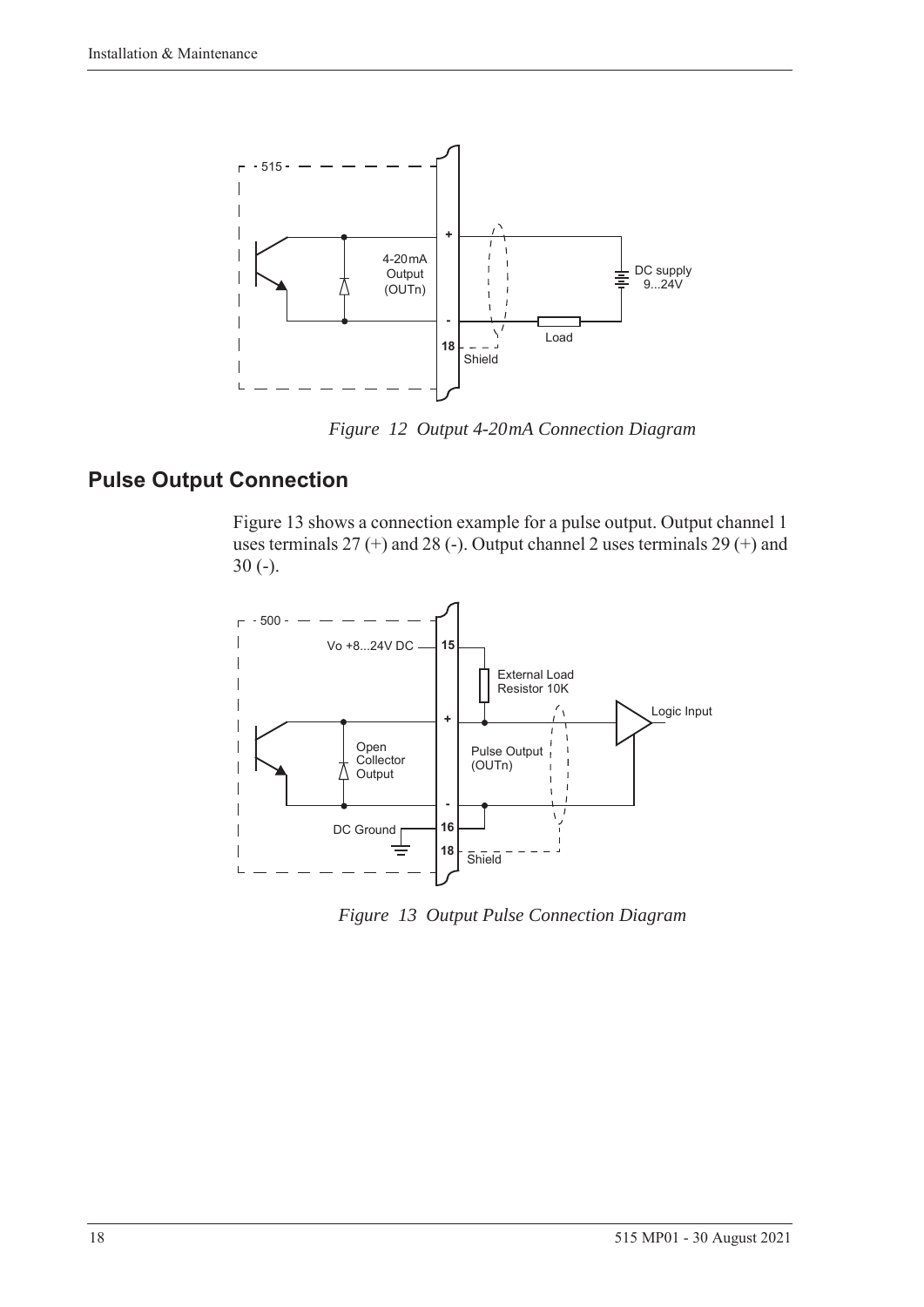### <span id="page-28-0"></span>**Control Relays (Alarms)**

The standard instrument has two alarm relays, which can be used to drive external devices such as external relays, LEDs, and audible alarms. The advanced option has four alarm relays.

The operation of each alarm relay can be set to various modes as described in **Alarms** [on page 50.](#page-59-1) On the newer option card the separate common terminal for relays 1 and 2 and another common terminal for relays 3 and 4 allow for different signal or supply types to be connected to the control or alarm devices, as shown in [Figure 14.](#page-28-1)

There is also an equipment failure alarm option. This alarm can have normally closed (open) contacts which open (close) when the instrument displays any error message as listed in **[Error Messages](#page-70-2)** on page 61, or if there is a loss of power to the instrument.

The output characteristics of the relays are:

| Maximum Voltage | 30 volts DC or 250 volts AC |
|-----------------|-----------------------------|
| Maximum Current | 3A for EMR, 1.5A for SSR    |

500  $\overline{Relav}$ RC Relay 1-2 Common **1-2** Alarm/Load Supply MOV **R1** Relay 2  $\overline{\phantom{a}}$ Alarm/Load MOV  $\overline{\phantom{a}}$ **R2**  $\otimes$  $\overline{\phantom{a}}$ Relay 3  $\overline{\phantom{a}}$  $\overline{\phantom{a}}$ Alarm/Load MOV  $\overline{\phantom{a}}$ **R3** Relay 4 Alarm/Load MOV  $\overline{\phantom{a}}$ **R4** Supply  $\overline{\phantom{a}}$ **RC**  $\overline{\phantom{a}}$ Relay 3-4 Common**3-4**

**Note:** Solid state relays (SSR) use AC voltage only.

<span id="page-28-1"></span>*Figure 14 Relay Connection Diagram*

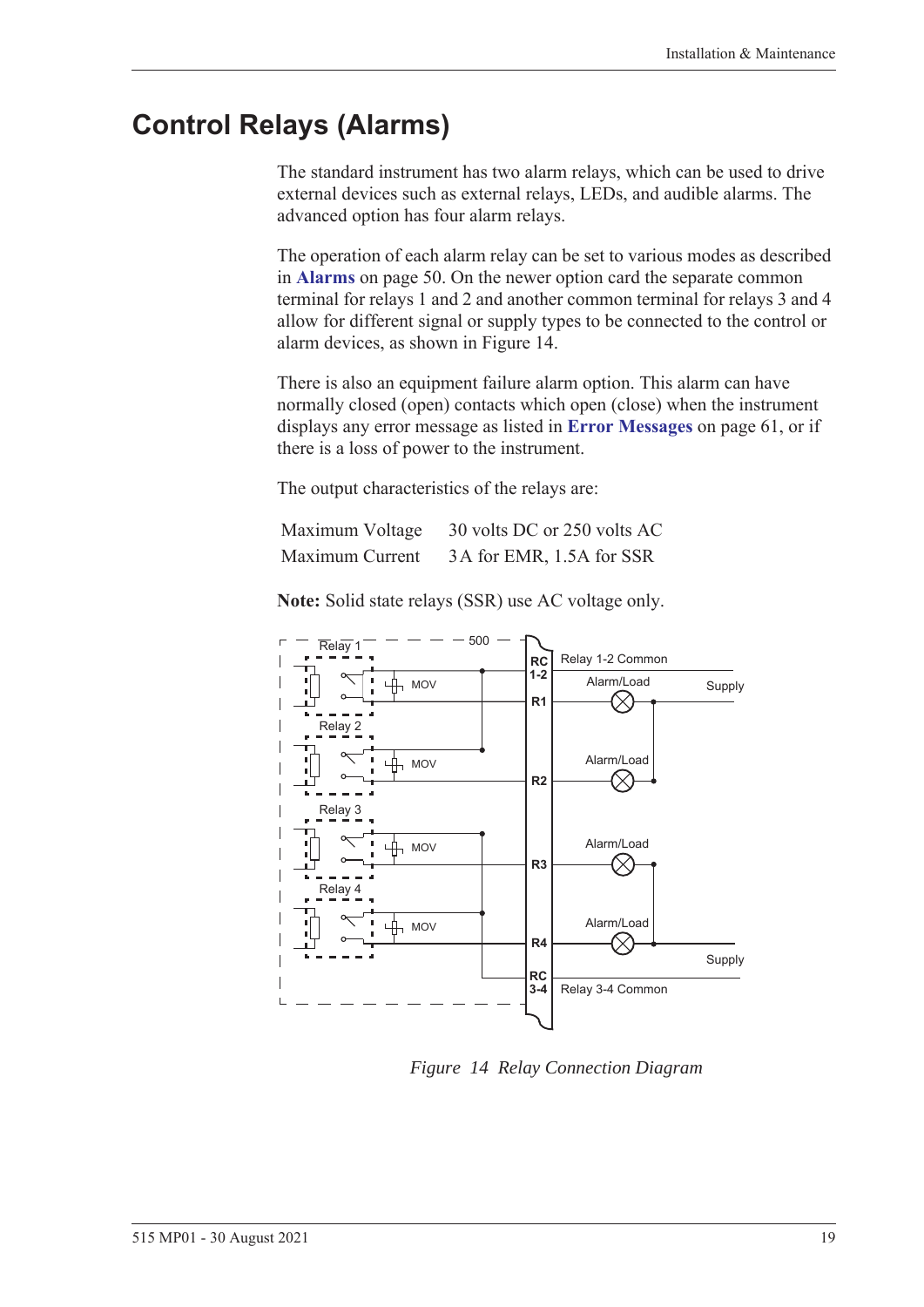### <span id="page-29-0"></span>**RC Network for Interference Suppression**

When driving inductive loads with the relay outputs, it is recommended to use RC suppression networks (often called "Snubbers"), fitted at the load end, for the following reasons:

- **•** To limit the amount of electrical noise caused by arcing across the contacts, which may, in extreme cases, cause the microprocessor to act erratically or cause other unwanted interference with connected signals.
- **•** To protect the relay contacts against premature wear through pitting or SSR (where specified) against premature failure.

RC suppression networks consist of a capacitor and series resistor and are commonly available in the electrical industry. The values of R and C are dependent entirely on the load. However, if the user is unsure of the type of snubber to use, values of  $0.25 \mu$ F and  $100 \Omega$  will usually suffice. Note that only UL and mains approved RC suppression networks should be used.

The basic principle of the operation is that the capacitor prevents a series of sparks arcing across the contact as the contact breaks. The series resistor limits the current through the contact when the contact first makes.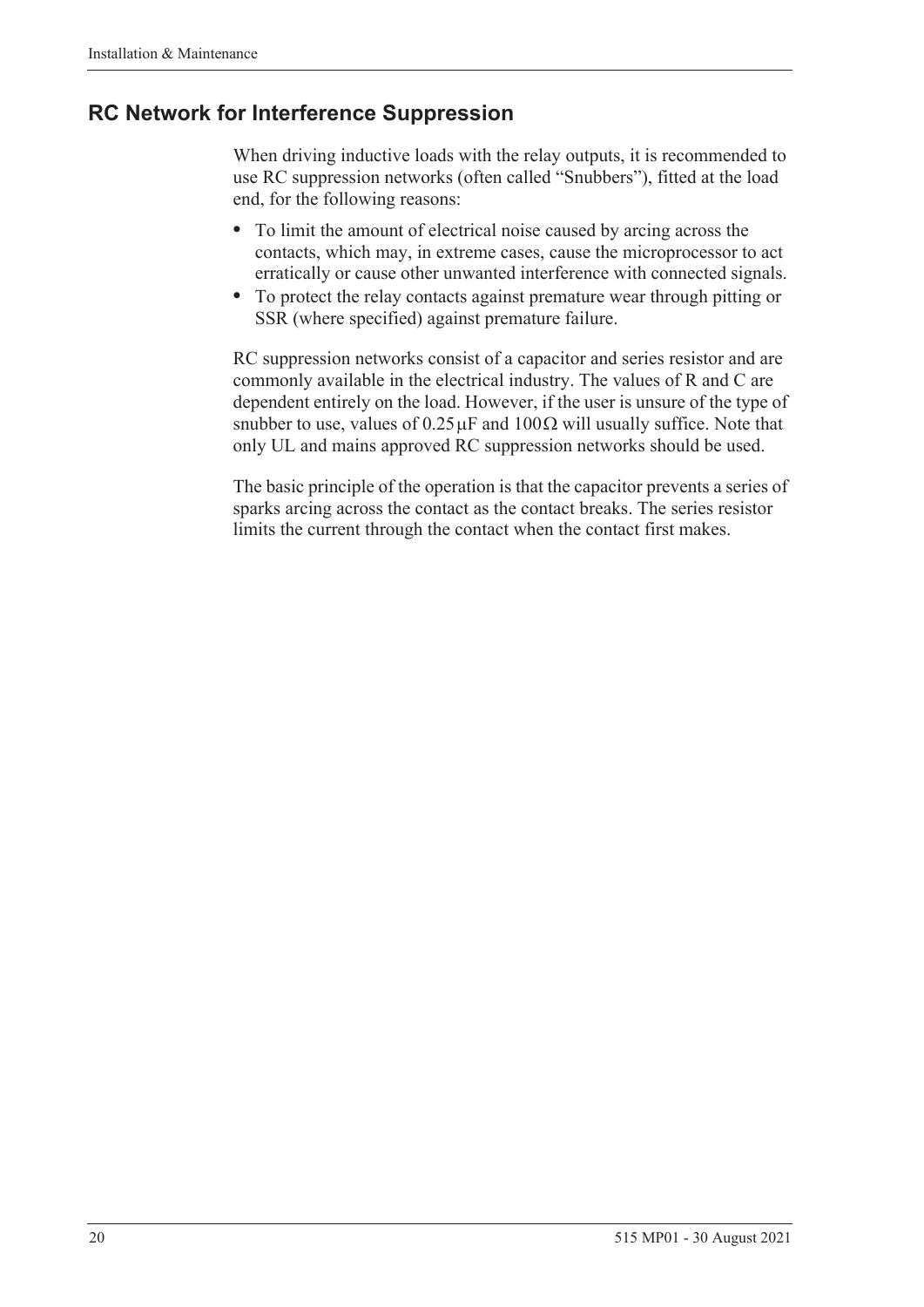### <span id="page-30-0"></span>**Communications**

The communication protocols are described in **Protocols** [on page 65](#page-74-3).

### <span id="page-30-1"></span>**COM-1 RS-232 Port**

The COM-1 RS-232 port has a 9-pin DB female connector and has the following pinout:

| $(6)$ (7) (8) (9)<br>$(2)$ $(3)$ $(4)$ $(5)$<br>(1) |                      |  |  |  |
|-----------------------------------------------------|----------------------|--|--|--|
| Pin 1                                               | Not used             |  |  |  |
| Pin <sub>2</sub>                                    | Transmit (TxD)       |  |  |  |
| Pin <sub>3</sub>                                    | Receive (RxD)        |  |  |  |
| Pin <sub>4</sub>                                    | Not used             |  |  |  |
| Pin <sub>5</sub>                                    | Ground               |  |  |  |
| Pin 6                                               | Not used             |  |  |  |
| Pin 7                                               | Handshake line (CTS) |  |  |  |
| Pin 8                                               | RTS Out              |  |  |  |
| Pin 9                                               | Not used             |  |  |  |

**Note:** The instrument does not require a null-modem cable for connection to a personal computer. Refer to **[Hardware Interconnection](#page-72-4)** on [page 63](#page-72-4) for cable termination requirements.

### <span id="page-30-2"></span>**COM-2 RS-485 Port Option**

Up to 32 units can be connected to a common RS-485 bus. Each unit has a unique address that the host computer uses to identify each instrument. [Figure 15](#page-30-3) shows the connection of several instruments to a computer using the RS-485 port.



<span id="page-30-3"></span>*Figure 15 RS-485 Interface Connections*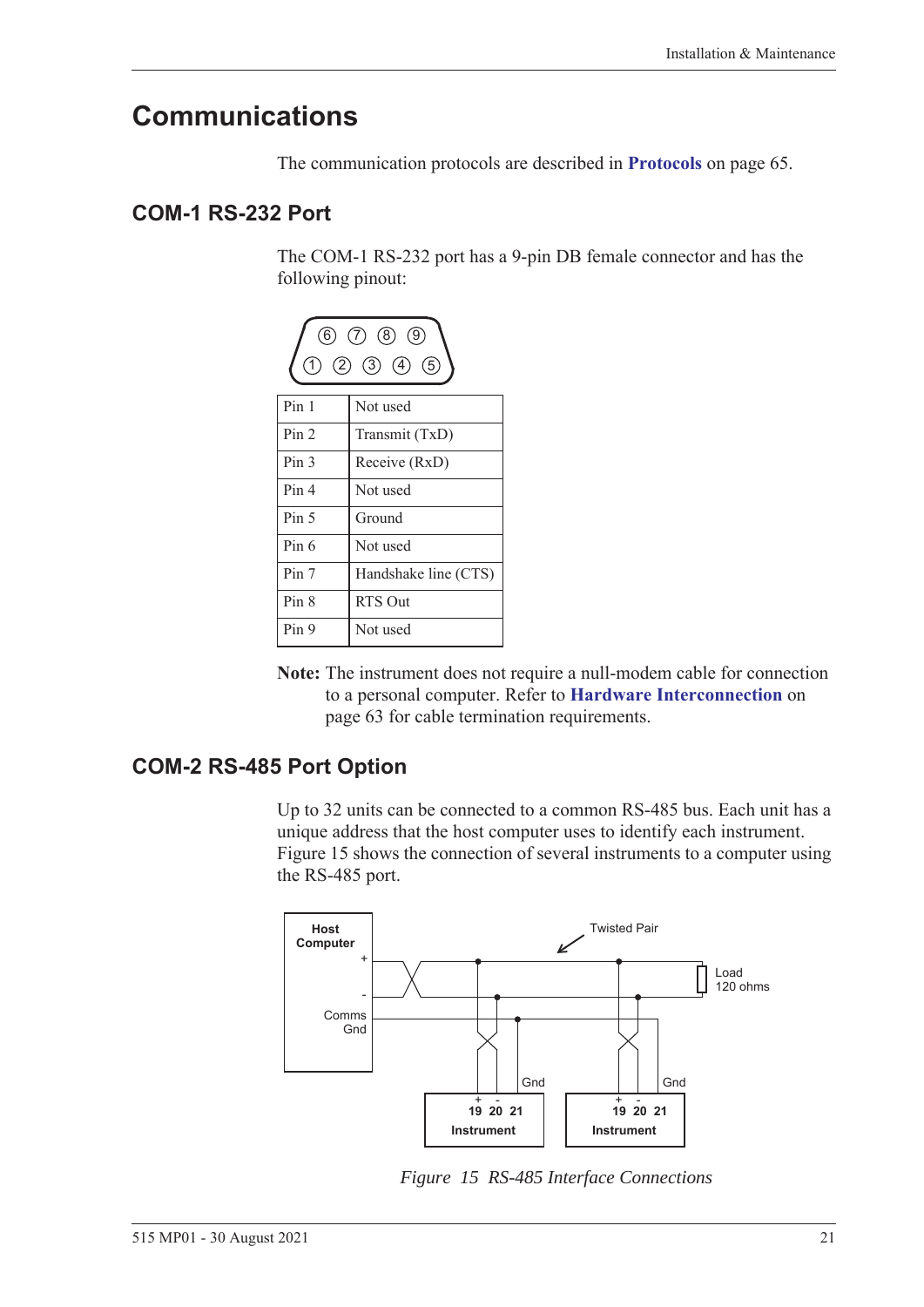### <span id="page-31-0"></span>**COM-2 Ethernet Port Option**

An Ethernet module is an available option, in place of the RS-485 port, if Modbus TCP/IP connection is required. In the programming communication settings, COM-2 should be set to RTU (Modbus), 19200 Baud rate, even parity and 1 stop bit.

### <span id="page-31-1"></span>**Mains Connection**

### <span id="page-31-2"></span>**Earthing and Shielding**

A case earthing point is provided via the mains inlet. Note that this earthing point is for the case only and there is electrical isolation between this point and all electronic circuits. For EMC purposes, or when the instrument is connected to mains, this point must be connected to a good earth.

It is a good practice to use shielded cable for all signal connections to the instrument. Care must be taken to separate signal cables from power cables to minimize interference.

Overall earth should be connected at the instrument end only. This connection should be as short as possible and connected to the earthing point on the rear terminal at pin 18.

### <span id="page-31-3"></span>**Disconnection Device**

When powered from a mains supply this unit requires the provision of a suitable mains isolation device, capable of interrupting both poles of the supply and meeting your local wiring regulations, to be suitably located and easily accessible near to the installed instrument. It must be marked as the disconnecting device for the equipment. It must be suitably rated with respect to the cross sectional area of the supply conductors.

### <span id="page-31-4"></span>**Maintenance Instructions**

Occasionally it may be necessary to open the unit in order to change the Real Time Clock battery. No other service operations are permitted. In order to perform these operations and maintain safety it is essential to follow the instructions below. If mounted in an ExD enclosure, before proceeding, refer to the ExD manual for further information. This work may need to be scheduled and carried out in accordance with the local electrical Code of Practice.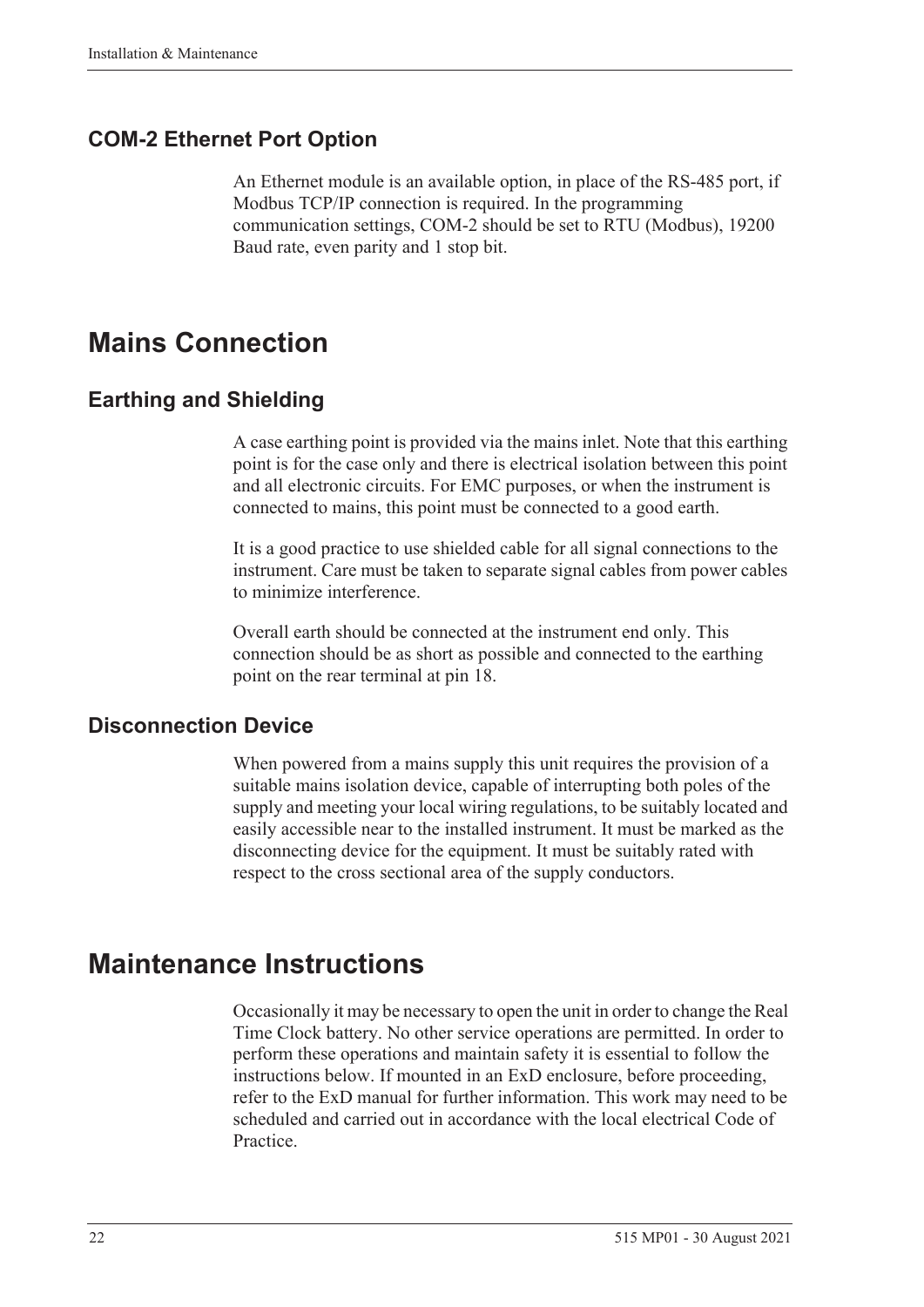### <span id="page-32-0"></span>**Battery Replacement**

### **INSTRUMENT MUST BE POWERED DOWN**



1. Remove the top row of terminal blocks (19-36) Ethernet and RS232 cables if applicable.

2. Remove the two pan head machine screws on each side of the rear panel.

3. Withdraw the option card from the instrument.

4. Firmly press the battery holder tab to release the coin cell battery.

5. Identify the part number of the coin cell which is clearly marked on one side of the cell.

6. Firmly press the replacement coin cell into the holder

7. Reverse steps 1-3 for re assembly.

### <span id="page-32-1"></span>**Battery Type**

### **Only the battery type and manufacturer stated below should be used.**



1. Instruments manufactured with issue 7 option card – CR2450N, Manufacturer RENATA ONLY\*

2. Conformal coated "C" version - Type BR2032, manufacturer Panasonic ONLY.

3. Non Conformally coated versions :- BR2032, CR2032, Sony or Panasonic ONLY.

\*Issue 7 option card can be identified with 6 way (31-36) ORANGE relay connector.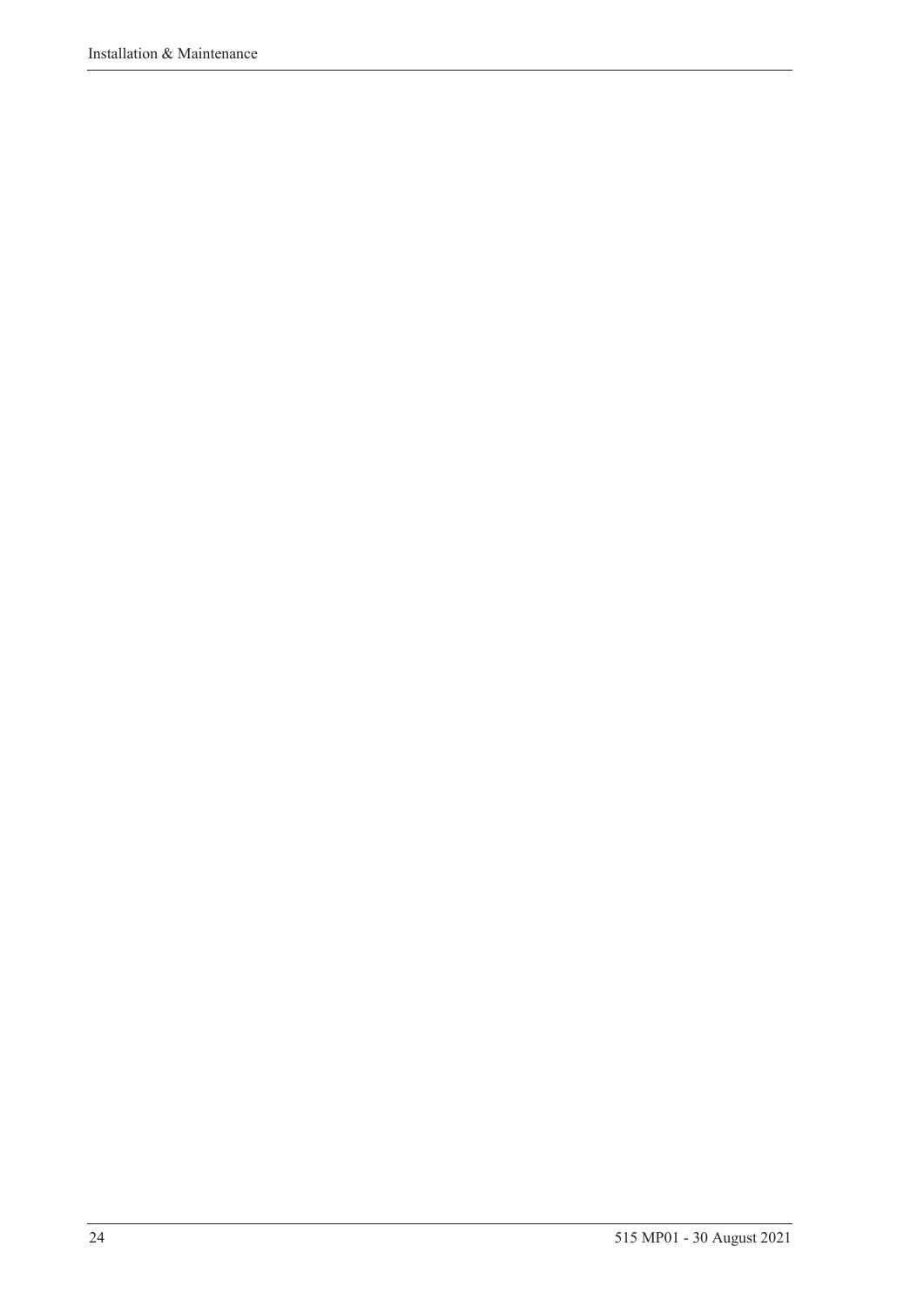## <span id="page-34-0"></span>**Chapter 4 Operation**

### <span id="page-34-1"></span>**Normal Operation**

In normal operation mode, you press the buttons on the front panel to display the values recorded and calculated by the instrument. There are four categories of information that the instrument can display:

- **•** Totals
- **•** Rates
- **•** Process variables
- **•** Instrument settings

For each total, there is an associated rate as follows:

| Total                 | Rate                    |
|-----------------------|-------------------------|
| Line Volume           | Line Flowrate           |
| <b>Proving Volume</b> | <b>Proving Flowrate</b> |
| Master Volume         | <b>Master Flowrate</b>  |

### <span id="page-34-2"></span>**Default Total**

In some applications, one set of variables is of more interest than others, and for this reason a default total and its associated rate can be assigned during instrument calibration. This default total can be used in two ways:

- **•** The default variables come first in the sequence of totals and rates that are displayed with the front panel keys.
- **•** If the display timeout option is enabled and no buttons are pressed for the selected period (usually 30 seconds) the display returns to the default total.

### <span id="page-34-3"></span>**Status LEDs**

The status LEDs illuminate to show the following conditions:

| Run   |
|-------|
| Set   |
| Alarm |
| :al   |

- **Run** The host computer is downloading the application software.
- **Set** The instrument is in Calibrate Set mode.
- **Alarm** The instrument has an error, as indicated on the display panel.
- **Cal** The instrument is in Calibrate View mode.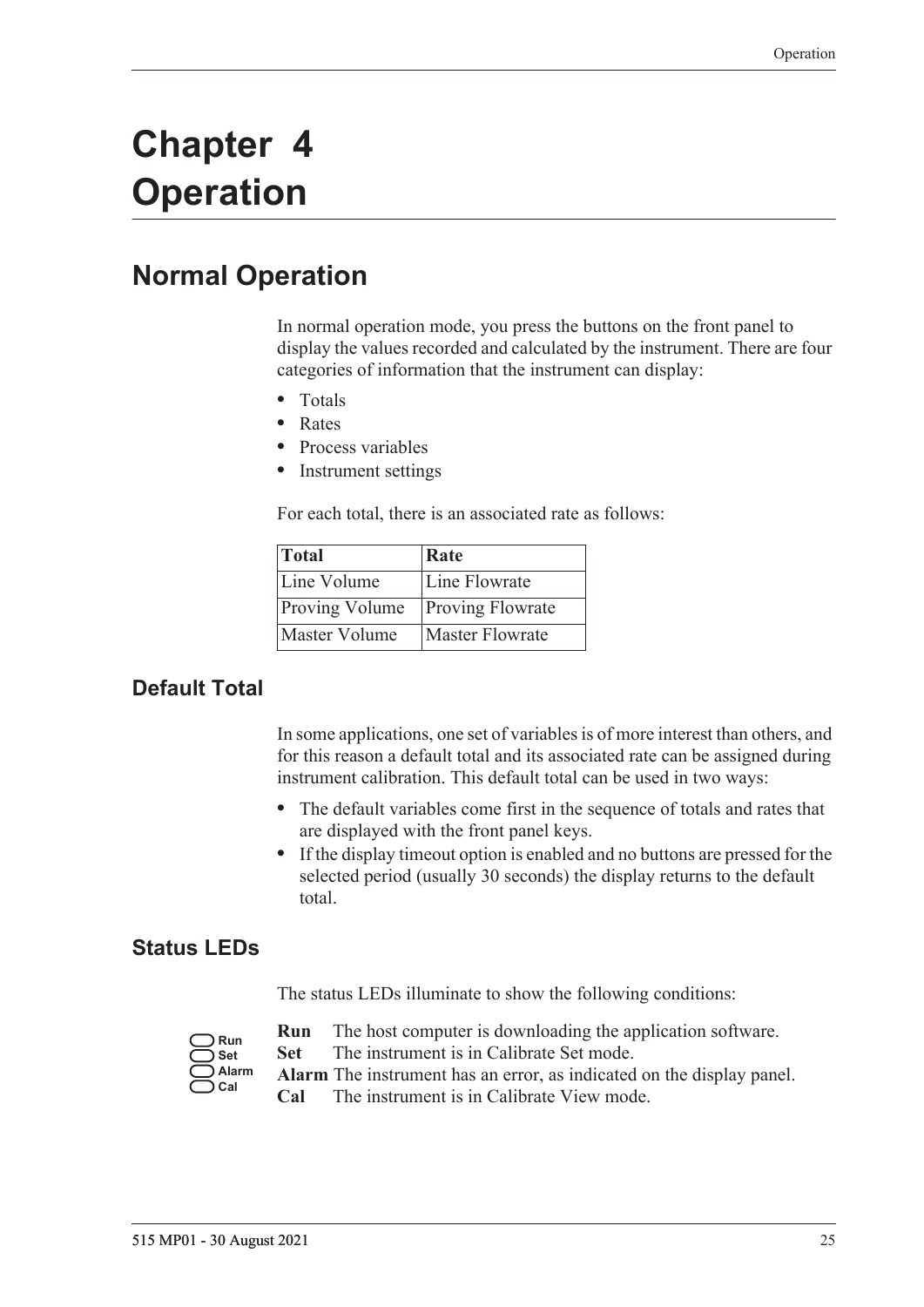### <span id="page-35-0"></span>**Front Panel Keys**

For most actions with the front panel keys, you can hold a key to scroll through the values or options, instead of repeatedly pressing the key.

**RATE** Press the **RATE** key to display the rate that is associated with the currently displayed total. If an item other than a rate or total is displayed, press the RATE key to display the "default rate". When a rate is displayed, press or hold the **RATE** key to display the other rate variables in turn.

**TOTAL** Press the TOTAL key to display the total that is associated with the currently displayed rate. If an item other than a rate or total is displayed, press the **TOTAL** key to display the "default total". When a total is displayed, press or hold the **TOTAL** key to display the other total variables in turn.

**RESET** Use the **RESET** key to clear all resettable totals or to initiate a printout if the printer option has been selected. The printout is activated with a single press while the Total Reset function has different operation modes that are selectable during instrument calibration as follows:

- NONE The user cannot reset the non-accumulated totals.
- INSTANT When the user presses the **RESET** key, the instrument resets all non-accumulated totals.
- DELAYED When the user holds the **RESET** key for two seconds, the instrument resets all non-accumulated totals.

The instrument makes three beeps when it resets the totals and two beeps when a printout is started.

**DISPLAY** Press the **DISPLAY** key to step or scroll through the main menu items.

**ACCUM** Hold the **ACCUM** key to display the accumulated value for the currently displayed total or to display the peak value for the currently displayed flowrate. See below for further details of peak flowrates.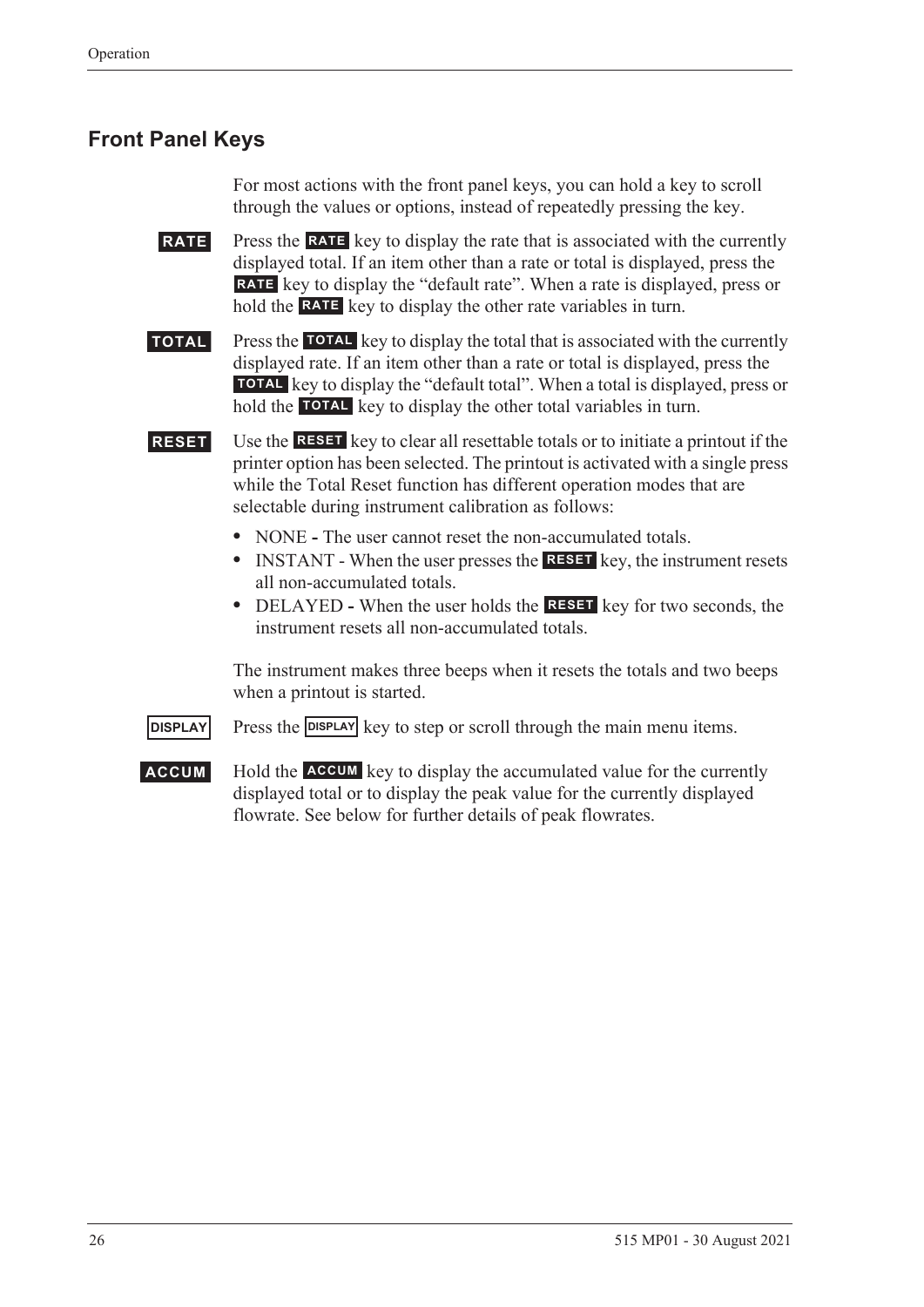### **Main Menu Items**

| <b>DISPLAY</b>  | <b>Description</b>                                                     | <b>Options</b>                                                                                                 |
|-----------------|------------------------------------------------------------------------|----------------------------------------------------------------------------------------------------------------|
| $L - VOL$       | Line volume                                                            | Hold the ACCUM key to display accumulated total                                                                |
| L-FLOW          | Line flowrate                                                          | Hold the <b>ACCUM</b> key to display peak value                                                                |
| $P-VDL$         | Proving mass                                                           | Hold the ACCUM key to display accumulated total                                                                |
| $P-FLM$         | Proving flowrate                                                       | Hold the <b>ACCUM</b> key to display peak value                                                                |
| $M-V$ $DL$      | Master volume                                                          | Hold the ACCUM key to display accumulated total                                                                |
| $M-FLDW$        | Master flowrate                                                        | Hold the ACCUM key to display peak value                                                                       |
| <b>JEVIAT</b>   | Proving run deviation                                                  | Hold the SET key to display (or edit) the current<br>Meter Factor                                              |
| RECOMM FACT     | Recommended meter<br>factor                                            | Hold the SET key to display (or edit) the current<br>Meter Factor                                              |
| TEMP            | Live temperature                                                       |                                                                                                                |
| $T - FVE$       | Average temperature                                                    | (average temperature over proving run)                                                                         |
| <b>PRESS</b>    | Live pressure                                                          |                                                                                                                |
| $P - FVP$       | Average pressure                                                       | (average pressure over proving run)                                                                            |
| REPORT PRINT    | Only shown in Detail<br>Menu if a printer<br>protocol is used          | Hold the SET key to print log report as defined in<br>the TM/LOG section of calibration.                       |
| LOGGED DATA     | Only shown in Detail<br>Menu if real-time clock<br>option is installed | Hold the SET key to display data logs as<br>described in Data Logs on page 29.                                 |
| MODEL INFO      | Only shown in Detail<br>Menu                                           | Hold the <b>SET</b> ) key to display the Model<br>information as described in Model Information<br>on page 31. |
| <b>CAL MENU</b> | Only shown in Detail<br>Menu                                           | Hold the SET key to enter Calibration View<br>mode as described in Calibration View Mode on<br>page 36.        |

The main menu in this instrument consists of the following items. The **DISPLAY** key is used to step or scroll through the list.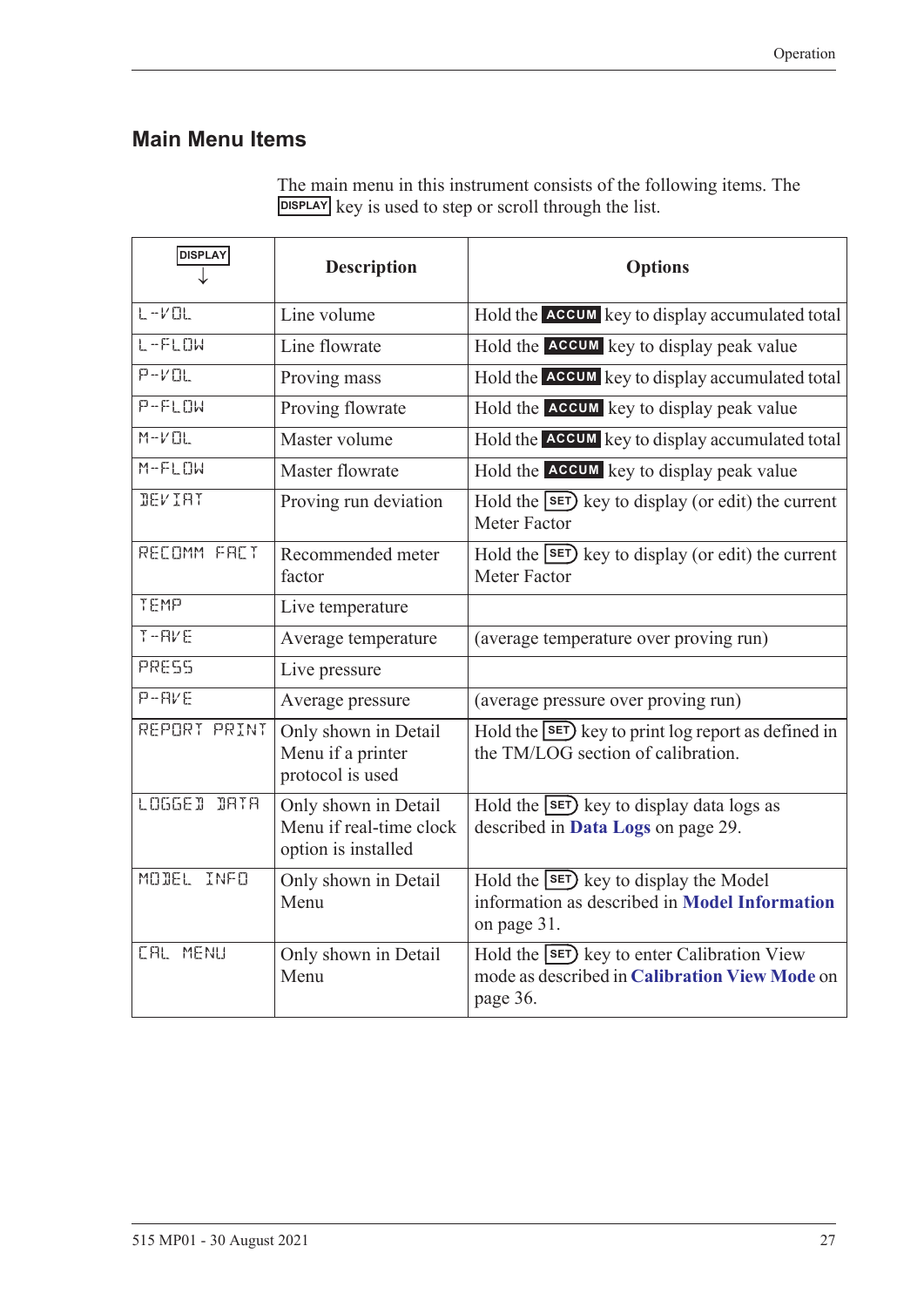### **Detail and Basic Menu**

The 515 instrument has the option to switch the main menu from the full Detail menu to a Basic menu. The Detail menu includes all of the main menu variables and the HOLD SET sub menu items as listed above. In the Basic menu only the application or operator essential main menu variables are shown. The main menu variables to be shown in the basic menu need to be selected in the 500 Series Program Manager (500-PM Software) prior to the application software being downloaded to the instrument. The 500-PM Software is Windows based configuration and resource tool for the 500 Series and is freely available from the www.contrec.co.uk website.

To switch between the Detail and Basic menu, while in the main menu, press and hold the **DISPLAY** and **SET**) keys together for 5 seconds. When switching to the Detail menu the display will briefly show: d 15 PL A Y DETAIL MENU. When switching to the Basic menu the display will briefly show: d 15PLAY BASIC MENU.

When the application software is first installed, the default is the Detail menu. From that point, the menu type is saved and restored on power cycle. The menu type will need to be Detail to access the CAL MENU

### **Peak Flowrates**

The peak value for the currently displayed flowrate can be viewed by holding the **ACCUM** key. The peak value is the average over a 15 minute period since the last reset of totals or powering on of the instrument. Dashes are shown for this value after a reset or power on until the first averaging period has passed.

#### **Meter Factor**

**EXECUTE:** Hold the **SET** key to display (or edit) the current Meter Factor while viewing one of the relevant main menu items (see table above). The display of the Meter Factor will change from view mode to edit mode after 2 seconds if access has been enabled in calibration. Once in edit mode the **Set** indicator will illuminate and the factor values are changed in exactly the same way as in calibration set mode.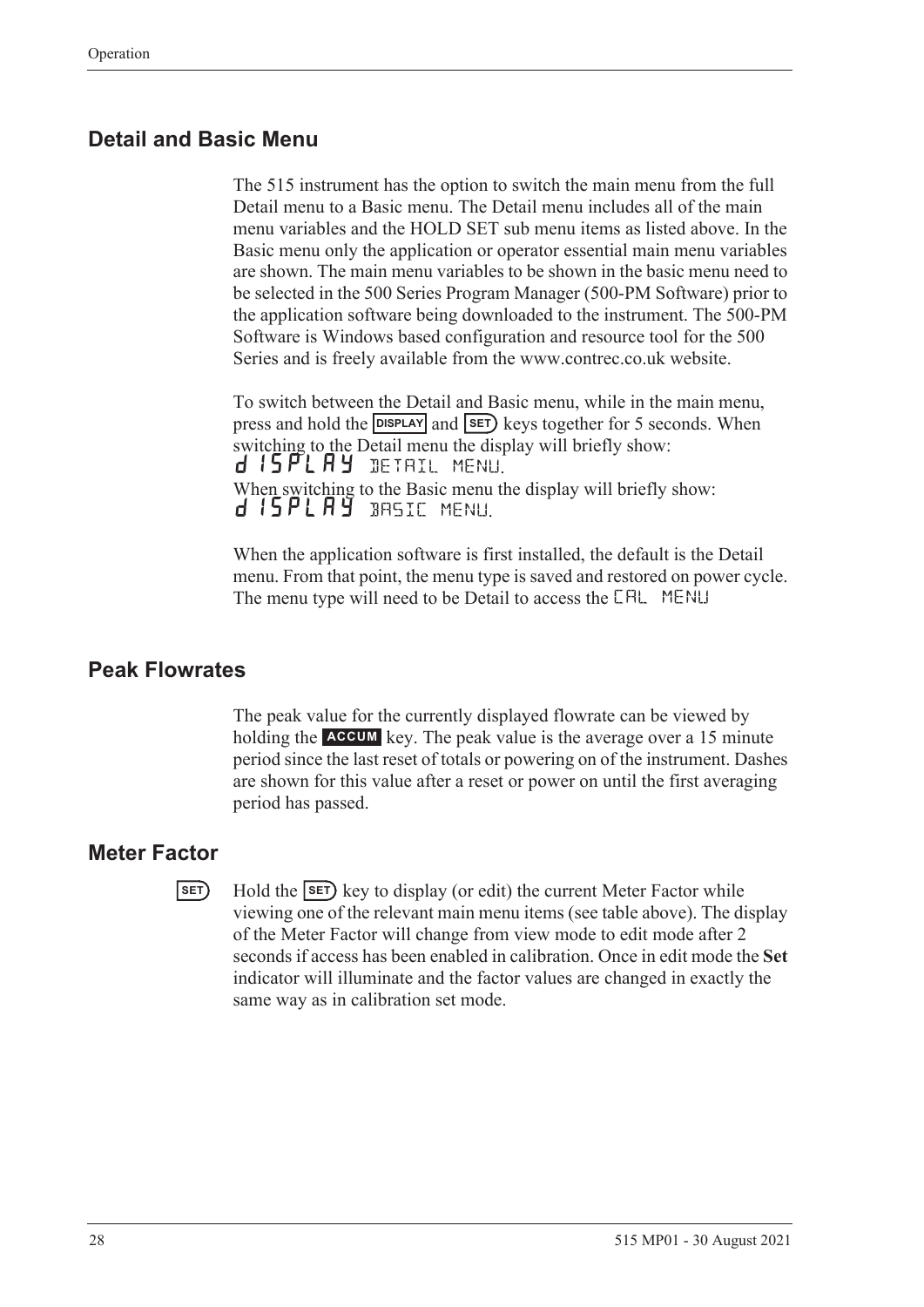### <span id="page-38-0"></span>**Data Logs**

The instrument will log the main-menu variables if real-time clock option is installed. The logs are at fixed intervals of hours, days, weeks, months and years. The instrument can store a total of more than 1000 log entries.

If the number of log entries exceeds the programmed number for a particular time interval, the oldest log entry is overwritten by the newest one for that time interval.

Also note that the totals are saved as accumulated totals.

The log entries are recorded at the following times:

| HOUR | 00 minutes each hour                                        |
|------|-------------------------------------------------------------|
| DAY  | 00 hours and 00 minutes each day                            |
| WEEK | 00 hours and 00 minutes each Monday                         |
|      | MONTH 00 hours and 00 minutes on the first day of the month |
| YEAR | 00 hours and 00 minutes on the first day of the year.       |

#### **View Data Logs**

Use the following procedure to view the data that has been logged by the instrument:

- **1.** Press the **DISPLAY** key to scroll through the menu to the LOGGE D DATA prompt.
- **2.** Hold the  $\overline{\text{SET}}$  key.

The system displays the hourly log. The timebase and number of the log are shown, for example LH-001.

**3.** While holding the **DISPLAY** key use the **RESET** key to print the data for the displayed log if the printer option has been selected.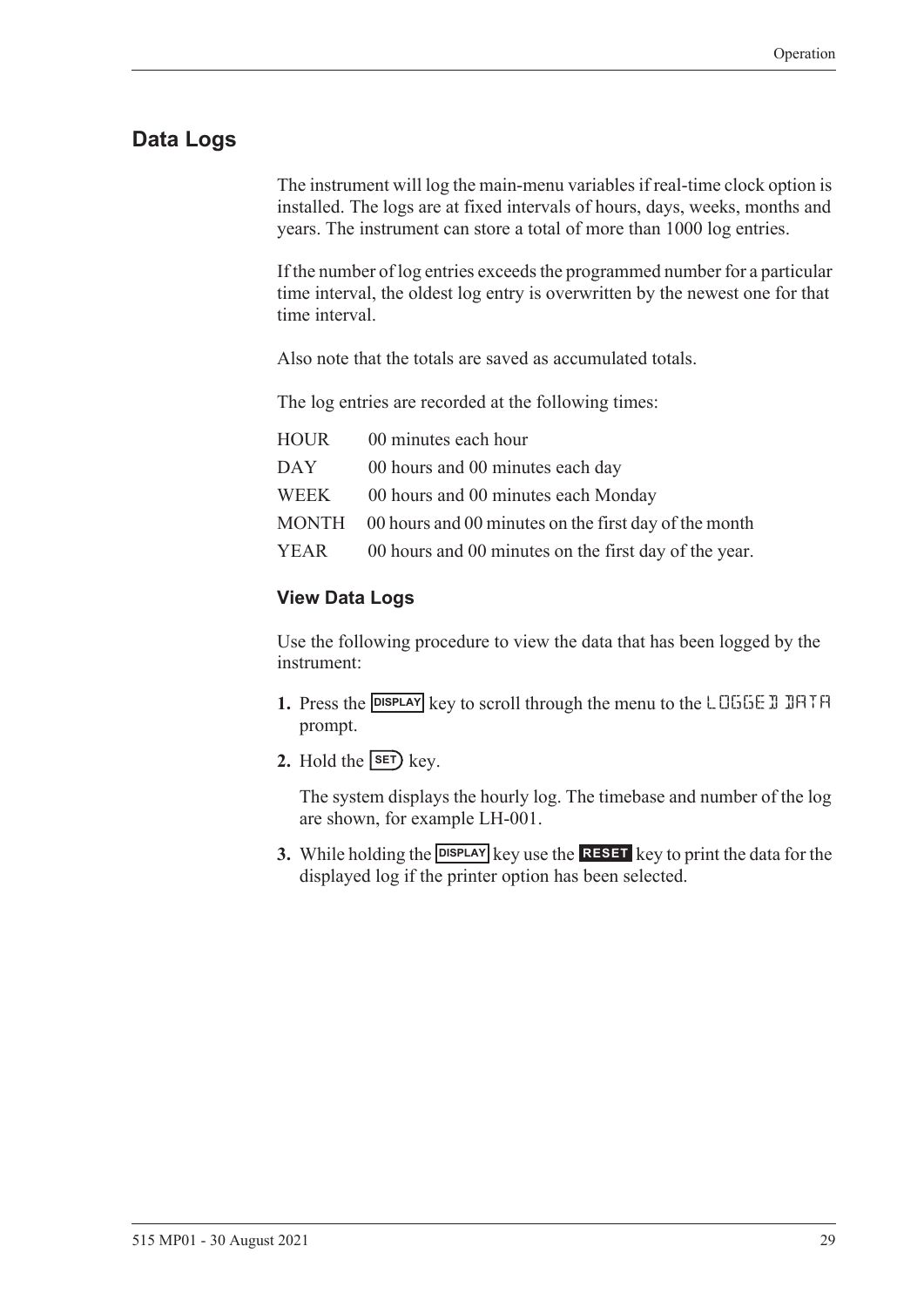The following example shows the hourly log number 006 at 15:00 (3:00 pm) on 16 January 2019. The day and month alternate with the year in the bottom right hand corner.



[Figure 16](#page-39-0) shows how to display the logged data.



<span id="page-39-0"></span>*Figure 16 Logged Data Display Methods*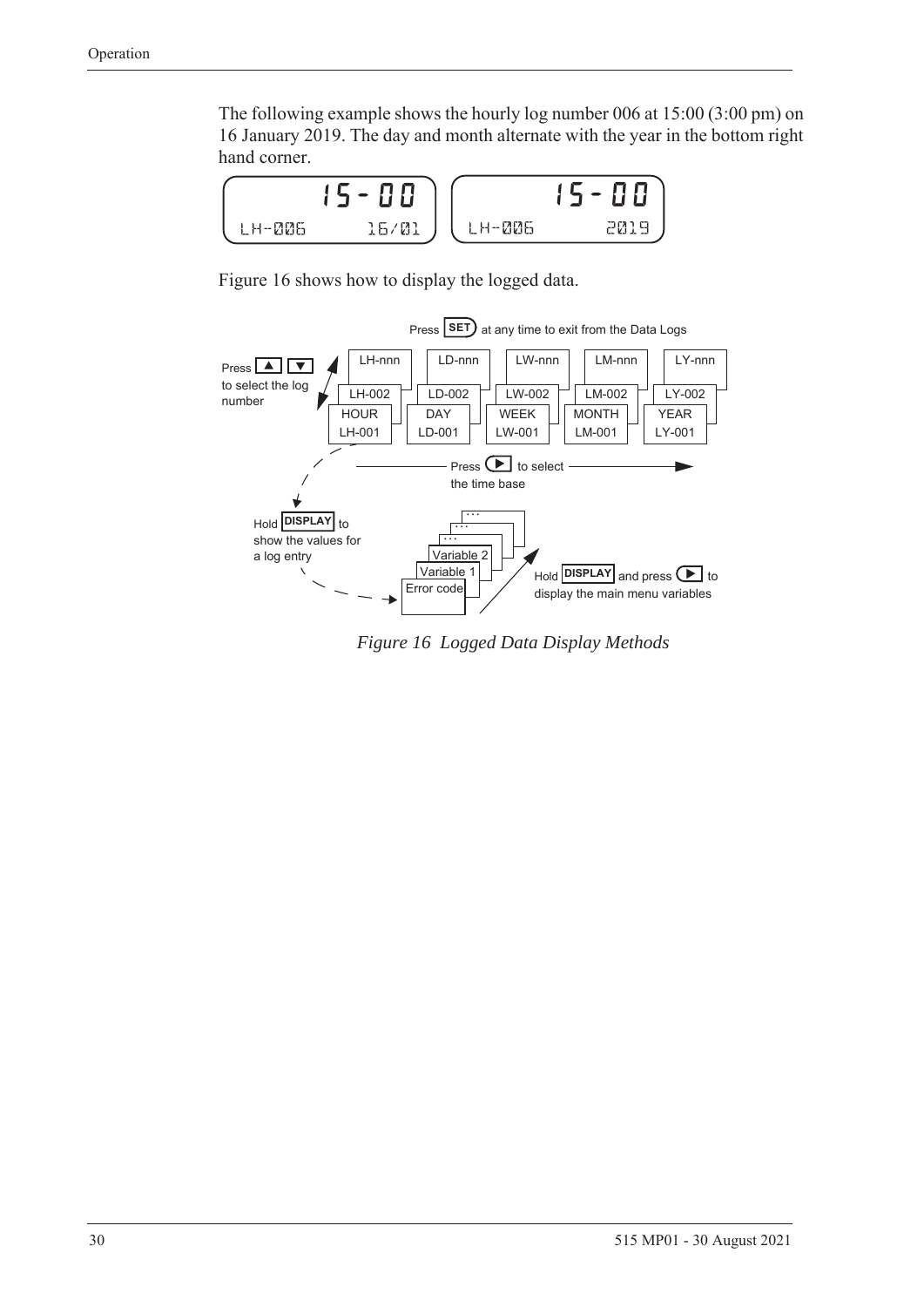# <span id="page-40-1"></span><span id="page-40-0"></span>**Model Information**

The model information items display the hardware, software and application versions of the instrument. This information is mainly for service personnel.

| <b>DISPLAY</b>                    | <b>Description</b>                                                                                                                                                                                                                                                                                                      |
|-----------------------------------|-------------------------------------------------------------------------------------------------------------------------------------------------------------------------------------------------------------------------------------------------------------------------------------------------------------------------|
| $2 - 1 - 5 -$<br>515 MODEL        | The hardware model code. Refer to Product Codes on<br>page 85 for more information.                                                                                                                                                                                                                                     |
| $FFEP - -$<br>MP01 INPUT          | The Application number and the assignment of the inputs.<br>Refer to Application Information Code on page 86 for<br>more information.                                                                                                                                                                                   |
| 3.0.000<br>SØØ-PM VERS            | The version of 500-Series Program Manager from which<br>the application software was compiled.                                                                                                                                                                                                                          |
| 026357<br>CUSTOM VERS             | The Customer version code for this installation. Refer to<br>Custom Version Codes on page 86 for more information.                                                                                                                                                                                                      |
| 123456<br>RBE123 5/N              | The instrument serial number and unit tag. The serial<br>number is on the top line and unit tag is on the bottom left.<br>Both items are entered when the instrument application<br>software is initially loaded. If the unit tag is not used the<br>default tag, UNIT, will be used.                                   |
| $15 - 15$<br>EDITED 27/08<br>2019 | The time and date when the calibration of the instrument<br>was last edited. The format of the time and date is the same<br>as for the data logs. This example shows $16:15(4:15pm)$<br>on the 27th August 2019. This function is available only if<br>the instrument has the real time clock option.                   |
| <b>CLASS-3</b><br>FLRSH V-019     | The instrument Class and Flash (bootloader) version.                                                                                                                                                                                                                                                                    |
| 5.<br>POWER EYELE                 | The number of power cycles that have occurred since the<br>application software was installed.                                                                                                                                                                                                                          |
| RESET<br>WDT                      | The number of 'watchdog timer' (WDT) resets that have<br>occurred since the application software was installed. The<br>WDT Reset count is only shown if a WDT Reset has<br>occurred.                                                                                                                                    |
| HOLd.PSE<br>CONFIG<br>PRINT       | If the printer protocol is assigned to one of the<br>communication ports, the prompt to print the full program<br>configuration report will be shown. Hold Reset to start the<br>printing of the configuration report. The report will be in<br>a similar format to the report generated by the 500<br>Program Manager. |

Press **SET**) at any time to exit from the Model information.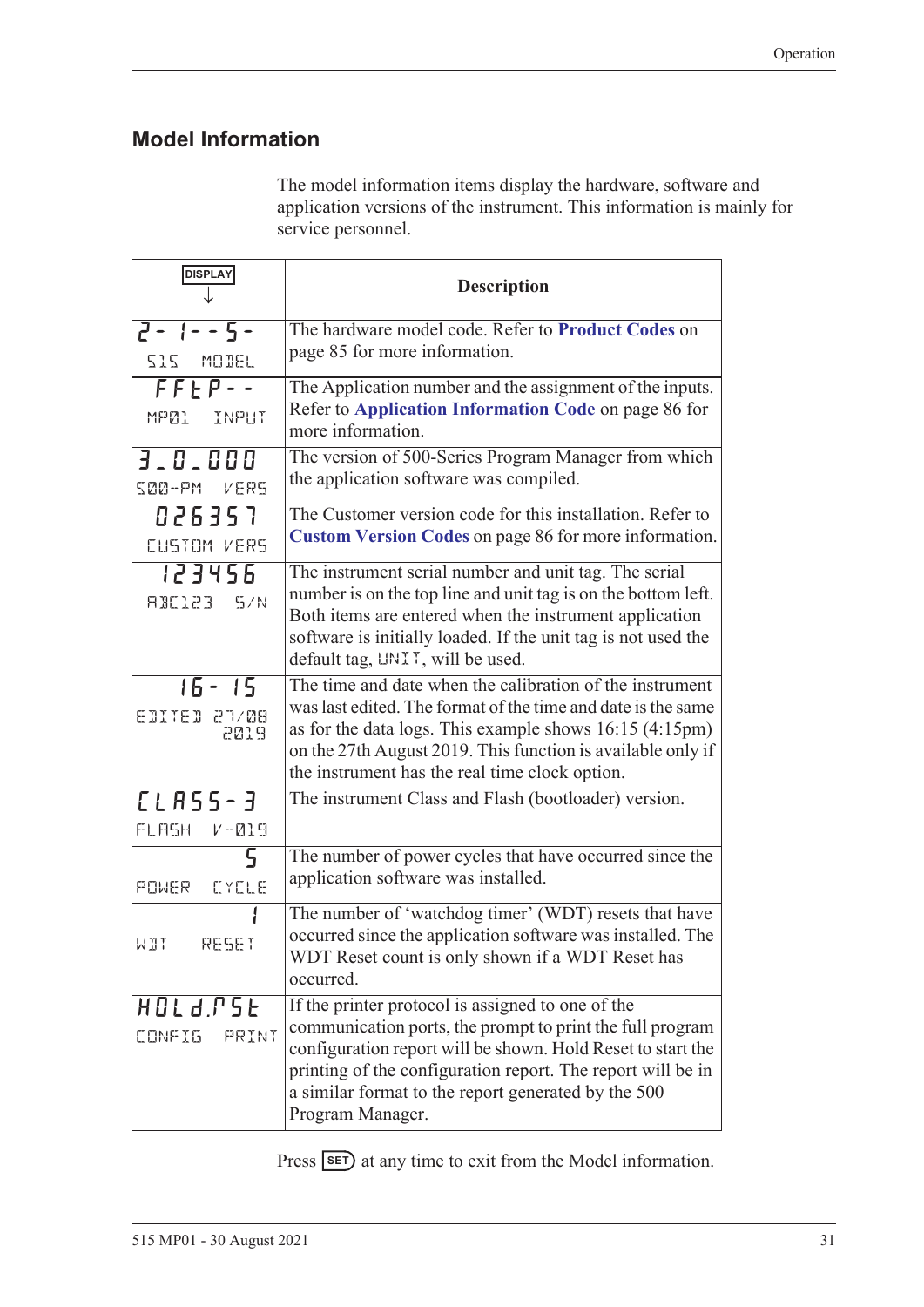# **Proving Operation**

The 515 MP01 is able to operate in a proving mode as well as a normal mode. The proving mode allows a meter factor for the line meter to be determined and entered without interrupting the flow in the main line.







**Normal Operation** In normal operation only frequency input 1 is monitored. The Modbus control or rear logic inputs should be held in the "Reset & Stop" condition (see below for details).

> The output from the line flowmeter is monitored and only the line total and line flowrate are calculated.

> While in the "Reset & Stop" condition all main menu proving variables remain at zero.

**Proving Operation** For proving operation the instrument requires both frequency flow inputs to be used.

> The main line flowmeter must be connected to frequency input 1 and the in-line master flowmeter must be connected to frequency input 2.

> A proving run is remotely controlled via either RTU Modbus communications or via the rear logic inputs. See below for full details of proving controls and procedures.

# **Proving Control**

This instrument has the ability to perform an "on the fly" proving run, being controlled by either RTU Modbus communications or rear logic inputs. To achieve this there are some distinct proving modes that provide the required control over the main menu proving variables.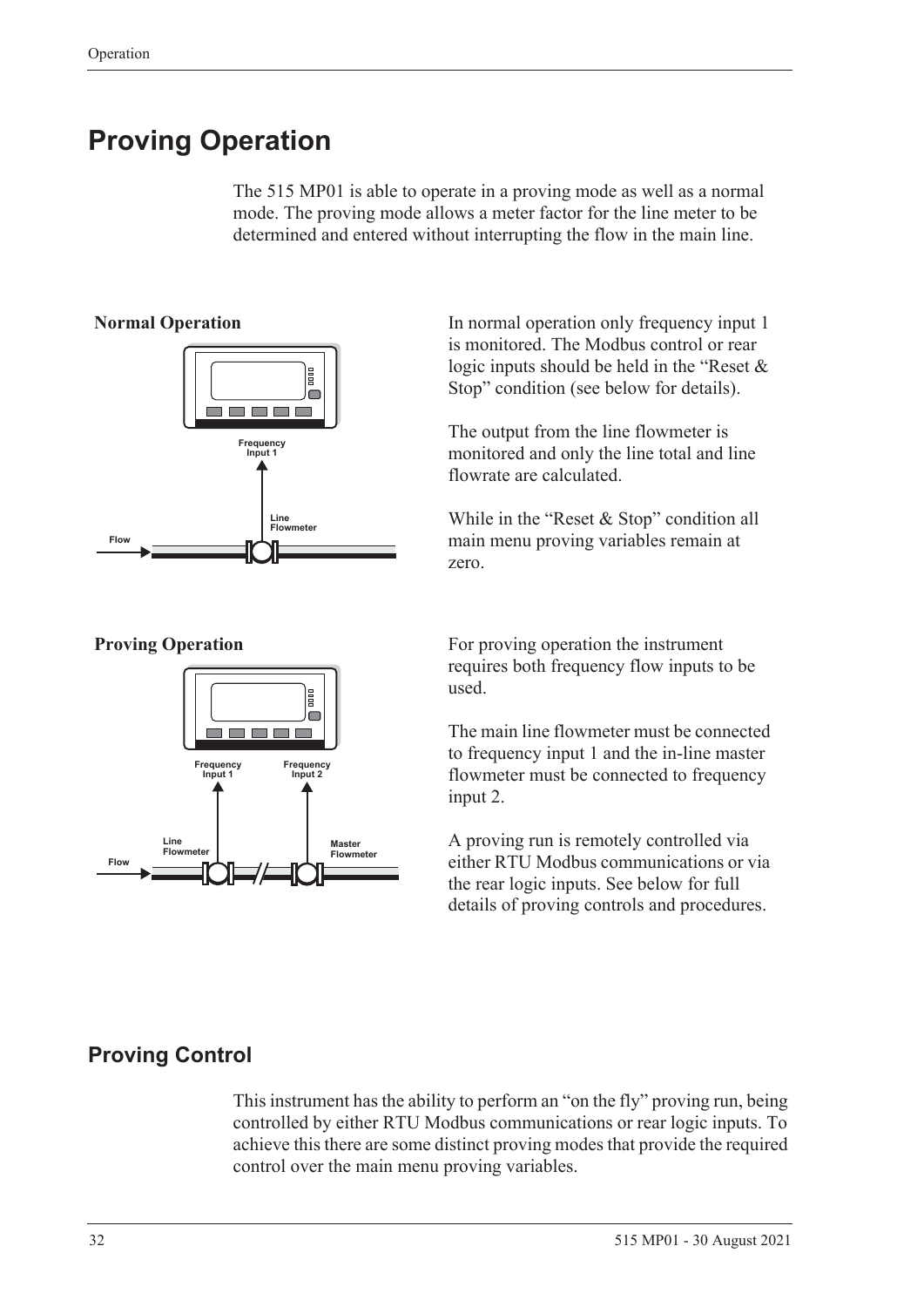These proving variables include the Proving Volume and Flowrate, Master Volume and Flowrate, Proving Run Deviation, Recommended Factor and the Average Temperature and Average Pressure values.

The controls from either source have the ability to:

- **STOP** Suspend or freeze the proving totals
- **•** RUN Allow proving totals to run (count)
- **RESET & STOP** Stop and clear all proving variables

The proving totals are the Proving Volume and the Master Volume.

#### **Modbus Control**

Register 50 is provided for Modbus control of a proving run with particular values representing certain control modes. For further details please refer to **[Instrument Control and I/O](#page-84-0)** on page 75

- 0 IDLE/LOCAL Determines the source of proving control.\*
- 1 STOP
- 2 RUN

3 - RESET & STOP

\* Modbus control, when non 0, takes priority over the logic input control.

#### **Logic Input Control**

The rear logic inputs 1 and 2 are provided for local control of a proving run. Logic input 2 when activated (logic 0) has priority over logic input 1.

| Logic $i/p$ 1: 1 - STOP | $0 - R$ UN                                                      | Open contact or a high level<br>Closed contact or a low level |
|-------------------------|-----------------------------------------------------------------|---------------------------------------------------------------|
|                         | Logic $i/p$ 2: 1 - State of logic $i/p$ 1<br>$0 - RESET & STOP$ | Open contact or a high level<br>Closed contact or a low level |

#### **Proving Procedure**

Some important points to note before performing a proving run are:

- **•** The Meter Factor should not be changed while in the "RUN" mode.
- The proving totals should be "RESET & STOPPED" after any change to the meter factor to ensure correct calculations.
- **•** It is recommended to allow a quantity to pass that relates to at least a minimum of 10000 pulses from the line (proving) flow meter.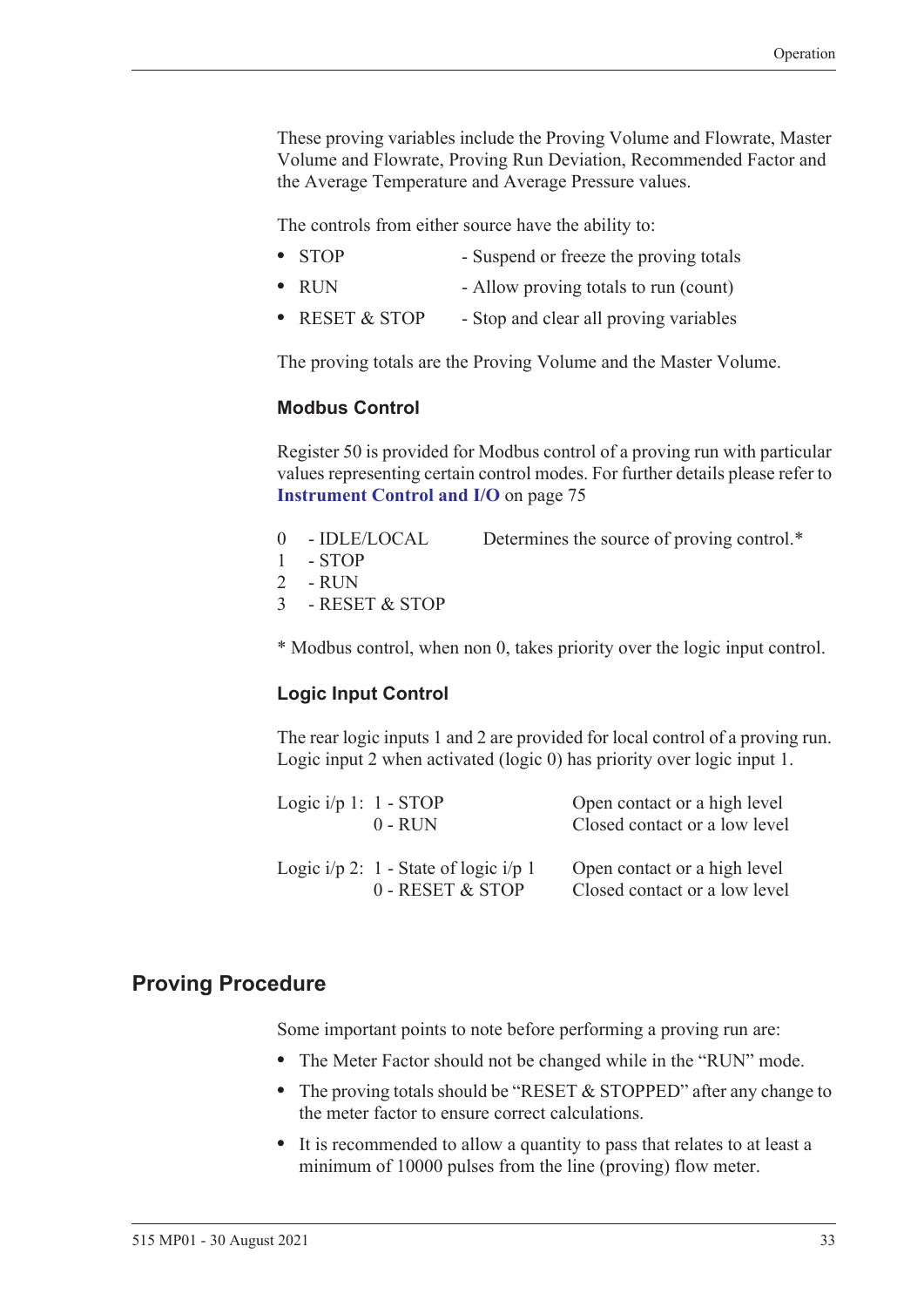- **•** The calculations of Proving Run Deviation and Recommended Factor are based upon the Accumulated Proving and Master totals. They also take into account the Meter Factor present during the last proving run.
- **•** The calculated values of Deviation, Recommended Factor and the Average Temperature/Pressure values are only shown when the proving run is stopped or the minimum required 10000 line input pulses have been received.
- **•** The Average Temperature and Average Pressure values are calculated as averages over totals, not simply averaged over time.

The proving procedure is as follows:

- (1) Ensure the unit is in "RESET & STOP" mode and ensure the line flow conditions are as per normal metering conditions.
- (2) After releasing from "RESET & STOP" mode, start the proving "RUN". The "Run" LED will illuminate while the prover is running.
- (3) "STOP" the proving run. The "Run" LED will turn off.
- (4) Observe the proving totals, deviation percentage or recommended meter factor.
- (5) Calculate the new meter factor or use the Recommended Factor (RECOMM FACT).
- (6) Enter the new meter factor (or take other corrective action such as replacing flow meter).
- (7) "RESET & STOP" the proving totals.
- (8) Repeat steps 2, 3, and 4 to further adjust the meter factor or to ensure an accurate proving total. (i.e. Deviation percentage is acceptable.)
- (9) Return the instrument to the "RESET & STOP" condition.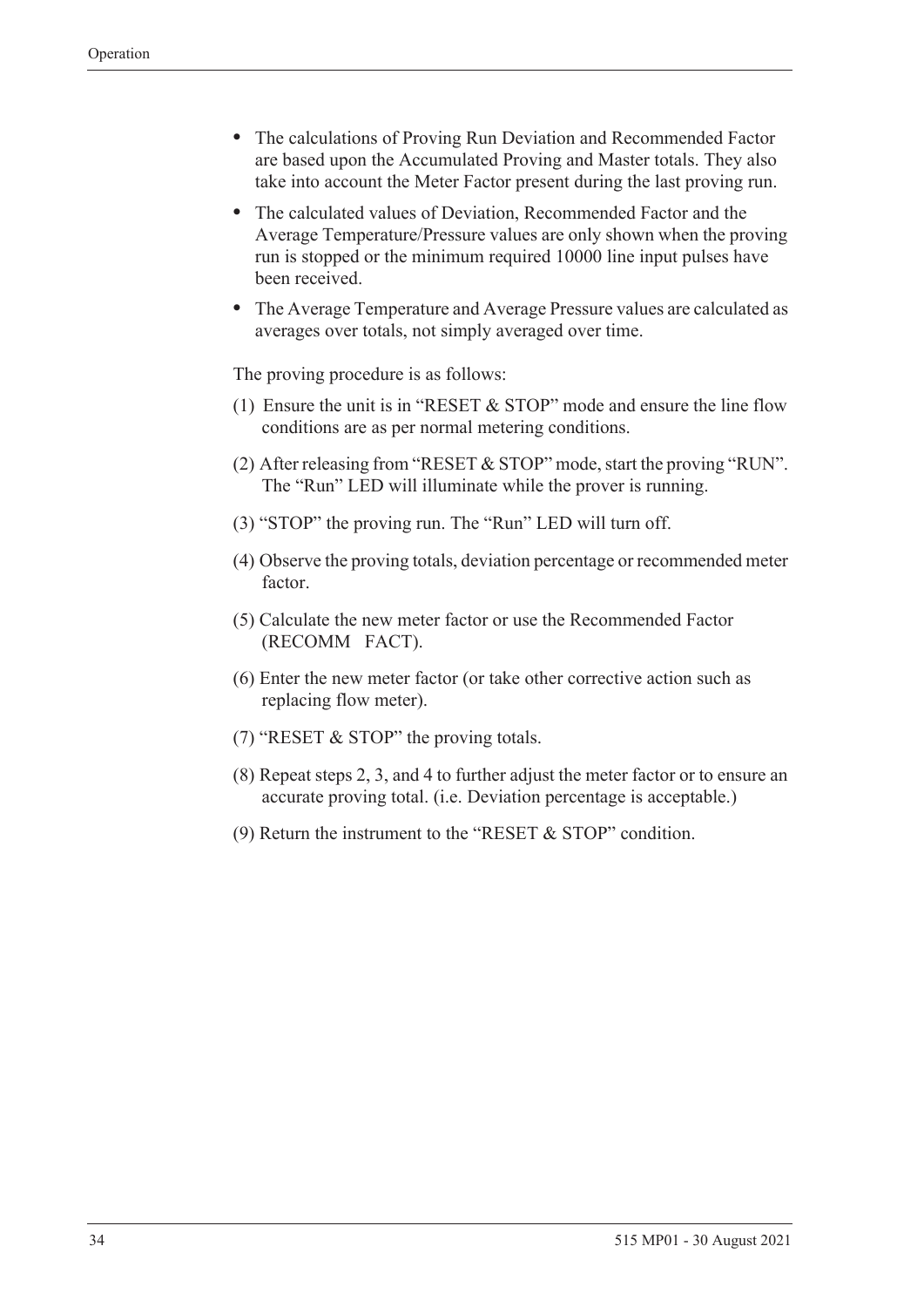# **Chapter 5 Instrument Calibration**

# **Introduction**

The 500 Series instrument calibration settings can be programmed via the front panel, according to program access levels explained below, or via the 500 Series Program Manager - a freely available Windows based configuration and resource tool.

After an instrument has been configured by either means to suit the application requirements, the settings can be recorded or application software backups or instrument clones created as explained further in **[Program Backup & Reports](#page-48-0)** on page 39.

You can view or change the settings of the instrument according to the access level for each parameter, as set by the 500 Series Program Manager. There are five levels of access to the parameters as follows:

- **• Not visible** you cannot display or edit the parameter.
- **• Display only** you can display the parameter, but you cannot change the setting.
- **• Programmable** you can change the setting of the parameter in Calibration Set mode.
- **• Password protected** you can change the setting of the parameter in Calibration Set mode only if you enter the correct password.
- **• CAL switch protected**  you can change the setting of the parameter in Calibration Set mode only if you enter by using the CAL switch on Logic Input 4 to accept the password.
- **Note:** When you enter Calibration Set mode, the instrument prompts to enter a password. Any value will allow to change the settings of the "programmable" parameters, but the correct password must be entered to change the password-protected parameters. Likewise, the CAL switch (Logic Input 4) must be used to accept the password to change the CAL switch protected parameters.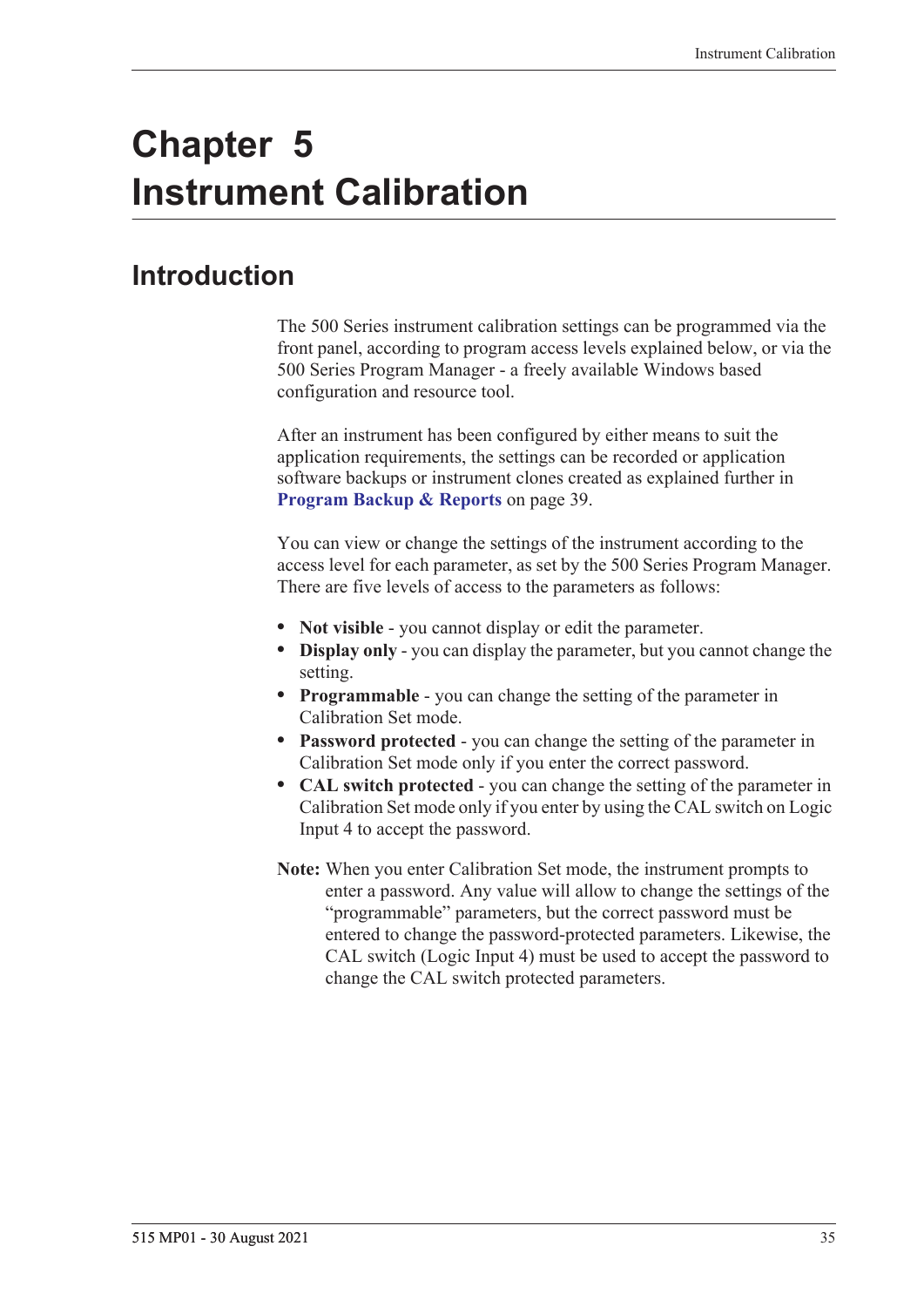# <span id="page-45-0"></span>**Calibration View Mode**

Use the following procedure to view the calibration settings of the instrument:

- 1. Press **DISPLAY** to scroll to the **CAL** MENLI prompt.
- **2.** Hold the  $\overline{\text{SET}}$  key.

| Run   |
|-------|
| Set   |
| Alarm |
| Cal   |

The instrument beeps once, illuminates the **Cal** indicator and shows CAL on the display panel.

- Press  $\left( \blacktriangleright \right)$  to scroll through the flashing menu headings.
- Press **SET** to scroll through submenu items.
- Hold **DISPLAY** to return to the main calibration menu.
- **3.** To exit from the Calibration View mode, press  $\Box$  to scroll to the END option and press **SET**).

The instrument returns to Normal Operation mode.

# **Calibration Set Mode**

In Calibration Set mode, you can change the settings of the "programmable" parameters. You must enter the system password to change the setting of the "password-protected" parameters and you must use the CAL switch on Logic Input 4 to access the "Cal switch protected" parameters.

Use the following procedure to enter Calibration Set mode:

- **1.** Press **DISPLAY** to scroll to the **CAL** MENLI prompt.
- **2.** Hold the  $\overline{\text{SET}}$  key.



The instrument beeps once, illuminates the **Cal** indicator and shows CAL on the display panel.

- **3.** Press  $\left( \blacktriangleright \right)$  to select any flashing menu heading except END.
- **4.** Hold the **SET** key for two seconds, or if "Cal switch protected" items exist the CAL switch can be closed for two seconds.

The instrument prompts for a password to be entered if the password is non-zero, otherwise the password prompt is skipped.

- **5.** If the password prompt is shown, press  $\boxed{\blacktriangle}$  or  $\boxed{\blacktriangledown}$  to change the value of the current digit. To select the next digit, press  $\left( \blacktriangleright \right)$ .
- **6.** Press **SET** or use the CAL switch on Logic Input 4 (if "Cal switch protected" items exist) to accept the password and proceed.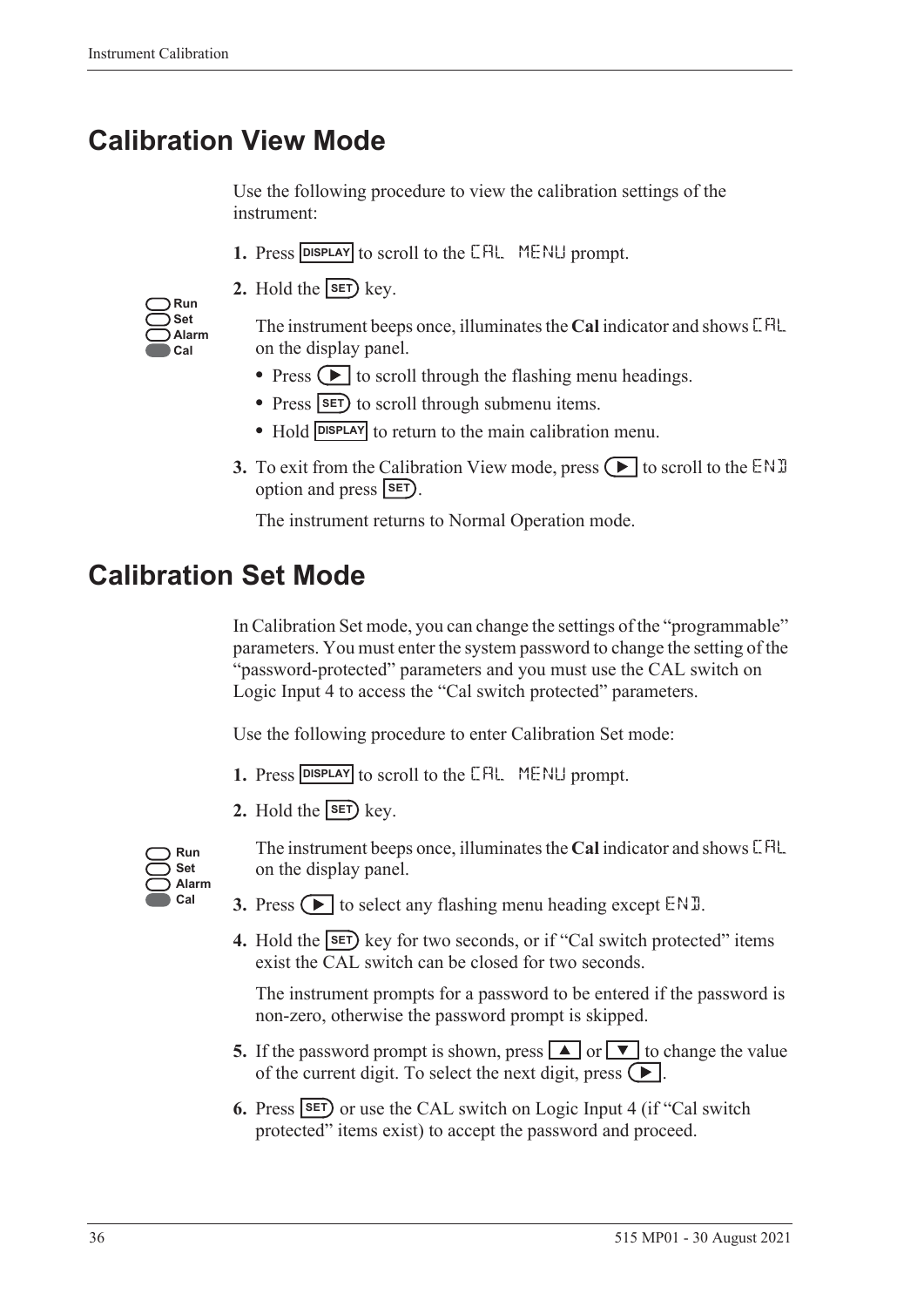- **7.** Proceed and observe the access confirmations.
	- **•** If the CAL switch is used and the password is correct, the instrument makes two beeps and displays message:  $-Ed$  it -  $TS$  pw mode

and enables you to change "programmable", "password protected" and "CAL switch protected" parameters.

**•** If the CAL switch is used but the password has been skipped or is incorrect, the instrument makes one beep and displays message: -EDIT- CAL\_SW MODE

and enables you to change "programmable" and "CAL switch protected" parameters.

• If the **SET**) key is pressed and the password is correct the instrument makes two beeps and displays the message:

 $-Ed$  it - PASSW MODE

and enables you to change the "programmable" and "passwordprotected" parameters.

• If the **SET**) key is pressed but the password has been skipped or is incorrect, the instrument makes one beep and displays the message: -EDIT- PROG MODE

and enables you to change only the "programmable" parameters.



The instrument illuminates both the **Cal** and **Set** indicators.

- **8.** Edit the instrument parameters as required. The programmable values are indicated by the flashing display.
	- To change a numerical value, press **A** to increase a value, or press  $\blacktriangledown$  to decrease a value. Press a key momentarily to change the value one number at a time. Hold a key to scroll through the numbers. To proceed to next digit, press  $( \blacktriangleright ).$
	- To change an option setting, press **A** or  $\bullet$  to scroll through the options.
- **9.** Press **SET** to accept the currently displayed value and proceed to the next parameter. You can press **DISPLAY** to briefly view the current edit mode:  $\div$  E d I E – XXXXXX MODE, as described in step 6 above. Continue to hold the **DISPLAY** key to return to the main calibration menu.
- **10.**To exit from Calibrate Set mode, press  $\left( \blacktriangleright \right)$  to scroll through the main calibration menu to  $ENI$ , then press  $SET$ . Otherwise, to quick exit from any menu, you can press and hold **SET** for two seconds or, if "Cal switch protected" items exist, the CAL switch can be closed for two seconds.

**Run Set Alarm Cal**

The instrument makes two beeps and cancels the **Cal** and **Set** indicators.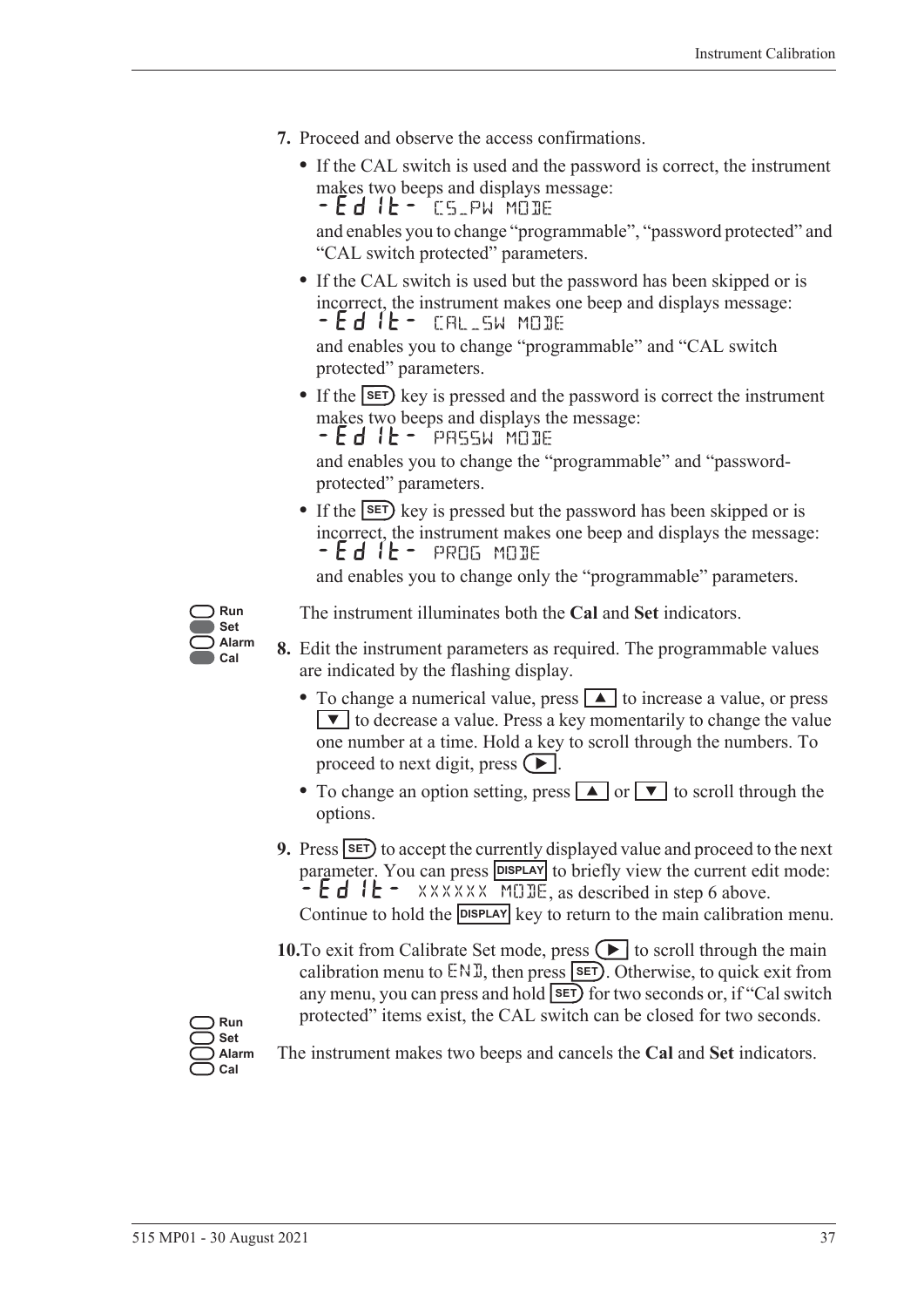### **Changing the Instrument Settings**

In Calibration Set mode, the display flashes the item that can be changed. For option settings, the display flashes the complete option. For a numeric parameter, the display flashes one digit at a time, you can change the value of the flashing digit as required, then move the flashing cursor to change another digit.

**Note:** When you change the setting of a parameter, the instrument records the result as soon as you move to another parameter, or exit from the Calibration Set mode.

### **Changing Option Settings**

When you display an option that can be changed, the entire option flashes on the display, such as the choices of ODD, EVEN or NONE for the communications parity bit checking. Press  $\boxed{\blacktriangle}$  or  $\boxed{\blacktriangledown}$  to change the option. You can "scroll" through the options in either direction to make a selection as shown below.



#### **Changing Numeric Settings**

The display flashes the digit that can be changed.

第第89.123

Press  $\left( \blacktriangleright \right)$  to select the digit that you wish to change.

Press  $\boxed{\blacktriangle}$  or  $\boxed{\blacktriangledown}$  to increase or decrease the value of the selected digit.

#### **Changing the Decimal Point**

To change the position of the decimal point, press  $\Box$  to move the flashing selection until the decimal point flashes. Press  $\boxed{\blacktriangle}$  or  $\boxed{\blacktriangledown}$  to move the decimal point to the right or left as required.

#### **Units of Measurement**

The calibration of some parameters is based on the units that are defined for the relevant variables. These units of measurement can been viewed in the UNITS menu in the Instrument Settings section below.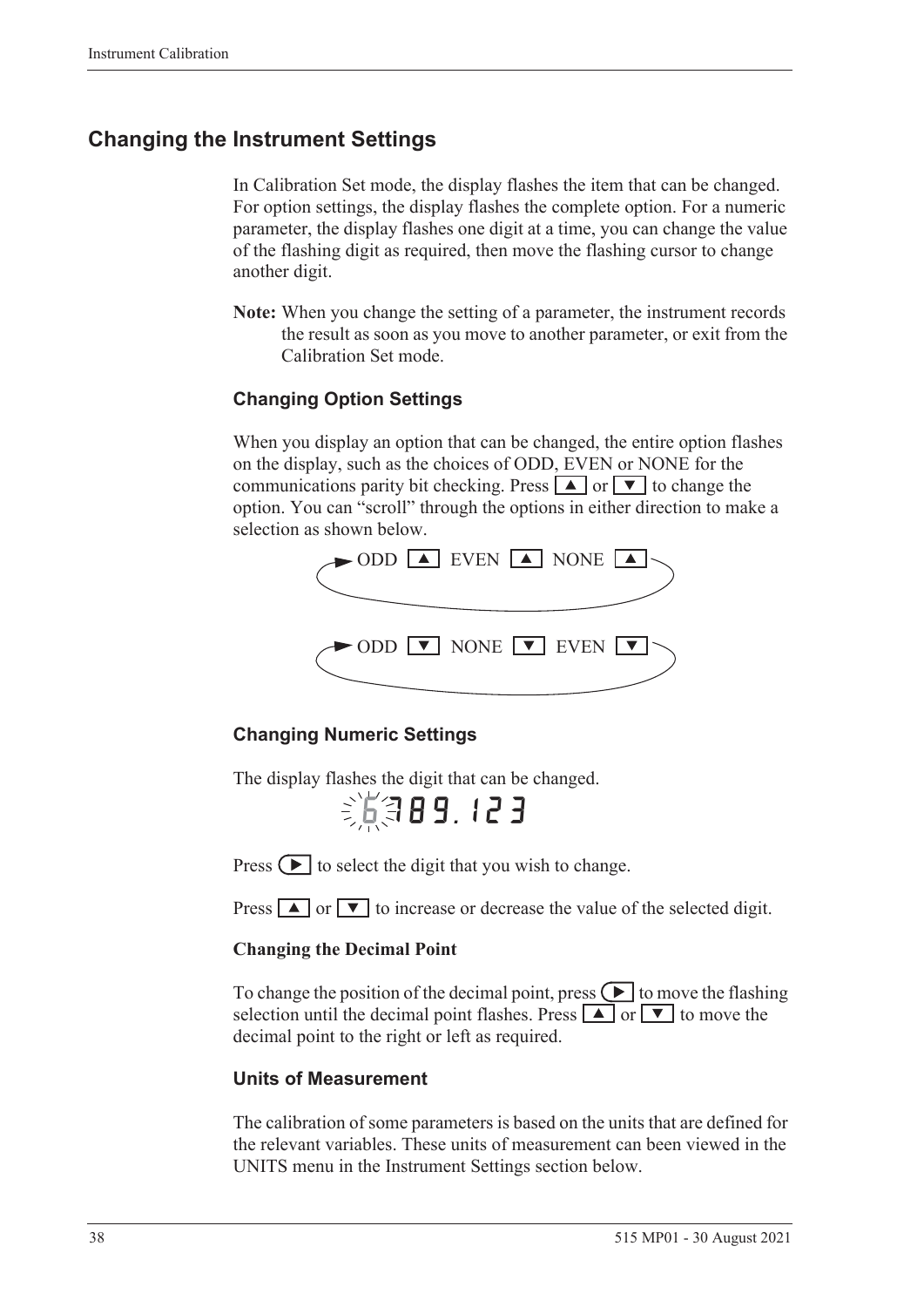# <span id="page-48-0"></span>**Program Backup & Reports**

### **Backup via 500 Series Program Manager**

As well as programming the 500 Series instruments via the front panel (according to program access levels), the 500 Series Program Manager (500- PM) can be used to create a custom version of the application software and program parameters preset prior to downloading the application software. Backups of customised applications can be saved as download-able APX or APL files and the full configuration reports printed or saved as PDF. The 500- PM is a Windows based programming tool and resource centre and is freely available from the Contrec www.contrec.co.uk website.

Instruments are often supplied from the factory with the default application software, but it is by using 500-PM software that program access levels are set, USER text and messages customised and print headers and footers entered.

### **Printing Configuration Report**

To assist in keeping an audit trail of the program settings and changes made via the front panel, the 515 instrument provides the ability to print the configuration to a local printer if one has been connected and assigned to one of the 515 communication ports.

The prompt to hold the Reset key to print the configuration report HOLd:P5E config print is found at the end of the Model Info menu, described in **[Model Information](#page-40-1)** [on page 31](#page-40-1). The report can be lengthy and adequate printer paper must be available (Note: This feature is available starting from version 3.0.377).

### **Upload and Clone of Application Software**

To assist in maintaining a backup for important applications and installations, the 500-Series Program Utility software (500-LT, version 3.0.377 or higher) can be used to upload the instruments application software with all of the current program settings.

The 500-LT (PM Lite) program is a Windows based computer program which can be downloaded for free from the Contrec www.contrec.co.uk website and is part of the package when the Contrec 500 Series Program Manager is installed. The 500-LT provides the option to 'Upload Application' or 'Upload Report Only'. To use either upload functionality, the 515 port being used must have printer (PRN) protocol assigned to it.

Once uploaded to the 500-LT, the report can be viewed or printed. The Upload Application is automatically saved as an APL file. The file can be used then or reopened later to download to another 515 instrument (of the same or higher class) to create a clone of the original instrument.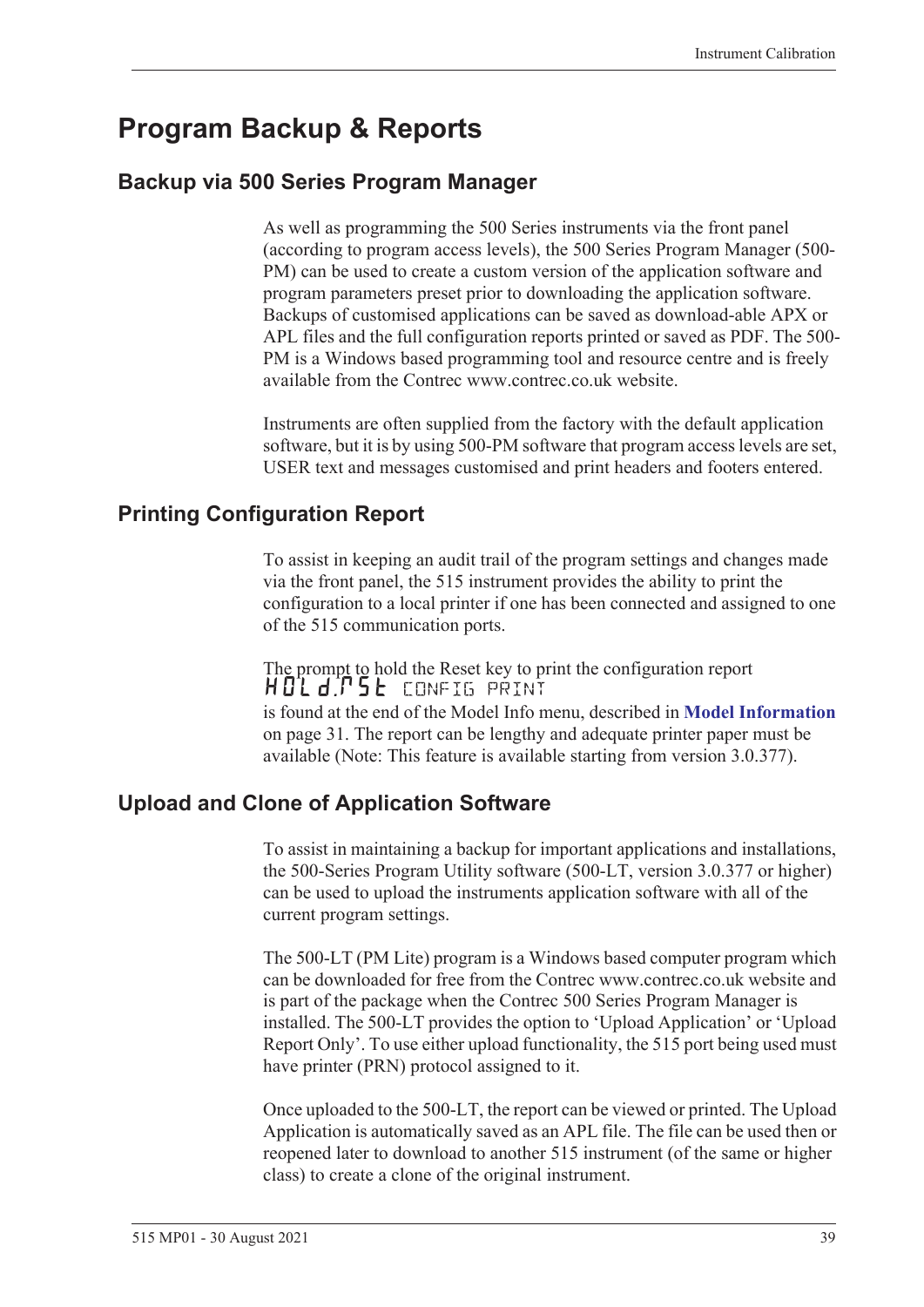# **Calibration Menu Tree**

[Figure 17](#page-49-0) and [Figure 18](#page-50-0) show the keys for moving around the calibration menu tree in Calibration View or Set mode.



<span id="page-49-0"></span>*Figure 17 Calibration Menu Tree Sheet 1*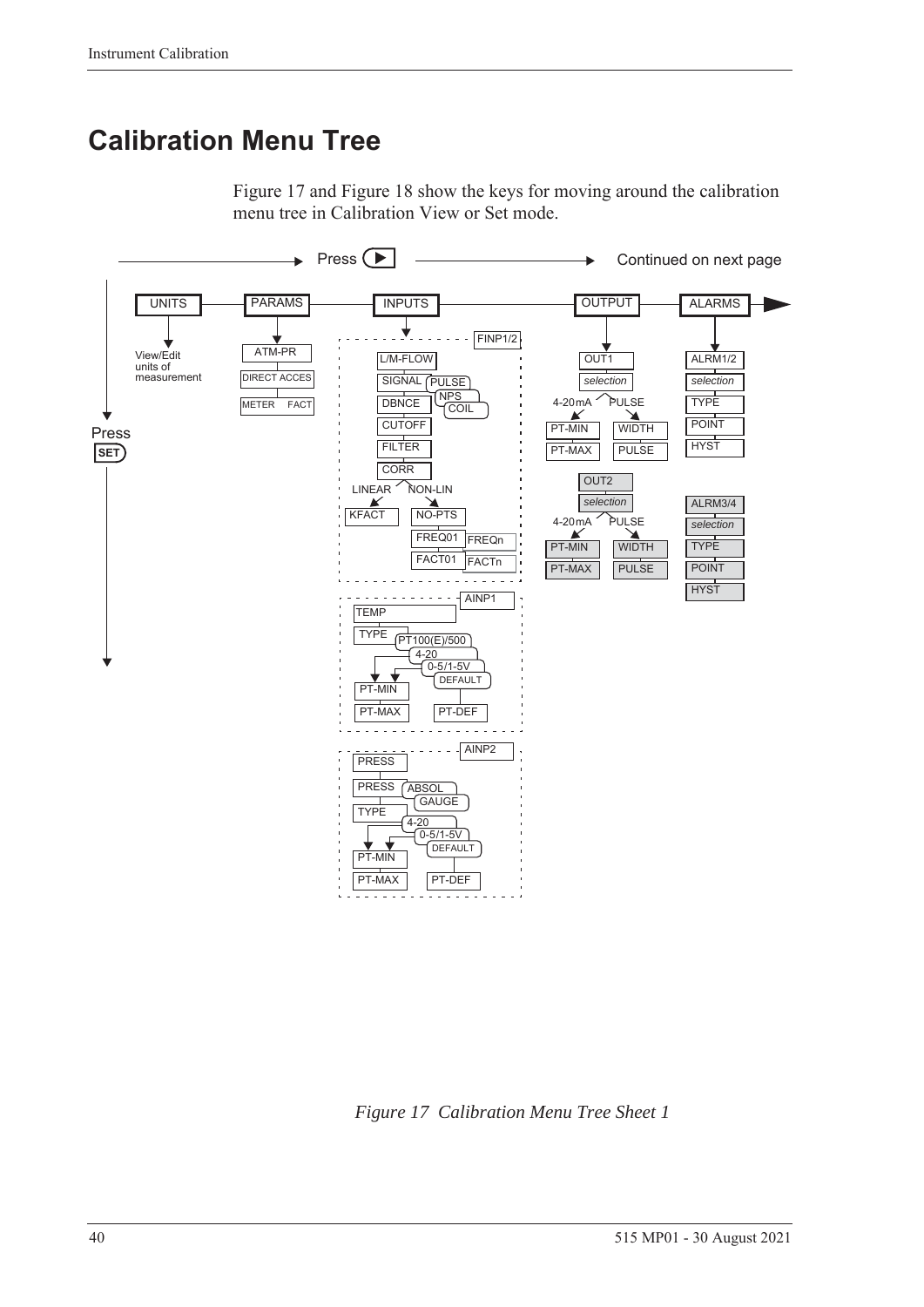

The shaded boxes indicate hardware options

Hold **DISPLAY** at any point to return to the main calibration menu.

Press  $\Box$  at any I/O assignment position to move to the next I/O assignment in the submenu (eg pressing  $\left( \blacktriangleright \right)$  on ALRM1 will move you to ALRM2 if it exists)

<span id="page-50-0"></span>*Figure 18 Calibration Menu Tree Sheet 2*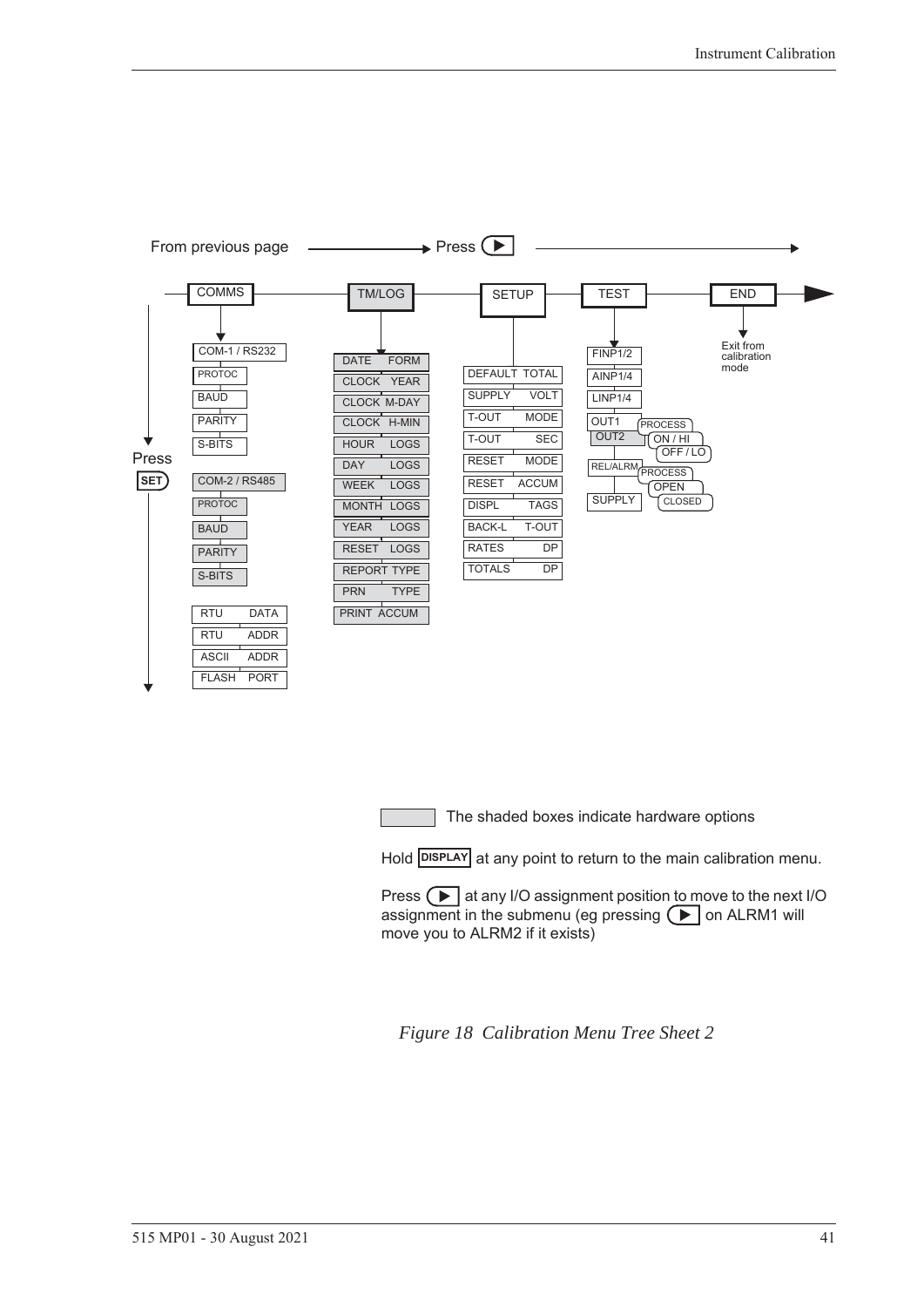# **Instrument Settings**

### **Units of Measurement**

The Units menu allows the units to be viewed and edited, if accessibility has previously been selected/enabled, without the reloading of new application software. Any change in units will result in a full reset to initially downloaded settings. Therefore, any required changes to units of measurement should be made before changing any other settings.

| <b>SET</b>              | $\blacktriangleright$ $\rightarrow$ UNITS params inputs outputs alarms comms tm/log setup test end                                                                                                                                                                              |  |
|-------------------------|---------------------------------------------------------------------------------------------------------------------------------------------------------------------------------------------------------------------------------------------------------------------------------|--|
| ITEMn<br>unit           | The units for main menu or calibration items can be viewed by pressing<br>the $s$ $F$ $k$ ey.                                                                                                                                                                                   |  |
|                         | The units of measurement are password protected or will be protected by<br>the CAL switch if any instrument setting has an access level of 'CAL<br>Switch Protected'. To edit the units the correct password must be entered<br>or CAL switch used on entry to EDIT mode.       |  |
|                         | Press $\boxed{\blacktriangle}$ or $\boxed{\blacktriangledown}$ to select the required units.                                                                                                                                                                                    |  |
| <b>ACCEPT</b><br>LINIT5 | The Accept Units prompt will only appear if one or more of the units<br>have been changed.                                                                                                                                                                                      |  |
|                         | <b>IMPORTANT:</b> Accepting the change of units will initiate a master<br>reset. All calibration parameters will revert to their default value (i.e.<br>those values included in the downloaded instrument software). All totals<br>and any logged information will be cleared. |  |
|                         | Press $\Box$ or $\nabla$ to select YES, then press the <b>SET</b> ) key. The instrument<br>makes three beeps to confirm the reset command.                                                                                                                                      |  |
|                         | The message -RESET- PLEASE WAIT will be displayed as the<br>instrument exits calibration mode and completes a full re-boot sequence.                                                                                                                                            |  |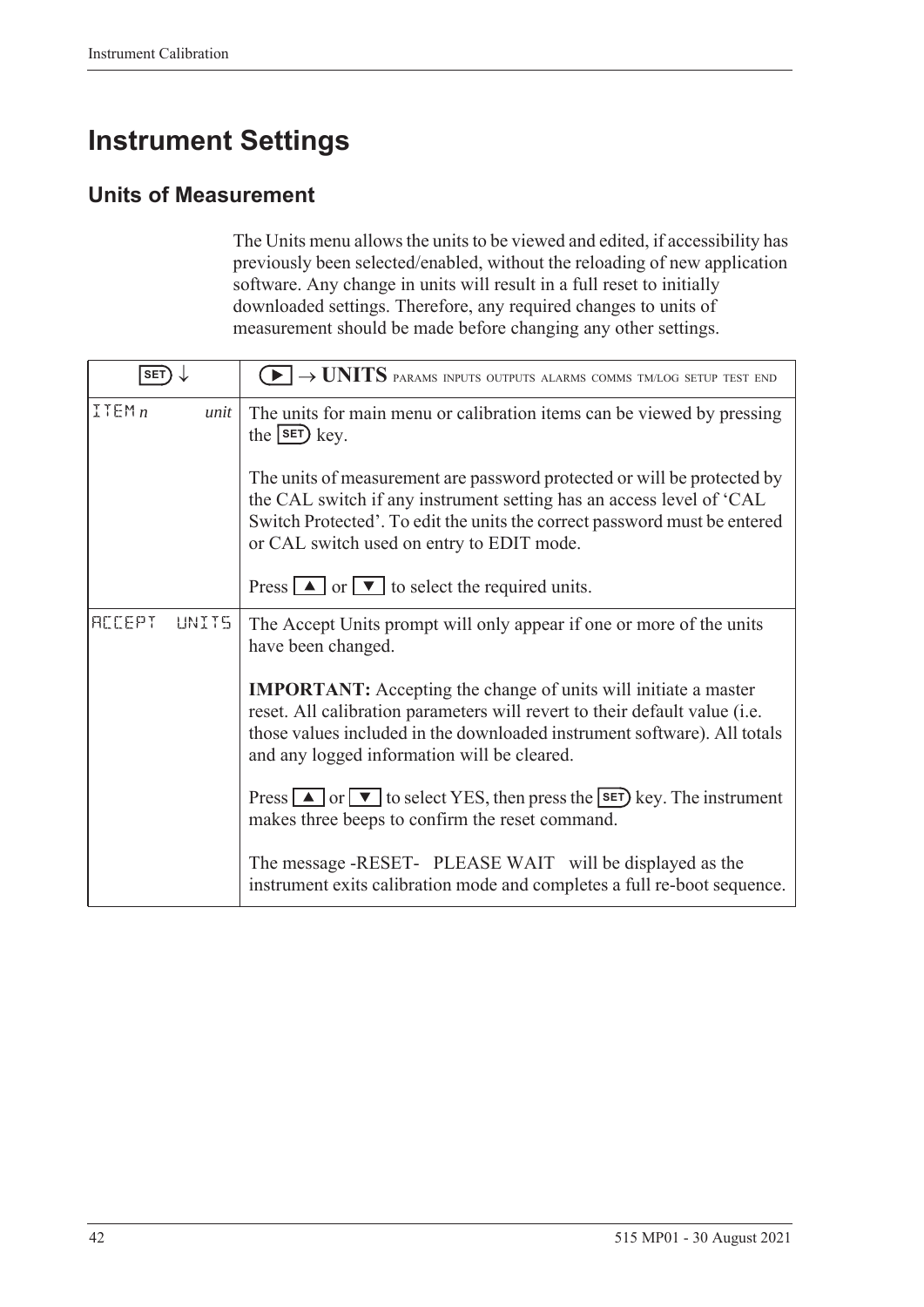# **Parameters**

| <b>SET</b>                          | $\blacktriangleright$ $\rightarrow$ units PARAMS inputs outputs alarms comms tm/log setup test end                                                                                                                                                                                                                                                                                                                           |
|-------------------------------------|------------------------------------------------------------------------------------------------------------------------------------------------------------------------------------------------------------------------------------------------------------------------------------------------------------------------------------------------------------------------------------------------------------------------------|
| ATM-PR<br>unit                      | If the pressure sensor is configured as a Gauge type sensor, the instrument<br>adds the atmospheric pressure to the measured pressure to determine the<br>absolute pressure. Set the atmospheric pressure (absolute) according to<br>the height above sea level.                                                                                                                                                             |
| <b>IIRECT</b><br><b>RECES</b>       | If the direct access is enabled then the operator is able to enter edit mode<br>for the Meter Factor directly from the main menu by holding the SET) key<br>while viewing the parameter. If disabled the parameter can only be<br>changed from within calibration set mode (or via serial communications,<br>see below). Select the direct access mode as required.<br>Press $\Box$ or $\nabla$ to select ENABLE or DISABLE. |
| <b>Modbus Accessible Parameters</b> |                                                                                                                                                                                                                                                                                                                                                                                                                              |
|                                     | The following PARAMS menu item is also accessible via Modbus communications. For<br>Modbus register listing, refer to Instrument Configuration Parameters on page 76.                                                                                                                                                                                                                                                        |
| METER<br>FALT                       | Enter the Meter Factor that will be used as the multiplication correction<br>factor for the line flow meter.                                                                                                                                                                                                                                                                                                                 |
|                                     | This parameter can accept a value in the range 0.000 to 9.999                                                                                                                                                                                                                                                                                                                                                                |

# **Inputs**

| <b>SET</b>                     |                | $\rightarrow$ UNITS PARAMS INPUTS OUTPUTS ALARMS COMMS TM/LOG SETUP TEST END                                                                                                                                                  |
|--------------------------------|----------------|-------------------------------------------------------------------------------------------------------------------------------------------------------------------------------------------------------------------------------|
| <b>Frequency Input 1 and 2</b> |                |                                                                                                                                                                                                                               |
| INPUE<br>L-FLOW<br>M-FLOW      | FINPl<br>FINP2 | Frequency Input Channels 1 and 2 are assigned as mass flowrate inputs.<br>Channel 1 is for measuring the main line flow and channel 2 is to be used<br>as a master meter input for in-line proving.                           |
| SIGNAL                         | FINP1<br>FINP2 | Frequency input $1/\bar{c}$ signal type.<br>Press $\Box$ or $\nabla$ to select COIL, NPS or PULSE.                                                                                                                            |
| <b>JBNCE</b>                   | FINP1<br>FINP2 | Switches and relays have metal contacts to make and break circuits. The<br>contact bounce introduces random signals into the circuit. The instrument<br>has a debounce circuit to eliminate this problem.                     |
|                                |                | Note: When the debounce circuit is enabled, the maximum input<br>frequency for large amplitude signals is limited to approximately<br>500 Hz. For low amplitude signals, the maximum frequency can be<br>approximately 200Hz. |
|                                |                | Press $\Box$ or $\Box$ to select ENABLE or DISABLE.                                                                                                                                                                           |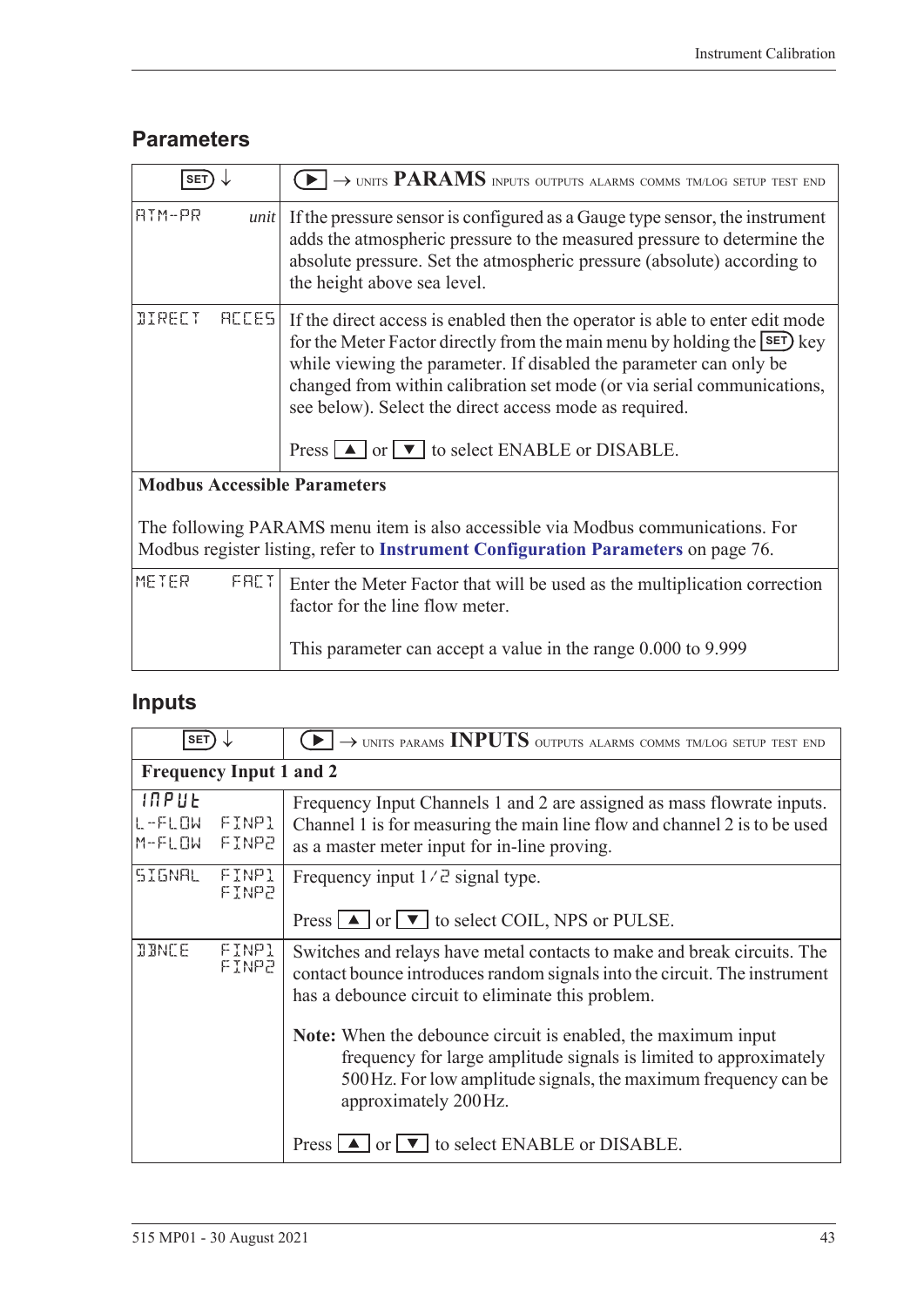| SET)          |                |                                                  | $\blacktriangleright$ $\rightarrow$ units params <b>INPUTS</b> outputs alarms comms tm/log setup test end                                                                                                                                                                                                   |                                       |
|---------------|----------------|--------------------------------------------------|-------------------------------------------------------------------------------------------------------------------------------------------------------------------------------------------------------------------------------------------------------------------------------------------------------------|---------------------------------------|
| <b>CUTOFF</b> | FINP1<br>FINP2 | to calculate a rate from the flowmeter.          | The Cut-off is the lowest frequency for which the instrument continues                                                                                                                                                                                                                                      |                                       |
|               |                | Hertz.                                           | The value for the cut-off is specified as the frequency of the flowmeter in                                                                                                                                                                                                                                 |                                       |
|               |                | has actually stopped.                            | Be careful when setting low cut-off values because the display update<br>time for the flow rate becomes very long. For example if the cut-off is set<br>to 0.01 Hz, and the measured flow stops, the instrument continues to<br>display the flow rate for 100 seconds before it can determine that the flow |                                       |
| FILTER        | FINP1<br>FINP2 | out these fluctuations.                          | Input fluctuations caused by pulsating flow tend to create distortion in the<br>input readings of the rate. The instrument has a digital filter that averages                                                                                                                                               |                                       |
|               |                | input.                                           | As a guide to the degree of filtering to use, the following table shows the<br>response time (in seconds) to reach 90% and 99% of a step change in                                                                                                                                                          |                                       |
|               |                |                                                  | The value A is the filter constant that the user can set.                                                                                                                                                                                                                                                   |                                       |
|               |                | Filter setting A                                 | Seconds to reach 90%<br>of full swing                                                                                                                                                                                                                                                                       | Seconds to reach 99%<br>of full swing |
|               |                | $\boldsymbol{0}$                                 | $\boldsymbol{0}$                                                                                                                                                                                                                                                                                            | $\boldsymbol{0}$                      |
|               |                | $\overline{2}$                                   | $\overline{2}$                                                                                                                                                                                                                                                                                              | $\overline{4}$                        |
|               |                | 4                                                | $\overline{4}$                                                                                                                                                                                                                                                                                              | 8                                     |
|               |                | 6                                                | $\overline{5}$                                                                                                                                                                                                                                                                                              | 10                                    |
|               |                | 10                                               | $\overline{8}$                                                                                                                                                                                                                                                                                              | 15                                    |
|               |                | 15                                               | 12                                                                                                                                                                                                                                                                                                          | 23                                    |
|               |                | 20                                               | 14                                                                                                                                                                                                                                                                                                          | 27                                    |
|               |                | $\overline{25}$                                  | 18                                                                                                                                                                                                                                                                                                          | 34                                    |
|               |                | 35                                               | $\overline{25}$                                                                                                                                                                                                                                                                                             | 48                                    |
|               |                | $\overline{45}$                                  | 32                                                                                                                                                                                                                                                                                                          | 62                                    |
|               |                | $\overline{60}$                                  | $\overline{42}$                                                                                                                                                                                                                                                                                             | 82                                    |
|               |                | $\overline{75}$                                  | $\overline{52}$                                                                                                                                                                                                                                                                                             | 102                                   |
|               |                | 90                                               | 62                                                                                                                                                                                                                                                                                                          | 122                                   |
|               |                | 99                                               | $\overline{68}$                                                                                                                                                                                                                                                                                             | 134                                   |
|               |                | there is no filtering.                           | The input filter range is from 0 to 99. A setting of $0$ (zero) means that                                                                                                                                                                                                                                  |                                       |
| <b>CORR</b>   | FINP1<br>FINP2 | to apply correction factors to the input signal. | If the input sensor has non-linear characteristics, select NON-LINEAR                                                                                                                                                                                                                                       |                                       |
|               |                |                                                  | Use $\Box$ or $\Box$ to select LINEAR or NON-LINEAR.                                                                                                                                                                                                                                                        |                                       |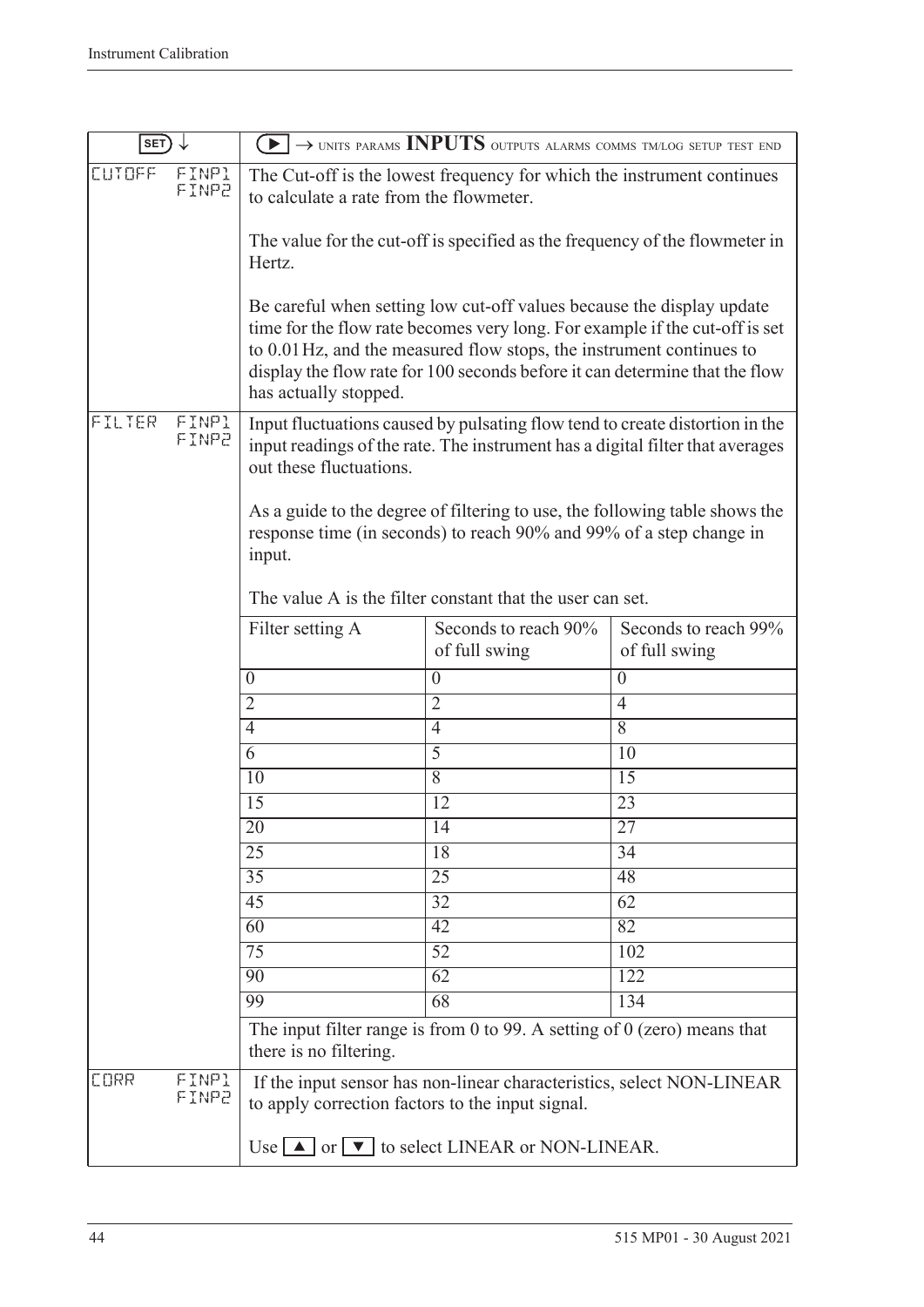| $SET) \downarrow$           |                | $\rightarrow$ UNITS PARAMS INPUTS OUTPUTS ALARMS COMMS TM/LOG SETUP TEST END<br>$\rightarrow$ $\rightarrow$ $\rightarrow$                                                                                                                                                                                                                                              |  |
|-----------------------------|----------------|------------------------------------------------------------------------------------------------------------------------------------------------------------------------------------------------------------------------------------------------------------------------------------------------------------------------------------------------------------------------|--|
| KFACT1<br><b>KFACT2</b>     | unit<br>unit   | This parameter is available for viewing and editing only when the<br>correction type is set to Linear.                                                                                                                                                                                                                                                                 |  |
|                             |                | The K-factor of the flowmeter is the number of pulses from the flowmeter<br>per unit of mass. The K-factor cannot be 0 (zero).                                                                                                                                                                                                                                         |  |
| NO-PIS                      | FINP1<br>FINP2 | This parameter is available for viewing and editing only when the<br>correction type is set to Non-linear.                                                                                                                                                                                                                                                             |  |
|                             |                | Enter the number of non-linearity correction points.                                                                                                                                                                                                                                                                                                                   |  |
|                             |                | Press $\boxed{\blacktriangle}$ or $\boxed{\blacktriangledown}$ to select a number between 1 and 10 for the number<br>of correction points.                                                                                                                                                                                                                             |  |
| FRED01<br>to<br>$F$ REQ $n$ | FINP1          | This parameter is available for viewing and editing only when the<br>correction type is set to Non-linear.                                                                                                                                                                                                                                                             |  |
| FRED01<br>to                | FINP2          | Enter the frequency for this correction point.                                                                                                                                                                                                                                                                                                                         |  |
| $F$ RE $\mathbb{G}_n$       |                | The instrument uses linear interpolation between the correction points<br>except that the correction factor for FREQ01 is used from 0Hz up to<br>FREQ01. Similarly, the instrument maintains the correction factor for the<br>highest frequency setting up to the maximum input frequency.<br>The following diagram shows the scaling factors at different frequencies |  |
|                             |                | for a hypothetical flowmeter. The heavy black line represents the actual<br>scaling factor of the flowmeter. The light black line is the approximation<br>that the instrument uses.                                                                                                                                                                                    |  |
|                             |                | <b>Scaling</b><br><b>Factor</b>                                                                                                                                                                                                                                                                                                                                        |  |
|                             |                | FACT02                                                                                                                                                                                                                                                                                                                                                                 |  |
|                             |                | FACT03<br>FACT01<br>FACT05                                                                                                                                                                                                                                                                                                                                             |  |
|                             |                | FACT04                                                                                                                                                                                                                                                                                                                                                                 |  |
|                             |                |                                                                                                                                                                                                                                                                                                                                                                        |  |
|                             |                |                                                                                                                                                                                                                                                                                                                                                                        |  |
|                             |                | Frequency                                                                                                                                                                                                                                                                                                                                                              |  |
|                             |                | FREQ01<br>FREQ02<br>FREQ03<br>FREQ04<br>FREQ05                                                                                                                                                                                                                                                                                                                         |  |
|                             |                | Enter the lowest correction factor frequency as FREQ01 and proceed up<br>to the highest frequency. You can hold the DISPLAY key to skip the<br>non-linear points and go to the next item.                                                                                                                                                                              |  |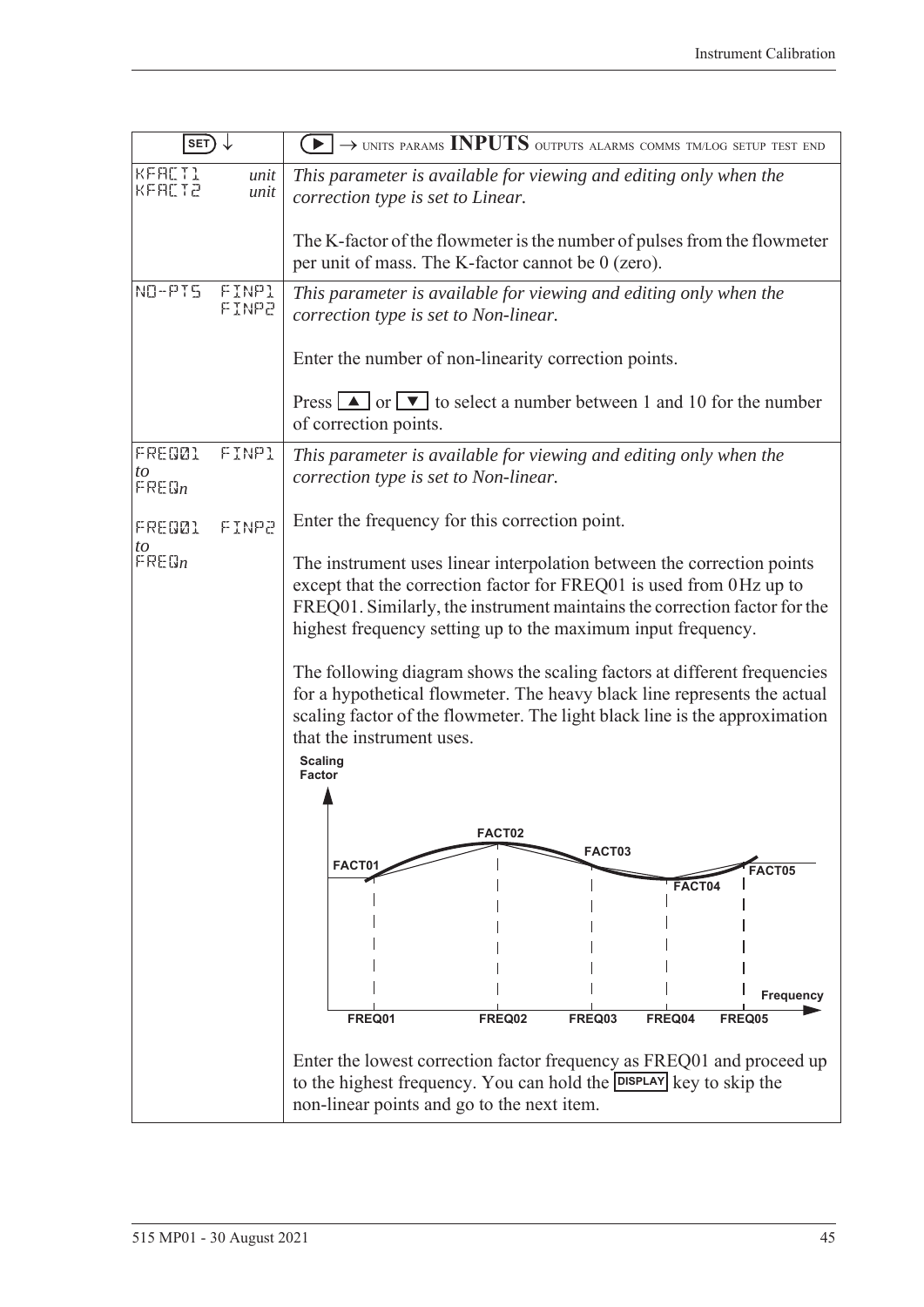| SET                              |              | $\widetilde{\blacktriangleright}$ $\rightarrow$ units params <b>INPUTS</b> outputs alarms comms tmlog setup test end                                                                                                                                                 |
|----------------------------------|--------------|----------------------------------------------------------------------------------------------------------------------------------------------------------------------------------------------------------------------------------------------------------------------|
| <b>FRETØ1</b><br>to<br>F H L T n | FINP1        | This parameter is available for viewing and editing only when the<br>correction type is set to Non-linear.                                                                                                                                                           |
| <b>FRETØ1</b><br>to<br>F H L T n | FINP2        | Enter the scaling factor for this correction point in the same units of<br>measure as the single K-factor above.                                                                                                                                                     |
|                                  |              | The correction factor cannot be $0$ (zero).                                                                                                                                                                                                                          |
| <b>Analog Input 1</b>            |              |                                                                                                                                                                                                                                                                      |
| <b>INPUE</b><br>TEMP             | <b>AINP1</b> | For this application, Analog Input Channel 1 is assigned to Temperature.                                                                                                                                                                                             |
| TYPE                             | <b>AINP1</b> | Select the type of analog input source.                                                                                                                                                                                                                              |
|                                  |              | Press $\boxed{\blacktriangle}$ or $\boxed{\blacktriangledown}$ to select 0-5V, 1-5V, 4-20mA, PT100, PT100-E,<br>PT500 or DEFAULT.                                                                                                                                    |
|                                  |              | Note: PT100-E allows for extended temperature range (-200 to 800°C).                                                                                                                                                                                                 |
| PT-DEF                           | <b>AINP1</b> | The Default Point is a fixed value that the instrument uses when the Input<br>Type is set to DEFAULT or Default Value On Exception has been<br>chosen. You can use the Default value instead of a sensor signal for<br>testing purposes, or if the sensor is faulty. |
|                                  |              | You can set the Default value during instrument commissioning so that it<br>is available immediately if you select the Default input type at a later<br>date.                                                                                                        |
|                                  |              | Enter the value in the engineering units of assigned variable.                                                                                                                                                                                                       |
| PT-MIN<br>$PT-MHX$               | <b>AINP1</b> | The Minimum Point and Maximum Point parameters are only for 0-5V,<br>$1-5V$ and $4-20mA$ inputs.                                                                                                                                                                     |
|                                  |              | Enter the value of the measured parameter that corresponds to the<br>minimum input signal level. The minimum point is commonly referred to<br>as the base value.                                                                                                     |
|                                  |              | Enter the value of the measured parameter that corresponds to the<br>maximum input signal level. The maximum point is the same as the base<br>value (set at the minimum point) plus the span value.                                                                  |
|                                  |              | For example, if the source signal is $4 \text{ mA}$ for a temperature of $10^{\circ}$ C, enter<br>10 for the minimum point. If the source signal is 20mA for a temperature<br>of $2000^{\circ}$ C, enter 2000 as the maximum point.                                  |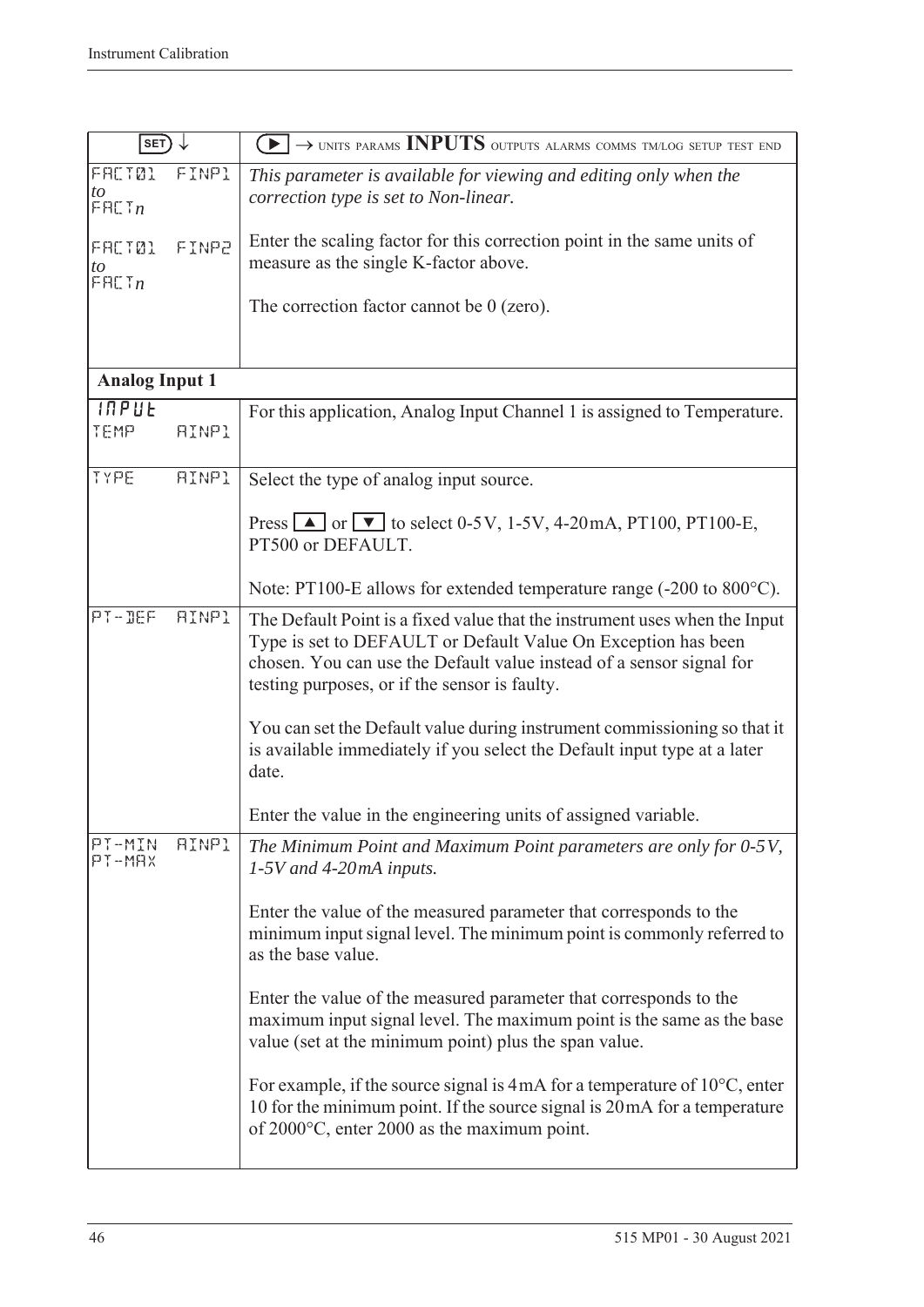| SET)                         |              | $\blacktriangleright$ $\rightarrow$ units params INPUTS outputs alarms comms tm/log setup test end                                                                                                                                                                                                                                                                                                                           |  |
|------------------------------|--------------|------------------------------------------------------------------------------------------------------------------------------------------------------------------------------------------------------------------------------------------------------------------------------------------------------------------------------------------------------------------------------------------------------------------------------|--|
| <b>Analog Input 2</b>        |              |                                                                                                                                                                                                                                                                                                                                                                                                                              |  |
| <b>INPUE</b><br><b>PRESS</b> | <b>AINP2</b> | For this application, Analog Input Channel 2 is assigned to Pressure.                                                                                                                                                                                                                                                                                                                                                        |  |
| PRESS                        | <b>AINP2</b> | Select the type of analog pressure sensor. For a gauge type sensor, the<br>instrument adds the atmospheric pressure as defined in the Parameters<br>menu.                                                                                                                                                                                                                                                                    |  |
|                              |              | The pressure will be displayed as absolute or gauge, whichever is<br>selected and indicated with an 'A' or 'G' at the end of the pressure units.<br>However the pressure value when logged or read via serial<br>communications will always be absolute.                                                                                                                                                                     |  |
|                              |              | Press $\Box$ or $\nabla$ to select ABSOL or GAUGE.                                                                                                                                                                                                                                                                                                                                                                           |  |
| TYPE                         | <b>AINP2</b> | Select the type of analog input source.<br>Press $\Box$ or $\Box$ to select 0-5V, 1-5V, 4-20mA or DEFAULT.                                                                                                                                                                                                                                                                                                                   |  |
| PT-DEF                       | <b>AINP2</b> | The Default Point is a fixed value that the instrument uses when the Input<br>Type is set to DEFAULT or Default Value On Exception has been<br>chosen. You can use the Default value instead of a sensor signal for<br>testing purposes, or if the sensor is faulty.<br>You can set the Default value during instrument commissioning so that it<br>is available immediately if you select the Default input type at a later |  |
|                              |              | date.<br>Enter the value in the engineering units of assigned variable.                                                                                                                                                                                                                                                                                                                                                      |  |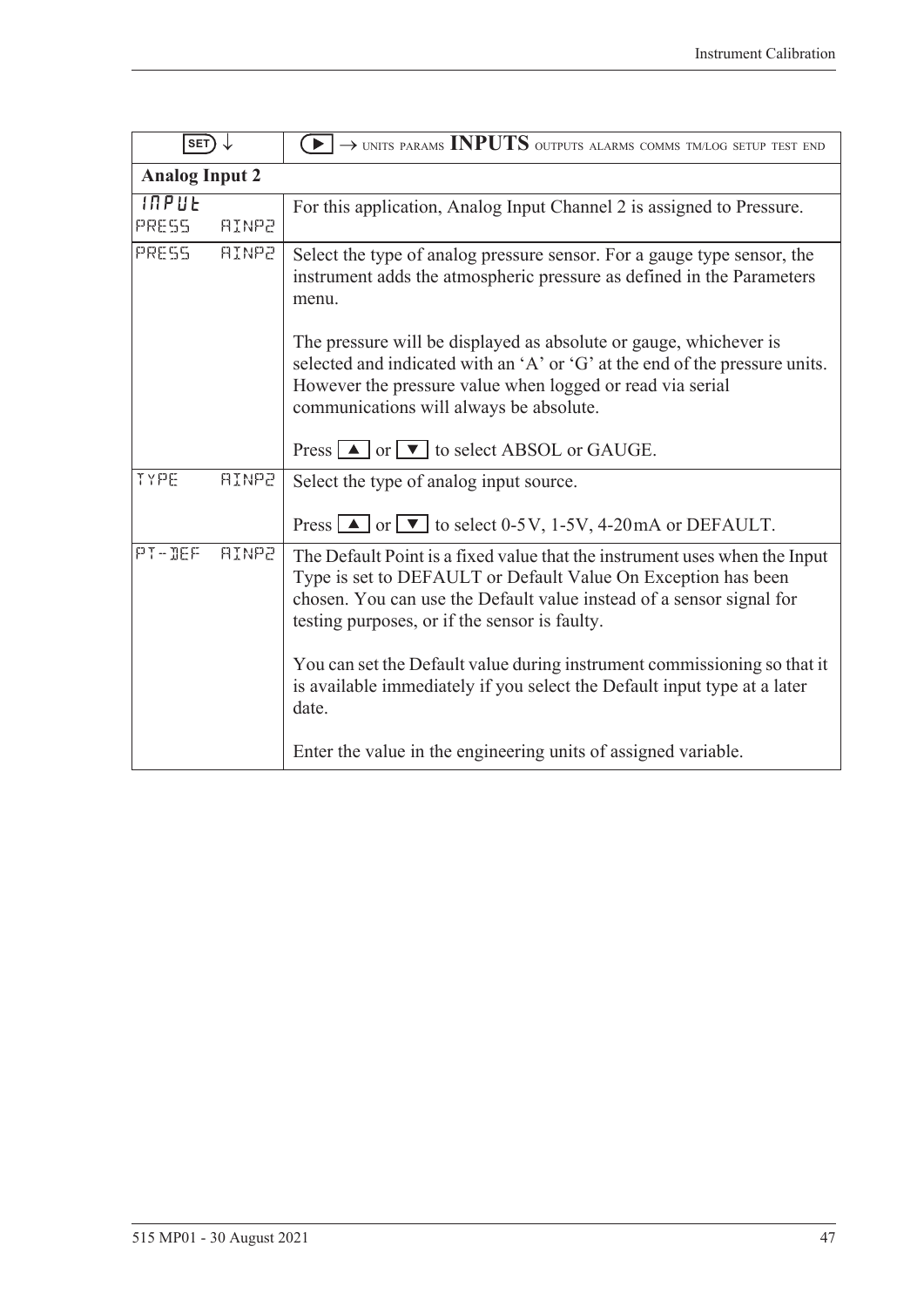| <b>SET</b>                       | $\blacktriangleright$ $\rightarrow$ units params INPUTS outputs alarms comms tm/log setup test end                                                                                                                                                                                                                                              |
|----------------------------------|-------------------------------------------------------------------------------------------------------------------------------------------------------------------------------------------------------------------------------------------------------------------------------------------------------------------------------------------------|
| PT-MIN<br><b>AINP2</b><br>PT-MAX | The Minimum Point and Maximum Point parameters are only for 0-5V,<br>$1-5V$ and 4-20mA inputs.                                                                                                                                                                                                                                                  |
|                                  | Enter the value of the measured parameter that corresponds to the<br>minimum input signal level. The minimum point is commonly referred to<br>as the base value.                                                                                                                                                                                |
|                                  | Enter the value of the measured parameter that corresponds to the<br>maximum input signal level. The maximum point is the same as the base<br>value (set at the minimum point) plus the span value.                                                                                                                                             |
|                                  | For example, if the source signal is 4mA for a pressure of 1.00<br>megaPascals, enter 1.00 as the minimum point. If the source signal is<br>20 mA for a pressure of 5.00 megaPascals, enter 5.00 as the maximum<br>point.                                                                                                                       |
| EXCEPT<br><b>DEFLT</b>           | If Default Value On Exception is enabled, the instrument will use the<br>default value for the analog input that raised the exception. This will<br>allow calculations to continue, however the exception message will<br>continue to be displayed until the error is rectified or the input type is set<br>to DEFAULT in calibration set mode. |
|                                  | Press $\Box$ or $\nabla$ to select ENABLE or DISABLE.                                                                                                                                                                                                                                                                                           |

# **Outputs**

| <b>SET</b>                                    | $\rightarrow$ units params inputs OUTPUTS alarms comms tm/log setup test end                                                                                                                                |
|-----------------------------------------------|-------------------------------------------------------------------------------------------------------------------------------------------------------------------------------------------------------------|
| <b>PULSE</b><br>$[[] \cup [n]$<br>or<br> 4-근M | You can assign any of the "main menu" variables to an output. The nature<br>of the output depends on the assigned variable. Totals are output as pulses<br>and rates are output as 4-20 mA passive signals. |
|                                               | Press $\Box$ or $\nabla$ to select the variable that is required as an output. The<br>top of the display shows the type of output signal that is assigned to the<br>variable.                               |
|                                               | <b>CAUTION</b><br>Due to the dual-purpose nature of the outputs, take care not to<br>set the output as an open collector pulse type signal when<br>connected to a 4-20mA loop circuit.                      |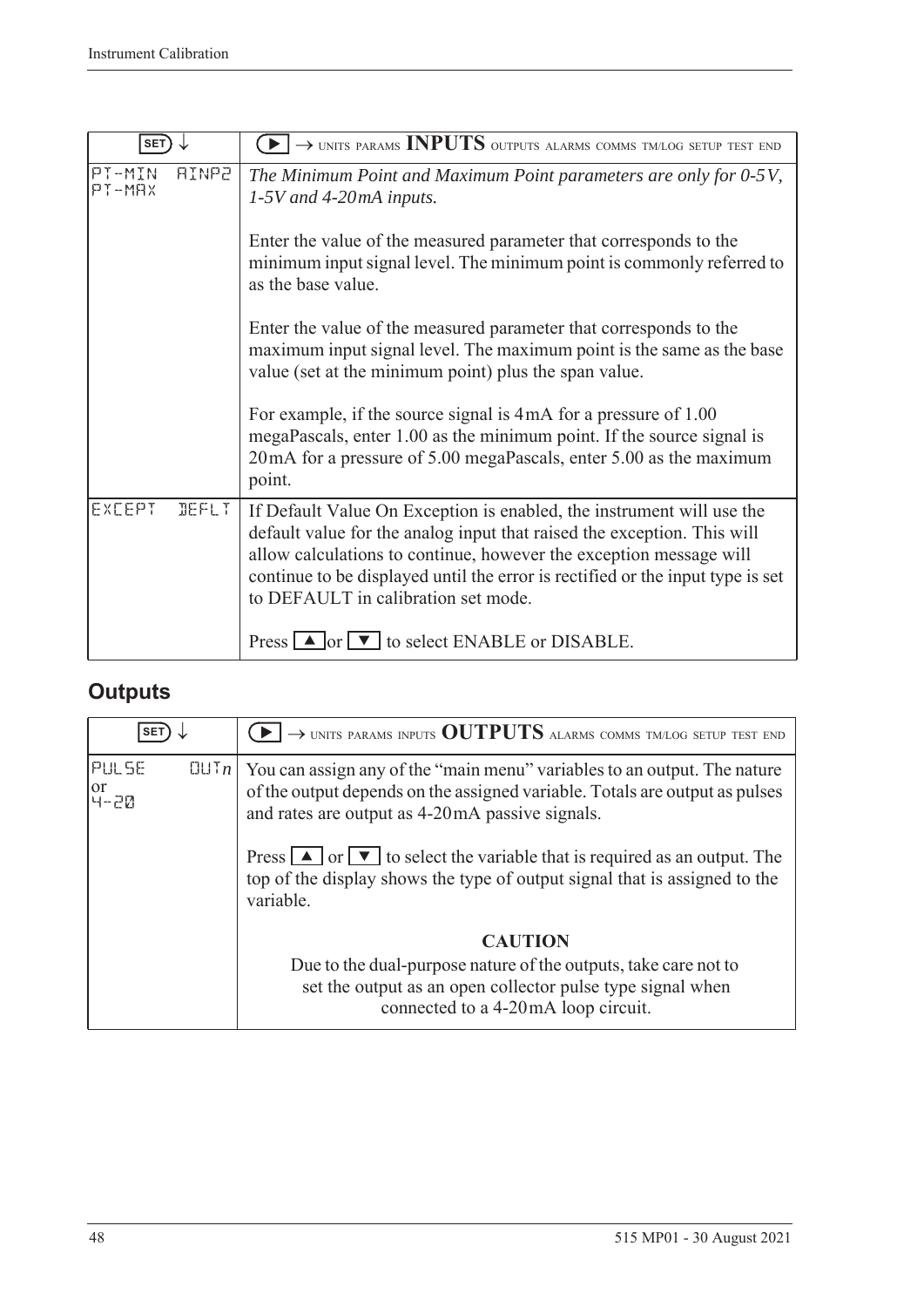| SET)             |              | $\blacktriangleright$ $\rightarrow$ units params inputs <b>OUTPUTS</b> alarms comms tm/log setup test end                                                                                                                                                                                                                                                                                     |
|------------------|--------------|-----------------------------------------------------------------------------------------------------------------------------------------------------------------------------------------------------------------------------------------------------------------------------------------------------------------------------------------------------------------------------------------------|
| WIJTH            | QUTn         | The Output Pulse Width is available for viewing and editing only when<br>the assigned variable is a total (pulse output) type.                                                                                                                                                                                                                                                                |
|                  |              | Pulse output is usually used to drive remote counters. Set the pulse width<br>(in milliseconds) as required by the remote counter.                                                                                                                                                                                                                                                            |
|                  |              | Press $\boxed{\triangle}$ or $\boxed{\triangledown}$ to set to: 10, 20, 50, 100, 200 or 500 ms.                                                                                                                                                                                                                                                                                               |
| PULSE            | QUTn         | The Output Pulse Factor is available for viewing and editing only when<br>the assigned variable is a total (pulse output) type.                                                                                                                                                                                                                                                               |
|                  |              | The Output Pulse Factor is the scaling factor for the retransmission of the<br>measured total quantity.                                                                                                                                                                                                                                                                                       |
|                  |              | For example, if "volume" is chosen as an output variable and engineering<br>unit is cubic metres, then a pulse factor of 1.000 generates one pulse for<br>$1 m3$ . Similarly, a pulse factor of 3.000 generates one pulse for $3 m3$ .                                                                                                                                                        |
|                  |              | For more information, see Output Pulse Factor on page 50.                                                                                                                                                                                                                                                                                                                                     |
|                  |              | The output pulse factor cannot be $0$ (zero).                                                                                                                                                                                                                                                                                                                                                 |
| PT-MIN<br>PT-MRX | QUTn<br>QUTn | The Output Minimum Point and Maximum Point are available for<br>viewing and editing only when the assigned variable is a rate (4-20mA<br>output) type.                                                                                                                                                                                                                                        |
|                  |              | The output minimum value corresponds to the 4mA point and the output<br>maximum value corresponds to the 20mA point.                                                                                                                                                                                                                                                                          |
|                  |              | Setting the output range differently from the input range enables the<br>instrument to amplify the input signal. You can drive a chart recorder that<br>"zooms in" on a specified range of values instead of displaying the full<br>operating range of the transducer.                                                                                                                        |
|                  |              | For example, if "volume flow" is chosen as an output variable and<br>engineering unit is cubic metres per minute, then setting the minimum<br>point to 30 and the maximum point to 100 would reflect the volumetric<br>flow rate range of 30 to $100 \text{m}^3/\text{min}$ . At rates above the maximum and<br>below the minimum points, the output remains at 20mA and 4mA<br>respectively. |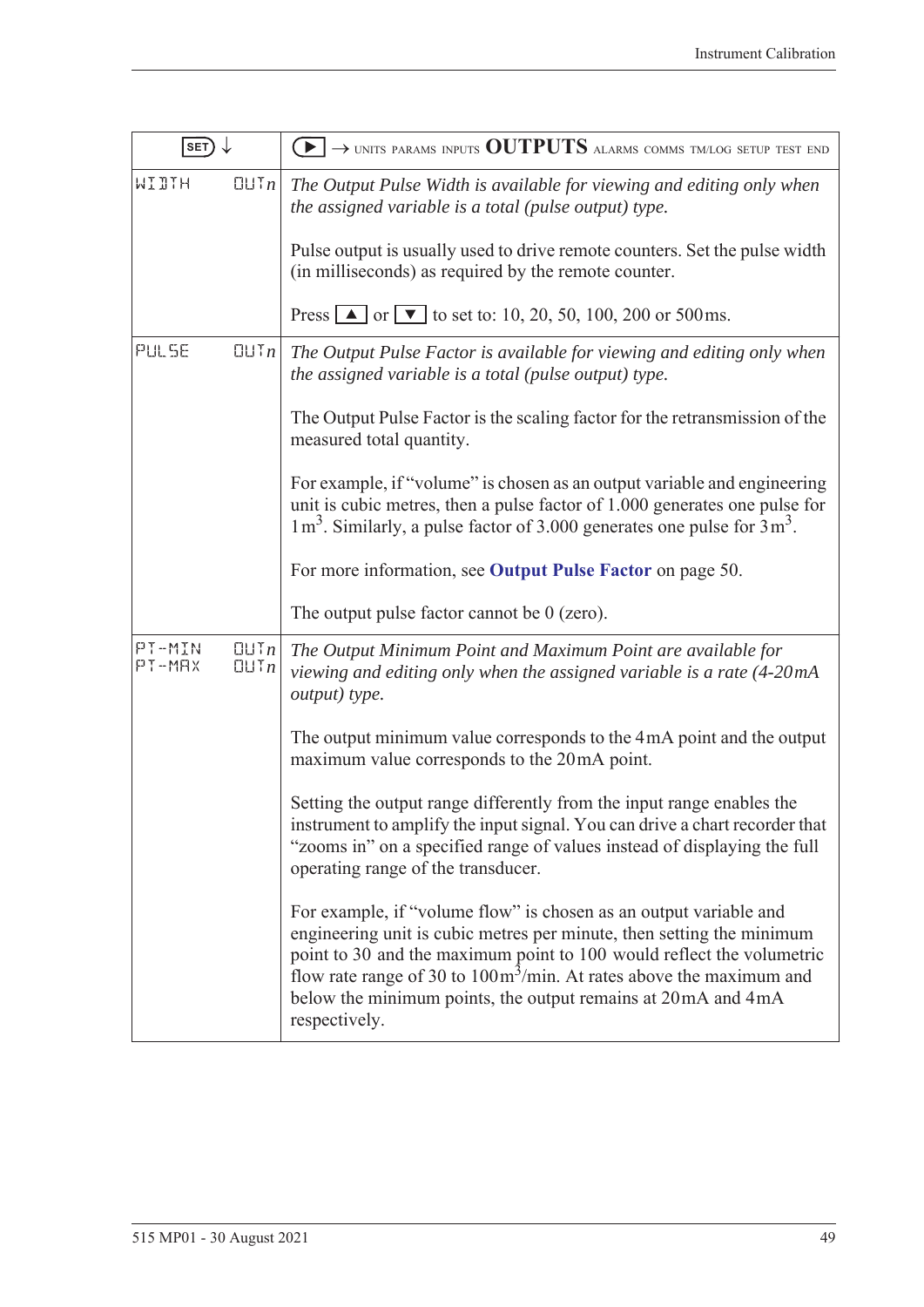#### <span id="page-59-0"></span>**Output Pulse Factor**

Increasing the output pulse width reduces the maximum frequency at which a total variable can be retransmitted. Pulses will be missed if the output cannot "keep up" with the rate of total counts. You can use the output pulse factor to ensure that this maximum is not reached.

The maximum pulse output frequency is determined by:

 $\frac{1000}{(2 \times \text{pulse width in ms})} \text{Hz}$ 

The minimum pulse factor required is determined by:

max rate of total max pulse output frequency ------------------------------------------------------------------

For example: To calculate the required pulse factor to avoid losing counts in retransmission if a total counts at a maximum rate of 75 units/sec (Hz) and the required pulse width of a remote counter is at least 50 ms:

The maximum pulse output frequency is:  $\frac{1000}{2 \times 50}$  = 10Hz The minimum pulse factor for that frequency is:  $\frac{75}{10}$  $\frac{73}{10}$  = 7.5

#### **Alarms**

The alarm relay(s) can be assigned to rate variables such as flowrate, or set as an equipment failure alarm.

The alarm switches "on" whenever an alarm condition exists. The alarm switches "off" when the alarm condition no longer exists. However, you may need to configure external alarm devices that require acknowledgement for cancelling an alarm.

#### **Equipment Failure Alarm**

Any alarm relay can be assigned as an equipment failure alarm. This alarm setting can have normally closed (open) contacts that open (close) when the instrument displays any error message as listed in **[Error Messages](#page-70-0)** on page [61](#page-70-0).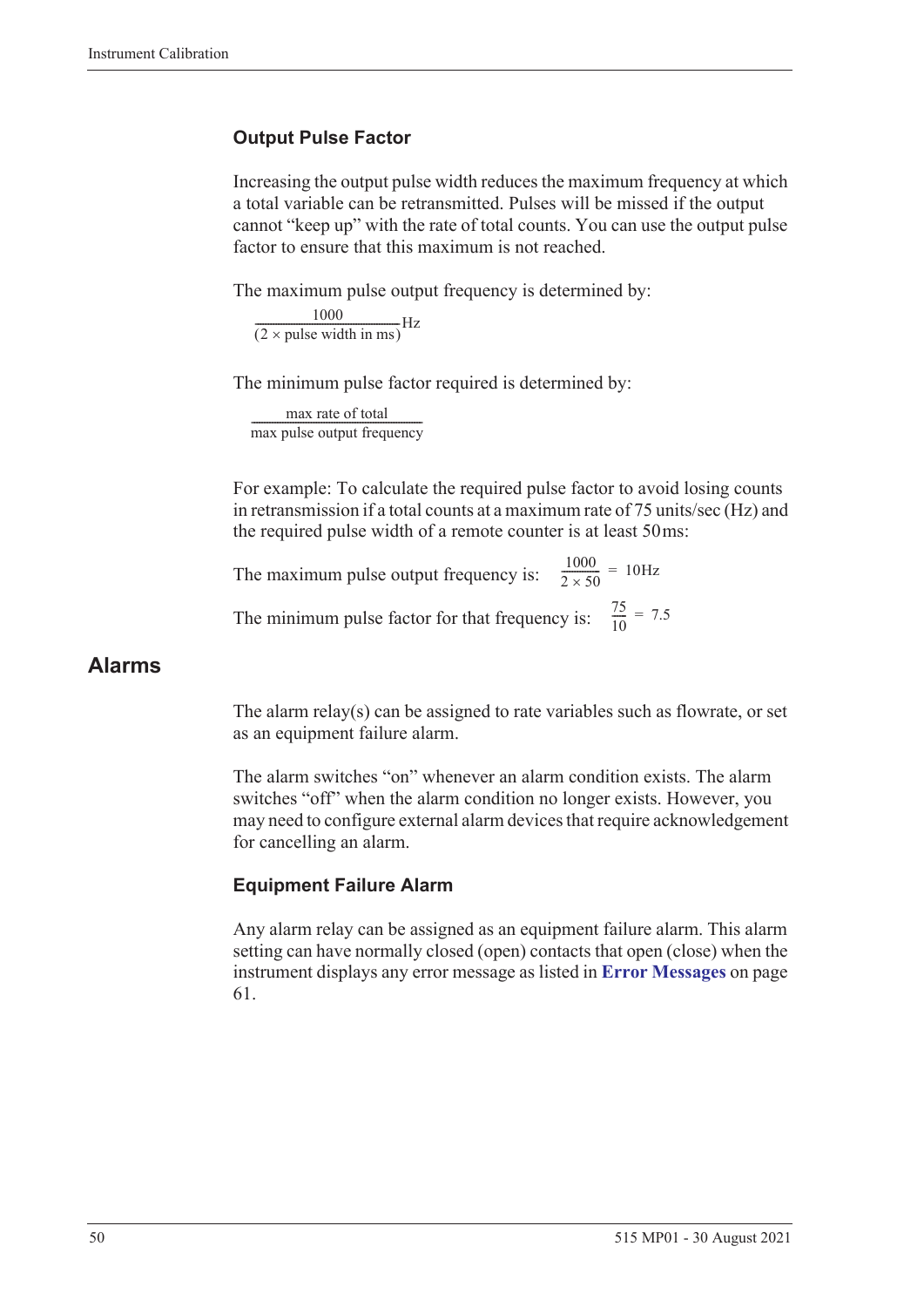| SET)  |       | $\rightarrow$ units params inputs outputs $ALARMS$ comms tm/log setup test end                                                                       |
|-------|-------|------------------------------------------------------------------------------------------------------------------------------------------------------|
| RELAY | HLRMn | Select a rate variable to assign to the alarm relay.                                                                                                 |
|       |       | Note: If the alarm type is set to "equipment alarm", this relay assignment<br>setting is ignored.                                                    |
|       |       | Press $\boxed{\blacktriangle}$ or $\boxed{\blacktriangledown}$ to select the variable that is required as an alarm.                                  |
| TYPE  | HLRMn | The options available for alarm types are as follows:                                                                                                |
|       |       | HI-NO — High Alarm, Normally Open contacts<br>$\bullet$                                                                                              |
|       |       | HI-NC — High Alarm, Normally Closed contacts<br>$\bullet$                                                                                            |
|       |       | LO-NO — Low Alarm, Normally Open contacts<br>$\bullet$                                                                                               |
|       |       | LO-NC — Low Alarm, Normally Closed contacts                                                                                                          |
|       |       | BD-NO — Band Alarm, Normally Open contacts                                                                                                           |
|       |       | BD-NC — Band Alarm, Normally Closed contacts<br>$\bullet$                                                                                            |
|       |       | AL-NO — Equipment Alarm, Normally Open contacts                                                                                                      |
|       |       | AL-NC — Equipment Alarm, Normally Closed contacts                                                                                                    |
|       |       | Press $\Box$ or $\nabla$ to select the type of alarm required.                                                                                       |
| POINT | HLRMn | The Alarm Setpoint is available for viewing and editing for any alarm<br>type except 'equipment alarms'.                                             |
|       |       | The Alarm Setpoint is the value (in engineering units of assigned<br>variable) at which the alarm condition occurs and therefore the alarm is<br>on. |
|       |       | Each alarm is completely independent, e.g. a High alarm does NOT need<br>to have a higher setpoint than the a Low alarm.                             |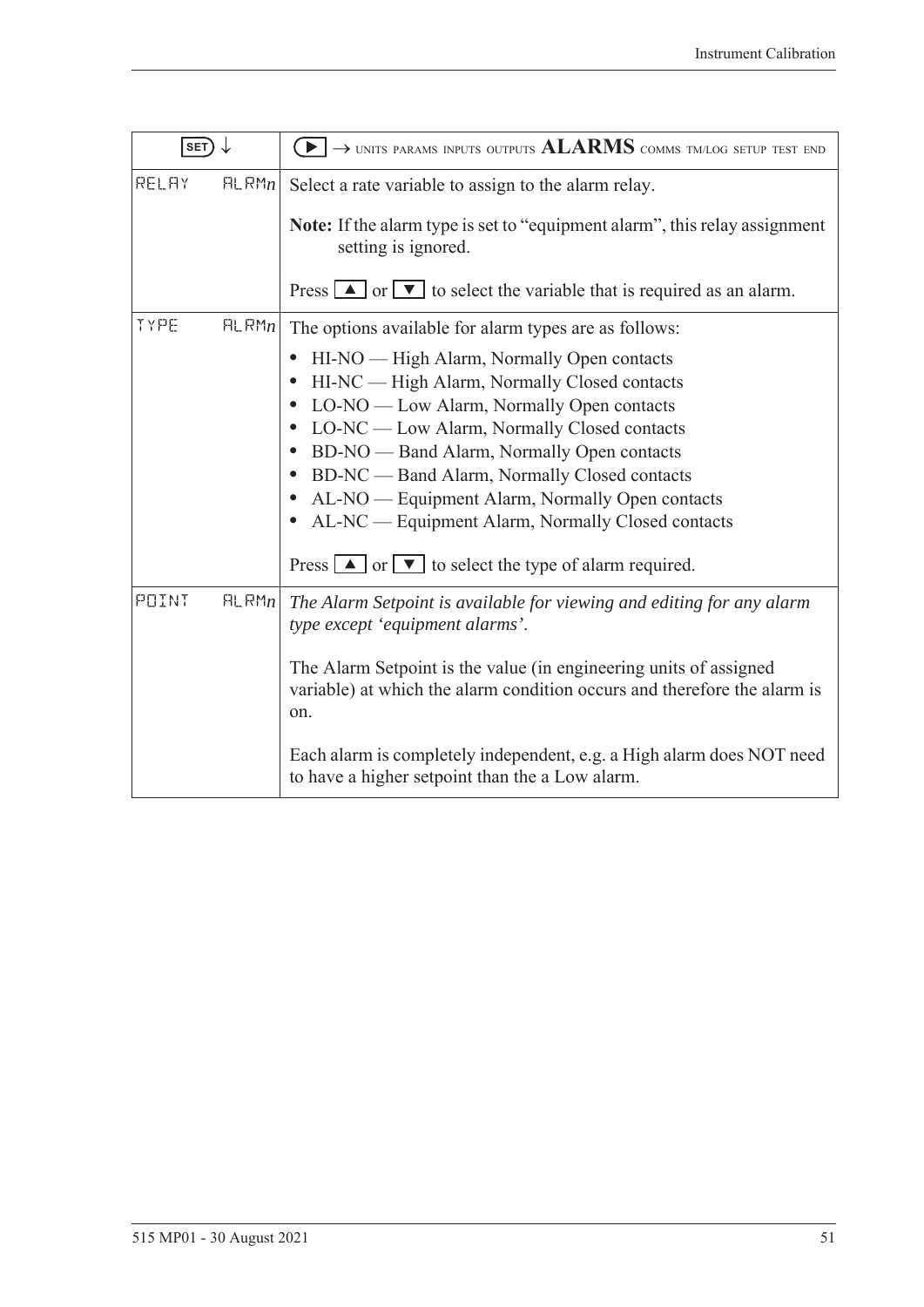| SET                  | $\rightarrow$ units params inputs outputs $ALARMS$ comms tm/log setup test end                                                                                                                                                                                                                                                                                                           |
|----------------------|------------------------------------------------------------------------------------------------------------------------------------------------------------------------------------------------------------------------------------------------------------------------------------------------------------------------------------------------------------------------------------------|
| <b>HY5T</b><br>FLRMn | The Alarm Hysteresis is available for viewing and editing for any alarm<br>type except 'equipment alarms'.                                                                                                                                                                                                                                                                               |
|                      | Alarm hysteresis loops occur when the alarm toggles continuously on and<br>off when the process variable is close to the setpoint.                                                                                                                                                                                                                                                       |
|                      | For a high alarm, the alarm activates when the value of the variable rises<br>above the alarm setpoint and deactivates when the value falls below the<br>alarm setpoint minus the amount of the hysteresis setting (if any).                                                                                                                                                             |
|                      | For a low alarm, the alarm activates when the value of the variable falls<br>below the alarm setpoint and deactivates when the value rises above the<br>alarm setpoint plus the amount of the hysteresis setting (if any).                                                                                                                                                               |
|                      | For a band alarm, the alarm activates whenever the value of the variable<br>is outside the setpoint plus or minus the amount of the hysteresis.                                                                                                                                                                                                                                          |
|                      | For example, with a high alarm setpoint of 200, and a hysteresis setting<br>of zero, a value oscillating between 197 and 202 will cause the alarm to<br>toggle on at 200 and toggle off below 200. However, if the hysteresis is<br>set to 5, the value of the variable must fall below 195 to cancel the alarm.<br>The alarm will reactivate only when the value again rises above 200. |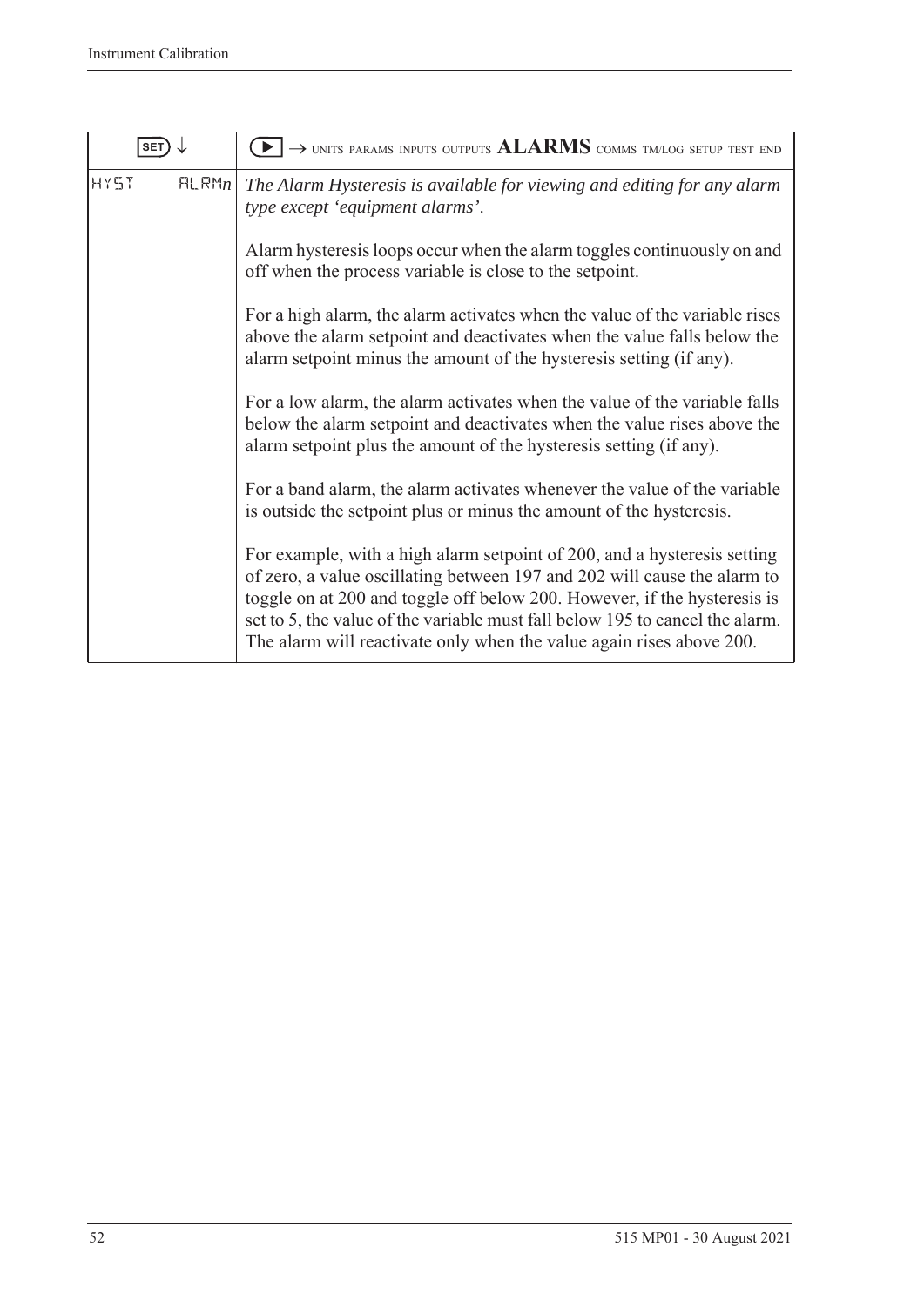### **Communications**

The instrument has the following communication ports:

- **• COM-1 RS-232 Port** A 9-pin female connector on the rear panel of the instrument.
- **• COM-2 RS-485 or Ethernet Port** (optional) Terminals or socket on the rear panel. Ethernet connection requires COM-2 setting to be: RTU (Modbus), 19200 Baud rate, even parity and 1 stop bit.
- **• COM-3 Port** A special communications port that is only applicable to some applications.

| $\ket{\texttt{SET}} \downarrow$ |           | $\textcolor{blue}{\blacktriangleright} \rightarrow$ units params inputs outputs alarms $\textcolor{blue}{\mathbf{COMMS}}$ tmlog setup test end                                                                                                    |
|---------------------------------|-----------|---------------------------------------------------------------------------------------------------------------------------------------------------------------------------------------------------------------------------------------------------|
| PROTOC                          | $CDM - n$ | The Communications Protocols can be assigned to the communication<br>ports as follows (a protocol cannot be assigned to more than one port at<br>a time):                                                                                         |
|                                 |           | <b>ASCII</b><br>- Simple ASCII<br>- Modbus RTU<br><b>RTU</b>                                                                                                                                                                                      |
|                                 |           | - Printer Protocol<br><b>PRN</b>                                                                                                                                                                                                                  |
|                                 |           | <b>NONE</b><br>- If a port is not being used, set the protocol to NONE.                                                                                                                                                                           |
|                                 |           | Printer Protocol (PRN) is only available if the option with Real Time<br>Clock is installed.                                                                                                                                                      |
|                                 |           | For the selected port, press $\boxed{\blacktriangle}$ or $\boxed{\blacktriangledown}$ to select the desired protocol.                                                                                                                             |
| <b>BRUD</b>                     | $CDM - n$ | The Baud setting is the speed of the communication port in data bits per<br>second.                                                                                                                                                               |
|                                 |           | The baud rate of the instrument must match the baud rate of the<br>communication device that the instrument is connected to.                                                                                                                      |
|                                 |           | Use $\blacksquare$ or $\blacksquare$ to select 2400, 4800, 9600 or 19200 baud.                                                                                                                                                                    |
| PARITY                          | $CDM - n$ | The Parity bit helps to detect data corruption that might occur during<br>transmission.                                                                                                                                                           |
|                                 |           | The parity bit setting of the instrument must match the parity bit setting<br>of the communication device that the instrument is connected to.                                                                                                    |
|                                 |           | Press $\Box$ or $\nabla$ to select EVEN, ODD, or NONE.                                                                                                                                                                                            |
| $5 - B1T5$                      | $CDM - n$ | The Stop bit indicates the end of a transmission. Stop bits can be 1 or 2<br>bit periods in length. The stop bit setting of the instrument must match<br>the stop bit setting of the communication device that the instrument is<br>connected to. |
|                                 |           | Press $\boxed{\blacktriangle}$ or $\boxed{\blacktriangledown}$ to select 1 or 2 stop bits.                                                                                                                                                        |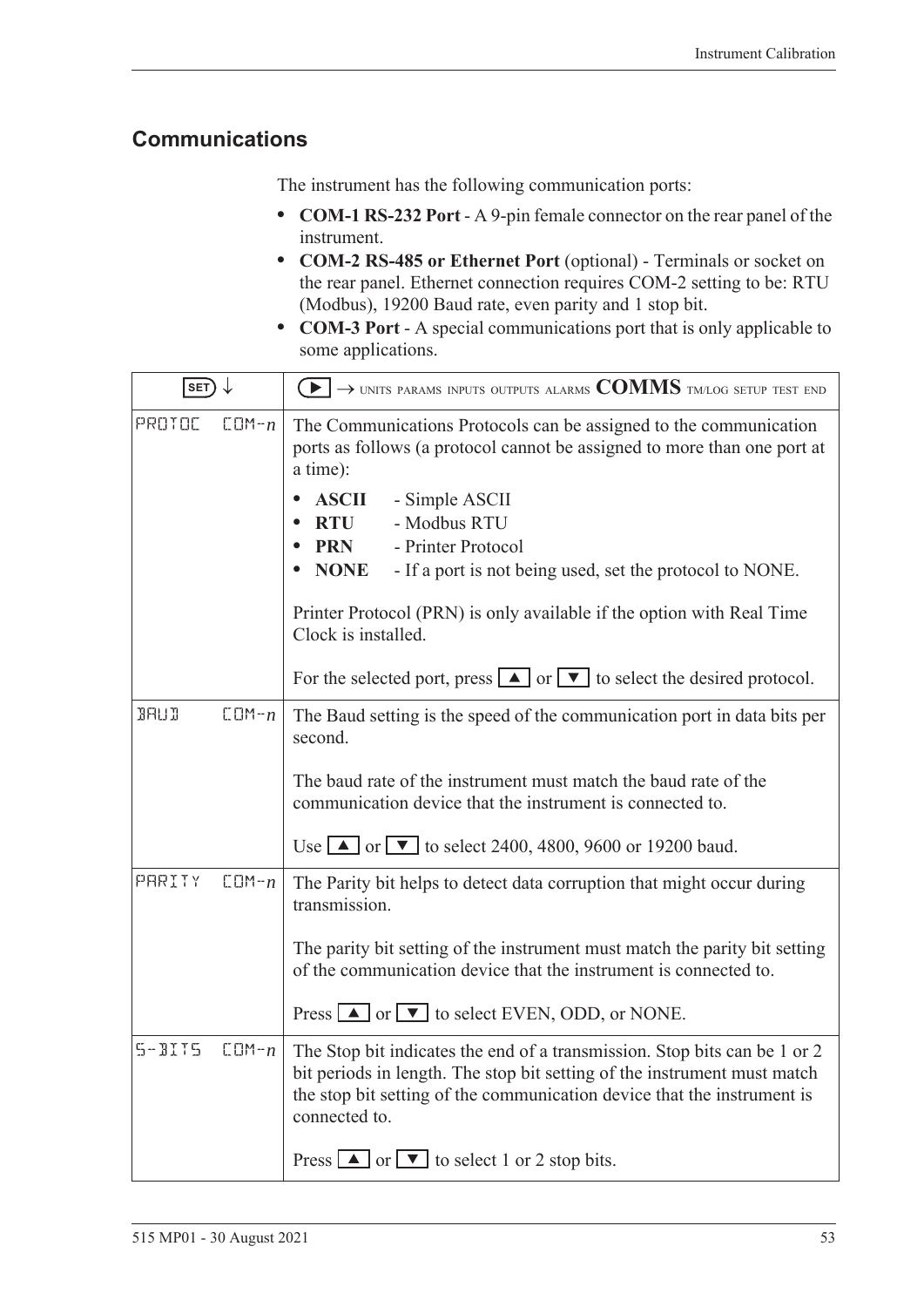| SET)         |             | $\rightarrow$ units params inputs outputs alarms $\text{COMMS}$ tm/log setup test end                                                                                                                |
|--------------|-------------|------------------------------------------------------------------------------------------------------------------------------------------------------------------------------------------------------|
| RTU          | <b>IRTR</b> | The Modbus RTU data format for the 2-register (4-byte) values can be<br>set as either floating point or long integer values.                                                                         |
|              |             | Use $\Box$ or $\nabla$ to select FLOAT or INTEGER.                                                                                                                                                   |
| RTU          | AIIR        | The Modbus RTU protocol address must be in the range of 1 to 247.<br>When multiple instruments (slaves) are connected to one communication<br>device (master), each assigned address must be unique. |
|              |             | <b>Note:</b> The master device uses the RTU address $0$ (zero) for broadcasting<br>to all connected slave units.                                                                                     |
| <b>RSCII</b> | <b>ATTR</b> | The ASCII protocol address identifies each communicating device.                                                                                                                                     |
|              |             | The address must be in the range of 1 to 255. When multiple instruments<br>(slaves) are connected to one computer (master), each assigned address<br>must be unique.                                 |
| FLASH        | PORT        | The Flash Driver Port assignment defines the communication port for<br>downloading software into the instrument.                                                                                     |
|              |             | The default setting of this assignment is the RS-232 port. The Ethernet<br>port, if fitted, can not be used as the Flash port.                                                                       |
|              |             | Press $\Box$ or $\nabla$ to select RS-232 (COM-1), RS-485 (COM-2) or<br>NONE.                                                                                                                        |

# **Time Settings and Data Logging**

#### **Instrument Clock**

**Note:** The real-time clock is part of the advanced option package.

The instrument has a real-time clock for recording logged events. The clock displays the time and the date. The date format can be set to European format (day/month/year) or American format (month/day/year). The time clock uses the 24-hour format.

The clock will continue to operate for up to 5 years (typically) on the internal battery if there is no power connected to the instrument. Therefore, after an interruption to the power supply, the instrument recommences normal operation although there will be no data recorded during the period without a power supply.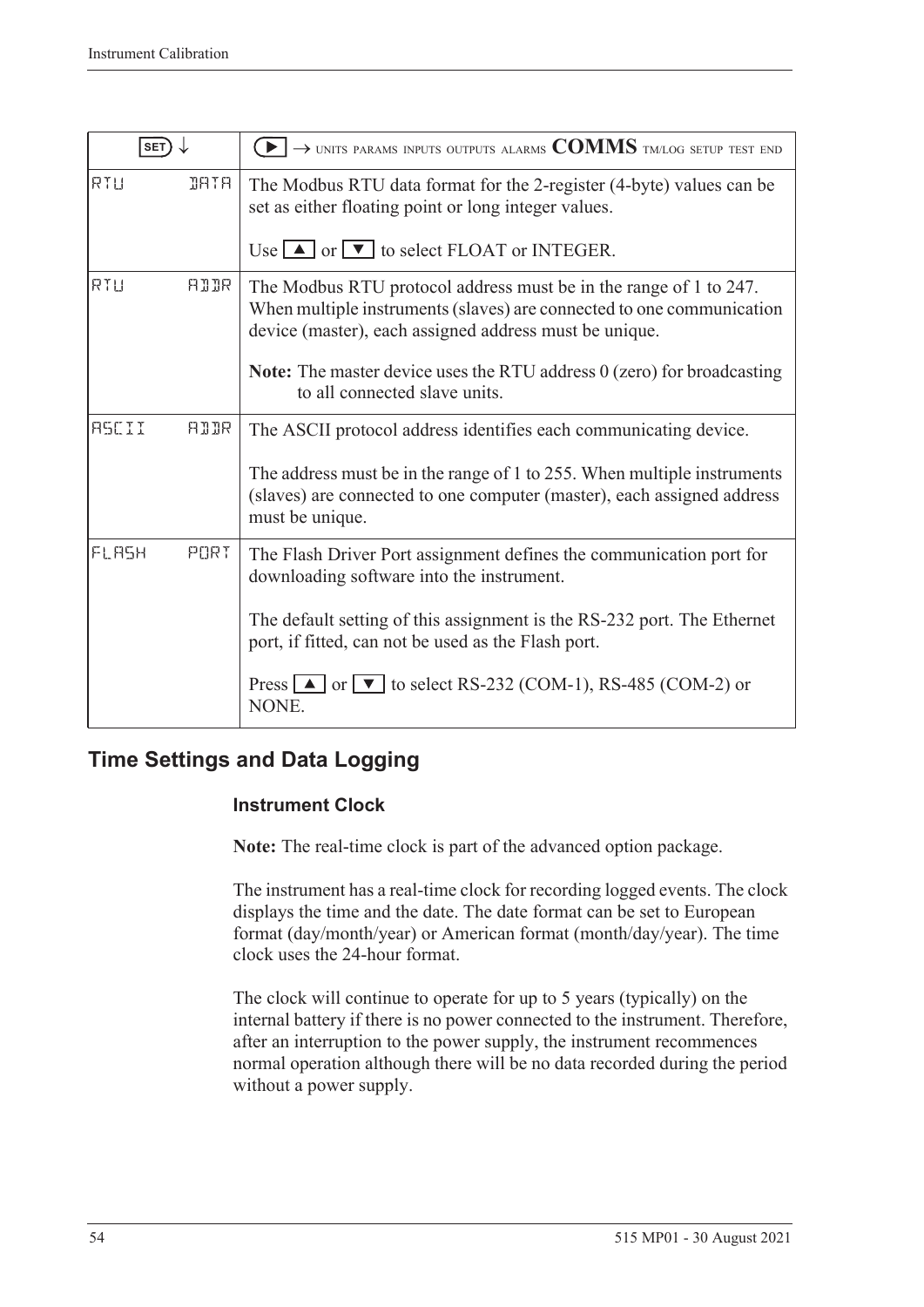**Note:** If there is an interruption to the power supply and the battery has failed, the instrument displays an error message when the power supply is restored. In this case, you should set the current time and date so that the instrument continues to log data at the correct times.

#### **Data Logging**

The instrument will log the main-menu variables if real-time clock option is installed. The logs are at fixed intervals of hours, days, weeks, months and years. The instrument can store a total of 1530 log entries which are distributed over the log intervals as follows:

- **•** 800 hourly logs
- 400 daily logs
- **•** 200 weekly logs
- 100 monthly logs
- **•** 30 yearly logs

If the number of log entries exceeds the programmed number for a particular time interval, the oldest log entry is overwritten by the newest one for that time interval.

Also note that the totals are saved as accumulated totals.

The log parameters (below) also determine the number of records to be included in a report printout if the printing option is used.

| <b>SET</b>   |           | $\rightarrow$ units params inputs outputs alarms comms $\mathrm{TM/LOG}$ setup test end                                                                                                 |
|--------------|-----------|-----------------------------------------------------------------------------------------------------------------------------------------------------------------------------------------|
| <b>JRTE</b>  | FORM      | Clock Date Format                                                                                                                                                                       |
|              |           | The European date format is: dd/mm/yyyy or (Day-Month).                                                                                                                                 |
|              |           | The American date format is: mm/dd/yyyy or (Month-Day).                                                                                                                                 |
|              |           | Press $\boxed{\blacktriangle}$ or $\boxed{\blacktriangledown}$ to select DAY-M or M-DAY                                                                                                 |
| <b>CLOCK</b> | YEAR      | The Clock Year defines the current year for the real-time clock.                                                                                                                        |
| <b>CLOCK</b> | $M - JHY$ | The Clock M-DAY setting defines the current month and date for the<br>real-time clock. This parameter is programmed in Month-Day format for<br>both European and American date formats. |
| <b>CLOCK</b> | H-MIN     | The Clock H-MIN setting is the current time in hours and minutes for the<br>real-time clock.                                                                                            |
| HOUR         | LOGS.     | Set the number of Hourly Logs to appear on the printed log report.                                                                                                                      |
|              |           | The hourly log entry occurs at 00 minutes each hour.                                                                                                                                    |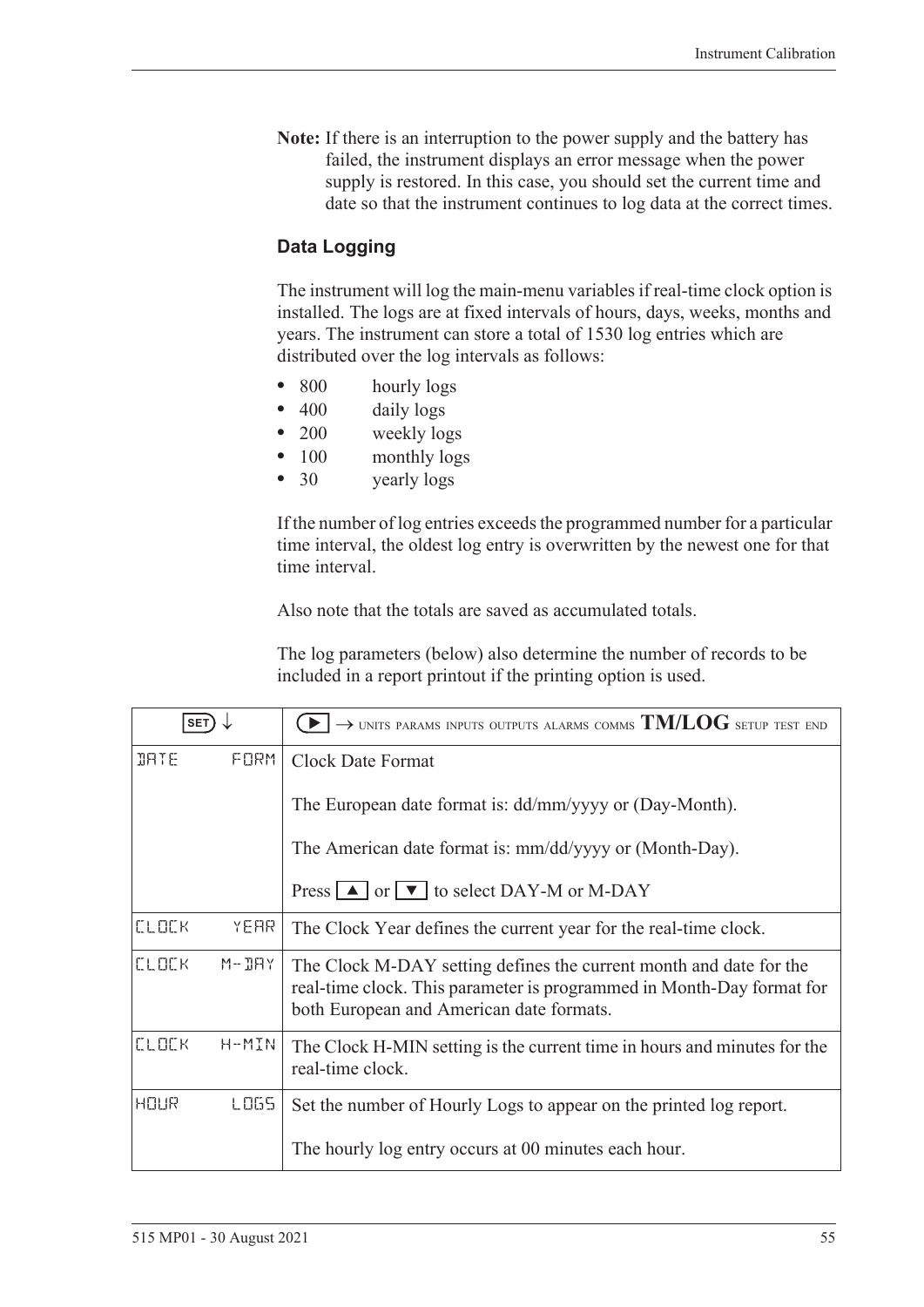| SET)         |             | $\rightarrow$ units params inputs outputs alarms comms $TM/LOG$ setup test end                                                                                                                                                                                                                              |
|--------------|-------------|-------------------------------------------------------------------------------------------------------------------------------------------------------------------------------------------------------------------------------------------------------------------------------------------------------------|
| <b>IRY</b>   | LOG5        | Set the number of Daily Logs to appear on the printed log report.                                                                                                                                                                                                                                           |
|              |             | The daily log entry occurs at 00 hours and 00 minutes each day.                                                                                                                                                                                                                                             |
| MEEK         | <b>LOGS</b> | Set the number of Weekly Logs to appear on the printed log report.                                                                                                                                                                                                                                          |
|              |             | The weekly log entry occurs at 00 hours and 00 minutes each Monday.                                                                                                                                                                                                                                         |
| <b>MONTH</b> | LO65        | Set the number of Monthly Logs to appear on the printed log report.                                                                                                                                                                                                                                         |
|              |             | The monthly log entry occurs at 00 hours and 00 minutes on the first day<br>of the month.                                                                                                                                                                                                                   |
| YEAR         | LO65        | Set the number of Yearly Logs to appear on the printed log report.                                                                                                                                                                                                                                          |
|              |             | The yearly log entry occurs at 00 hours and 00 minutes on the first day of<br>the year.                                                                                                                                                                                                                     |
| RESET        | <b>LOGS</b> | Reset the logged data. You may need to reset (clear) the logged data if<br>you change the time/log settings.                                                                                                                                                                                                |
|              |             | Press $\Box$ or $\nabla$ to select YES, then press the <b>SET</b> ) key. The instrument<br>makes three beeps to confirm the reset command.                                                                                                                                                                  |
| REPORT       | TYPE        | The Printer Protocol Report Type determines the nature of the printout<br>from the REPORT PRINT - HOLD.SET prompt in the main menu. The<br>following report types available in this instrument are:                                                                                                         |
|              |             | <b>REP-01</b><br><b>Hourly Logs Report</b><br>Daily Logs Report<br><b>REP-02</b><br>Weekly Logs Report<br><b>REP-03</b><br>$REP-04$<br>Monthly Logs Report<br><b>REP-05</b><br><b>Yearly Logs Report</b><br><b>REP-06</b><br>Previous Day's 24 Hour Report (0Hr - 23Hr, minimum<br>48 hourly logs required) |
|              |             | Press $\boxed{\blacktriangle}$ or $\boxed{\blacktriangledown}$ to select Report Type.                                                                                                                                                                                                                       |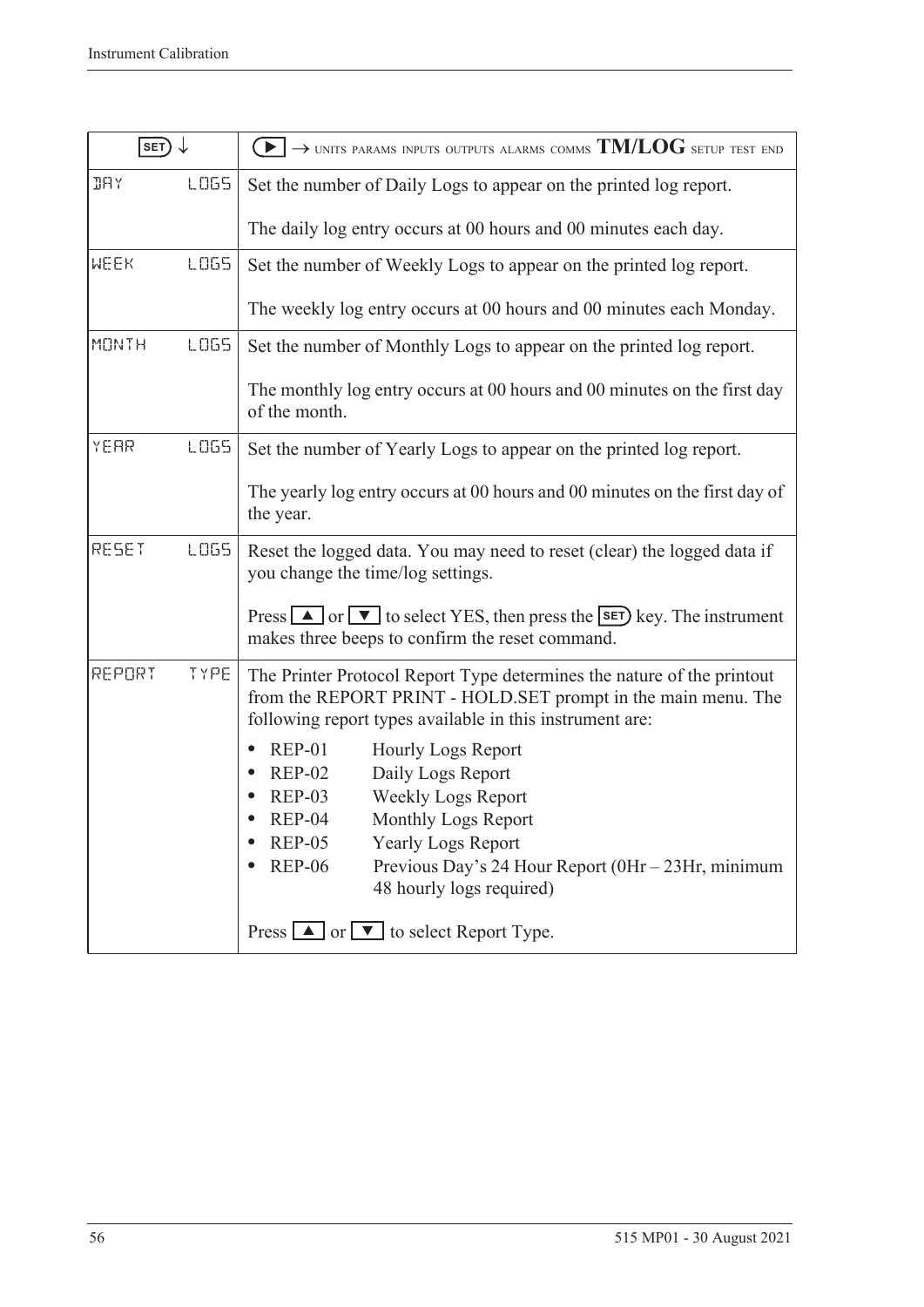| <b>SET</b> |                   | $\rightarrow$ units params inputs outputs alarms comms $\mathrm{TM/LOG}$ setup test end                                                                            |
|------------|-------------------|--------------------------------------------------------------------------------------------------------------------------------------------------------------------|
| PRN        | TYPE <sup>1</sup> | The Printer Protocol Printer Type allows the nature of the printer being<br>used to be specified. The following printer types available in this<br>instrument are: |
|            |                   | <b>PRN-01</b><br>Generic computer printer                                                                                                                          |
|            |                   | <b>PRN-02</b><br>Generic roll printer (prints first line first)                                                                                                    |
|            |                   | Slip printer TM295<br><b>PRN-03</b><br>$\bullet$                                                                                                                   |
|            |                   | <b>PRN-04</b><br>Label (roll) printer - Citizen CMP30L<br>٠                                                                                                        |
|            |                   | Press $\boxed{\blacktriangle}$ or $\boxed{\blacktriangledown}$ to select Printer Type.                                                                             |
| PRINT      | <b>REEUM</b>      | Select whether the accumulated totals are printed in addition to the non-<br>accumulated totals for printer protocol.                                              |

# <span id="page-66-0"></span>**General Setup Parameters**

| <b>SET</b>                   | $\rightarrow$ units params inputs outputs alarms comms tm/log SETUP test end                                                                                 |
|------------------------------|--------------------------------------------------------------------------------------------------------------------------------------------------------------|
| DEFAULT TOTAL                | The instrument displays the default Total when the user presses the<br>TOTAL key.                                                                            |
|                              | If the display time out is enabled, the instrument displays the default Total<br>when there is no user action for the period of the display time out period. |
|                              | Press $\Box$ or $\Box$ to select the default total display.                                                                                                  |
| <b>SUPPLY</b><br><b>VOLT</b> | The instrument provides a power-limited supply for external transducers.                                                                                     |
|                              | Press $\boxed{\blacktriangle}$ or $\boxed{\blacktriangledown}$ to set the transducer supply voltage between 8 and 24<br>volts DC as required.                |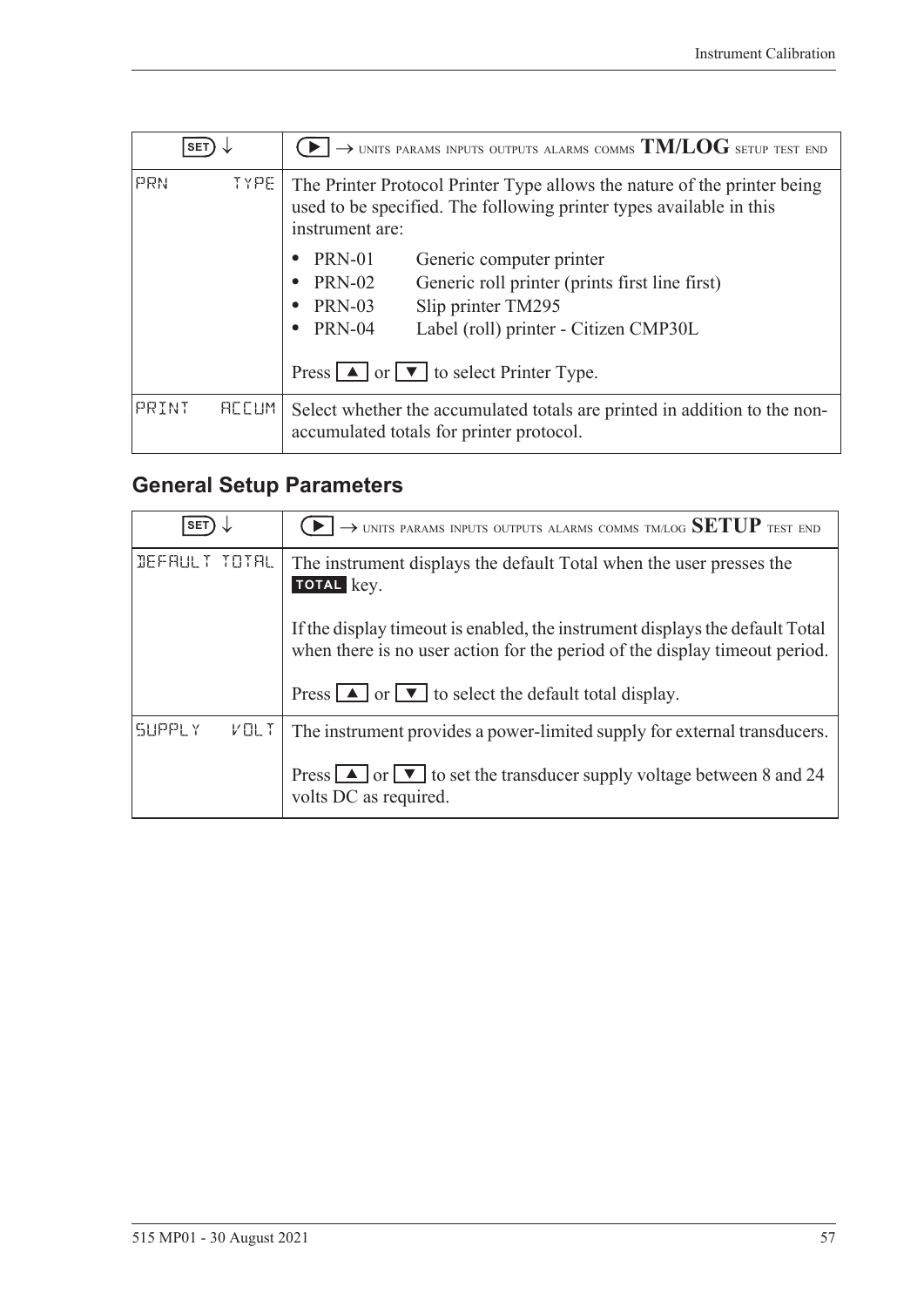| SET)                    | $\rightarrow$ units params inputs outputs alarms comms tm/log SETUP test end                                                                                                         |
|-------------------------|--------------------------------------------------------------------------------------------------------------------------------------------------------------------------------------|
| $T - 11T$<br>MODE       | If the Display Timeout mode is enabled, and there is no user activity for<br>the defined timeout period, the display panel returns to the default<br>display.                        |
|                         | This function is useful for the following reasons:                                                                                                                                   |
|                         | to return the display to a preferred variable after the user has finished<br>$\bullet$<br>reading other information,                                                                 |
|                         | to cancel the calibration mode and return to the default display if the<br>$\bullet$<br>user does not exit from the calibration mode for any reason.                                 |
|                         | Press $\Box$ or $\nabla$ to select the display timeout function as follows:                                                                                                          |
|                         | <b>DISABLE</b> - Timeout is completely disabled.<br>$\bullet$<br><b>EN DISP</b> - Timeout is enabled during Normal mode and Calibration<br>View mode.                                |
|                         | <b>EN EDIT</b> - Timeout is enabled during Calibration Set mode.<br>$\bullet$<br><b>EN ALL</b> - Timeout is enabled for all modes.                                                   |
| $T - 11T$<br><b>SEC</b> | The Display Timeout period defines the delay for the Display Timeout<br>mode if it is enabled.                                                                                       |
|                         | The display timeout period can be from 5 to 99 seconds.                                                                                                                              |
| MODE<br>RESET           | The Totals Reset mode can be configured to reset the non-accumulated<br>totals to zero.                                                                                              |
|                         | Press $\boxed{\blacktriangle}$ or $\boxed{\blacktriangledown}$ to select the reset mode as follows:                                                                                  |
|                         | <b>NONE</b> - The user cannot reset the non-accumulated totals.<br><b>INSTANT</b> - When the user presses the <b>RESET</b> key, the instrument<br>resets all non-accumulated totals. |
|                         | <b>DELAYED</b> - When the user presses the <b>RESET</b> key and holds it for<br>two seconds, the instrument resets all non-accumulated totals.                                       |
| RESET<br><b>REEUM</b>   | The Reset Accumulated Totals function clears all of the accumulated<br>totals and the non-accumulated totals.                                                                        |
|                         | Press $\Box$ or $\nabla$ to select YES, then press the SET key. The instrument<br>makes three beeps to confirm the reset command.                                                    |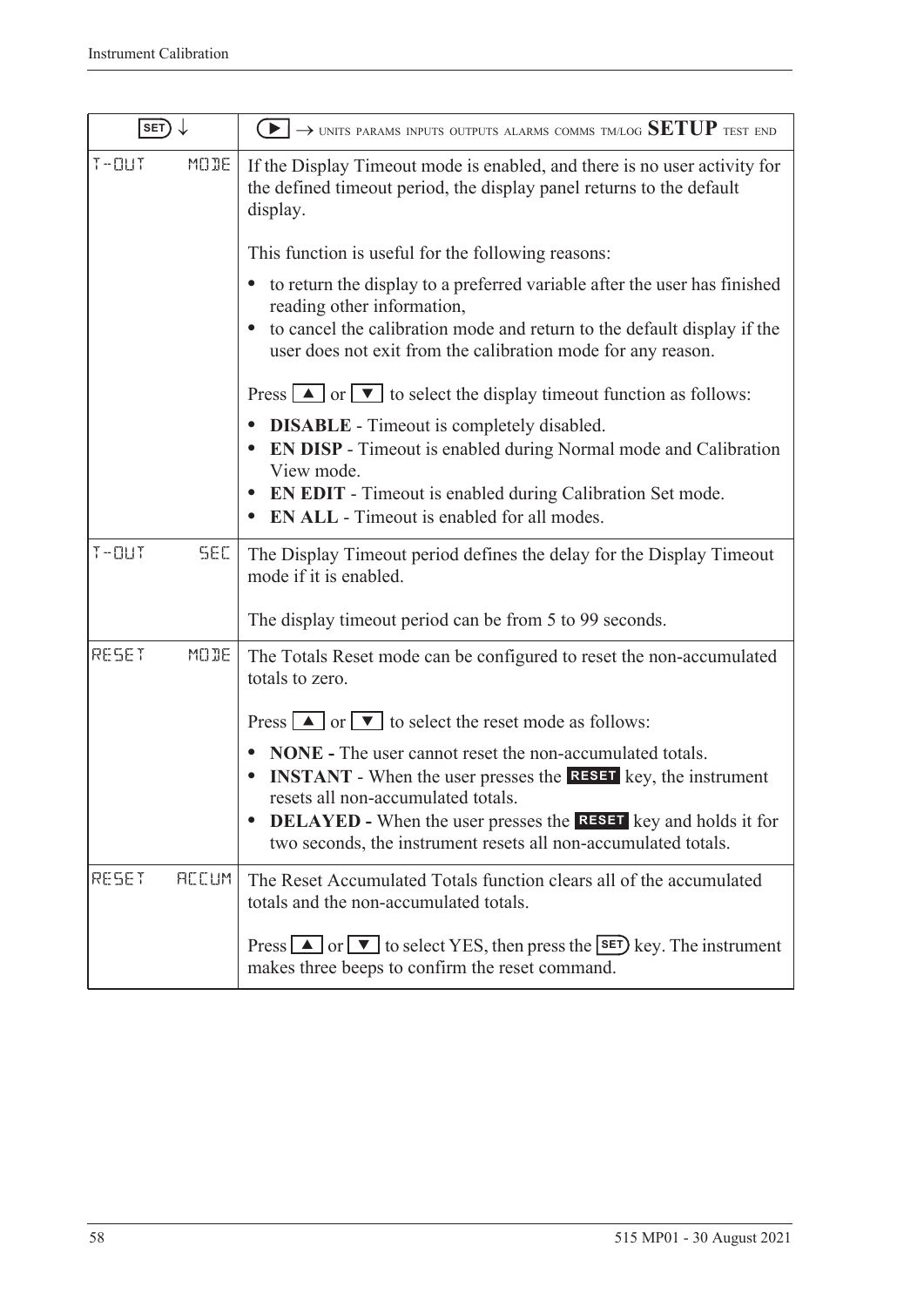| <b>SET</b>   |      | $\rightarrow$ units params inputs outputs alarms comms tm/log SETUP test end                                                                                                                                                                                                                                                                                                                       |
|--------------|------|----------------------------------------------------------------------------------------------------------------------------------------------------------------------------------------------------------------------------------------------------------------------------------------------------------------------------------------------------------------------------------------------------|
| <b>IISPL</b> | TRG5 | The Display Tags option determines whether the instrument displays the<br>default display tags or the user-defined tags. The display tag setting also<br>defines whether the instrument displays the default error and warning<br>messages, or the user-defined messages.<br><b>Note:</b> The user-defined tags can be entered into the instrument only by<br>the manufacturer or the distributor. |
|              |      | Press $\Box$ or $\nabla$ to select the Display Tags option as follows:<br><b>DEFAULT</b> - the instrument displays the default (English) tags<br><b>USER</b> - the instrument displays the user-defined tags.                                                                                                                                                                                      |
| BACK-L T-OUT |      | If the backlight timeout is enabled, and there is no user activity (any keys<br>pressed) for a period of 10 seconds, the display backlight switches off to<br>save power. The backlight switches on when a key is pressed. Select the<br>backlight timeout mode as required.<br>Press $\Box$ or $\nabla$ to select ENABLE or DISABLE.                                                              |
| RATES        | ηp   | This parameter sets the maximum number of decimal places for<br>displaying or printing main menu rates.                                                                                                                                                                                                                                                                                            |
| TOTALS       | ηp   | This parameter sets the maximum number of decimal places for<br>displaying or printing main menu totals.                                                                                                                                                                                                                                                                                           |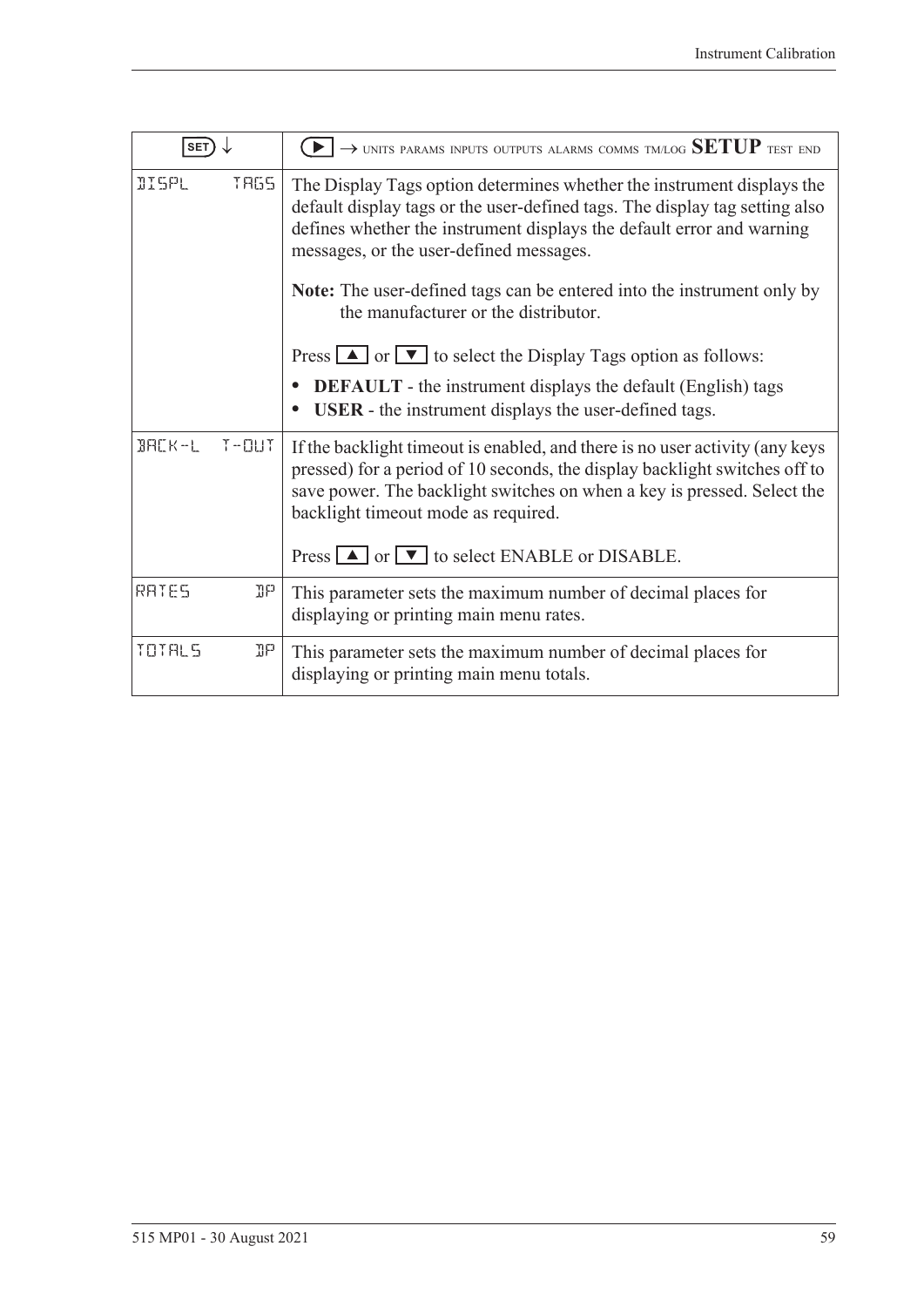# **Test Menu**

The Test menu enables you to view the inputs and outputs to and from the instrument.

In Calibration Set mode, (by entering the system password) you can control the outputs and the alarms as described in the table below.

| SET)                     |              | $\rightarrow$ units params inputs outputs alarms comms tm/log setup $\mathrm{TEST}$ end                                                                                                                                                                                                           |
|--------------------------|--------------|---------------------------------------------------------------------------------------------------------------------------------------------------------------------------------------------------------------------------------------------------------------------------------------------------|
| FINPn                    | Hz           | The frequency of the input to $FINPn$ is displayed in Hertz.                                                                                                                                                                                                                                      |
| $\text{HIMP}_n$          | units        | The units are displayed according to the calibration setup for the analog<br>input. If unused or set to Default the input is 4-20mA and displayed in<br>mA.                                                                                                                                       |
| $L$ INP $n$              | STATE        | You can view the state of the logic inputs. If the input is an open contact<br>or inactive it will display HI. If the input is a closed contact or active it<br>will display LO.                                                                                                                  |
| [[]] In                  | <b>STRTE</b> | You can control the state of the outputs. Press the $\Box$ or $\neg$ keys to set<br>the output state as follows:                                                                                                                                                                                  |
|                          |              | <b>PROCESS</b> - the output depends on the current values of the inputs<br>and the calculations that the instrument performs.                                                                                                                                                                     |
|                          |              | For a pulse output, such as a total, the output produces a pulse train as<br>follows:                                                                                                                                                                                                             |
|                          |              | ON - a pulse train with a pulse width as set in the Outputs menu.<br>OFF - no output.                                                                                                                                                                                                             |
|                          |              | For a 4-20 mA output, such as a rate, the output is as follows:                                                                                                                                                                                                                                   |
|                          |              | $HI$ - the output is set to $20mA$ .                                                                                                                                                                                                                                                              |
|                          |              | $LO$ - the output is set to 4mA.                                                                                                                                                                                                                                                                  |
| HLRMn<br>or<br>$REL - n$ | <b>STATE</b> | You can control the state of the relays (alarms). Press the $\Box$ or $\nabla$<br>keys to set the selected relay as follows:                                                                                                                                                                      |
|                          |              | <b>PROCESS</b> - the relay operates according to the current values of the<br>$\bullet$<br>inputs and the relay settings as programmed.<br><b>OPEN</b> - the relay output contacts are set to "open".<br>$\bullet$<br><b>CLOSED</b> - the relay output contacts are set to "closed".<br>$\bullet$ |
| <b>SUPPLY</b>            | V            | You can display the actual DC output supply voltage, which may help<br>with troubleshooting.                                                                                                                                                                                                      |
|                          |              | If the actual supply voltage is lower than the preset value (refer to<br>General Setup Parameters on page 57) it may indicate that the output is<br>overloaded.                                                                                                                                   |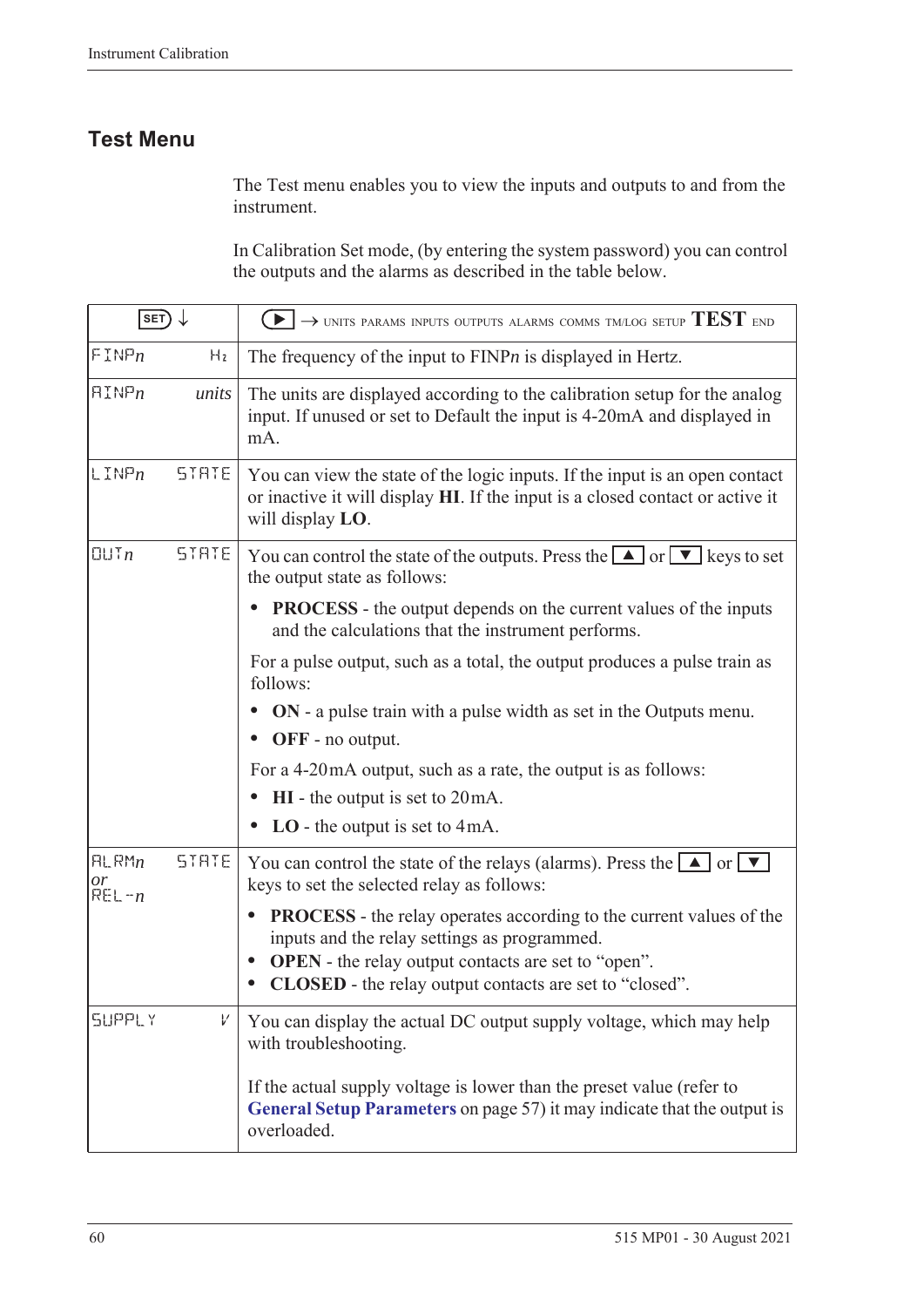# **System Messages**

The instrument displays messages for defined events and fault conditions.

The manufacturer or distributor can enter user-defined text for the messages. This user-defined text is displayed, instead of the default (English) messages, when the Display Tags option in the Setup menu is set to USER.

### <span id="page-70-0"></span>**Error Messages**

| <b>Error</b><br><b>Messages</b>      | <b>Status</b><br>Code | <b>Description</b>                                                                                                                                                                                                                                                                                                       |
|--------------------------------------|-----------------------|--------------------------------------------------------------------------------------------------------------------------------------------------------------------------------------------------------------------------------------------------------------------------------------------------------------------------|
| CPU Card<br>Failure                  | 20                    | There are failed components on the CPU card and technical support<br>is required.                                                                                                                                                                                                                                        |
| Power Supply<br>is Low               | 21                    | The input and/or output power supply voltage is too low, ensure<br>that:<br>(a) input power supply voltage is within the specified range<br>(b) output power supply is not overloaded.                                                                                                                                   |
| New/Failed<br>Battery - Set<br>Time  | 22                    | The real-time clock has lost the correct time because the battery has<br>failed, or there is a new battery. Set the current time and date (in the<br>TM/LOG menu) to clear the error message and to continue data<br>logging at the correct times.<br>Note: The instrument can continue operating with a failed battery, |
|                                      |                       | but the correct time will be lost if there are interruptions to<br>the power supply.                                                                                                                                                                                                                                     |
| Temperature<br><b>Sensor Failure</b> | 01                    | The temperature sensor (analog input 1) has failed. To deactivate<br>the error, the Analog Input Signal Type can be set to DEFAULT to<br>use a programmed default value instead of the sensor signal.                                                                                                                    |
| Pressure<br><b>Sensor Failure</b>    | 02                    | The pressure sensor (analog input 2) has failed. To deactivate the<br>error, the Analog Input Signal Type can be set to DEFAULT to use<br>a programmed default value instead of the sensor signal.                                                                                                                       |

The system displays error messages as described in the following table: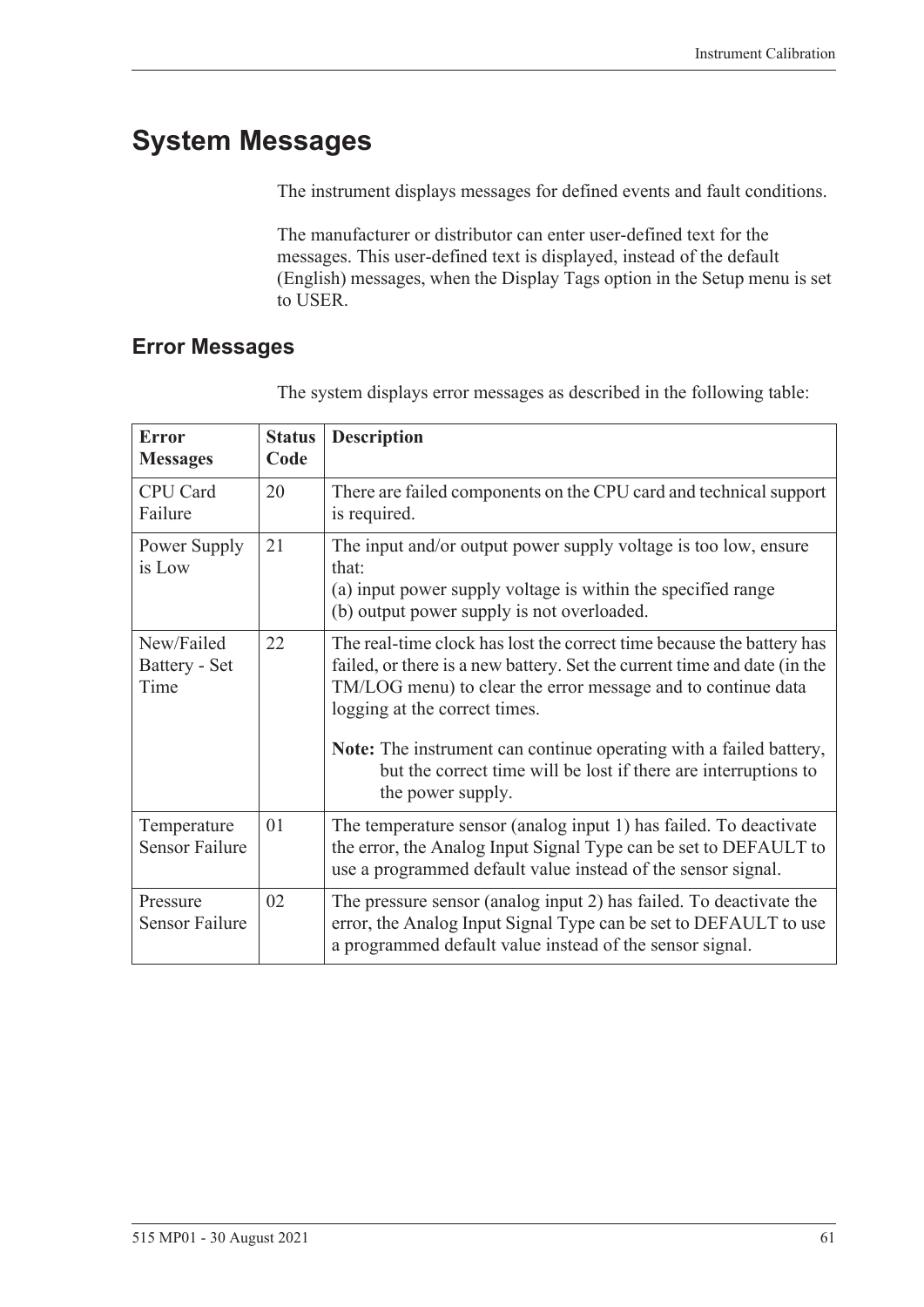# **Warning Messages**

| <b>Warning Messages</b>           | <b>Description</b>                                                                                                                                                         |
|-----------------------------------|----------------------------------------------------------------------------------------------------------------------------------------------------------------------------|
| Value Has Been Set to<br>Default  | You have entered an invalid value for a parameter. Therefore, the<br>instrument has set the default value.                                                                 |
| Over Total Limit -<br>Maximum Set | You have exceeded the maximum number of logging entries for the<br>combined time bases. The instrument has set the current log setting to<br>the remaining maximum number. |
| Already Assigned to<br>Other Port | You have tried to assign a particular protocol type to more than one<br>serial communication port. The instrument has set the protocol to<br>NONE.                         |

The system displays warning messages as described in the following table: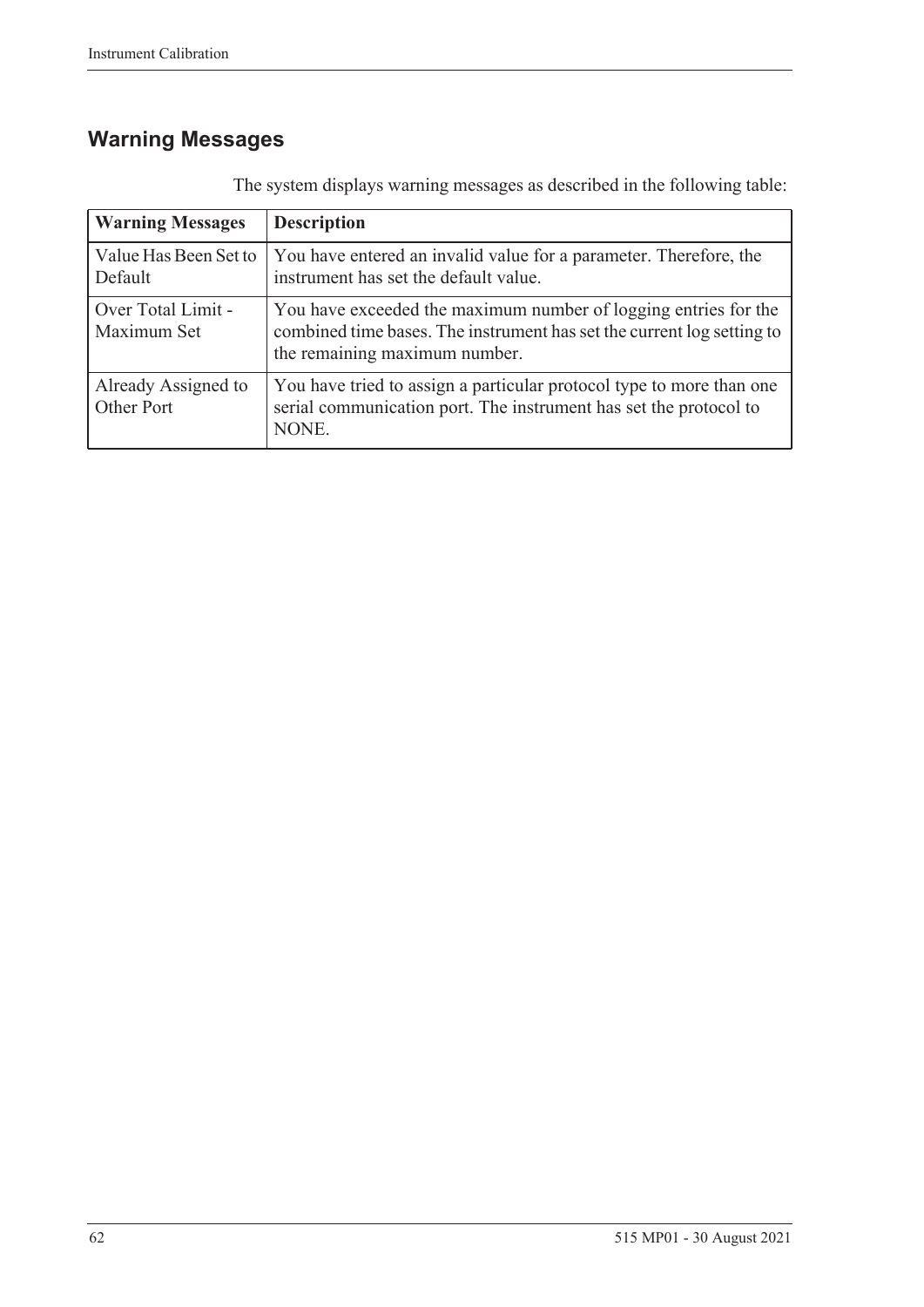# **Chapter 6 Communications**

# **Overview**

<span id="page-72-2"></span>This chapter describes the communications between the instrument and another communicating device such as a computer or a printer. You should have relevant information about the devices to which the instrument will be connected. Some connection examples are included in this manual, however, the operation and connection of other devices is outside the scope of this manual.

### **Hardware Interconnection**

<span id="page-72-3"></span>The instrument has two communication ports:

- **•** COM-1 RS-232 port on the rear panel (DB9 female connector)
- **•** COM-2 RS-485 port on the rear panel (optional) or Ethernet (optional)

The appropriate interface and protocols are selected during calibration.

#### <span id="page-72-1"></span>**COM-1 RS-232 Port**

The COM-1 RS-232 port provides communication between the instrument and one other device such as a host computer or a printer.

**Note:** A printer must have a serial port to be able to be directly connected to the flow computer. It is not possible to communicate directly with a printer via a parallel port.

Computers use either a DB9 or a DB25 connector, and the connections to each type are shown in [Figure 19.](#page-72-0)



<span id="page-72-0"></span>*Figure 19 RS-232 Cable Connections to a Computer*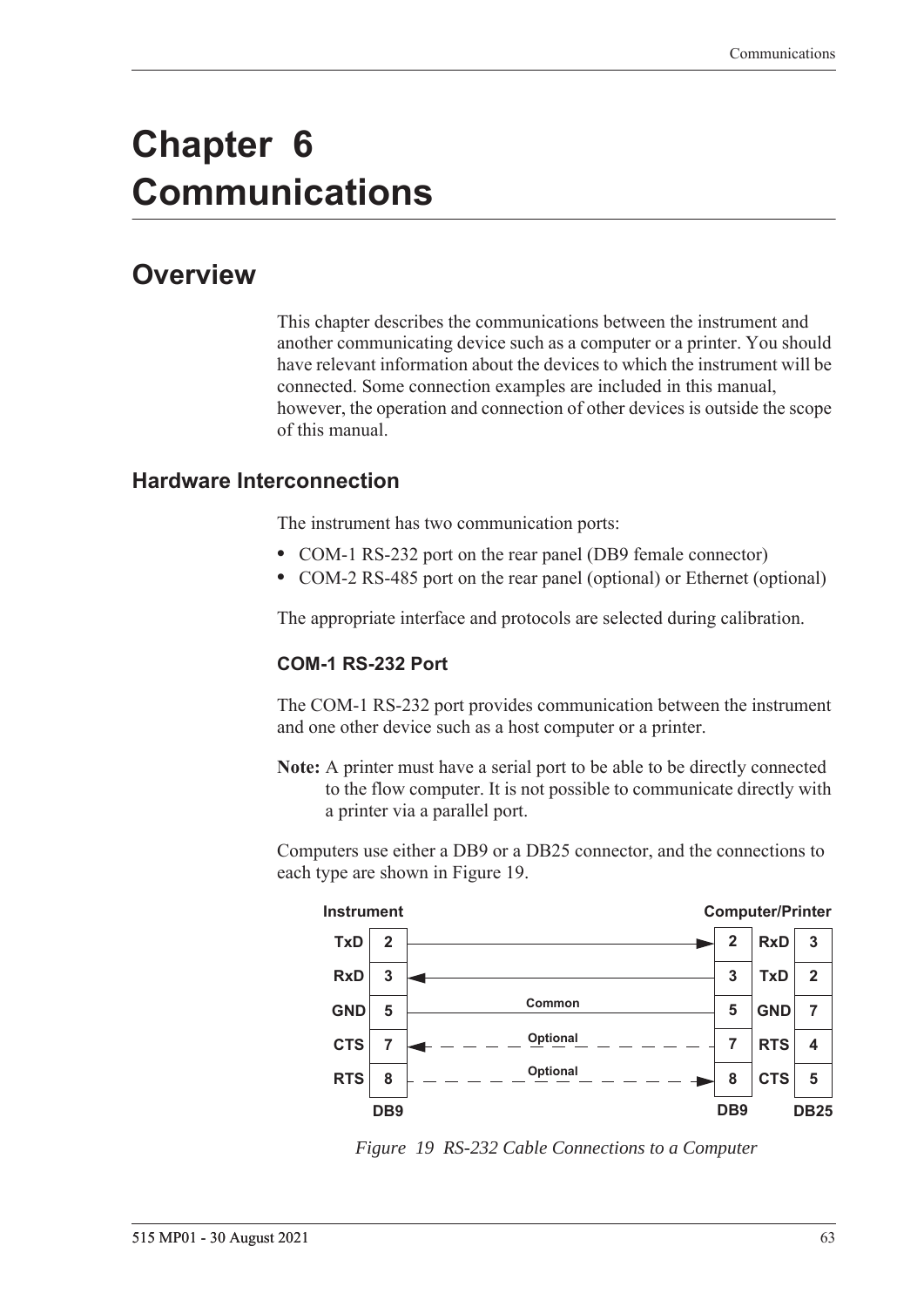**Note:** The instrument requires a cable with straight-through connections. Do not use a null modem cable for RS-232 connection to a computer.

#### <span id="page-73-1"></span>**COM-2 RS-485 Port Option**

The COM-2 RS-485 port enables communication with multiple devices. Each device has a unique address so that the "master" device can communicate with specific "slave" devices.

On RS-485 links, an external terminating resistor must be connected at the furthest end of the cable. When multiple instruments are connected, they should be "daisy chained" in a multidrop configuration as shown in Figure [20](#page-73-0). Up to 32 units can be connected to the interface at a maximum distance of 1200 metres.



<span id="page-73-2"></span>*Figure 20 RS-485 Connections*

#### <span id="page-73-0"></span>**COM-2 Ethernet Port Option**

An Ethernet module is an available option, in place of the RS-485 port, if Modbus TCP/IP connection is required. In the programming communication settings, COM-2 should be set to RTU (Modbus), 19200 Baud rate, even parity and 1 stop bit.

For further advice and example of Ethernet port usage and setup, refer to **[Ethernet Port & Setup](#page-97-0)** on page 88 in the Appendix.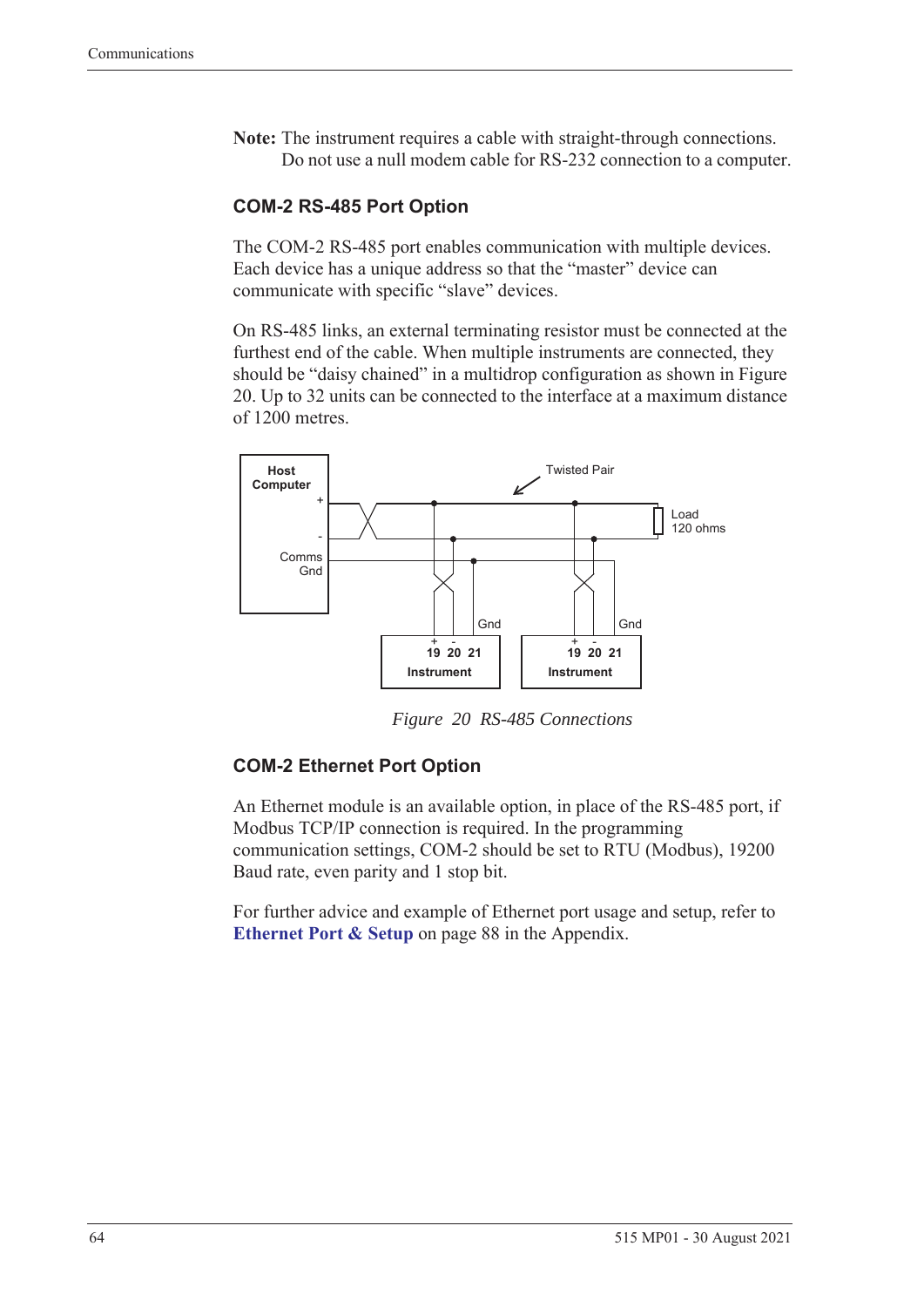# **Protocols**

<span id="page-74-1"></span>The communications protocols can be assigned to the communication ports on the instrument as follows:

- **• ASCII** Simple ASCII
- **• RTU** Modbus RTU
- **• PRN** Printer Protocol
- **• NONE** If a port is not being used, set the protocol to NONE.
- **Note:** The Printer Protocol is only available if the option with Real Time Clock is installed. Also a protocol cannot be assigned to more than one port at a time as described in **[Communications](#page-62-0)** on page 53.
- **• ASCII** In this ASCII protocol each command and response is a string of ASCII characters. This proprietary protocol is developed by Contrec to allow for simple information interchange. The main advantages of this mode are that it allows extended time intervals to occur between characters without causing a timeout error and that messages can be sent and monitored easily with a simple ASCII terminal.
- **• Modbus RTU** Modbus RTU is an industry-standard protocol which allows the instrument to be easily connected to computers running supervisory software systems. The main advantage of this mode is that its greater character density allows better data throughput than ASCII mode, however each message must be transmitted in a continuous stream.
- <span id="page-74-0"></span>**• Printer** - In the Printer protocol there is a selection of printer types. Please refer to the **[Printer Protocol](#page-86-0)** on page 77 for full details.

# **Simple ASCII Protocol**

This simple ASCII protocol requires that all requests are initiated with a colon (:) and terminated with a carriage return  $\binom{C_R}{R}$ . The message termination can include a linefeed before the carriage-return  $(\mathsf{L}_\mathsf{F}^\mathsf{C}_{\mathsf{R}})$ , but it is the carriage-return that acts as the message termination.

<span id="page-74-2"></span>All responses by the instrument are terminated with a linefeed and a carriage-return  $(L_F^C_R)$ .

# **Requests Format**

The format of a request to the instrument is as follows:

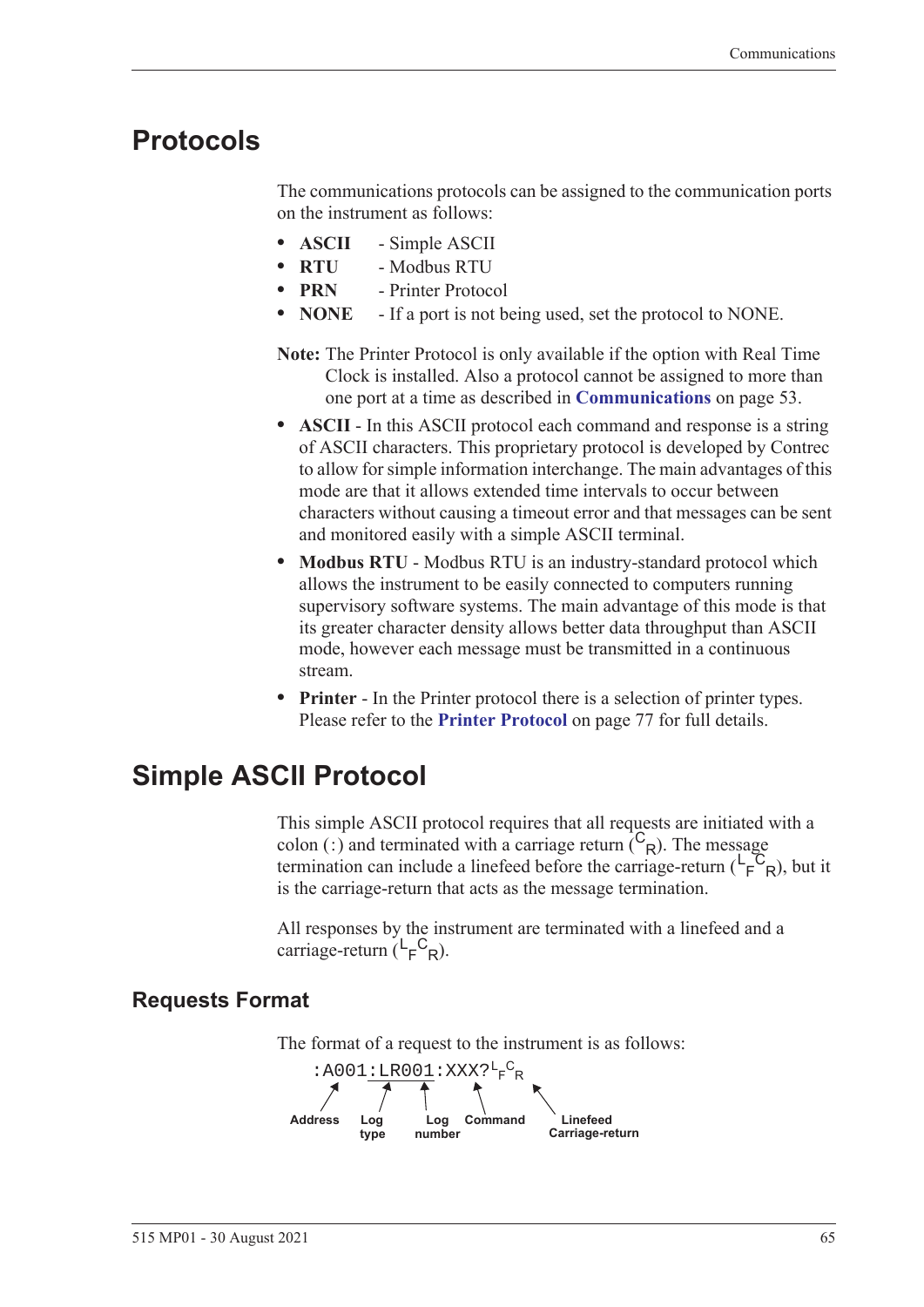Each request must include the address and command portions. The underlined section is an optional part of the request string.

#### <span id="page-75-0"></span>**Address**

In multipoint communications, each instrument must have a unique address and it is essential in the request for identifying a particular instrument. However, it may be set to 000, for special broadcast commands.

For single-instrument communications, the address can also be set to 000 in the request.

Refer to **[Communications](#page-62-0)** on page 53 for setting the instrument address.

**Note:** The instrument always responds with its address in the header regardless of the type of request.

#### **Log Type and Number**

The log type and number enables a communicating device to retrieve data from the instrument. The data can be from timebased and/or event-based logs. Data can also be from the current process variables with the either accumulated or non-accumulated (resettable) totals.

All logged records of the process variables contain the accumulated totals.

The log request is optional. If the log request is not included, or the log number is set to 000, the instrument returns the current process variables. If the log request is included, the log number defines the specific log entry by counting backwards. The most recent log entry for a timebase is 001.

The "last edit" log records the process variables at the time of the last exit from the calibration edit mode. There is only one "last edit" log, therefore, if a number is included in the request, the instrument ignores the number and returns the data at the time of the last edit. Likewise, there is only one set of current process variables with "non-accumulated totals", therefore it also ignores any log number included in the request.

The types of logs applicable to this instrument are as follows:

| Log Type                                         |
|--------------------------------------------------|
| LH - hourly log                                  |
| LD - daily log                                   |
| LW - weekly log                                  |
| LM - monthly log                                 |
| $LY$ - yearly log                                |
| LE - last edit log                               |
| LN - current totals displayed as Non-accumulated |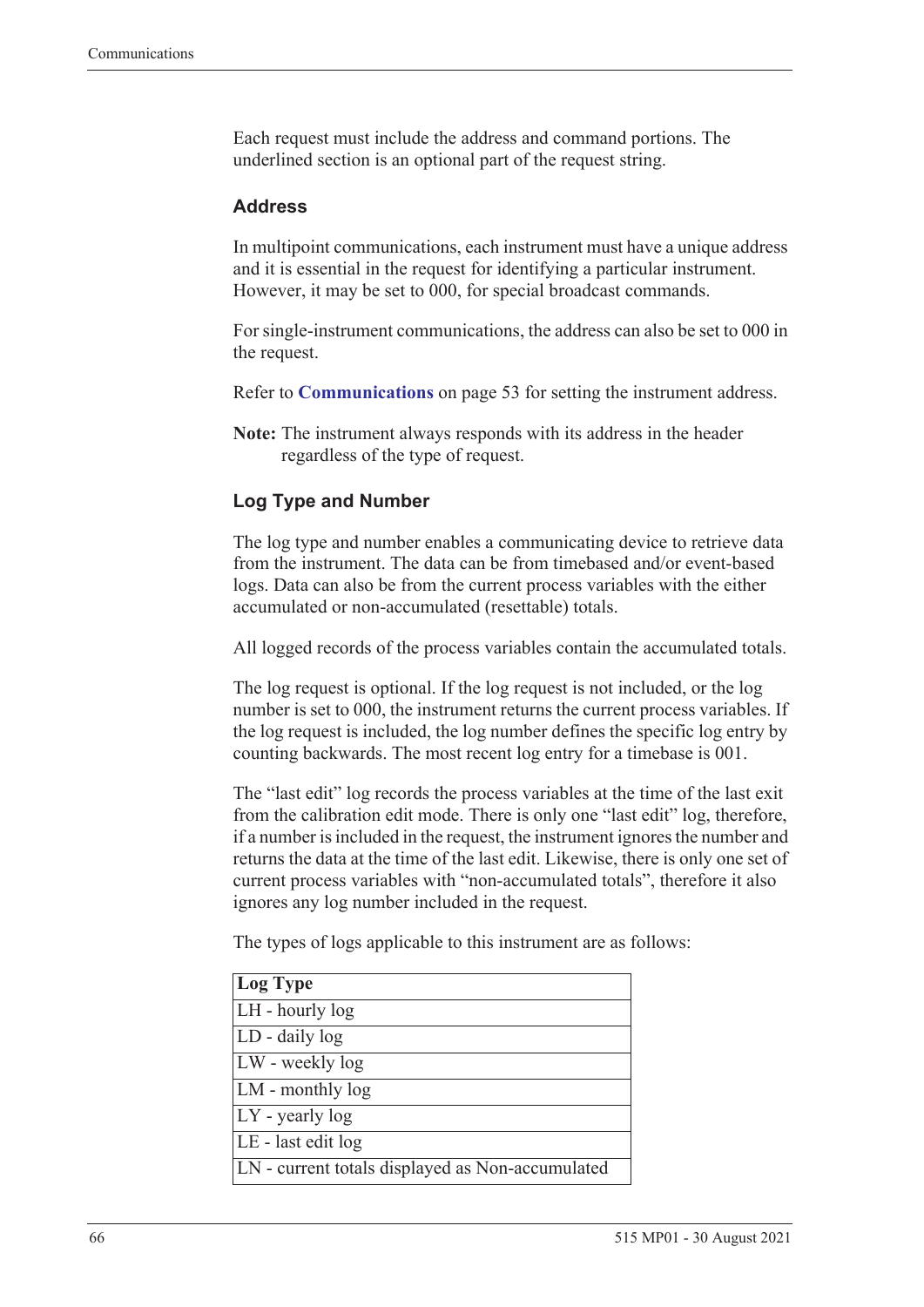The number of the log entry is the same as shown on the front panel of the instrument. For example, a request for LH003 would return the data for the log entry two hours prior to the most recent hourly log entry. If the current time is between 9:00 am and 10:00 am, the most recent hourly log LH001 was recorded at 9:00. Therefore, LH002 is for 8:00 and LH003 is for 7:00. After 10:00 am in this example, LH003 becomes the 8:00 log.

#### **Instrument Responses**

<span id="page-76-1"></span>The instrument response time to any enquiry is not more than 300 ms. The responses from the instrument are in the following format:

```
HEADER<sup>L</sup>F<sup>C</sup>R
DATA<sup>L</sup>F<sup>C</sup>R
DATA<sup>L</sup>F<sup>C</sup>R
.
.
.
DATA<sup>L</sup>F<sup>C</sup>R
L_F^CR
```
The components of the response message are as follows:

#### **Header**

The format of the response header from the instrument is as follows:



<span id="page-76-0"></span>The instrument **Exception Status** codes that the instrument returns for the ASCII protocol are the same as those described for the Modbus RTU protocol in **[Instrument Exception Status](#page-84-0)** on page 75.

#### **Data**

The format of the data variables from the instrument is as follows:

|                       |  |  |  |  | 89123.456 |  |                                                                                                                                                               |  |  | MW h |  |  |  |  | E N E R G Y |  |  |
|-----------------------|--|--|--|--|-----------|--|---------------------------------------------------------------------------------------------------------------------------------------------------------------|--|--|------|--|--|--|--|-------------|--|--|
|                       |  |  |  |  |           |  |                                                                                                                                                               |  |  |      |  |  |  |  |             |  |  |
| Value (aligned right) |  |  |  |  |           |  | $\begin{bmatrix} \frac{8}{9} \\ \frac{8}{9} \end{bmatrix}$ Unit (aligned left) $\begin{bmatrix} \frac{8}{9} \\ \frac{8}{9} \end{bmatrix}$ Item (aligned left) |  |  |      |  |  |  |  |             |  |  |

**Note:** The decimal point in the Value is always at character position 8. Therefore whole numbers are aligned right at the decimal point, with trailing zeroes.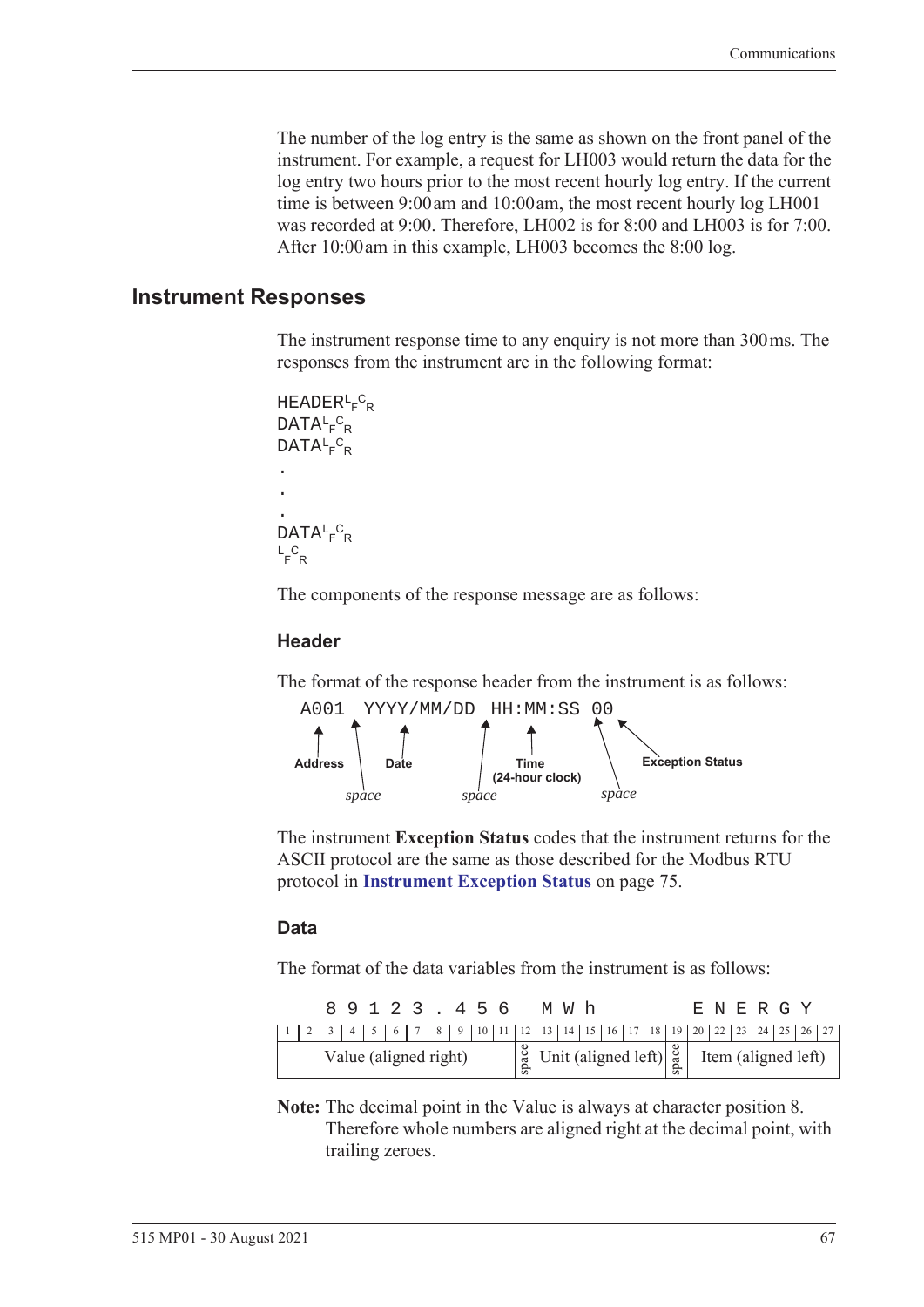#### **Variables Request**

The variables request asks the instrument to return the value of one or more requested variables. All totals are transmitted as accumulated totals.

|                  | <b>Command</b> Description                                                                                                                      |
|------------------|-------------------------------------------------------------------------------------------------------------------------------------------------|
| :RVA?            | Return all variables                                                                                                                            |
| :RVD?            | Return the default Total and Rate                                                                                                               |
| $:RV0?$<br>:RV9? | Return the specific variable. The numbers relate to the<br>position in the variables menu. For example, V0 is Energy,<br>V1 is Power and so on. |

#### **Variables Request and Response Example**

The following request is for the only instrument that is connected to the communication port to return the values of all main menu variables.

:  $A 0 0 1 : R V A ? \frac{c}{r} c_R$ 

The following is an example of a hypothetical instrument response. Refer to [on page 3](#page-12-0) for the list of variables that would be returned for this application.

|             |  |  |  |  |         |  |                  |  |       | $A\;0\;0\;1\;2\;0\;0\;2\;/\;0\;3\;/\;1\;4\;1\;8:2\;5:0\;0\;0\;0\;{}^{\phantom{1}}\!\!\!1^{\phantom{1}}\!\!\!\!8^{\phantom{1}}\!\!\!8^{\phantom{1}}\!\!\!8^{\phantom{1}}\!\!\!8^{\phantom{1}}\!\!\!8^{\phantom{1}}\!\!\!8^{\phantom{1}}\!\!\!8^{\phantom{1}}\!\!\!8^{\phantom{1}}\!\!\!8^{\phantom{1}}\!\!\!8^{\phantom{1}}\!\!\!8^{\phantom{1}}\!\!\!8$ |  |         |  |                                    |  |                                   |  |
|-------------|--|--|--|--|---------|--|------------------|--|-------|---------------------------------------------------------------------------------------------------------------------------------------------------------------------------------------------------------------------------------------------------------------------------------------------------------------------------------------------------------|--|---------|--|------------------------------------|--|-----------------------------------|--|
|             |  |  |  |  |         |  | 6.116 MWh        |  |       | $E \text{ } N \text{ } E \text{ } R \text{ } G \text{ } Y \quad \downarrow \quad c_R$                                                                                                                                                                                                                                                                   |  |         |  |                                    |  |                                   |  |
|             |  |  |  |  |         |  | 16.573 MW        |  |       |                                                                                                                                                                                                                                                                                                                                                         |  |         |  | POWER                              |  | $L_F$ $C_R$                       |  |
|             |  |  |  |  |         |  | 1320.530 m 3     |  |       |                                                                                                                                                                                                                                                                                                                                                         |  |         |  | VOLUME <sup>L</sup> <sup>C</sup> R |  |                                   |  |
|             |  |  |  |  |         |  |                  |  |       | 58.300 m 3 / M V - F L O W                                                                                                                                                                                                                                                                                                                              |  |         |  |                                    |  | $L_{F}$ $C_{R}$                   |  |
|             |  |  |  |  |         |  | 7627.117 KG      |  |       |                                                                                                                                                                                                                                                                                                                                                         |  | MASS    |  |                                    |  | $L_F$ $C_R$                       |  |
|             |  |  |  |  | 344.460 |  |                  |  |       | K G / M                                                                                                                                                                                                                                                                                                                                                 |  |         |  | M – F L O W                        |  | $L_{F}$ $C_{R}$                   |  |
|             |  |  |  |  | 230.000 |  |                  |  | DEG C |                                                                                                                                                                                                                                                                                                                                                         |  | T E M P |  |                                    |  | $L_{F}$ $C_{R}$                   |  |
|             |  |  |  |  | 1.260   |  | МРА              |  |       |                                                                                                                                                                                                                                                                                                                                                         |  |         |  | PRESS                              |  | $L_F$ $C_R$                       |  |
|             |  |  |  |  |         |  | $0.174$ m $3/KG$ |  |       |                                                                                                                                                                                                                                                                                                                                                         |  |         |  | $S P - V O L$                      |  | $L_{F}$ $C_{R}$                   |  |
|             |  |  |  |  |         |  |                  |  |       | 2886.760 KJ/KG                                                                                                                                                                                                                                                                                                                                          |  |         |  | $S$ $P$ – $E$ $N$ $T$              |  | $L$ <sub>F</sub> $C$ <sub>R</sub> |  |
| $L_F$ $C_R$ |  |  |  |  |         |  |                  |  |       |                                                                                                                                                                                                                                                                                                                                                         |  |         |  |                                    |  |                                   |  |

The following message to an instrument, requests the current values for the default rate and total:

: A 0 0 1 : R V D ?  $L_F$   $C_R$ 

The instrument response would be similar to the following:

A001 2002/03/14 18:25:00  $F$   $\circ$ <sub>R</sub>  $126.455 m3$ <sup>F</sup> <sup>C</sup> R  $20.437$  m  $3/M$  $F$   $\circ$ <sub>R</sub> L <sup>F</sup> <sup>C</sup> R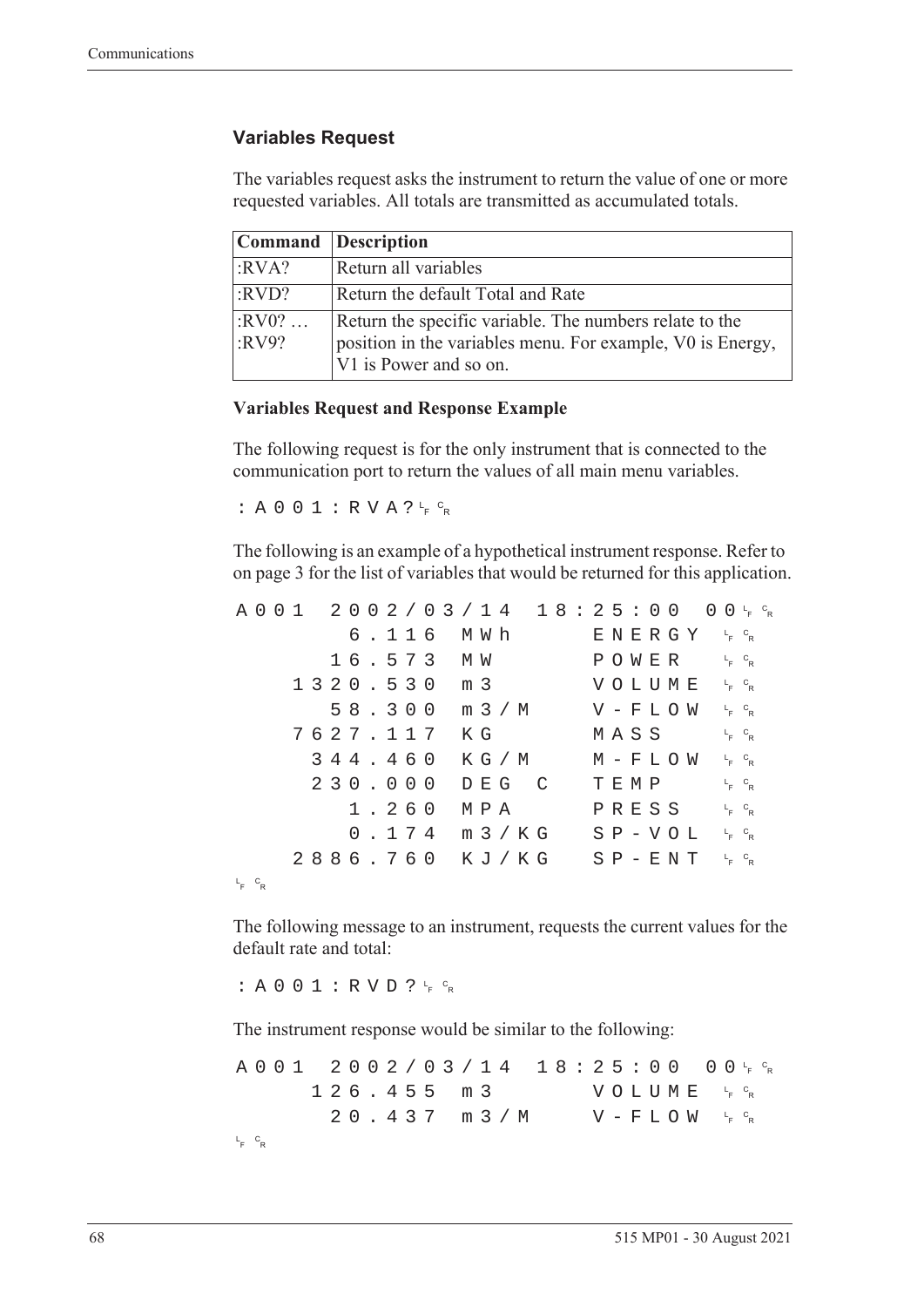#### **Log Request**

The log request asks the instrument how many logs it stores in the particular timebase. These are the values described in **[Time Settings and Data](#page-63-0)  Logging** [on page 54](#page-63-0).

|       | Command Description                                      |
|-------|----------------------------------------------------------|
| :RLH? | Return the number of hourly logs                         |
| :RLD? | Return the number of daily logs                          |
| :RLW? | Return the number of weekly logs                         |
| :RLM? | Return the number of monthly logs                        |
| :RLY? | Return the number of yearly logs                         |
| :RLR? | Return the number of log records (non-timebased logging) |

#### **Log Response Example**

The following message asks the instrument with address 001 to return the number of logs that the instrument stores:

 $: A 0 0 1 : R L R ? \nmid R$ 

The instrument response would be similar to the following:

A001 2002/03/14 18:25:00  $F$   $\circ$ R  $24r$ <sub>F</sub>  $c_R$ L <sup>F</sup> <sup>C</sup> R

#### **Clear Data Request**

The clear data request asks the instrument to clear the data in the selected registers.

| Command Description |                                                 |
|---------------------|-------------------------------------------------|
| :RCN?               | Clear the non-accumulated (resettable) totals   |
| :RCA?               | Clear the accumulated totals                    |
| :RCL?               | Clear the logs except for the "last edited" log |

#### **Clear Data Request Example**

The following message asks the instrument with address 001 to clear the logged data that the instrument stores:

: A 0 0 1 : R C L ?  $L_F$   $c_R$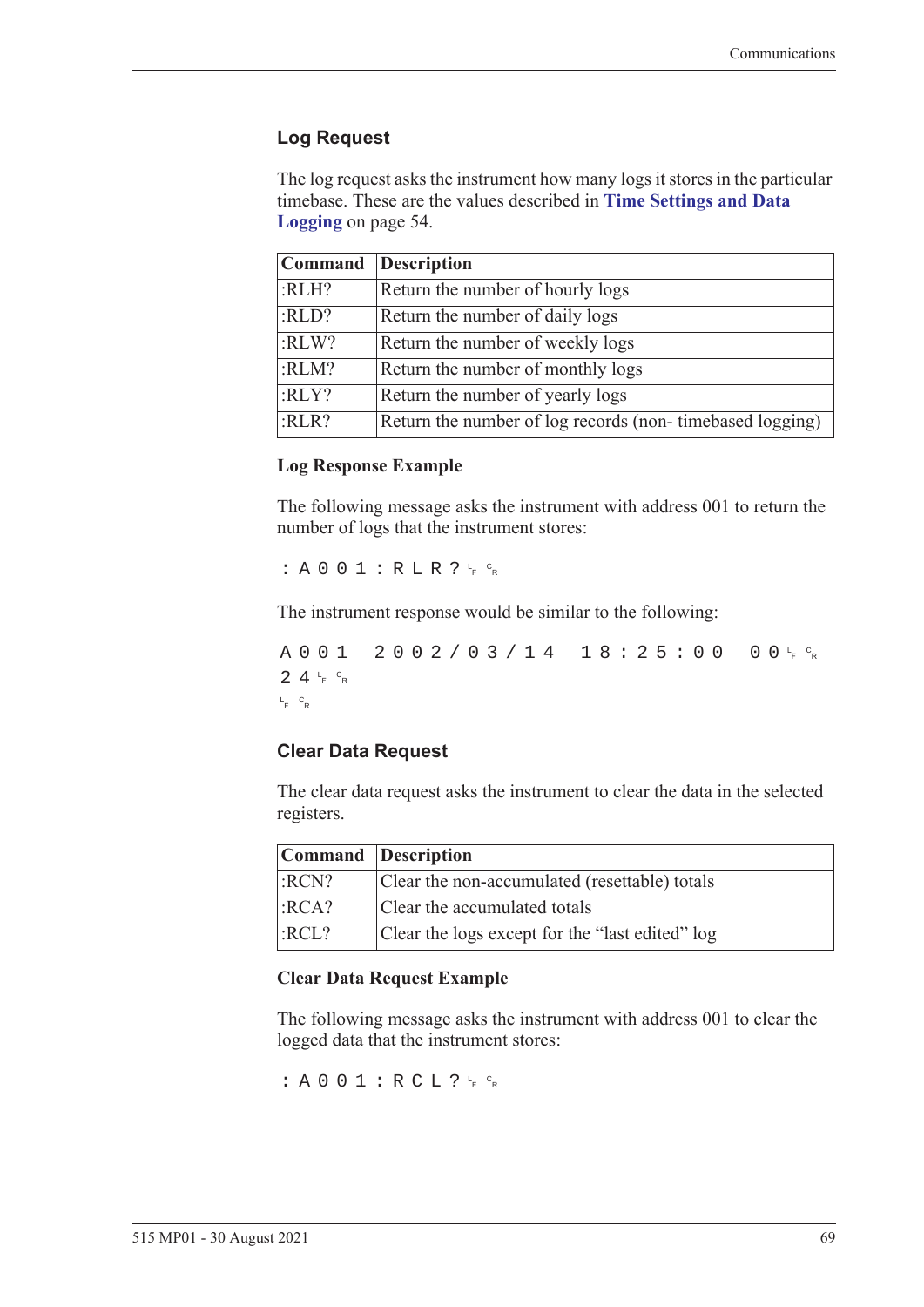The instrument response would be similar to the following:

A001 2002/03/14 18:25:00  $F$   $\circ$ <sub>R</sub> L <sup>F</sup> <sup>C</sup> R

#### **Instrument Information Request**

The Instrument Information request asks the instrument to return the general information about the model and version codes. The instrument exception status is returned as a part of the header as it is with the header for all command responses.

|      | Command Description                                                                                                      |
|------|--------------------------------------------------------------------------------------------------------------------------|
| RIG? | Return the general information about the instrument such as                                                              |
|      | Model number, Application number, Version and Serial                                                                     |
|      | numbers etc. These items are returned as a block in the same<br>format as shown on the display in the "Model Info" menu. |

#### **Instrument Information Response Example**

The following message asks the instrument with address 001 to return the general information about the instrument:

: A 0 0 1 : R I G ?  $L_F$   $C_R$ 

The following is an example of a hypothetical instrument response:

A001 2002/03/14 18:25:00 <sup>F</sup> <sup>C</sup> R  $515$   $MODEL$   $-11-F-F_{R}^{c}$  $S$  C O  $1$  I N P U T F - T P - - <sup>L</sup><sub>F</sub> <sup>C</sup>R  $S$  C O  $1$  V E R S O  $1$  O  $1$  J  $1$  , O  $0$   $1$   $1$   $1$   $6$   $8$ CUSTOM VERS 000001<sup>t</sup>F<sup>c</sup>r  $\texttt{UNIT}$  S/N 123456<sup>L</sup>F <sup>C</sup>R L <sup>F</sup> <sup>C</sup> R 1 2 3 4 5 6 7 8 9 10 11 12 13 14 15 16 17 18 19 20 21 22 23 24 25 26 27 28 29

#### **Corrupted or Invalid Requests**

If the instrument receives a corrupted or incomplete request, there is no response. The instrument discards any partial request and waits for the next enquiry.

If the instrument receives a request message in the correct format, but for a non-existent option, it returns only the message header. For example, if the instrument received the following request variables message :A001:RVT? it will return only the header because there is no T option for the 'Variables Request' message.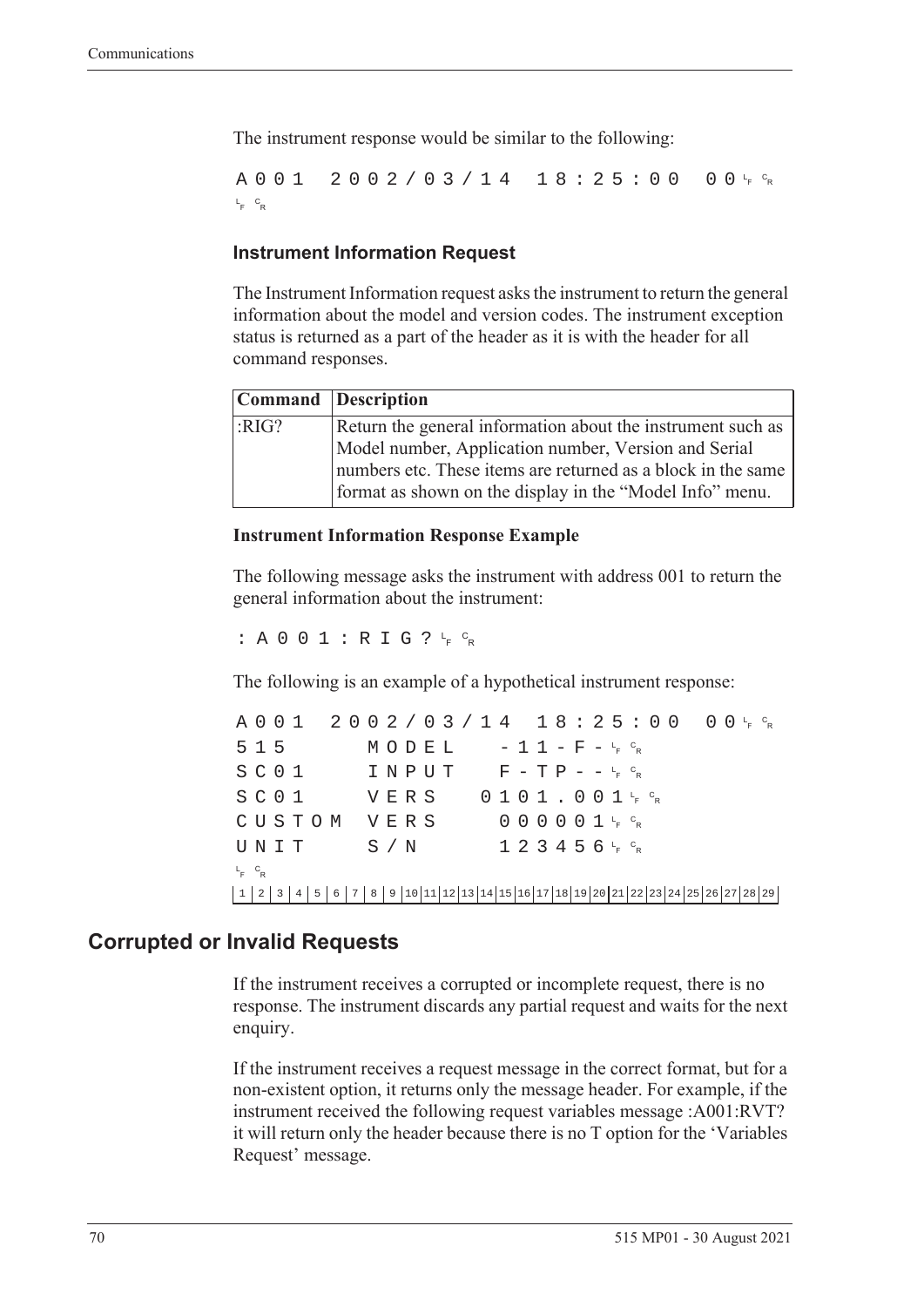# **Modbus RTU Protocol**

<span id="page-80-0"></span>Modbus RTU (remote terminal unit) is an industry standard protocol that allows the instrument to be easily interfaced to other communication devices.

The instrument implements the Modbus protocol as detailed in the *Modicon Modbus Protocol Reference Guide* PI-MBUS-300 Rev J (June 1996).

#### **Message Format**

In RTU mode, messages start with a silent interval of at least 3.5 character times. The first field transmitted is the device address. Following the last transmitted character, a similar interval of at least 3.5 character times marks the end of the message. A new message can begin after this interval. The entire message frame must be transmitted as a continuous stream. A typical message frame is shown below:

| <b>Address</b> | <b>Function</b> | Data    | <b>CRC</b> Check |  |  |  |  |
|----------------|-----------------|---------|------------------|--|--|--|--|
| $ 1$ byte      | 1 byte          | n bytes | 2 bytes          |  |  |  |  |

Except for broadcast messages, when a master device sends a query to a slave device, it expects a normal response. One of four possible events can occur from the master's query:

- **•** If the slave device receives the query without a communication error, and can handle the query normally, it returns a normal response.
- **•** If the slave does not receive the query due to a communication error, no response is returned. The master program has to process a timeout condition for the query.
- **•** If the slave receives the query, but detects a communications error (parity or CRC), no response is returned. The master program has to process a timeout condition for the query.
- **•** If the slave receives the query without a communication error, but cannot handle it (for example, if the request is to read a nonexistent register), the slave will return an exception response informing the master of the nature of the error.

#### **Instrument Address**

The address of the instrument is programmable in the range from 1 to 247. Some addresses are reserved according to PI-MBUS-300 and have a special meaning:

- 0 = Broadcast, no response required from slave devices
- **•** 248 to 255 Reserved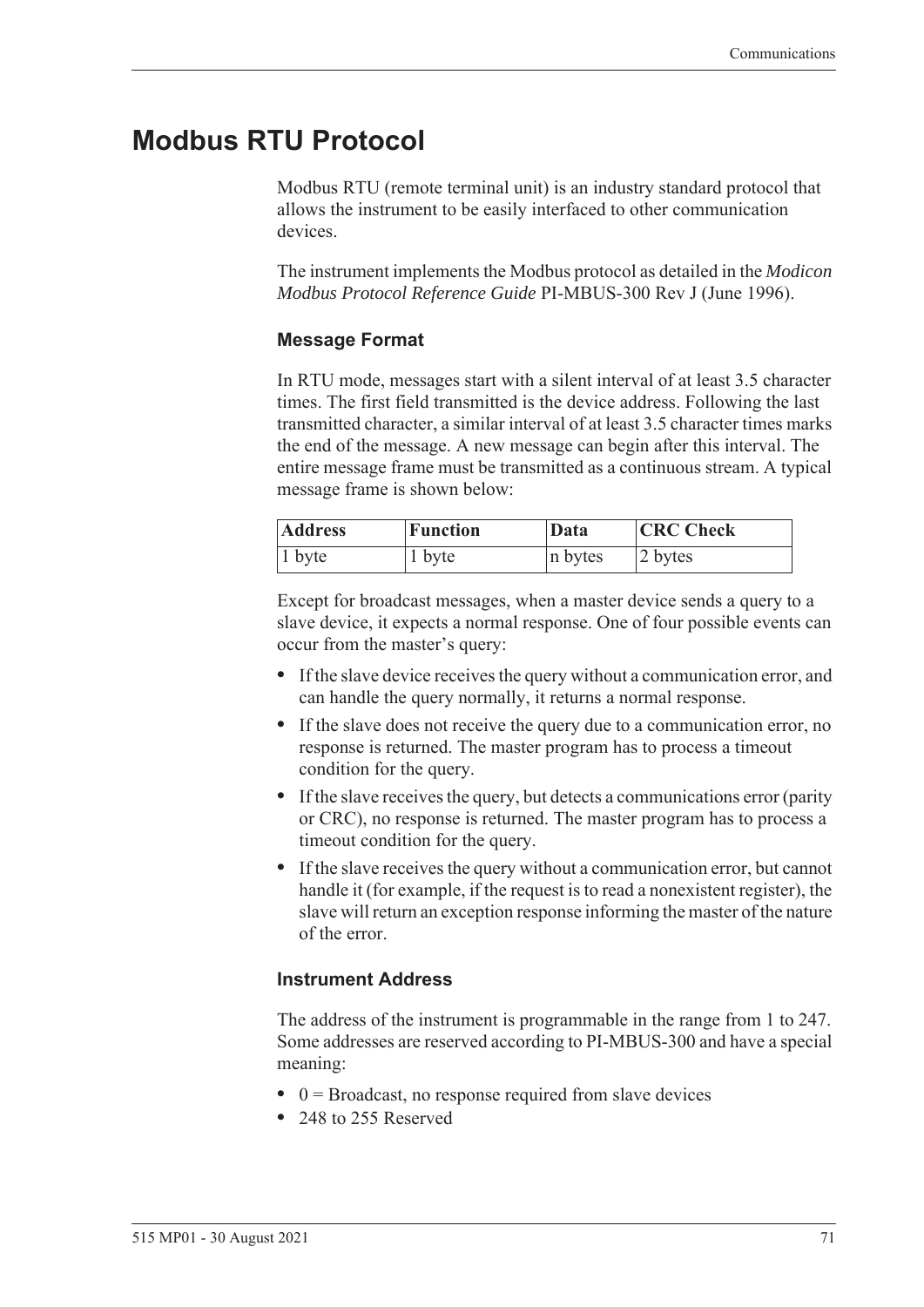### **Function Codes**

| Code            | <b>Name</b>           | <b>Description</b>                                                    |
|-----------------|-----------------------|-----------------------------------------------------------------------|
| 03              | Read data register(s) | Obtain the content of one or more 2-byte<br>data registers.           |
| 06              | Preset data register  | Preset one 2-byte data register.                                      |
| $\overline{07}$ | Read status register  | Obtain the content of 1-byte status register.                         |
| 16              |                       | $ $ Preset data register(s) Preset one or more 2-byte data registers. |

The instrument accepts the following function codes:

#### **Exception Response**

The instrument forms an exception response by adding 80H to the function code and using an exception code as the 1-byte data field in the returned frame. Implemented exception codes are as follows:

| Code | Name                    | <b>Description</b>                                                                                                                                   |
|------|-------------------------|------------------------------------------------------------------------------------------------------------------------------------------------------|
| 01   | <b>Illegal</b> function | The function code is not a legal action for<br>the slave.                                                                                            |
| 02   | Illegal data address    | The data address is not a legal address for<br>the slave.                                                                                            |
| 03   | Illegal data value      | The data value is not a legal value for the<br>slave.                                                                                                |
| 05   | Acknowledge             | The slave has accepted the request and is<br>processing it, but a long duration of time<br>will be required to do so.                                |
| 06   | Slave device busy       | The slave is engaged in processing a long<br>duration program command. The master<br>should re-transmit the message later when<br>the slave is free. |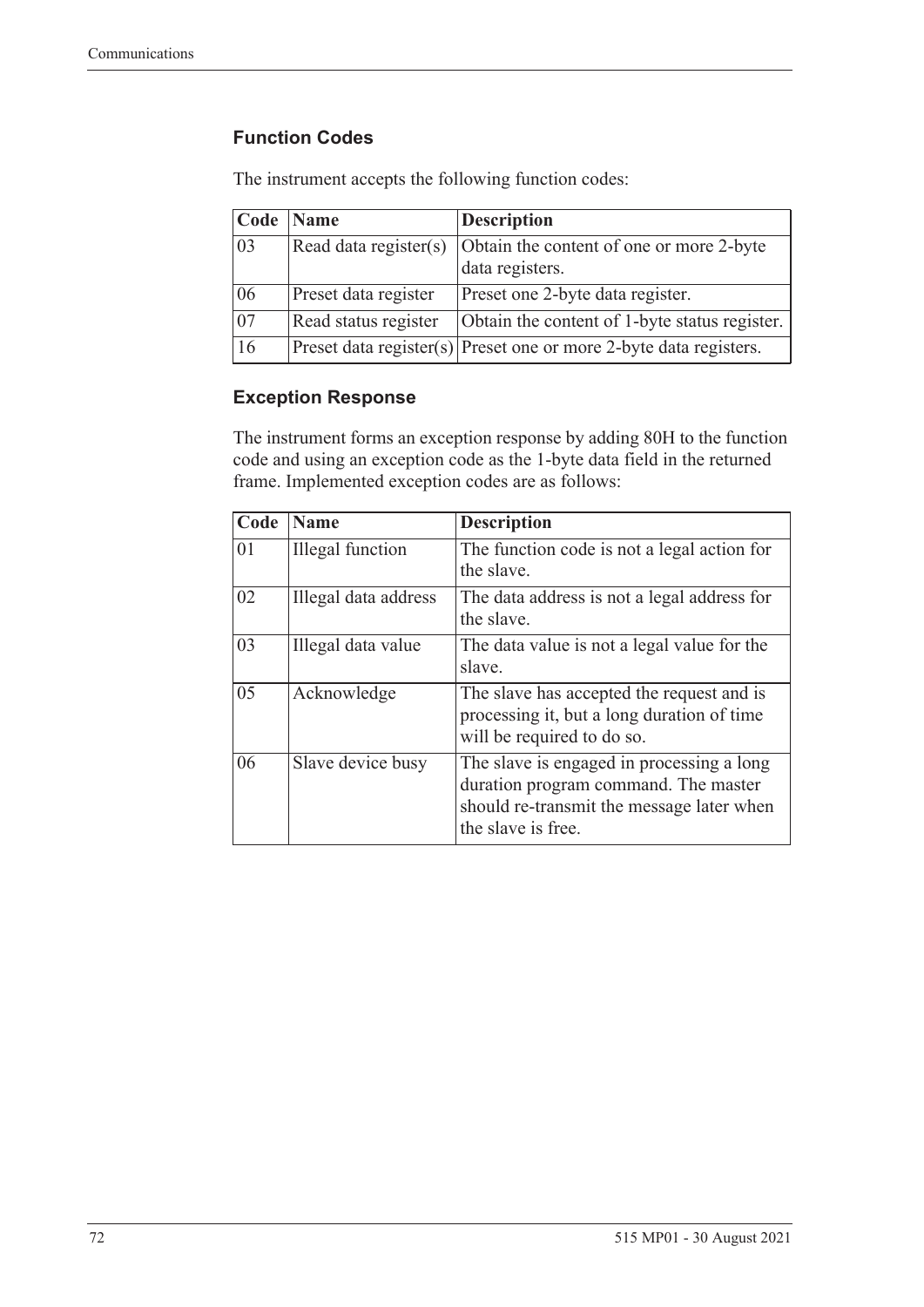# **List of Data Registers**

The following tables describe the addresses and meaning of the data registers in the instrument. The registers are grouped in blocks that relate to a particular function of the instrument. The data values are expressed in the engineering units that were selected for the variables when the instrument settings were configured.

**Note:** Conventional numbering of registers often starts from 1, therefore be aware that "register 1" in this case has "address 0" and so on.

The data registers represent different data types as specified in the tables:

- I Integer, 2 bytes (Holding Register)
- L Long Integer, 4 bytes (2 registers)
- P Programmable Format, 4 bytes (2 registers)

The "Programmable Format" data type for 4-byte (2 registers) data values can be set as either Floating Point or Long Integer via the "Data Type" program item as described in **[Communications](#page-62-0)** on page 53.

The Floating Point variable is represented in IEEE-754 Floating Point 4-byte format and requires two 2-byte data registers:

| <b>IEEE-754</b> | <b>Modicon Registers</b>                       |
|-----------------|------------------------------------------------|
| 1st byte        | low byte (register $X$ )                       |
| 2nd byte        | $\left  \text{high byte (register X)} \right $ |
| 3rd byte        | low byte (register $X+1$ )                     |
| 4th byte        | high byte (register $X+1$ )                    |

This means that two data registers must be read or written to obtain, or preset, one data value.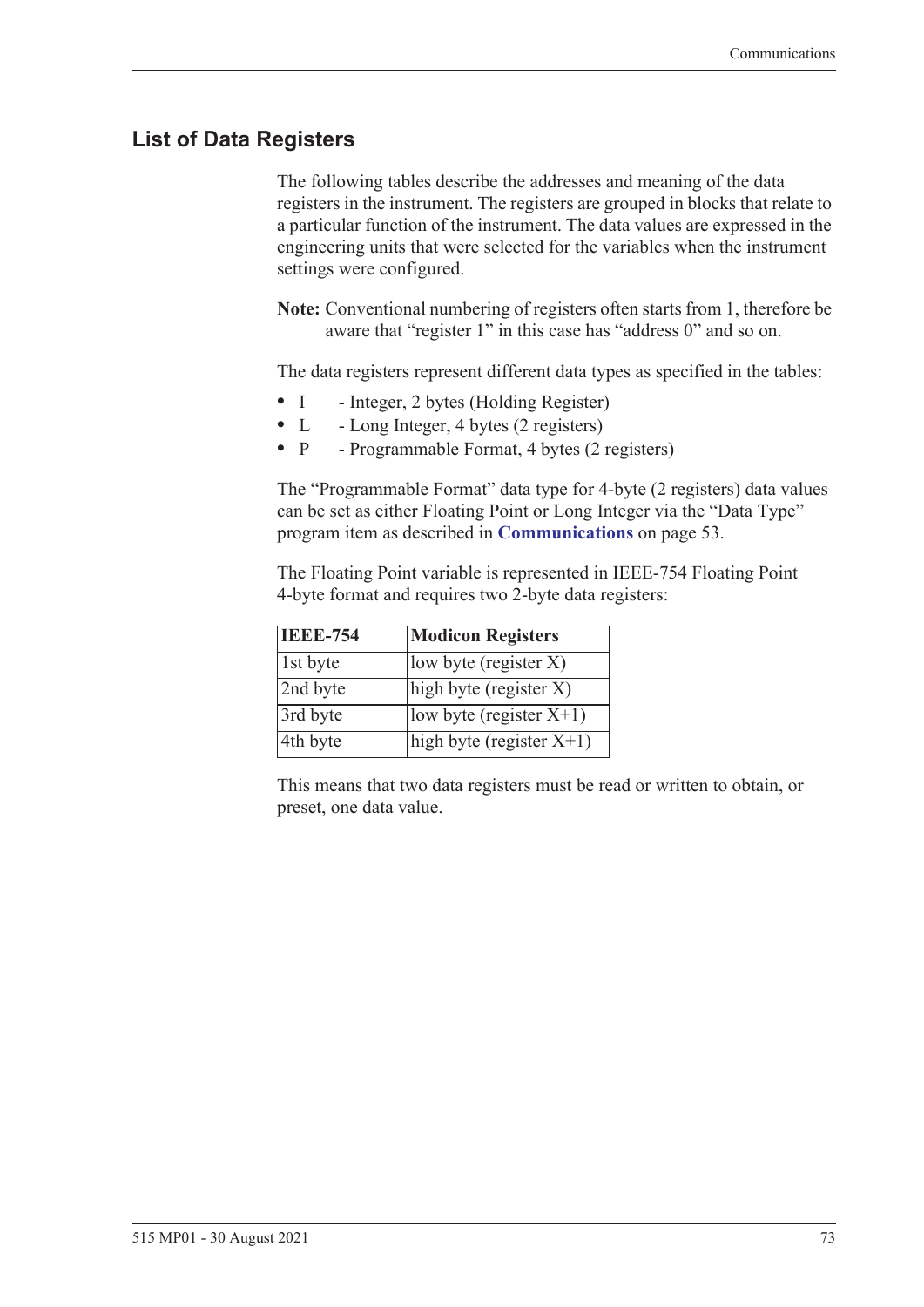### **Current and Logged Process Data**

This block of registers is available for the retrieval of current or logged process data with its matching time and date information.

Use the log type and log number to retrieve the logged information from the appropriate register. If a particular log number does not exist, or the instrument does not have the optional real-time clock, the time and date stamp and associated variables are set to zero.

| <b>Register</b> | <b>Name</b>                  | <b>Comments</b>                                                                                                                                                                                       | <b>Read Only or</b><br><b>Read/Write</b> | <b>Type</b>             |
|-----------------|------------------------------|-------------------------------------------------------------------------------------------------------------------------------------------------------------------------------------------------------|------------------------------------------|-------------------------|
| $\overline{1}$  | Line Volume                  |                                                                                                                                                                                                       | R                                        | P                       |
| $\overline{3}$  | Line Flowrate                |                                                                                                                                                                                                       | R                                        | P                       |
| 5               | <b>Proving Volume</b>        |                                                                                                                                                                                                       | R                                        | $\overline{\mathsf{P}}$ |
| 7               | <b>Proving Flowrate</b>      |                                                                                                                                                                                                       | R.                                       | P                       |
| $\overline{9}$  | Master Volume                |                                                                                                                                                                                                       | R                                        | P                       |
| $\overline{11}$ | <b>Master Flowrate</b>       | <b>Process Variables</b>                                                                                                                                                                              | $\overline{\mathsf{R}}$                  | $\overline{\mathsf{P}}$ |
| $\overline{13}$ | <b>Proving Run Deviation</b> |                                                                                                                                                                                                       | $\overline{\mathsf{R}}$                  | $\overline{P}$          |
| $\overline{15}$ | Recommended Meter Factor     | By default totals are the Accumulated values. If<br>current Non-accumulated (resettable) totals are                                                                                                   | $\overline{\mathsf{R}}$                  | $\overline{P}$          |
| $\overline{17}$ | Temperature                  | required, set register 37 to 06. All logged totals                                                                                                                                                    | $\overline{\mathsf{R}}$                  | P                       |
| 19              | Average Temperature          | are the Accumulated values.                                                                                                                                                                           | R                                        | $\overline{P}$          |
| $\overline{21}$ | Pressure (absolute)          |                                                                                                                                                                                                       | $\overline{\mathsf{R}}$                  | P                       |
| $\overline{23}$ | Average Pressure (absolute)  |                                                                                                                                                                                                       | R.                                       | P                       |
| $\overline{25}$ |                              |                                                                                                                                                                                                       | R                                        | P                       |
| 27              |                              |                                                                                                                                                                                                       | R                                        | P                       |
| 29              |                              |                                                                                                                                                                                                       | R.                                       | $\overline{P}$          |
| 31              | Year                         |                                                                                                                                                                                                       | R/W                                      | T                       |
| $\overline{32}$ | <b>Month</b>                 | Current Date/Time or                                                                                                                                                                                  | $\overline{R/W}$                         | L                       |
| $\overline{33}$ | Date                         | Logged Date/Time Stamp                                                                                                                                                                                | $\overline{R/W}$                         | T                       |
| $\overline{34}$ | Hour                         | (see register 38 Log Number).                                                                                                                                                                         | $\overline{R/W}$                         | T                       |
| $\overline{35}$ | Minute                       | Only current Date/Time can be edited                                                                                                                                                                  | $\overline{R/W}$                         | T                       |
| $\overline{36}$ | Second                       |                                                                                                                                                                                                       | $\overline{\mathsf{R}}$                  | $\mathsf{I}$            |
| $\overline{37}$ | Log Type                     | 00 - hourly or log records<br>01 - daily<br>02 - weekly<br>03 - monthly<br>04 - yearly<br>05 - last edit of calibration<br>06 - current totals are non-accumulated values,<br>register 38 is ignored. | R/W                                      | I                       |
| 38              | Log Number                   | If set to 0, current variables and Date/Time are<br>retrieved                                                                                                                                         | R/W                                      | L                       |
| 39              | <b>Clear Data</b>            | 01 - clear logs<br>02 - clear accumulated totals<br>03 - clear non-accumulated totals                                                                                                                 | $\overline{\mathsf{w}}$                  | T                       |
| 40              | Reserved                     |                                                                                                                                                                                                       |                                          |                         |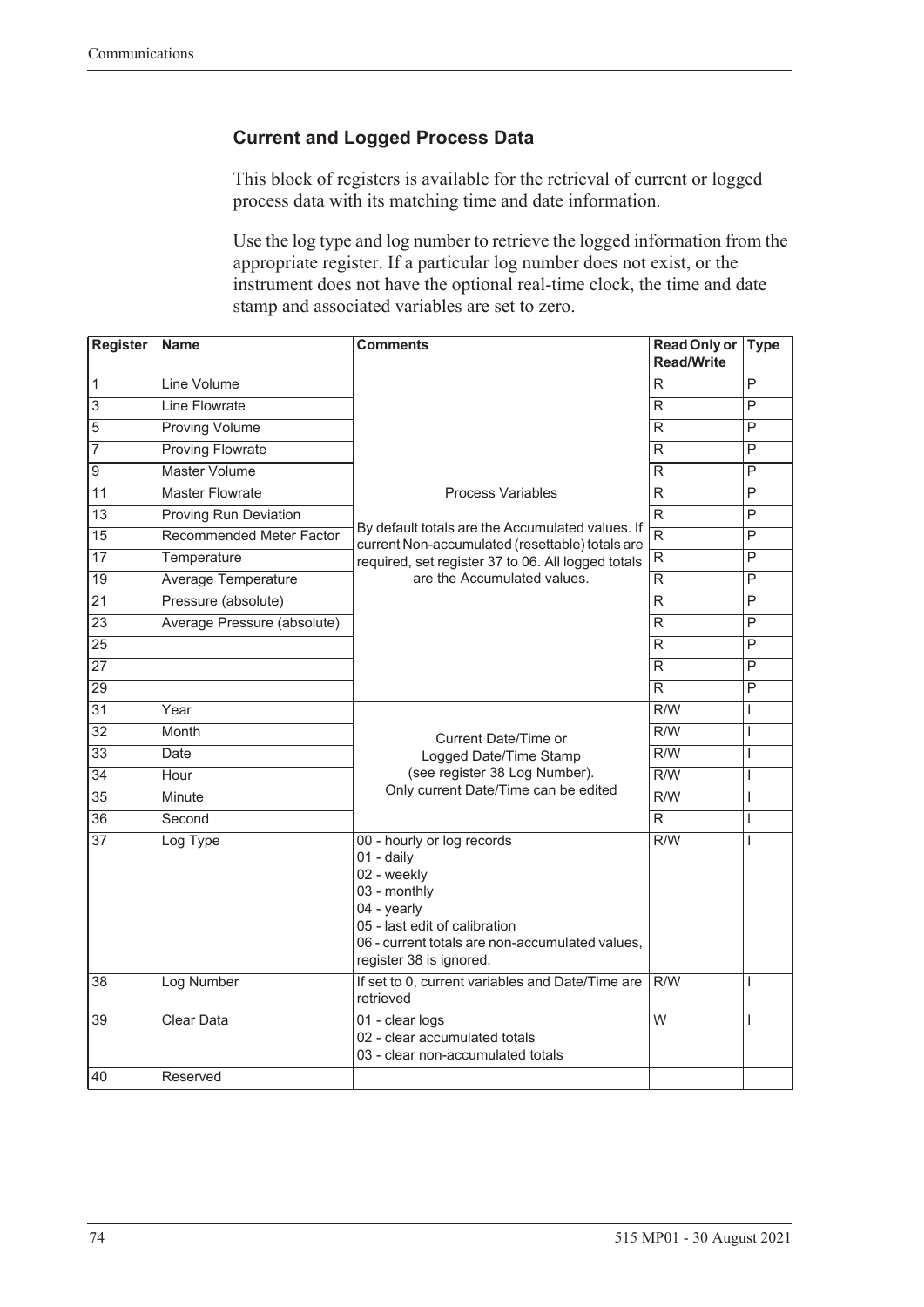### <span id="page-84-1"></span><span id="page-84-0"></span>**Instrument Exception Status**

This register is available to verify the status of the instrument.

| <b>Register</b> | <b>Name</b> | <b>Comments</b>                        | <b>Read Only or</b><br><b>Read/Write</b> | <b>Type</b> |
|-----------------|-------------|----------------------------------------|------------------------------------------|-------------|
| 41              | Exception   | $00 = no error$                        | R                                        |             |
|                 | Status      | $01$ = analog input 1 failure          |                                          |             |
|                 |             | 02 = analog input 2 failure            |                                          |             |
|                 |             | 03 = analog input 3 failure            |                                          |             |
|                 |             | $04$ = analog input 4 failure          |                                          |             |
|                 |             | 05 = invalid calibration parameter     |                                          |             |
|                 |             | 06 = invalid reference parameter       |                                          |             |
|                 |             | $07$ = invalid property                |                                          |             |
|                 |             | 08 to 09 reserved                      |                                          |             |
|                 |             | $10$ = process parameters out of range |                                          |             |
|                 |             | $11 =$ input is over limit             |                                          |             |
|                 |             | $12$ = flow error detected             |                                          |             |
|                 |             | $20 =$ system failure                  |                                          |             |
|                 |             | $21$ = power supply is low             |                                          |             |
|                 |             | $22$ = new or failed clock battery     |                                          |             |
|                 |             | 23 to 29 reserved                      |                                          |             |
|                 |             | $30 =$ alarm 1 active                  |                                          |             |
|                 |             | $31$ = alarm 2 active                  |                                          |             |
|                 |             | $32$ = alarm 3 active                  |                                          |             |
|                 |             | $33$ = alarm 4 active                  |                                          |             |

#### **Instrument Control and I/O**

This block of registers is available in some applications to give access to monitor and/or control some of the instrument.

| <b>Register</b> | <b>Name</b>        | <b>Comments</b>                                                                                                               |                                                                                                                                  | <b>Read Only or</b><br><b>Read/Write</b> | <b>Type</b> |
|-----------------|--------------------|-------------------------------------------------------------------------------------------------------------------------------|----------------------------------------------------------------------------------------------------------------------------------|------------------------------------------|-------------|
| 42              | Reserved           |                                                                                                                               |                                                                                                                                  |                                          |             |
| 43              | Logic Inputs       |                                                                                                                               | 0 to 15 Binary representation of logic inputs                                                                                    | R                                        |             |
|                 |                    | $B0 = 0/1$ (LSB)<br>$B1 = 0/1$<br>$B2 = 0/1$<br>$B3 = 0/1$                                                                    | input 1 activated/deactivated<br>input 2 activated/deactivated<br>input 3 activated/deactivated<br>input 4 activated/deactivated |                                          |             |
| 44              |                    | Operation Mode   Representation of operation mode<br>$0 =$ Idle/Local<br>$1 =$ Stopped<br>$2 =$ Running<br>$3$ = Reset & Stop | Idle state<br>Proving totals suspended<br>Proving run in progress<br>Proving run stopped & reset                                 | R                                        |             |
| 45              | <b>Relay State</b> | $0 =$ open; $1 =$ closed.<br>$B0 =$ relay 1 (LSB)<br>$B1 =$ relay 2<br>$B2 =$ relay 3<br>$B3 =$ relay 4                       | 0 to 15 Binary representation of relay state.                                                                                    | R                                        |             |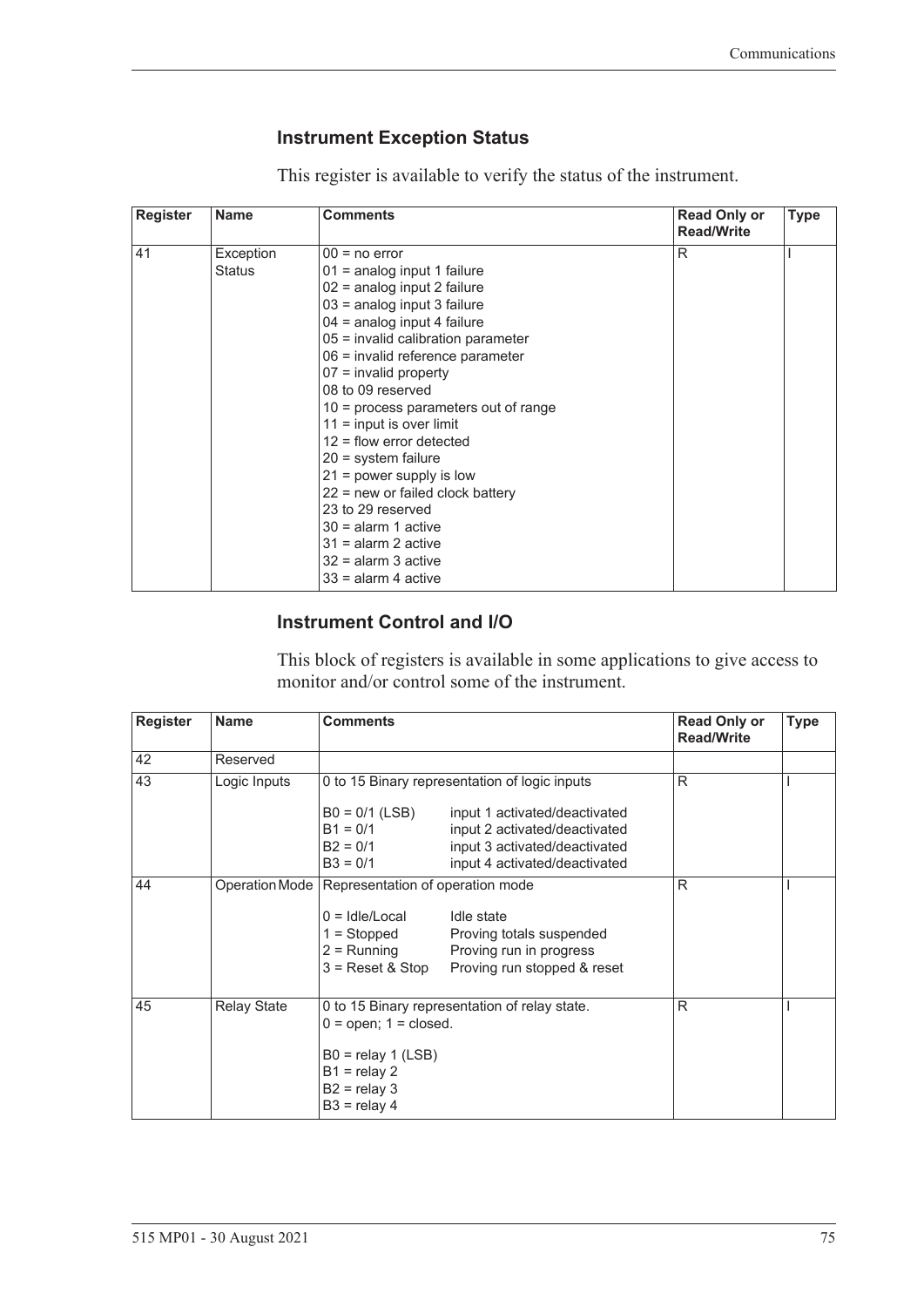| <b>Register</b> | <b>Name</b>                     | <b>Comments</b>                                                                                                                                                                                                                                                                                                               | <b>Read Only or</b><br><b>Read/Write</b> | <b>Type</b> |
|-----------------|---------------------------------|-------------------------------------------------------------------------------------------------------------------------------------------------------------------------------------------------------------------------------------------------------------------------------------------------------------------------------|------------------------------------------|-------------|
| 46              | <b>Relay Control</b>            | 0 to 15 Binary representation of relay control.<br>$0 =$ open; $1 =$ close.<br>$B0 =$ relay 1 (LSB)<br>$B1 =$ relay 2<br>$B2 =$ relay 3<br>$B3 =$ relay 4                                                                                                                                                                     | R/W                                      |             |
| 47              | <b>Relay Control</b><br>Source  | 0 to 15 Binary representation of relay control source.<br>$0 =$ Local (controlled by instrument operation) $1 = RTU$<br>(controlled by Modbus register 46).<br>$B0 =$ relay 1 (LSB)<br>$B1 =$ relay 2<br>$B2 =$ relay 3<br>$B3 =$ relay 4                                                                                     | R/W                                      |             |
| 48              | Reserved                        |                                                                                                                                                                                                                                                                                                                               | R.                                       | L           |
| 50              | <b>Control Mode</b>             | Allows proving runs to be controlled remotely. When non<br>0 this control register takes priority over the rear logic<br>inputs.<br>$0 =$ Idle/Local<br>Control from logic inputs<br>Suspended proving totals<br>$1 = Stop$<br>$2 = Run$<br>Allows proving totals to run<br>Stop & clear proving totals<br>$3$ = Reset & Stop | R/W                                      |             |
| 51 to 99        | Instrument<br><b>Parameters</b> | See next table for details.                                                                                                                                                                                                                                                                                                   | R/W                                      | P           |
| 101             | Analog Inp.1                    | Raw analog input data.                                                                                                                                                                                                                                                                                                        | R                                        | P           |
| 103             | Analog Inp.2                    | 4-20mA inputs are read in Amperes.                                                                                                                                                                                                                                                                                            | $\mathsf{R}$                             | P           |
| 105             | Analog Inp.3                    | 0-5V or 1-5V inputs are read in Volts<br>RTD inputs are read in degrees Kelvin.                                                                                                                                                                                                                                               | $\mathsf{R}$                             | P           |
| 107             | Analog Inp.4                    | Unused inputs are configured as 4-20mA.                                                                                                                                                                                                                                                                                       | R                                        | P           |

### **Instrument Configuration Parameters**

This block of registers is available in applications to give access to some important instrument parameters (i.e. fluid properties etc).

The usage of these parameters can be dependent on other instrument settings. For full description, please refer to the "Modbus Accessible Parameters" in **[Parameters](#page-52-0)** on page 43.

| Register   Name |                | Comments | <b>Read Only or Type</b><br>Read/Write |  |
|-----------------|----------------|----------|----------------------------------------|--|
| 51              | l Meter Factor |          | R/W                                    |  |
| 53 to 99        | l Reserved     |          | R/W                                    |  |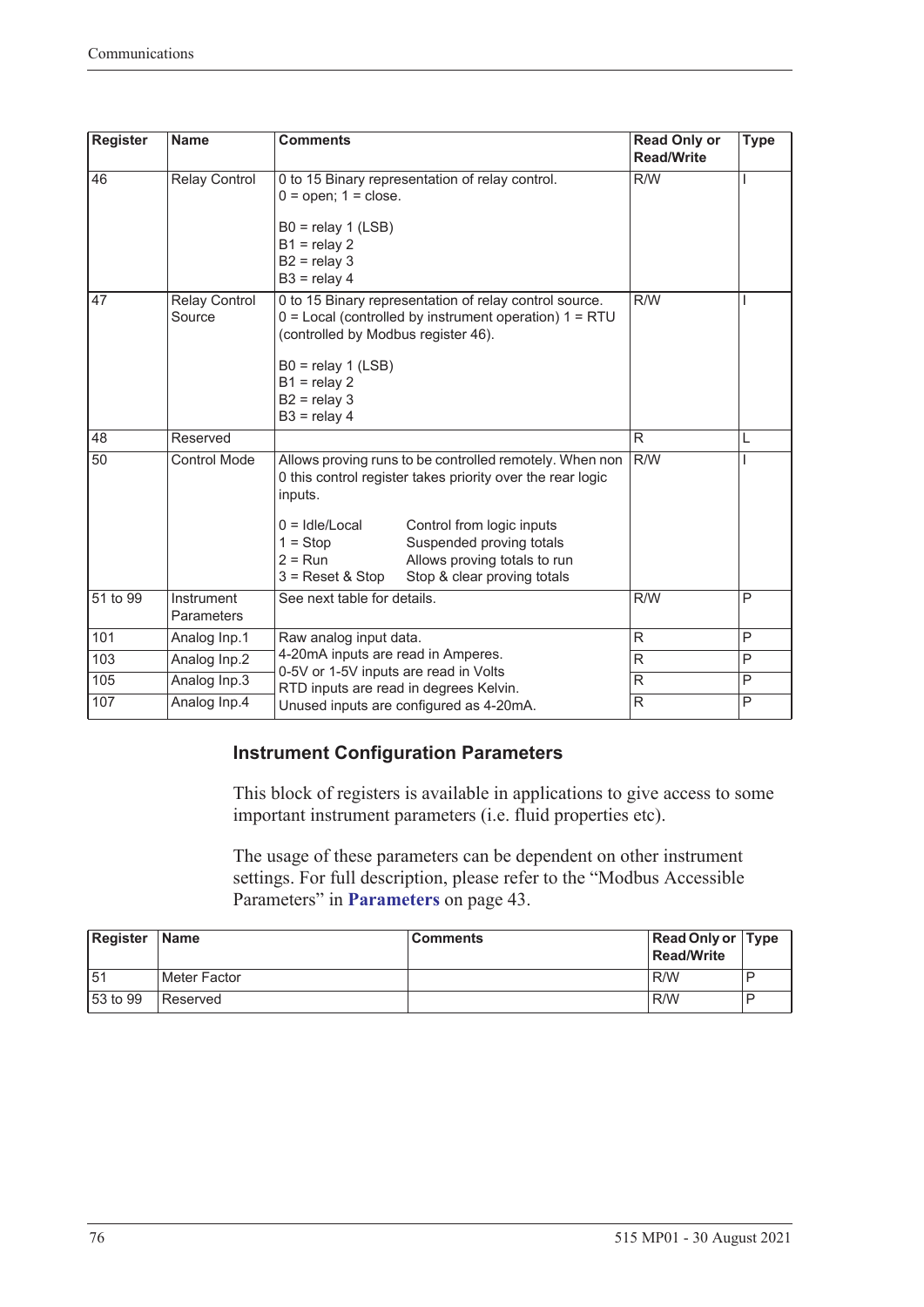# <span id="page-86-0"></span>**Printer Protocol**

<span id="page-86-2"></span>A printer protocol is available in the 500 Series. It provides the ability to print out live data, individual logged data and to do some report-style printing of logged data. The method of printing these and the format of the printouts is described below.

**Note:** Printer output is only available if the Real Time Clock option is fitted.

The selection of Printer Protocol can be made for the Communications Protocol options for the COM-1 RS232 or COM-2 RS485 port. A list of log report types and printer types available at the end of the TM-LOG calibration menu.

#### <span id="page-86-3"></span>**Report Types**

The list of report types is as follows:

- REP-01 Hourly Logs Report
- **•** REP-02 Daily Logs Report
- **•** REP-03 Weekly Logs Report
- **•** REP-04 Monthly Logs Report
- **•** REP-05 Yearly Logs Report
- REP-06 Previous Day Hourly Logs (0Hr 23Hr, minimum 48 hourly logs required)

The number of logs printed in each report is determined by the values programmed in the TM-LOG menu.

#### <span id="page-86-4"></span>**Printer Types**

The list of available printers is as follows:

- PRN-01 Generic computer printer
- PRN-02 Generic roll printer (printing first line first)
- **•** PRN-03 Slip Printer TM295
- **•** PRN-04 Label (roll) printer Citizen CMP30L

#### <span id="page-86-1"></span>**Customizing a Printout**

A customized printout can be provided which can have up to 6 header lines and 6 footer lines. It is also possible to include or exclude each main menu item on the printout. If any customizing of the printout is required discuss this with the distributor.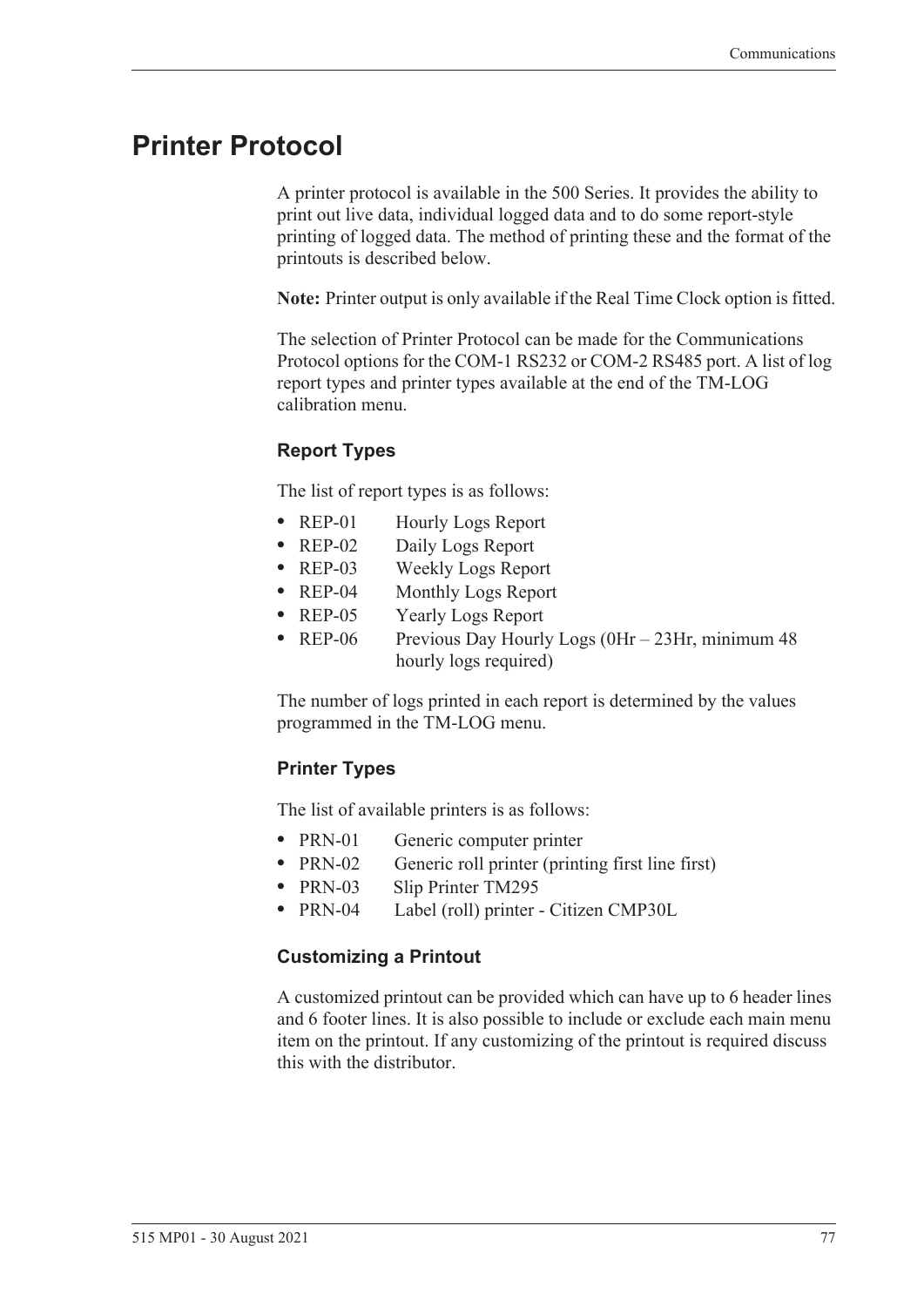# <span id="page-87-1"></span>**Types of Printouts**

#### <span id="page-87-0"></span>**Live Data**

The RESET key, when in main menu, is shared as the PRINT key if the printer protocol has been selected. A printout will be initiated whenever this key is pressed. If printing is not required, do not select printer protocol.

The format of this printout will be:

*Custom Header Lines*

*Current Docket No.* 

*Instrument Serial No. & Tag*

| Current Date & Time & Status                 |                      |                               |                                                                                   |
|----------------------------------------------|----------------------|-------------------------------|-----------------------------------------------------------------------------------|
| Total Variable<br>Total Variable<br>Variable | unit<br>unit<br>unit | value<br>value (acc)<br>value | $\langle$ Resettable total first $\rangle$<br>$\leq$ Accumulated total second $>$ |
| Variable<br>etc.                             | unit                 | value                         |                                                                                   |
| <b>Custom Footer Lines</b>                   |                      |                               | $\leq$ separation line $>$                                                        |

(Note that blank header and footer lines are not printed).

#### **Docket Number**

The docket number that appears on the live data printout indicates the print number. This number is cleared when the Accumulated totals are reset. If the Reset Mode is set for Delayed, where a print can be generated without resetting the non-accumulated totals, an additional number in brackets will be shown that indicates the number of prints since the last reset. i.e.

*DOCKET No. 000256 (000036)*

#### **Instrument Serial Number and Unit Tag**

The instrument serial number and unit tag is the same as the information shown in the Model Info menu. For more details refer to **[Model](#page-40-0)  [Information](#page-40-0)** on page 31.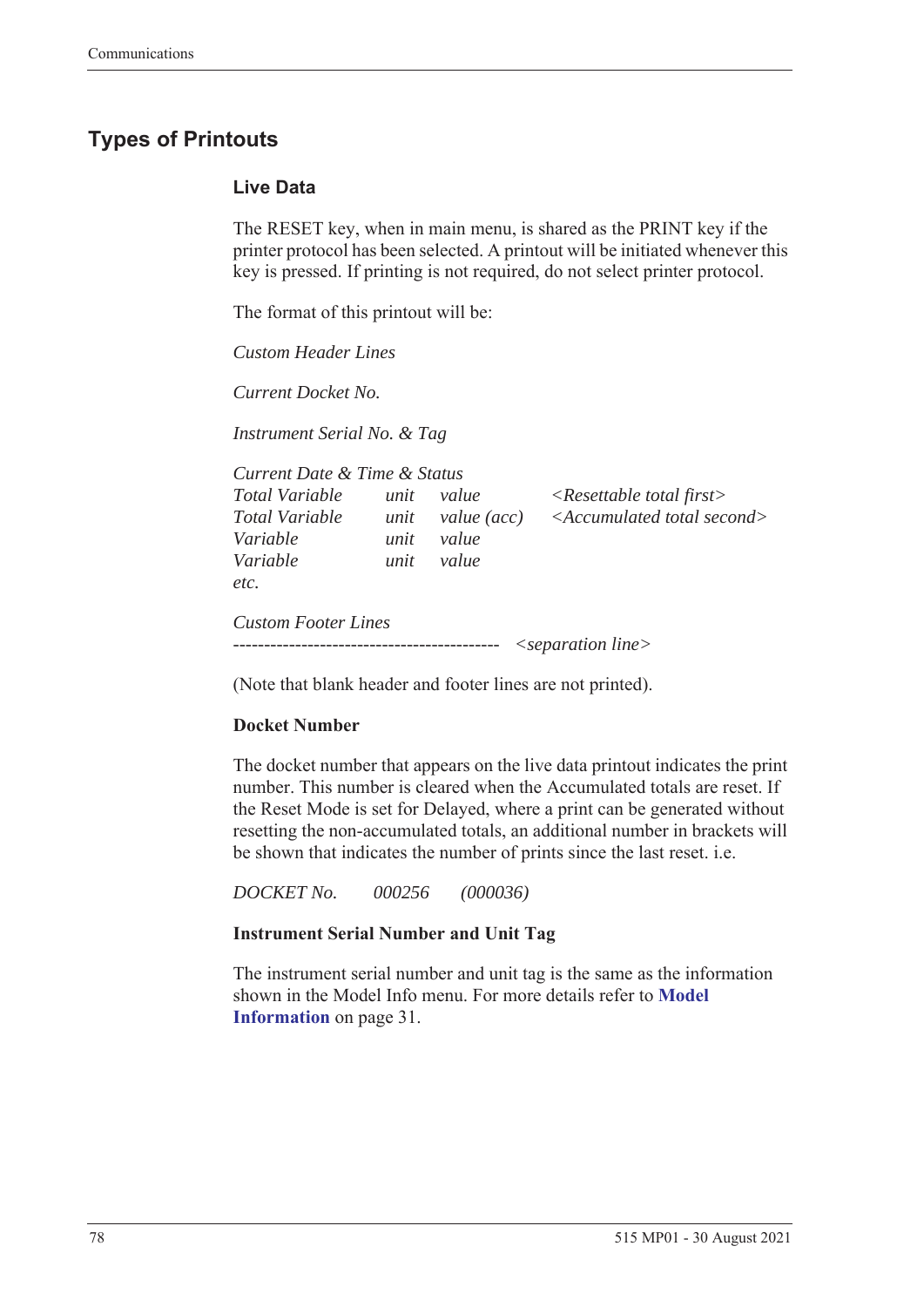#### <span id="page-88-0"></span>**Individual Log Data**

When in the Log Menu and while holding the DISPLAY key to view the data of the log of interest the RESET key can be pressed to initiate a printout of that log entry. The printout will have the time and date stamp corresponding to when the log was taken. After the print has been initiated there will be the opportunity to scroll to view another log entry and print again.

Since in each log entry all totals are stored as the Accumulated value, the printout will not have any resettable totals. The format of the printout with this exception is the same as the LIVE DATA printout:

*Custom Header Lines*

*Instrument Serial No. & Tag*

*Log Date & Time & Status Variable unit value <example: total as Accum only> Variable unit value etc.*

*Custom Footer Lines -------------------------------------------- <separation line>*

#### <span id="page-88-1"></span>**Log Report Printing**

As there is the likelihood that the reports can be of a considerable length it is strongly recommended that only the 80 Column printer with Z fold (tractor feed) paper be used. This is just as much for the memory storage of printer as it is for the reliable paper supply.

There is a HOLD.SET REPORT PRINT prompt under the main menu with the ability to print the pre-selected type of report. Pressing and holding the SET key for two seconds will initiate the printout. Any of the Log Reports will have the following format:

*Custom Header Lines*

*Title of Report*  $\langle$  *internally set, indicates report type>* 

*Current Date & Time Instrument Serial No. & Tag*

*-------------------------------------------- <separation line>*

*Log No. Date & Time & Status Variable unit value <example: total as Accum only> Variable unit value etc.*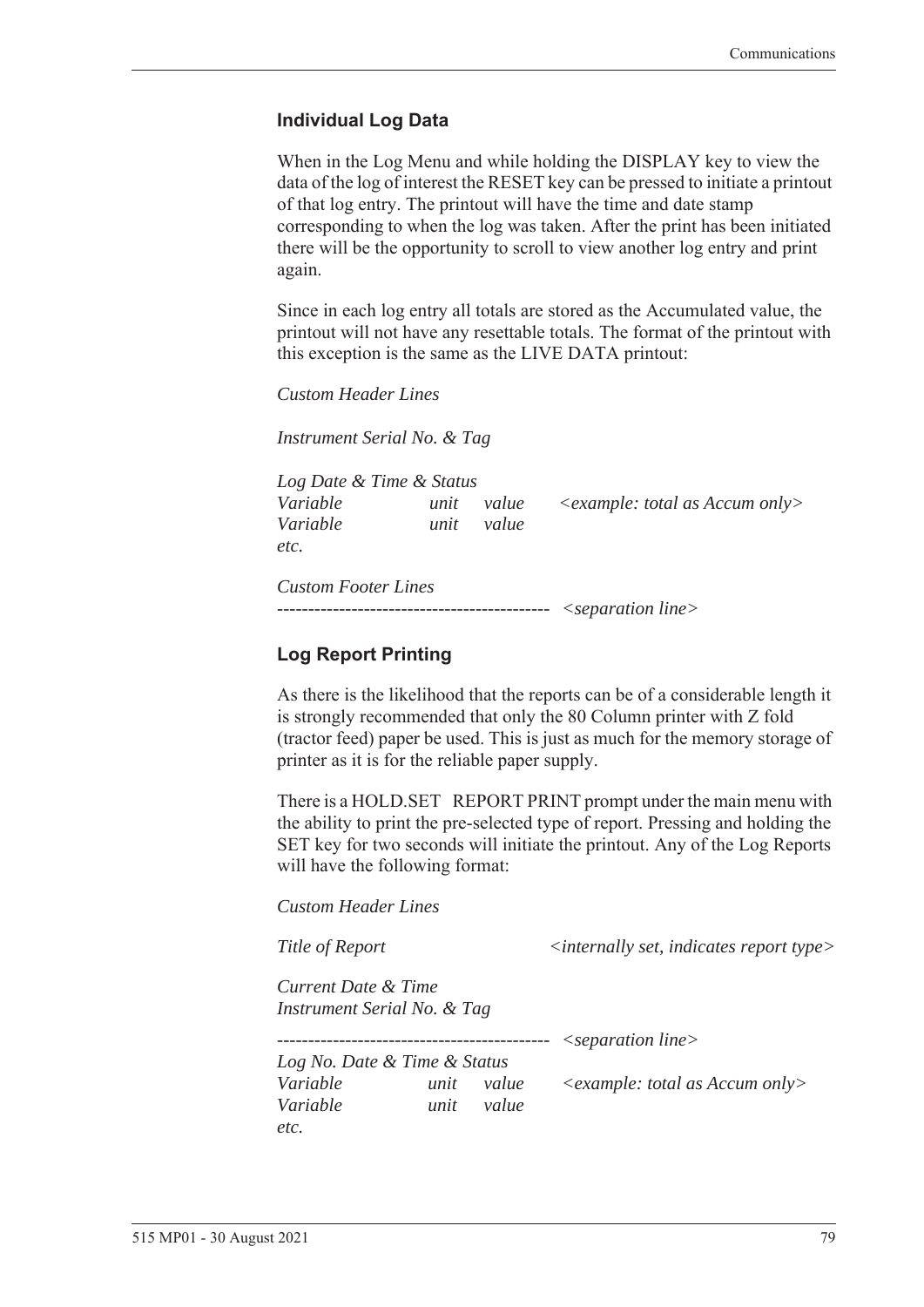|                              |      |           | $\leq$ separation line $>$              |
|------------------------------|------|-----------|-----------------------------------------|
| Log No. Date & Time & Status |      |           |                                         |
| Variable                     | unit | value     | $\leq$ example: total as Accum only $>$ |
| Variable                     | unit | value     |                                         |
| etc.                         |      |           |                                         |
|                              |      | --------- | $\leq$ separation line $>$              |
| Log No. Date & Time & Status |      |           |                                         |
| Variable                     | unit | value     | $\leq$ example: total as Accum only $>$ |
| Variable                     | unit | value     |                                         |
| etc.                         |      |           |                                         |
| <b>Custom Footer Lines</b>   |      |           |                                         |

```
-------------------------------------------- <separation line>
```
Reports will print in the historical order, and for those logs that have no data (e.g. unit was powered off at the time) the print will show "Data not available", i.e.

| Log No. Date & Time & Status |      |           |                                                  |
|------------------------------|------|-----------|--------------------------------------------------|
| Variable                     | unit | value     | $\langle$ example: total as Accum only $\rangle$ |
| Variable                     | unit | value     |                                                  |
| etc.                         |      |           |                                                  |
|                              |      |           | $\leq$ separation line $>$                       |
| Log No. Data Not Available   |      |           |                                                  |
|                              |      | --------- | $\leq$ separation line $>$                       |
| Log No. Date & Time & Status |      |           |                                                  |
| Variable                     | unit | value     | $\leq$ example: total as Accum only $>$          |
| Variable                     | unit | value     |                                                  |
| etc.                         |      |           |                                                  |

If the unit is programmed for 0 logs for a particular time base then the report for that time base will only consist of the header and ID information and a "Data Not Available" message. Likewise for the 0Hr to 23Hr report to print the complete report there must be a minimum of 48 hourly logs programmed otherwise "Data Not Available" will be printed for the missing logs.

*Custom Header Lines*

*Title of Report*

*Current Date & Time Instrument Serial No. & Tag*

*Data Not Available*

*Custom Footer Lines* 

*-------------------------------------------- <separation line>*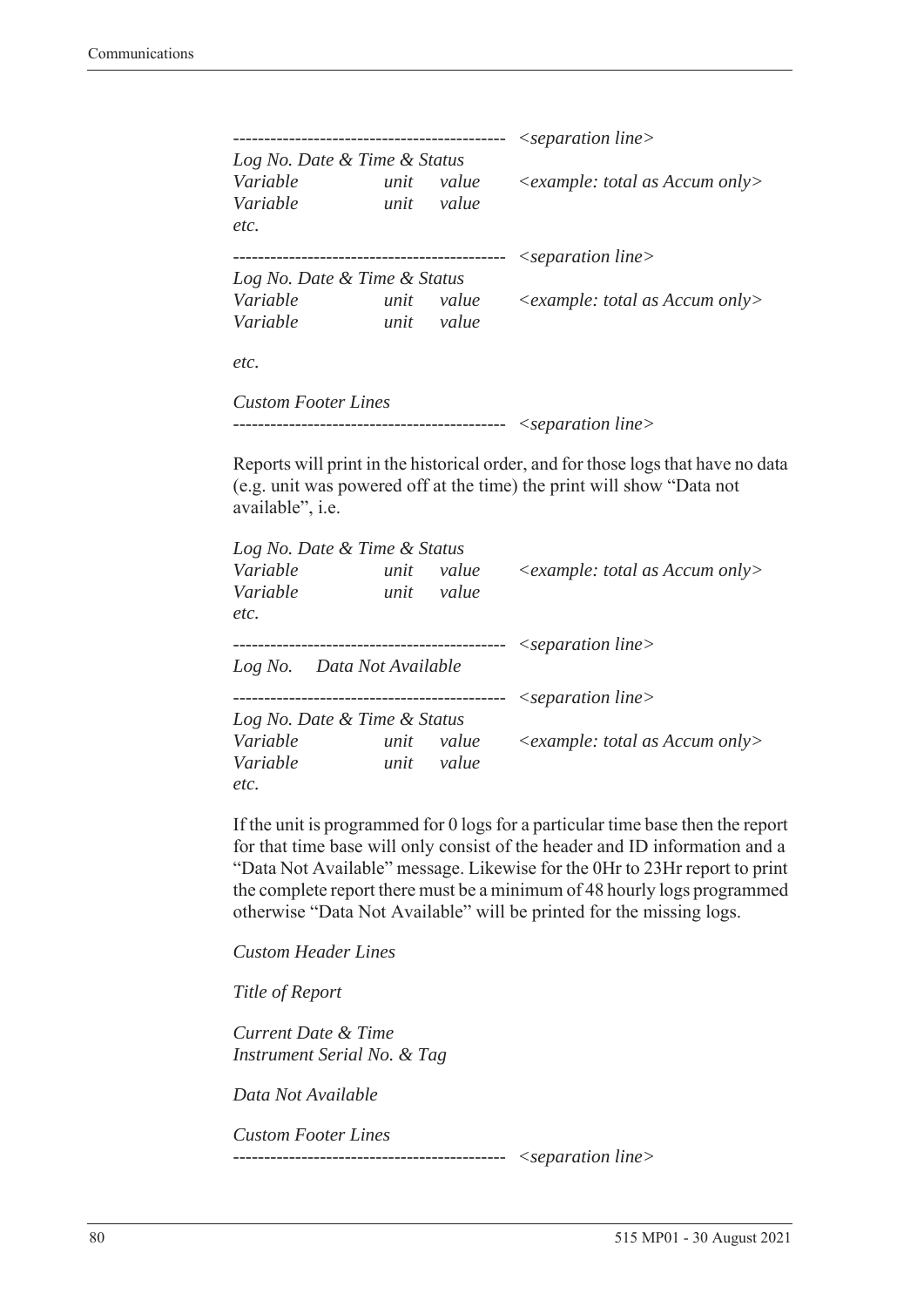#### <span id="page-90-0"></span>**Printer Data Control**

Some printers have limited data buffers and are therefore unable to collect all the print data being transmitted. The 500 Series has the capability of software handshaking. The Xon/Xoff characters can be used by any of the printer types to control the flow of data to ensure that data is not lost.

Some printers will also transmit an Xoff character in response to other events such as printer being off-line, print head not engaged or power being removed. The specific behaviour of the printer being used should be noted.

#### <span id="page-90-1"></span>**Error Messages**

There are two printer error messages that can be displayed.

#### **PAPER OUT**

This message is related to the Printer Type PRN-03 TM295 Slip printer. It is standard procedure with this printer to check for paper status before printing. If a print is attempted but there is no paper the PAPER OUT message will be scrolled. The instrument will continue to poll the printer for paper and if paper is detected before a communications timeout expires the print will commence.

#### **COMMS TIMEOUT**

This message is relevant for all printer types and will be activated for the following conditions.

1. If the flow of data is stopped due to software or hardware handshaking and is not allowed to resume before the communications timeout.

2. If Printer Type is PRN-03 Slip printer and a paper status is requested but no response is received within the timeout period.

3. Paper Out has been detected for Printer Type PRN-03 but no paper is inserted within the timeout period.

When a communications timeout error has been activated the message COMMS TIMEOUT will be scrolled once, the request to print will be cleared and the instrument will return to its normal mode.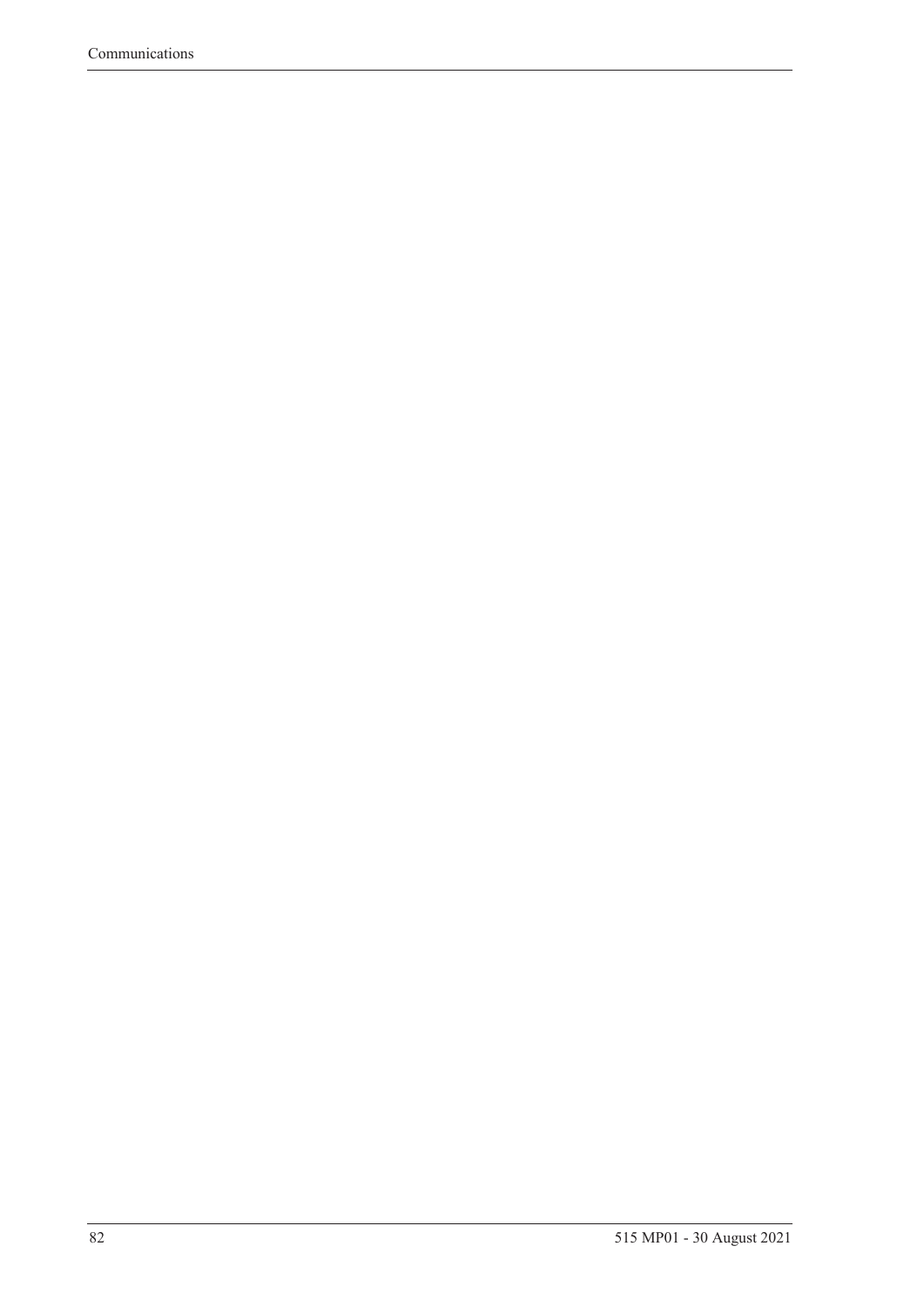# <span id="page-92-1"></span>**Appendix A Glossary**

<span id="page-92-0"></span>

| 500-PM<br><b>Software</b>       | The 500 Series Program Manager (500-PM software) is a Windows based<br>program that is freely available from the download section of the Contrec<br>website. The program is a comprehensive configuration tool and resource<br>centre that can be used to tailor an instrument to suit specific application<br>needs including program settings, units of measurement, custom tags/text,<br>access levels and more. Custom versions can be saved and configuration<br>reports generated as a PDF. |
|---------------------------------|---------------------------------------------------------------------------------------------------------------------------------------------------------------------------------------------------------------------------------------------------------------------------------------------------------------------------------------------------------------------------------------------------------------------------------------------------------------------------------------------------|
| <b>ASCII</b>                    | American Standard Code for Information Interchange. For the ASCII<br>protocol, the instrument receives and transmits messages in ASCII, with all<br>command strings to the instrument terminated by a carriage return. Replies<br>from the instrument are terminated with a line-feed and a carriage-return.                                                                                                                                                                                      |
| <b>K-factor</b>                 | The K-factor is a constant value associated with frequency type flowmeters.<br>It is a scaling factor used in calculations to determine flow rate.                                                                                                                                                                                                                                                                                                                                                |
| <b>Master Meter</b>             | A master meter is a flow meter that is selected, maintained and operated to<br>serve as the reference for the proving of another meter.                                                                                                                                                                                                                                                                                                                                                           |
| <b>Meter Factor</b>             | A meter factor is a correction factor determined from a proving run to be<br>applied to the line meter to ensure accurate measurement is maintained.                                                                                                                                                                                                                                                                                                                                              |
| <b>Modbus RTU</b>               | The Modbus protocol is a message structure for communications between<br>controllers and devices regardless of the type of network. In RTU (remote<br>terminal unit) mode, each 8-bit byte in a message contains two 4-bit<br>hexadecimal characters. This mode has greater character density than<br>ASCII and allows better data throughput than ASCII for the same baud rate.                                                                                                                  |
| <b>Normalised</b><br>Input      | A normalised input ranges from 0 to 1.000. For 4-20 mA input, the signal is<br>set to 0 at 4mA and the signal is set to 1.000 at 20mA.                                                                                                                                                                                                                                                                                                                                                            |
| <b>Passive Output</b><br>Signal | Requires an external power supply.                                                                                                                                                                                                                                                                                                                                                                                                                                                                |
| <b>Proving Run</b>              | A proving run is the procedure where the pulse outputs of a master meter<br>and another flow meter are compared, over the same quantity, to determine<br>a correction meter factor.                                                                                                                                                                                                                                                                                                               |
| <b>RTD</b>                      | <b>Resistance Temperature Device</b>                                                                                                                                                                                                                                                                                                                                                                                                                                                              |
| Watchdog<br><b>Timer (WTD)</b>  | The WDT is used to monitor the activity of the micro processor and will<br>force a reboot if the micro processor stops, while power is applied, due to<br>any internal or external influences.                                                                                                                                                                                                                                                                                                    |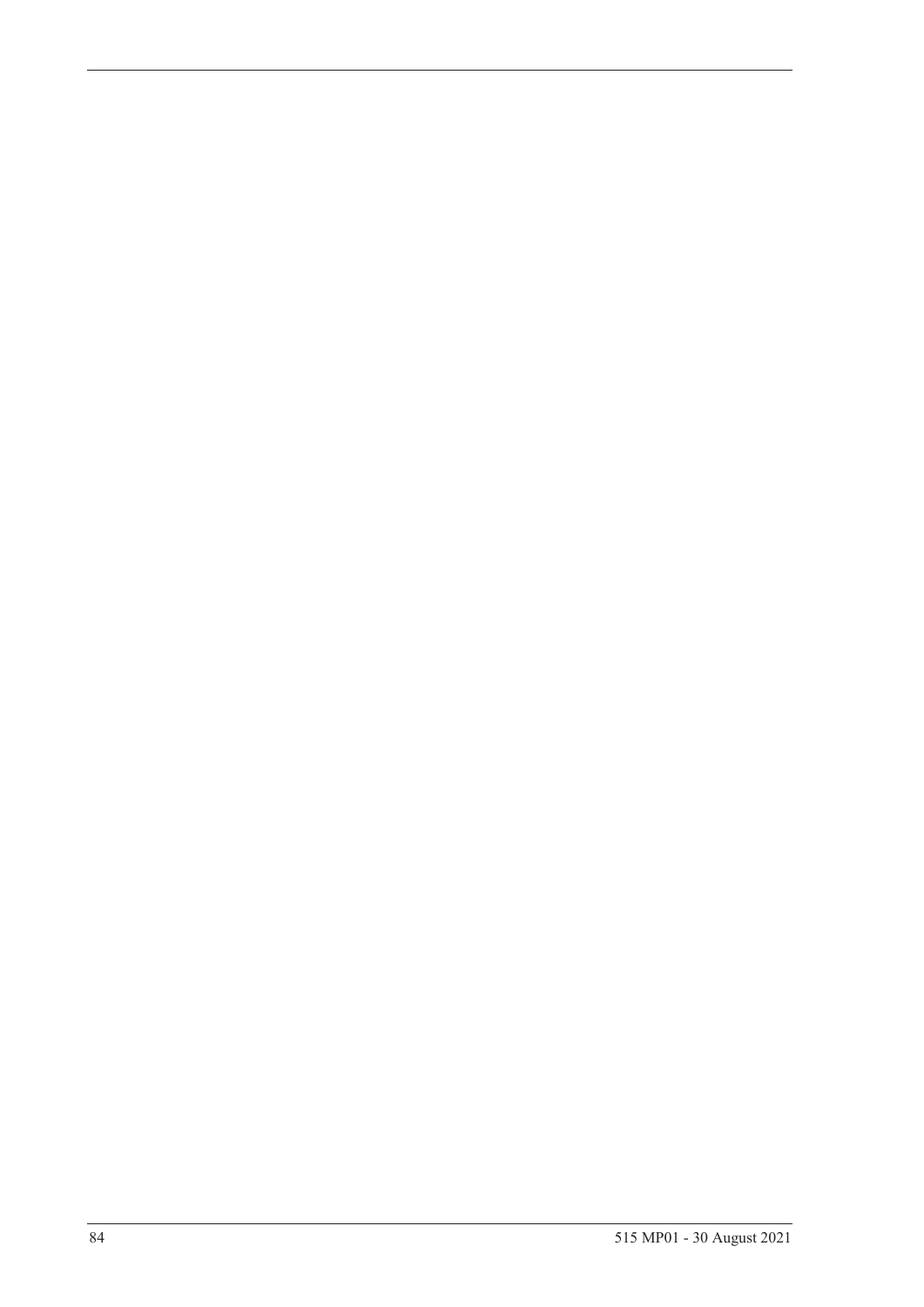# <span id="page-94-1"></span>**Appendix B Model Numbers**

# <span id="page-94-0"></span>**Product Codes**

| <b>Model</b>                                                                                                                                                                          |                |              |                |             |                                                                                                                        |   | <b>Supplementary Code</b>                                                                                                   | <b>Description</b>                                                                                                                     |
|---------------------------------------------------------------------------------------------------------------------------------------------------------------------------------------|----------------|--------------|----------------|-------------|------------------------------------------------------------------------------------------------------------------------|---|-----------------------------------------------------------------------------------------------------------------------------|----------------------------------------------------------------------------------------------------------------------------------------|
| 515                                                                                                                                                                                   |                |              |                |             |                                                                                                                        |   | - MP01                                                                                                                      |                                                                                                                                        |
|                                                                                                                                                                                       | $\mathbf{1}$   |              |                |             |                                                                                                                        |   |                                                                                                                             | Panel mount enclosure                                                                                                                  |
|                                                                                                                                                                                       | $\overline{2}$ |              |                |             |                                                                                                                        |   |                                                                                                                             | Field mount enclosure (NEMA 4X / IP66)                                                                                                 |
| <b>Enclosure</b>                                                                                                                                                                      | 3/5            |              |                |             |                                                                                                                        |   |                                                                                                                             | Explosion proof Ex d (IECEx/ATEX), metric glands<br>(5 specifies heater)                                                               |
|                                                                                                                                                                                       | 4/6            |              |                |             |                                                                                                                        |   |                                                                                                                             | Explosion proof Ex d (CSA), NPT glands<br>(6 specifies heater)                                                                         |
|                                                                                                                                                                                       |                | 0            |                |             |                                                                                                                        |   |                                                                                                                             | 4 logic inputs, 1 isolated output, 2 relays (only relay type 1 is<br>available), RS232 (DB9) communication port                        |
| <b>Output Options</b>                                                                                                                                                                 |                | $\mathbf{1}$ |                |             |                                                                                                                        |   |                                                                                                                             | 4 logic inputs, 2 isolated outputs, 4 relays, real-time clock data<br>logging, RS232 (DB9) and RS485 communication ports               |
| 2/3                                                                                                                                                                                   |                |              |                |             |                                                                                                                        |   | 4 logic inputs, 2 isolated outputs, 4 relays, real-time clock data<br>logging, RS232 (DB9) and Ethernet communication ports |                                                                                                                                        |
|                                                                                                                                                                                       |                |              | 1              |             |                                                                                                                        |   |                                                                                                                             | Electromechanical relays only                                                                                                          |
| <b>Relay Type</b>                                                                                                                                                                     |                |              | $\overline{2}$ |             |                                                                                                                        |   |                                                                                                                             | 2 electromechanical and 2 solid state relays                                                                                           |
|                                                                                                                                                                                       |                |              | 3              |             |                                                                                                                        |   |                                                                                                                             | Solid state relays only                                                                                                                |
| <b>Power Supply</b>                                                                                                                                                                   |                |              |                | U           |                                                                                                                        |   |                                                                                                                             | Inputs for 12-28VDC and 100-240 VAC, 50-60Hz<br>(Previous Models: $A = 110/120$ VAC, $E = 220/240$ VAC)                                |
|                                                                                                                                                                                       |                |              |                | D           |                                                                                                                        |   |                                                                                                                             | Input for 12-28VDC power only                                                                                                          |
| <b>Display Panel Options</b>                                                                                                                                                          |                |              |                |             | S                                                                                                                      |   |                                                                                                                             | Standard option (now with backlight & LCD backup)<br>(original Full option: F, with Infra-Red comms, no longer available)              |
| <b>PCB Protection</b>                                                                                                                                                                 |                |              |                |             |                                                                                                                        | C |                                                                                                                             | Conformal coating - required for maximum environmental<br>operating range. Recommended to avoid damage from<br>moisture and corrosion. |
| N                                                                                                                                                                                     |                |              |                |             | None - suitable for IEC standard 654-1 Climatic Conditions up<br>to Class B2 (Heated and/or cooled enclosed locations) |   |                                                                                                                             |                                                                                                                                        |
| <b>Application Pack Number</b>                                                                                                                                                        |                |              |                | <b>MP01</b> | Defines the application software to be loaded into the<br>instrument                                                   |   |                                                                                                                             |                                                                                                                                        |
| For example: Model No. 515.111USC<br>Displayed on the 500 Series as:<br>Note: The first character represents the CPU installed<br>(factory use only). The remaining 6 characters only |                |              |                |             |                                                                                                                        |   |                                                                                                                             | $2 - 1 - 5 -$<br>SIS MODEL                                                                                                             |
| represent hardware that affects the operation.                                                                                                                                        |                |              |                |             |                                                                                                                        |   |                                                                                                                             |                                                                                                                                        |

**Note:** Example full product part number is 515.111USC-MP01 (This is the number used for placing orders).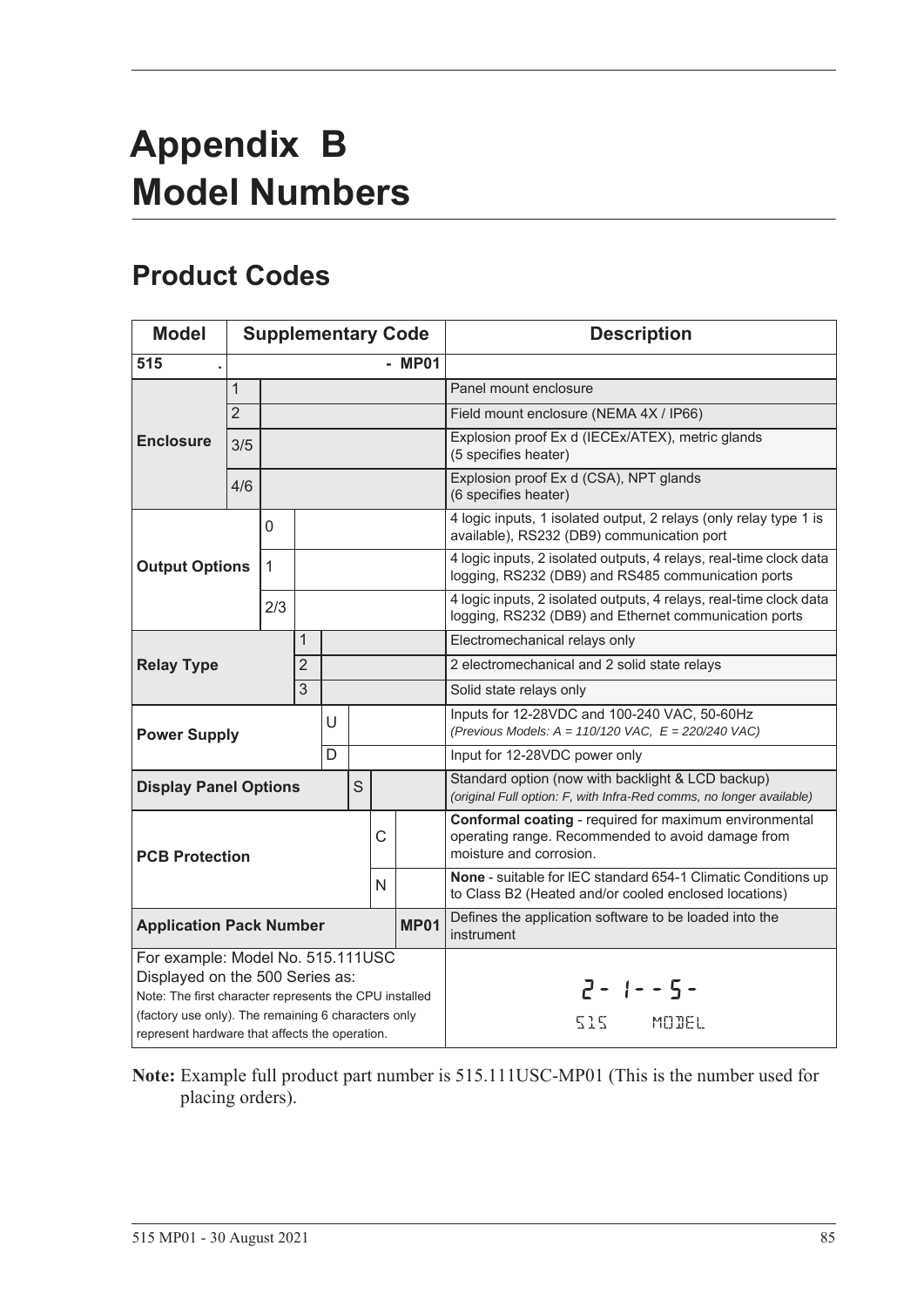# <span id="page-95-1"></span>**Custom Version Codes**

|                                         |      | Code           |                               | <b>Description</b>                                            |
|-----------------------------------------|------|----------------|-------------------------------|---------------------------------------------------------------|
|                                         | 00   |                |                               | <b>Factory Default Application</b>                            |
|                                         | 01   |                |                               | Contrec Systems Pty. Ltd. Melbourne Australia                 |
|                                         | 02   |                |                               | Contrec Limited. West Yorkshire UK                            |
| <b>Origin Code</b>                      | 03   |                |                               |                                                               |
| <b>Identifies</b><br><b>Distributor</b> | 04   |                |                               | Contrec - USA, LLC. Pelham AL 35124 USA                       |
|                                         | 05   |                |                               | Flowquip Ltd. Halifax UK                                      |
|                                         | 06   |                |                               |                                                               |
|                                         | etc. |                |                               |                                                               |
|                                         |      | $\Omega$       |                               | English (Default)                                             |
|                                         |      | $\mathbf{1}$   |                               | German                                                        |
|                                         |      | $\overline{2}$ |                               | <b>Dutch</b>                                                  |
| <b>User Language</b>                    |      | 3              |                               | French                                                        |
|                                         |      | $\overline{4}$ |                               | Spanish                                                       |
|                                         |      | 5              |                               |                                                               |
|                                         |      | etc.           |                               |                                                               |
|                                         |      |                | 000                           | Distributor's own choice. Possibly a code that identifies the |
| <b>Distributor's Code</b>               |      | $\cdots$       | customer and the application. |                                                               |
| 999                                     |      |                |                               |                                                               |
| For example: 02 3 157                   |      |                |                               | 023157                                                        |
| Displayed on the 500 Series as:         |      |                |                               | CUSTOM VERS                                                   |

# **Application Information Code**

The Application Information code is an aid for users and service personnel to determine the type of inputs that are used in a particular application. The Application Information code is displayed on the instrument as shown below.

<span id="page-95-0"></span>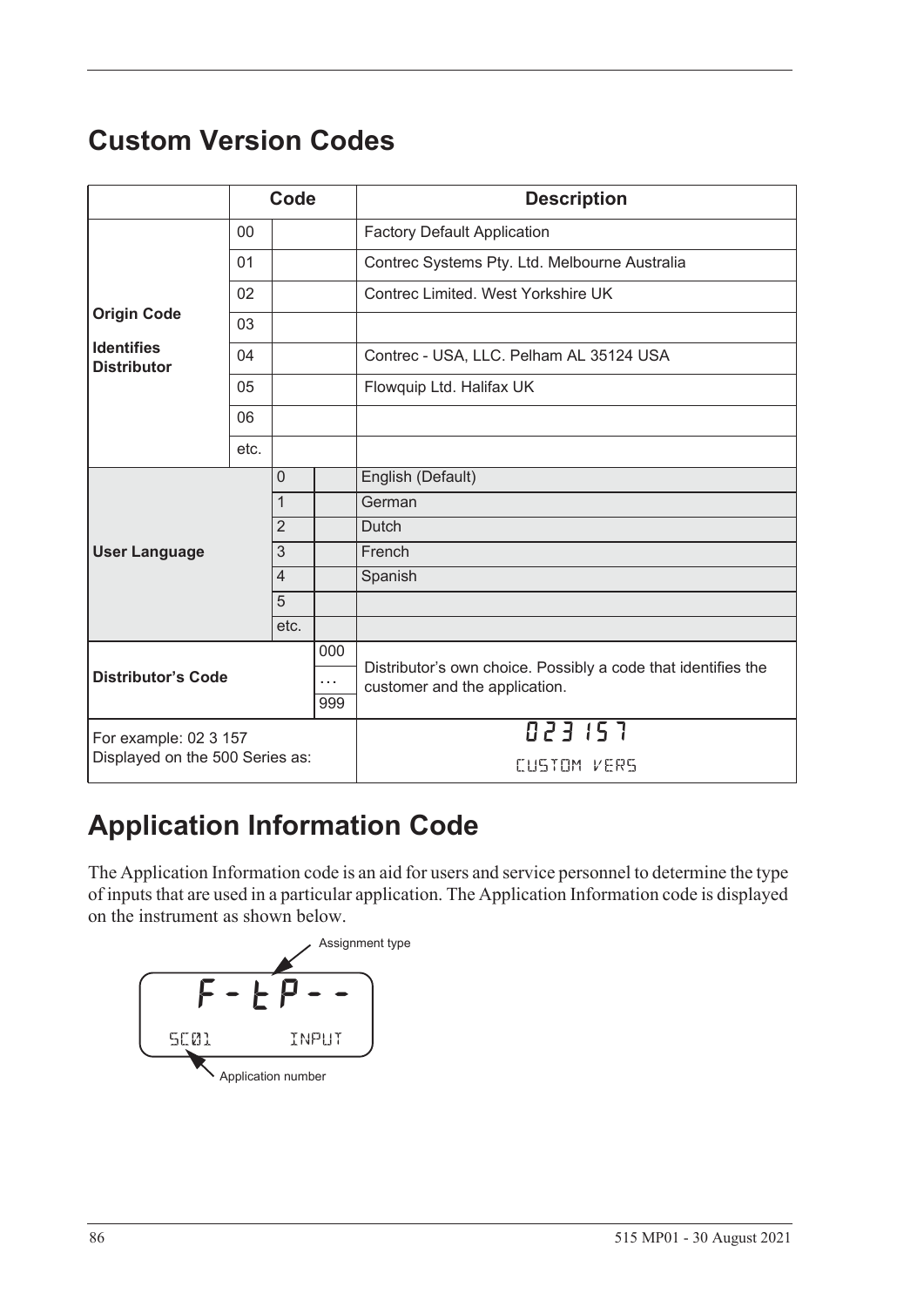The Application number identifies the application as in the following examples:

- **•** SC01 steam flow computer for frequency flow meter
- **•** GN02 natural gas flow computer for analog flow meter

The Input Assignment type indicates the physical input that is assigned to each input on the instrument. The code is made up from six characters as follows:

| FINP1   FINP2   AINP1   AINP2   AINP3   AINP4 |  |  |  |
|-----------------------------------------------|--|--|--|
|                                               |  |  |  |

The codes are as follows:

- - not used in this application
- **A** indicates a generic analog input such as for density or level etc.
- **•** C indicates a user code input
- d indicates a density input
- **•** F indicates a generic flow input such as for volume or mass etc.
- H indicates a high flow input for stacked inputs
- **•** L indicates a low flow input for stacked inputs
- **•** P indicates a pressure input
- **q** indicates a quadrature input
- *k* indicates a temperature input.

For example,  $F - F - i$  is an instrument with FINP1 (frequency input 1) assigned to a flow input, AINP1 assigned to a temperature input and AINP2 assigned as a pressure input. The other inputs are not used.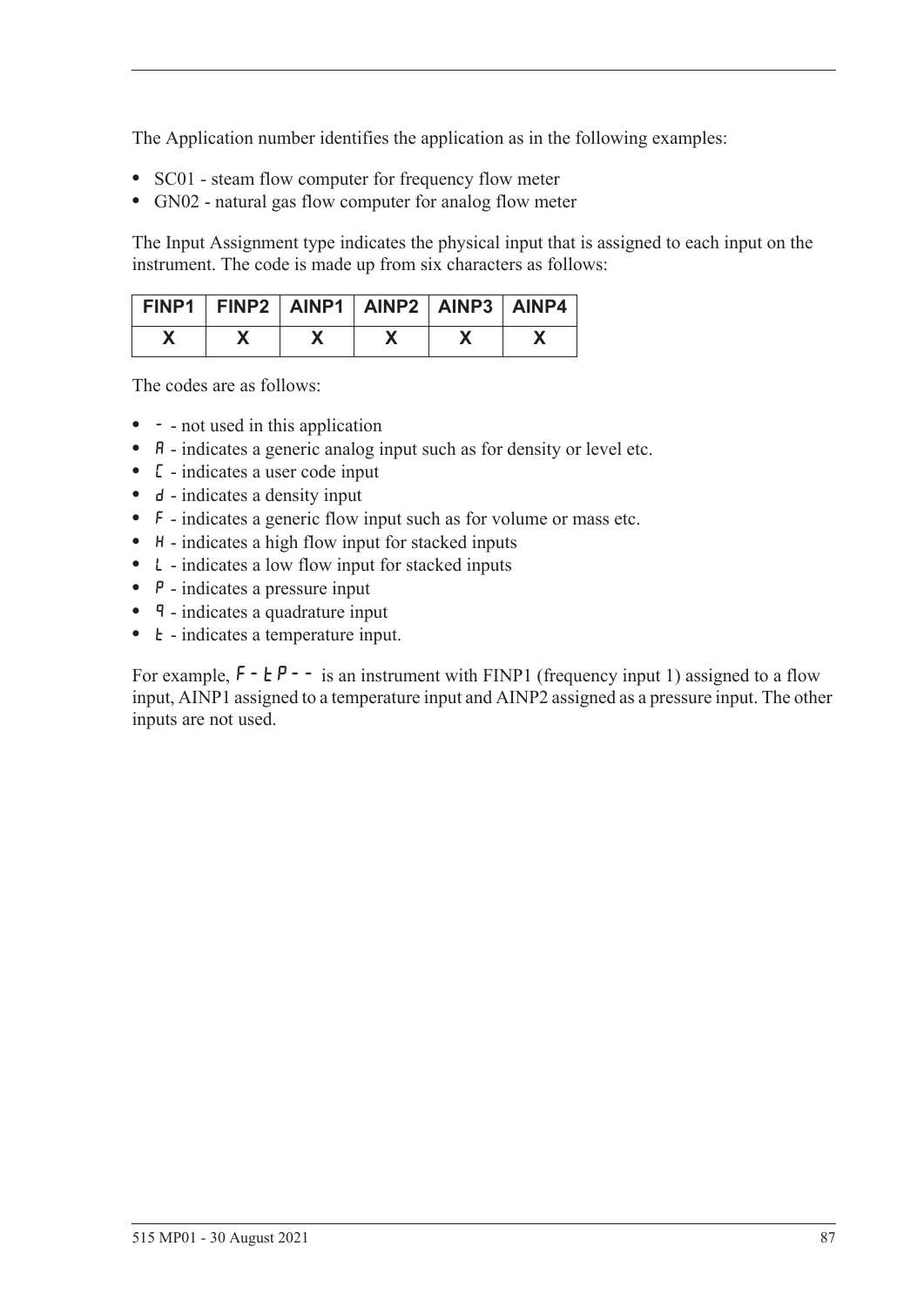# <span id="page-97-0"></span>**Appendix C Ethernet Port & Setup**

# **Ethernet Port**

The optional Ethernet port simplifies the communication network and avoids the need for an external 3rd party Serial to Ethernet converter. It allows communications via an existing Ethernet network. In some installations you will need to speak with your network (IT) administrator in order to correctly set up your network. Applications, such as DataMod (available via Contrec), can communicate over the Ethernet network to perform remote monitoring and Data Logging operations.

Within the instrument's calibration menus the Ethernet port uses the settings for the RS-485 port that need to match a supplied Ethernet unit as follows:

- **•** Protocol: RTU
- **•** Baud Rate: 19200
- **•** Data Bits: 8
- **•** Parity: Even
- **•** Stop Bits: 1

Data mapping follows the same convention applied to Modbus registers.

# **Connecting 515 Ethernet to Networks/Routers**

Ethernet 515s are set as default to DHCP (Dynamic Host Configuration Protocol), which should allow your network/router to automatically find and assign an IP address to the instrument (providing there are addresses available). If your network cannot locate the instrument you may need to run the 'Digi Discovery' tool (Contrec guide available on request) or enter the Ethernet module's MAC address within your router settings. If required, the instrument can also be set to a static IP address, however it is strongly advised that only IT competent persons access and edit site network and 515 Ethernet settings. All Ethernet instruments are supplied with the Ethernet module MAC address printed on the outside of the enclosure and also printed directly onto the Ethernet Module itself (the Option card would need to be removed to view the physical Digi Ethernet module).

Contrec Limited will not be held responsible for any changes made to customer router and network settings. Further guides on how to access the module settings and discovering IP address' can be supplied upon request.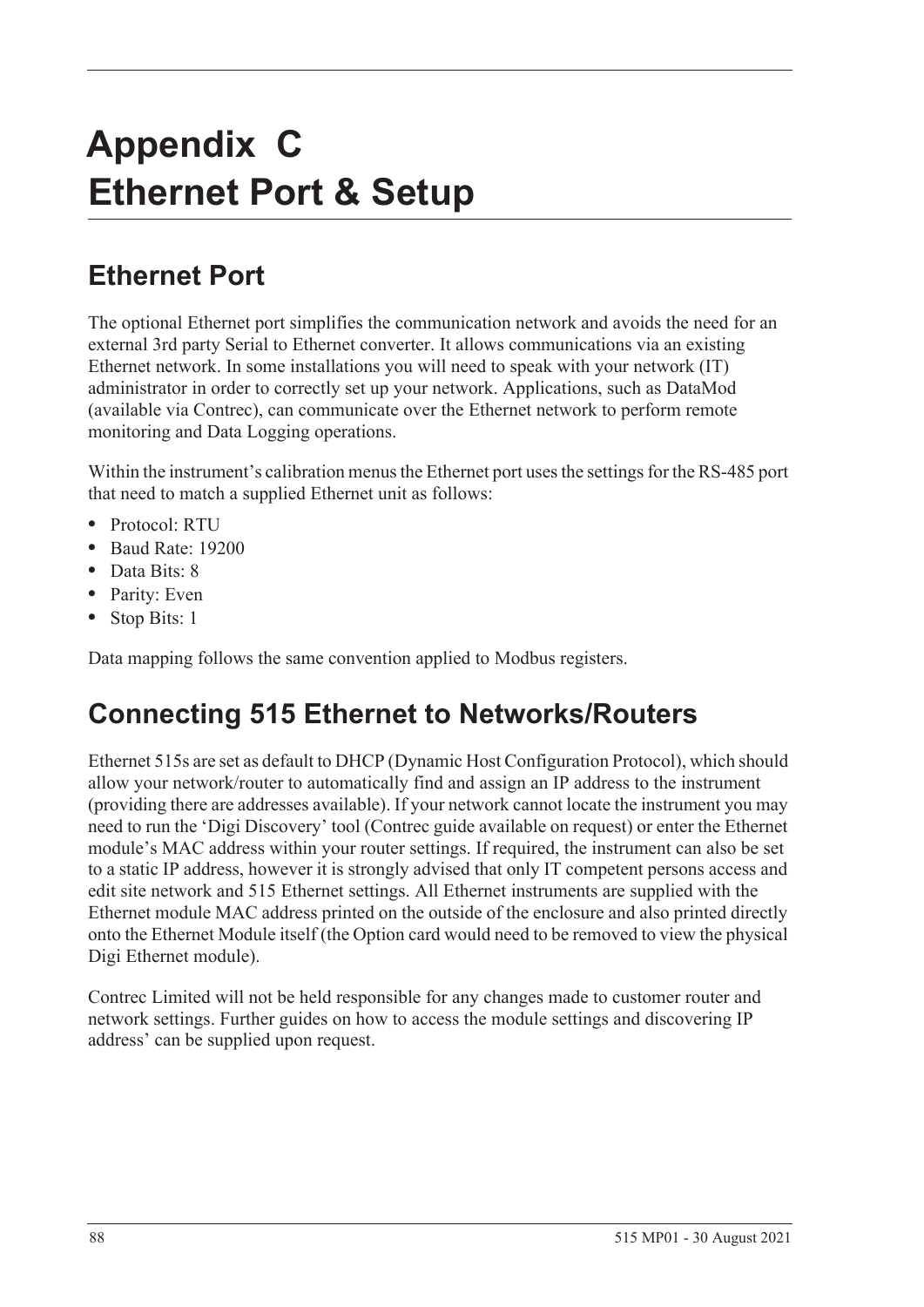# **Connecting DataMod via Ethernet**

Using the IP address that you or the network/router has assigned to the 515 instrument, enter this into the **Host Name / IPv4 Address** tab within DataMod's Modbus Connection Settings as per [Figure 21.](#page-98-0)

Ensure all other settings are correct as per the **Datamod User Guide** and the **515 Ethernet Guide - Establishing a Connection to Datamod**. Both of these documents are available from Contrec on request.

| Transmission Mode-                                   |                 |                           |                      |
|------------------------------------------------------|-----------------|---------------------------|----------------------|
| C RTU Serial                                         | <b>C</b> TCP/IP | C RTU over TCP/IP         |                      |
| -RTU Serial Settings-                                |                 |                           |                      |
| Serial Port:                                         |                 | Baud Rate (bps):          |                      |
| COM1                                                 |                 | 19200                     | $\blacktriangledown$ |
| -Data Bits-                                          |                 | -Parity-                  |                      |
| C 7 bits C 8 bits                                    |                 | C None                    |                      |
|                                                      |                 | $C$ Odd                   |                      |
| -Stop Bits-                                          |                 | $G$ Even                  |                      |
| $C$ 1 bit $C$ 2 bits                                 |                 |                           |                      |
| TCP/IP Settings                                      |                 |                           |                      |
| Host Name / IPv4 Address:                            |                 |                           | Port:                |
| 192.168.0.7                                          |                 |                           | 502                  |
| Receive Timeout (sec): $\vert^2$<br>Maximum Retries: | 2               | 11<br>Slave Unit Address: |                      |
|                                                      |                 | ,                         |                      |

<span id="page-98-0"></span>*Figure 21 DataMod - Modbus Connection Settings*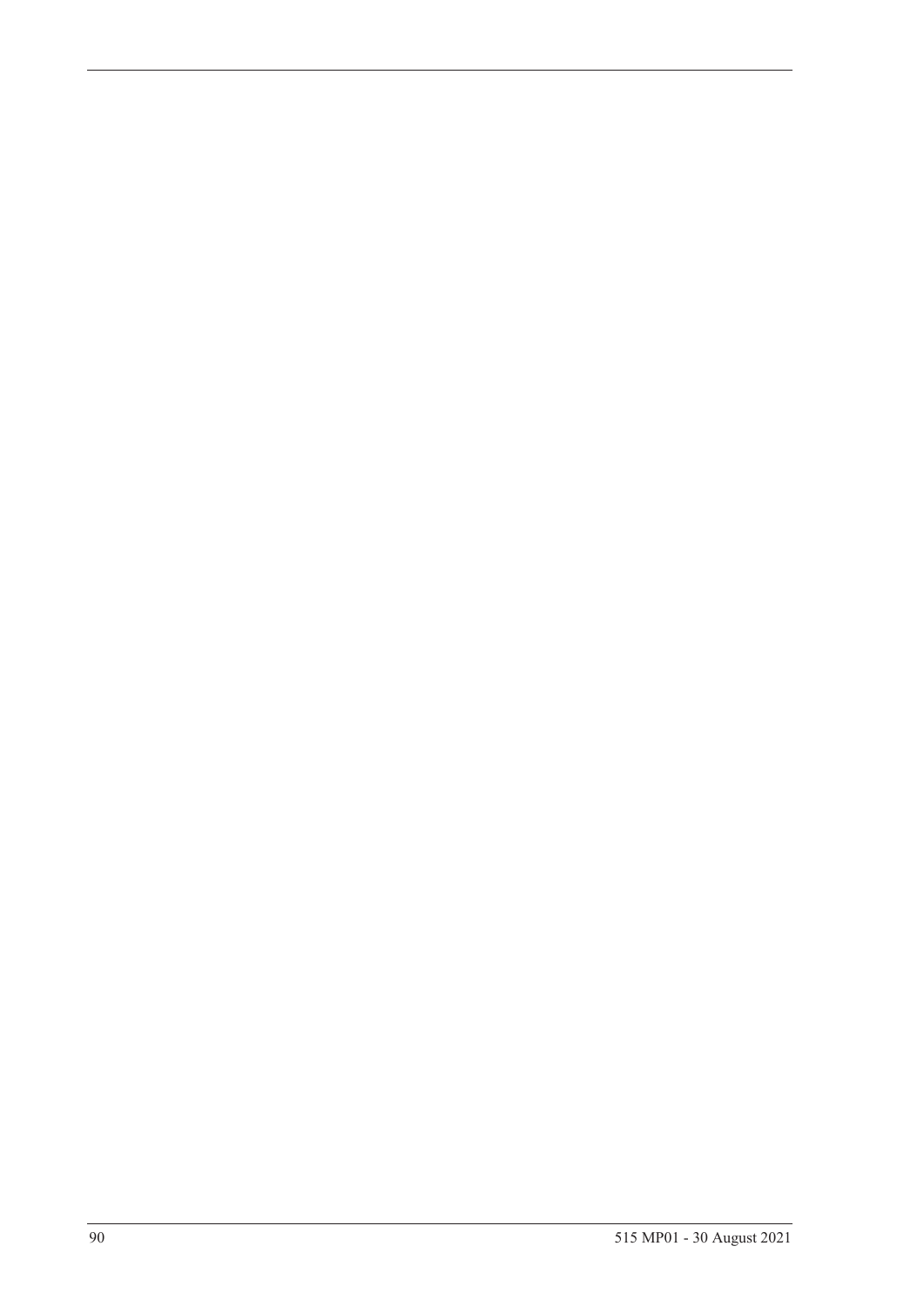# **Index**

**Numerics** 0-5V inpu[t 14](#page-23-0) 4-20mA input [15](#page-24-0) output [17](#page-26-0) 500 Series Program Manage[r 4](#page-13-0) 500-PM software [4,](#page-13-0) [83](#page-92-0)

#### **A**

ACCUM ke[y 26](#page-35-0) address, instrumen[t 66](#page-75-0) alarm connection [19](#page-28-0) equipment failur[e 50](#page-59-0) hysteresi[s 52](#page-61-0) relays [50](#page-59-1) setpoin[t 51](#page-60-0) alarms menu [50](#page-59-2) analog input connection[s 14](#page-23-1) application cod[e 86](#page-95-0) approvals [5](#page-14-0) FCC Declaration [5](#page-14-1) ASCII protoco[l 65](#page-74-0)

#### **B**

back panel [10](#page-19-0) backup program [39](#page-48-0) Program Manage[r 39](#page-48-1) basic men[u 28](#page-37-0) battery faile[d 61](#page-70-0) lif[e 54](#page-63-1) ne[w 61](#page-70-0) battery replacemen[t 23](#page-32-0) battery typ[e 23](#page-32-1) baud rat[e 53](#page-62-1)

#### **C**

CAL switch-protected parameter [35](#page-44-0)

calibration backup, reports [39](#page-48-0) menu [40](#page-49-0) set mode [36](#page-45-0) view mode [36](#page-45-1) cleaning [9](#page-18-0) clock batter[y 54](#page-63-1) date format [55](#page-64-0) real-tim[e 54](#page-63-2) codes application information [86](#page-95-0) customer versio[n 86](#page-95-1) exception [75](#page-84-1) product numbe[r 85](#page-94-0) comm port COM-1 RS-232 [63](#page-72-1) COM-2 RS-485 [64](#page-73-1) communication connection[s 21](#page-30-0) protocols [65](#page-74-1) communication[s 3,](#page-12-1) [63](#page-72-2) menu [53](#page-62-2) connections alar[m 19](#page-28-0) communication [63](#page-72-3) communication[s 21](#page-30-0) electrical [10](#page-19-1) input [13](#page-22-0) mains [22](#page-31-0) output [17](#page-26-1) customer version codes [86](#page-95-1) customizing a printout [77](#page-86-1)

# **D**

daily logging [56](#page-65-0) data log viewing [29](#page-38-0)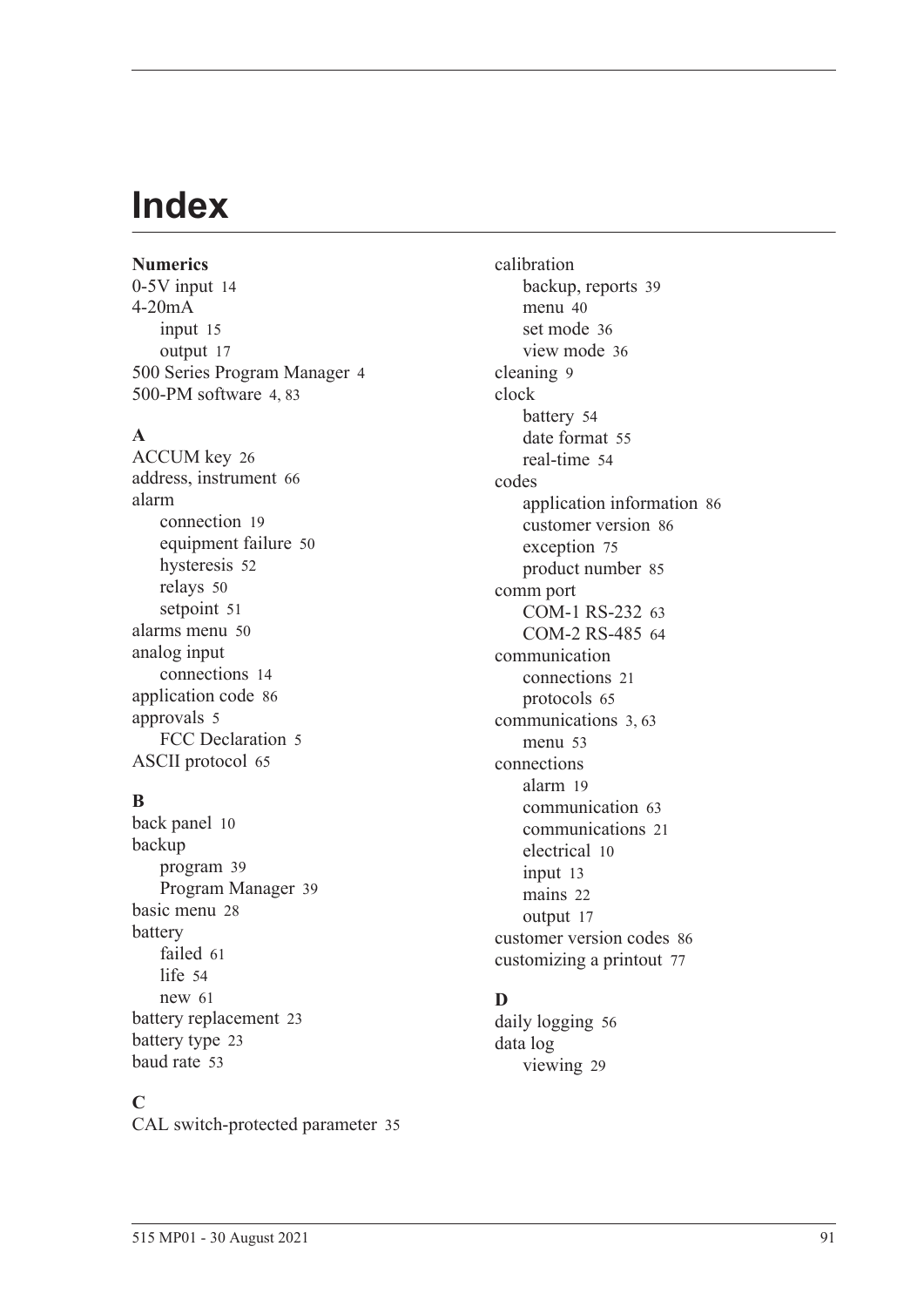data logging daily [56](#page-65-0) hourl[y 55](#page-64-1) monthly [56](#page-65-1) weekl[y 56](#page-65-2) yearly [56](#page-65-3) date format [55](#page-64-0) declaration FCC [5](#page-14-1) decontamination [9](#page-18-0) default tota[l 25](#page-34-0) detail men[u 28](#page-37-0) disconnection device [22](#page-31-1) display specifications [7](#page-16-0) timeout mod[e 58](#page-67-0) timeout time [58](#page-67-1) DISPLAY key [26](#page-35-1) display-only parameter [35](#page-44-1)

# **E**

earthin[g 22](#page-31-2) electrical connections [10](#page-19-1) equipment failure alarm [50](#page-59-0) error message[s 61](#page-70-1) Ethernet COM-2 por[t 22,](#page-31-3) [64](#page-73-2) exception codes [75](#page-84-1) Exception Status [67](#page-76-0)

# **F**

features [1](#page-10-0) flash driver port assignmen[t 54](#page-63-3) format, date [55](#page-64-0) frequency input connection [13](#page-22-1) front panel keys [26](#page-35-2) LEDs [25](#page-34-1)

# **G**

glossary [83](#page-92-1)

# **H**

hardware connections [63](#page-72-3) hourly logging [55](#page-64-1) hysteresis, alar[m 52](#page-61-0)

# **I**

input 0-5[V 14](#page-23-0) 4-20mA [15](#page-24-0) connections [13](#page-22-0) analog [14](#page-23-1) frequency [13](#page-22-1) types [4](#page-13-1) inputs menu [43](#page-52-1) installation [9](#page-18-1) instrument address [66](#page-75-0) request forma[t 65](#page-74-2) response[s 67](#page-76-1) setting[s 42](#page-51-0) interconnections, communication [63](#page-72-3) interference suppression [20](#page-29-0) isolated output[s 3](#page-12-2)

# **K**

key ACCUM [26](#page-35-0) DISPLA[Y 26](#page-35-1) RATE [26](#page-35-3) RESE[T 26](#page-35-4) SET [28](#page-37-1) TOTAL [26](#page-35-5) keys, front panel [26](#page-35-2)

# $\mathbf{L}$

LEDs, status [25](#page-34-1) logged dat[a 29](#page-38-0) viewin[g 29](#page-38-1) logging daily [56](#page-65-0) hourly [55](#page-64-1) monthly [56](#page-65-1) weekl[y 56](#page-65-2) yearly [56](#page-65-3) logic input connection [16](#page-25-0)

# **M**

main menu basic and detailed [28](#page-37-0) main menu item[s 27](#page-36-0) mains connections [22](#page-31-0) maintenanc[e 9,](#page-18-1) [22](#page-31-4)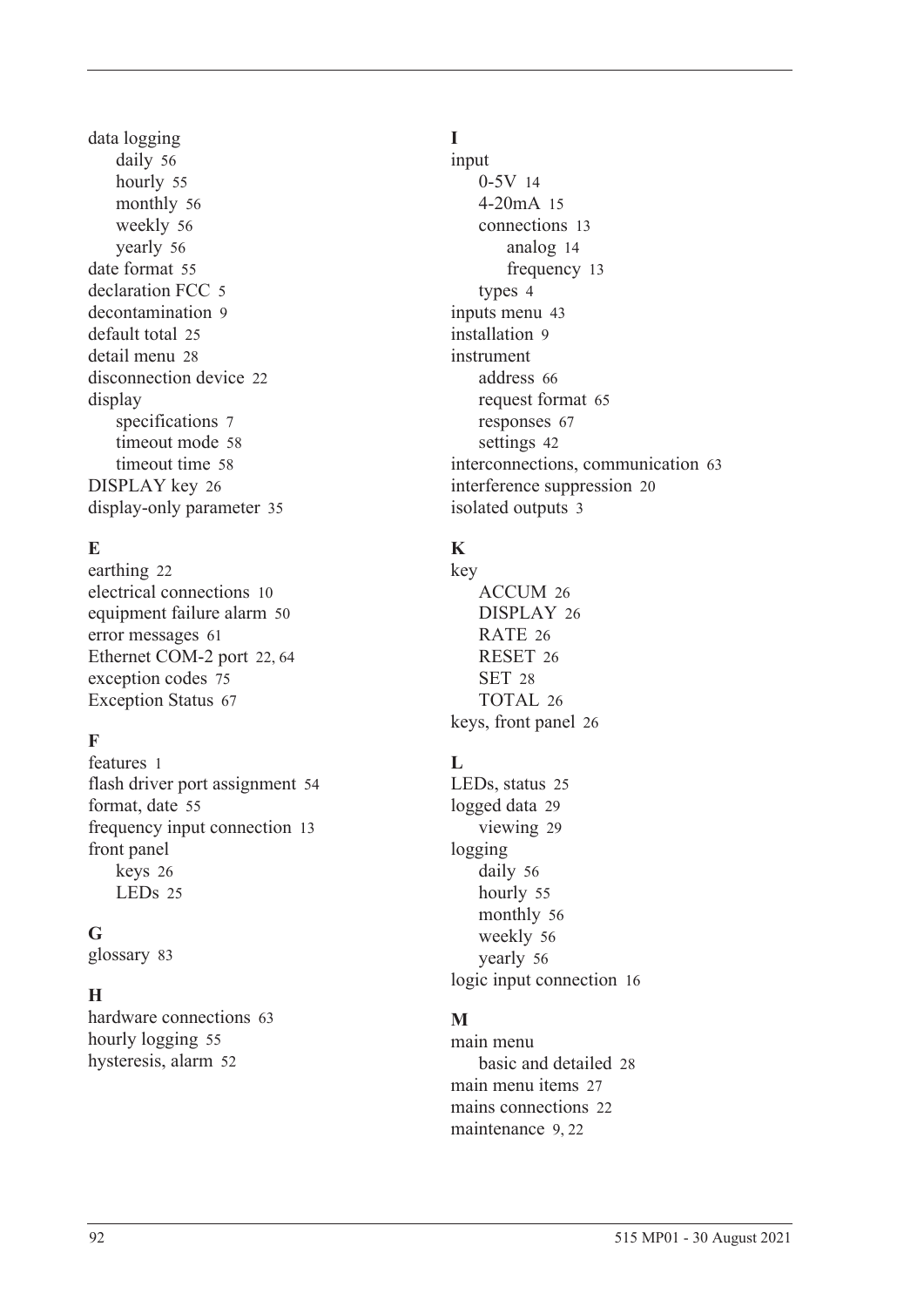menu alarm[s 50](#page-59-2) calibratio[n 40](#page-49-0) comms [53](#page-62-2) input[s 43](#page-52-1) output[s 48](#page-57-0) params [43](#page-52-2) setu[p 57](#page-66-0) test [60](#page-69-0) tm/lo[g 54](#page-63-4) unit[s 42](#page-51-1) messages erro[r 61](#page-70-1) syste[m 61](#page-70-2) warnin[g 62](#page-71-0) meter facto[r 28](#page-37-2) Modbus accessible parameters [43](#page-52-3) Modbus data forma[t 54](#page-63-5) Modbus RTU protoco[l 71](#page-80-0) mode display timeou[t 58](#page-67-0) normal operatio[n 25](#page-34-2) provin[g 32,](#page-41-0) [33](#page-42-0) proving operation [32](#page-41-1) set calibration [36](#page-45-0) view calibration [36](#page-45-1) model number[s 85](#page-94-1) monthly logging [56](#page-65-1) mountin[g 9](#page-18-2)

# **N**

normal operatio[n 25](#page-34-2) number mode[l 85](#page-94-1) seria[l 31](#page-40-1)

# **O**

operation, norma[l 25](#page-34-2) operation, proving [32](#page-41-1) output connection[s 17](#page-26-1) 4-20m[A 17](#page-26-0) puls[e 18](#page-27-0) pulse facto[r 50](#page-59-3) outputs men[u 48](#page-57-0)

# **P**

panel LEDs [25](#page-34-1) mounting [9](#page-18-2) rear [10](#page-19-0) parameter CAL switch-protected [35](#page-44-0) display-only [35](#page-44-1) not visibl[e 35](#page-44-2) password-protected [35](#page-44-3) programmable [35](#page-44-4) parameters men[u 43](#page-52-2) parity bit [53](#page-62-3) password-protected parameter [35](#page-44-3) peak flowrate[s 28](#page-37-3) port assignment, flash driver [54](#page-63-3) COM-1 RS-232 [21,](#page-30-1) [53](#page-62-4) COM-2 Ethernet [22,](#page-31-3) [64](#page-73-2) COM-2 RS-485 [21,](#page-30-2) [53](#page-62-5) COM-[3 53](#page-62-6) flash driver assignment [54](#page-63-3) power supply interruption [54](#page-63-1) printer data control [81](#page-90-0) error messages [81](#page-90-1) protocol [77](#page-86-2) report types [77](#page-86-3) printer type[s 77](#page-86-4) printout configuration repor[t 39](#page-48-2) printouts individual logs [79](#page-88-0) live data [78](#page-87-0) log report [79](#page-88-1) type[s 78](#page-87-1) product number codes [85](#page-94-0) Program Manager [39](#page-48-1) programmable parameter [35](#page-44-4) protocol ASCI[I 65](#page-74-0) communication [65](#page-74-1) Modbus RT[U 71](#page-80-0) printer [77](#page-86-2) proving mode [32,](#page-41-0) [33](#page-42-0) proving operation [32](#page-41-1) proving recommendations [5](#page-14-2) pulse factor, output [50](#page-59-3)